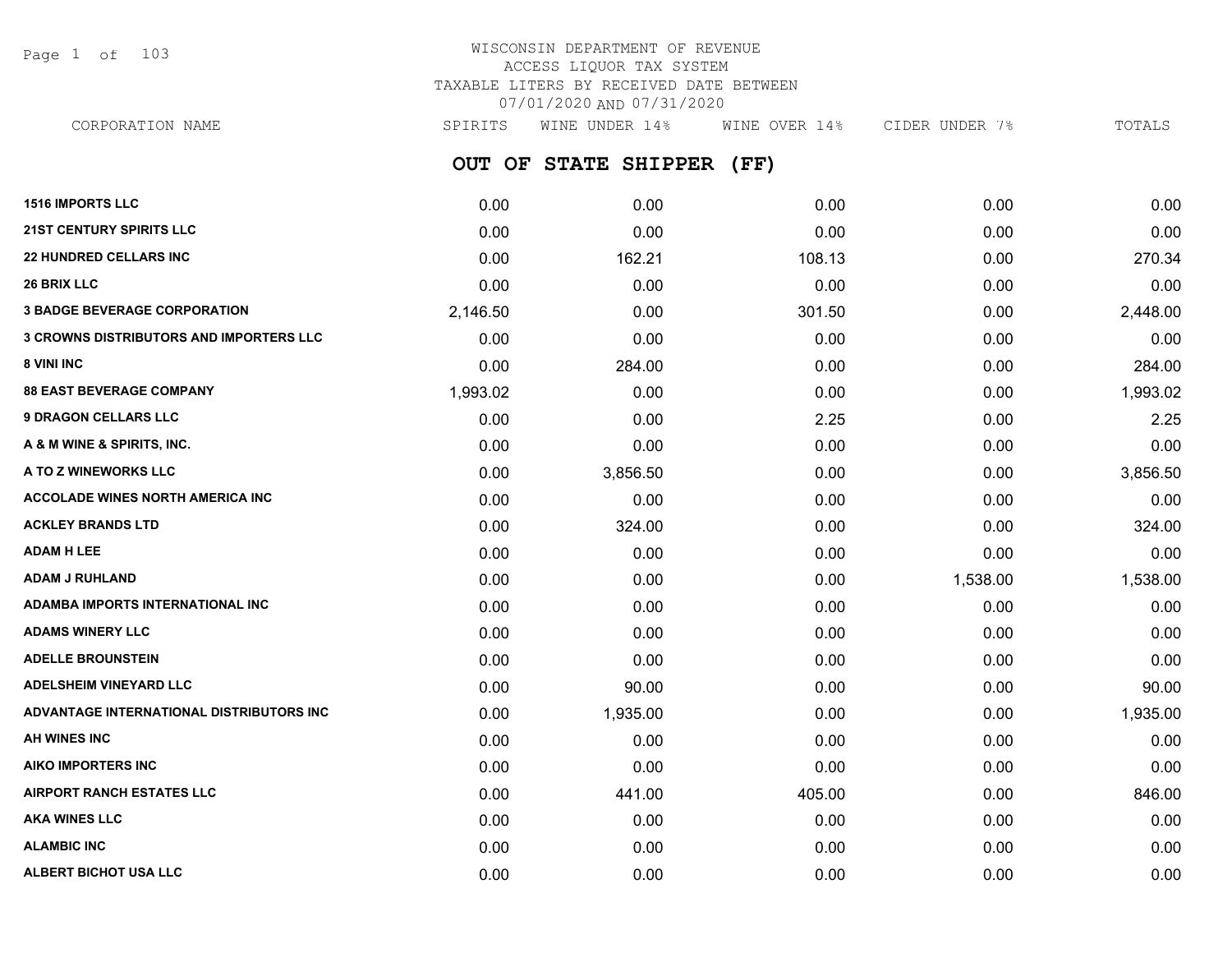Page 2 of 103

| CORPORATION NAME                       | SPIRITS  | WINE UNDER 14% | WINE OVER 14% | CIDER UNDER 7% | TOTALS     |
|----------------------------------------|----------|----------------|---------------|----------------|------------|
| <b>ALBERT P BEHLER</b>                 | 0.00     | 567.00         | 0.00          | 0.00           | 567.00     |
| ALEJANDRO BULGHERONI ESTATE LLC        | 0.00     | 0.00           | 0.00          | 0.00           | 0.00       |
| ALEXANDRIA NICOLE CELLARS LLC          | 0.00     | 0.00           | 0.00          | 0.00           | 0.00       |
| ALL BRAZILIAN IMPORT & EXPORT INC      | 0.00     | 0.00           | 0.00          | 0.00           | 0.00       |
| <b>ALLIED IMPORTERS USA LTD</b>        | 0.00     | 0.00           | 0.00          | 0.00           | 0.00       |
| <b>ALLORO VINEYARD INC</b>             | 0.00     | 0.00           | 0.00          | 0.00           | 0.00       |
| <b>ALLTECH'S BEVERAGE DIVISION LLC</b> | 396.00   | 0.00           | 0.00          | 0.00           | 396.00     |
| <b>ALPHA &amp; OMEGA WINERY LLC</b>    | 0.00     | 0.00           | 0.00          | 0.00           | 0.00       |
| ALPHA MARKETING NETWORK INC            | 0.00     | 0.00           | 0.00          | 0.00           | 0.00       |
| <b>ALTAMAR BRANDS LLC</b>              | 378.00   | 0.00           | 0.00          | 0.00           | 378.00     |
| <b>ALTAMURA WINERY INC</b>             | 0.00     | 0.00           | 0.00          | 0.00           | 0.00       |
| <b>AMAVI CELLARS LLC</b>               | 0.00     | 0.00           | 0.00          | 0.00           | 0.00       |
| <b>AMBRABEV LLC</b>                    | 0.00     | 0.00           | 0.00          | 0.00           | 0.00       |
| <b>AMERICAN BEVERAGE CORP</b>          | 0.00     | 104,761.27     | 0.00          | 0.00           | 104,761.27 |
| <b>AMERICAN ESTATES WINES INC</b>      | 0.00     | 504.00         | 0.00          | 0.00           | 504.00     |
| AMERICAN NORTHWEST DISTRIBUTORS INC    | 0.00     | 0.00           | 0.00          | 0.00           | 0.00       |
| AMERICAN OUTLAW SPIRITS INC            | 1,989.00 | 0.00           | 0.00          | 0.00           | 1,989.00   |
| AMERICAN VINTAGE BEVERAGE INC.         | 2,835.00 | 0.00           | 0.00          | 0.00           | 2,835.00   |
| <b>AMERICAN VINTNERS LLC</b>           | 0.00     | 0.00           | 0.00          | 0.00           | 0.00       |
| <b>AMERICAN WINE TRADE INC</b>         | 0.00     | 1,260.00       | 0.00          | 0.00           | 1,260.00   |
| <b>AMIR PEAY</b>                       | 0.00     | 0.00           | 0.00          | 0.00           | 0.00       |
| <b>AMPHORA IMPORTS LLC</b>             | 0.00     | 0.00           | 0.00          | 0.00           | 0.00       |
| AMRUSS, INC.                           | 0.00     | 0.00           | 0.00          | 0.00           | 0.00       |
| <b>AMUSE BOUCHE LLC</b>                | 0.00     | 0.00           | 0.00          | 0.00           | 0.00       |
| <b>ANCIEN WINES INC</b>                | 0.00     | 0.00           | 0.00          | 0.00           | 0.00       |
| <b>ANCIENT PEAK INC</b>                | 0.00     | 0.00           | 0.00          | 0.00           | 0.00       |
| ANDERSONS CONN VALLEY WINERY INC       | 0.00     | 0.00           | 0.00          | 0.00           | 0.00       |
| <b>ANDIS WINES LLC</b>                 | 0.00     | 0.00           | 0.00          | 0.00           | 0.00       |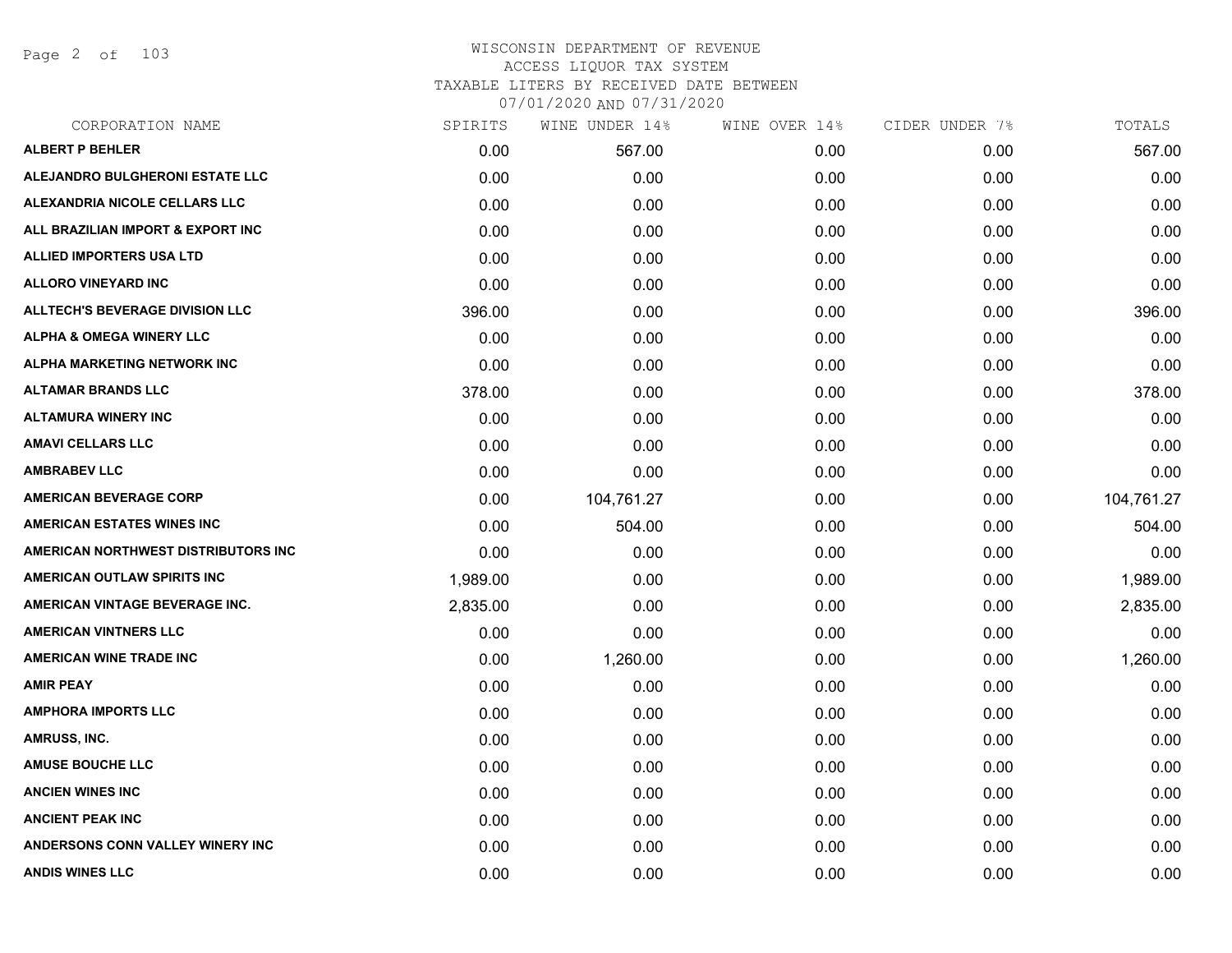Page 3 of 103

| CORPORATION NAME                                | SPIRITS   | WINE UNDER 14% | WINE OVER 14% | CIDER UNDER 7% | TOTALS    |
|-------------------------------------------------|-----------|----------------|---------------|----------------|-----------|
| <b>ANDREW FOX</b>                               | 0.00      | 0.00           | 0.00          | 0.00           | 0.00      |
| <b>ANDREW T BECKSTOFFER</b>                     | 0.00      | 857.34         | 884.25        | 0.00           | 1,741.59  |
| <b>ANGELA OSBORNE</b>                           | 0.00      | 0.00           | 0.00          | 0.00           | 0.00      |
| <b>ANHEUSER-BUSCH COMPANIES LLC</b>             | 28,865.05 | 0.00           | 0.00          | 16,653.56      | 45,518.61 |
| <b>ANNE HUBATCH</b>                             | 0.00      | 0.00           | 0.00          | 0.00           | 0.00      |
| <b>ANTHONY BOZZANO</b>                          | 0.00      | 0.00           | 0.00          | 0.00           | 0.00      |
| <b>ANTHONY M TRUCHARD</b>                       | 0.00      | 0.00           | 279.00        | 0.00           | 279.00    |
| <b>ANTIPODEAN WINES LLC</b>                     | 0.00      | 504.00         | 0.00          | 0.00           | 504.00    |
| <b>APOLOGUE LLC</b>                             | 0.00      | 0.00           | 0.00          | 0.00           | 0.00      |
| <b>APOSTROPHE BRANDS LLC</b>                    | 126.00    | 0.00           | 0.00          | 0.00           | 126.00    |
| <b>APPELLATION TRADING COMPANY LLC</b>          | 0.00      | 0.00           | 0.00          | 0.00           | 0.00      |
| <b>APPELLATIONS LP</b>                          | 0.00      | 0.00           | 0.00          | 0.00           | 0.00      |
| <b>ARANO LLC</b>                                | 0.00      | 0.00           | 0.00          | 0.00           | 0.00      |
| <b>ARCHANA A DAVE</b>                           | 0.00      | 0.00           | 0.00          | 0.00           | 0.00      |
| <b>ARCHER ROOSE INC</b>                         | 0.00      | 1,690.00       | 0.00          | 0.00           | 1,690.00  |
| AREL GROUP WINE & SPIRITS INC                   | 0.00      | 0.00           | 0.00          | 0.00           | 0.00      |
| <b>ARETE WINES LLC</b>                          | 0.00      | 0.00           | 0.00          | 0.00           | 0.00      |
| <b>ARIETTA INC</b>                              | 0.00      | 0.00           | 0.00          | 0.00           | 0.00      |
| <b>ARNOLD ANTON CARLSON</b>                     | 0.00      | 0.00           | 0.00          | 0.00           | 0.00      |
| <b>ARNOT-ROBERTS LLC</b>                        | 0.00      | 0.00           | 0.00          | 0.00           | 0.00      |
| <b>ARPENT LLC</b>                               | 0.00      | 396.00         | 0.00          | 0.00           | 396.00    |
| <b>ARTISANAL DISTILLATES INC.</b>               | 0.00      | 0.00           | 0.00          | 0.00           | 0.00      |
| <b>ARTISANAL IMPORTS INC</b>                    | 0.00      | 0.00           | 0.00          | 0.00           | 0.00      |
| <b>ASAP IMPORTS CO.</b>                         | 63.01     | 54.01          | 27.00         | 0.00           | 144.02    |
| <b>ASCENT WINES INC</b>                         | 0.00      | 0.00           | 0.00          | 0.00           | 0.00      |
| <b>ASSOCIATED BREWING COMPANY</b>               | 5,314.72  | 0.00           | 0.00          | 0.00           | 5,314.72  |
| <b>ASV WINES INC</b>                            | 0.00      | 252.00         | 0.00          | 0.00           | 252.00    |
| <b>ATHENEE IMPORTERS &amp; DISTRIBUTORS LTD</b> | 0.00      | 0.00           | 0.00          | 0.00           | 0.00      |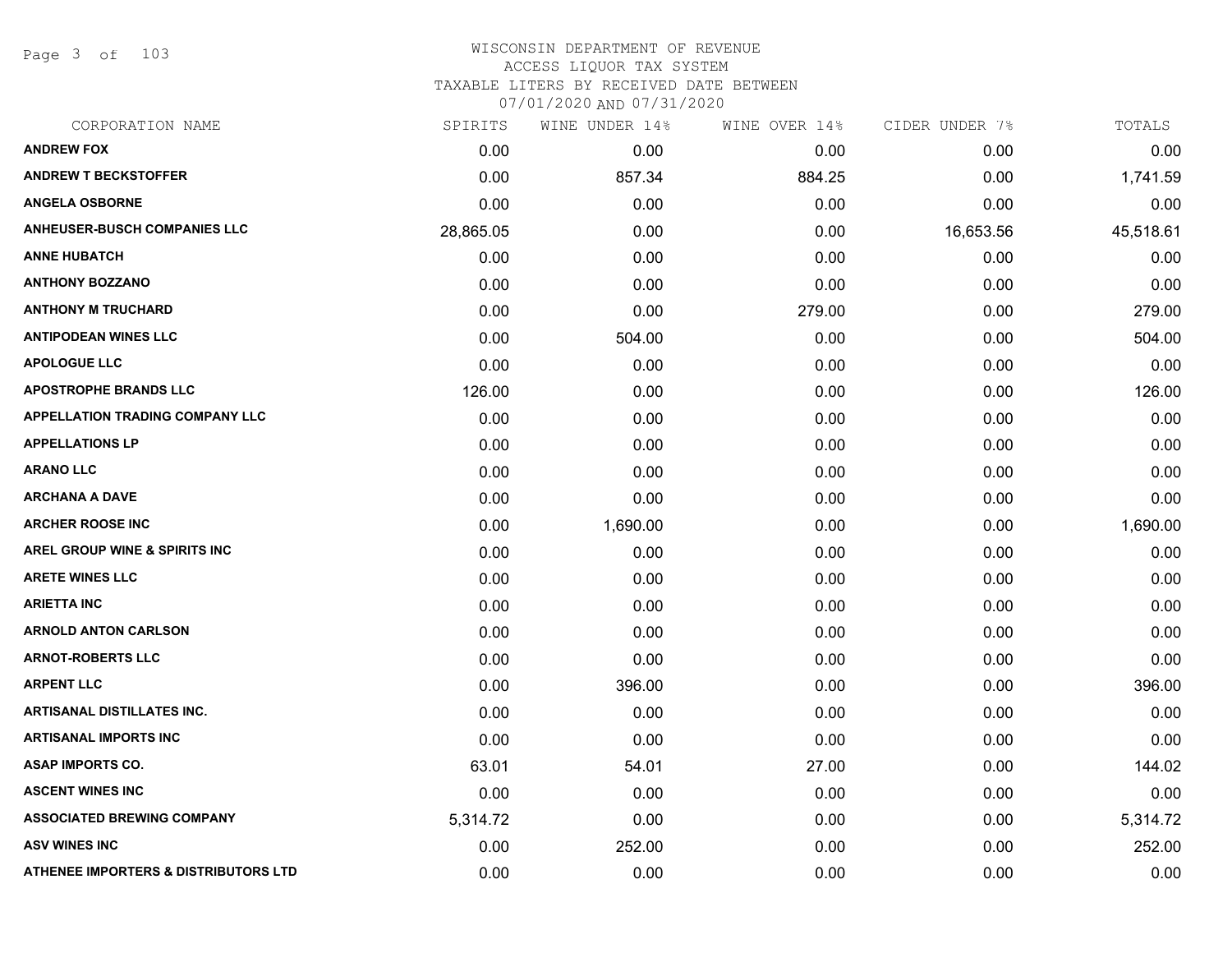Page 4 of 103

| CORPORATION NAME                           | SPIRITS    | WINE UNDER 14% | WINE OVER 14% | CIDER UNDER 7% | TOTALS     |
|--------------------------------------------|------------|----------------|---------------|----------------|------------|
| <b>ATLAS WINE COMPANY LLC</b>              | 0.00       | 315.00         | 0.00          | 0.00           | 315.00     |
| <b>ATOMIC BRANDS INC</b>                   | 28,345.17  | 0.00           | 0.00          | 0.00           | 28,345.17  |
| <b>AUGUST WINE GROUP LLC</b>               | 0.00       | 54.00          | 0.00          | 0.00           | 54.00      |
| <b>AUSTIN VODKA COMPANY LLC</b>            | 585.00     | 0.00           | 0.00          | 0.00           | 585.00     |
| <b>AUSTIN WHISKEY COMPANY, LLC</b>         | 0.00       | 0.00           | 0.00          | 0.00           | 0.00       |
| <b>AUSTRAL WINES LLC</b>                   | 0.00       | 0.00           | 0.00          | 0.00           | 0.00       |
| <b>AV BRANDS INC</b>                       | 0.00       | 396.00         | 63.00         | 0.00           | 459.00     |
| AVA FOOD LABS, INC                         | 0.00       | 0.00           | 0.00          | 0.00           | 0.00       |
| <b>AVV WINERY CO LLC</b>                   | 0.00       | 63.00          | 144.00        | 0.00           | 207.00     |
| <b>AXIOS INC</b>                           | 0.00       | 0.00           | 0.00          | 0.00           | 0.00       |
| <b>AZAR DISTILLING LLC</b>                 | 409.50     | 0.00           | 0.00          | 0.00           | 409.50     |
| <b>AZZURRE SPIRITS CORPORATION</b>         | 337.50     | 0.00           | 0.00          | 0.00           | 337.50     |
| <b>B &amp; I OVERSEAS TRADING INC</b>      | 270.00     | 0.00           | 0.00          | 0.00           | 270.00     |
| <b>B UNITED INTERNATIONAL INC</b>          | 0.00       | 0.00           | 1,054.42      | 11.00          | 1,065.42   |
| <b>B. NEKTAR LLC</b>                       | 0.00       | 0.00           | 0.00          | 0.00           | 0.00       |
| <b>BACARDI U.S.A., INC.</b>                | 326,616.88 | 3,206.43       | 388.50        | 0.00           | 330,211.81 |
| <b>BACCHUS TECHNOLOGIES LLC</b>            | 0.00       | 2,394.00       | 0.00          | 0.00           | 2,394.00   |
| <b>BACIO DIVINO CELLARS LLC</b>            | 0.00       | 0.00           | 0.00          | 0.00           | 0.00       |
| <b>BACKWARDS DISTILLING COMPANY, LLC</b>   | 0.00       | 0.00           | 0.00          | 0.00           | 0.00       |
| <b>BADGER MOUNTAIN INC</b>                 | 0.00       | 873.00         | 0.00          | 0.00           | 873.00     |
| <b>BALCONES DISTILLING LLC</b>             | 0.00       | 0.00           | 0.00          | 0.00           | 0.00       |
| <b>BALLENTINE VINEYARDS INC</b>            | 0.00       | 0.00           | 0.00          | 0.00           | 0.00       |
| <b>BANFI PRODUCTS CORPORATION</b>          | 18.00      | 4,522.50       | 0.00          | 0.00           | 4,540.50   |
| <b>BANVILLE &amp; JONES WINE MERCHANTS</b> | 19.50      | 1,860.50       | 9.00          | 0.00           | 1,889.00   |
| <b>BANZAI BEVERAGE CORPORATION</b>         | 0.00       | 0.00           | 0.00          | 0.00           | 0.00       |
| <b>BARGETTOS SANTA CRUZ WINERY INC</b>     | 0.00       | 0.00           | 0.00          | 0.00           | 0.00       |
| <b>BARLOW VINEYARDS LLC</b>                | 0.00       | 126.00         | 0.00          | 0.00           | 126.00     |
| <b>BARNARD GRIFFIN INC</b>                 | 0.00       | 0.00           | 0.00          | 0.00           | 0.00       |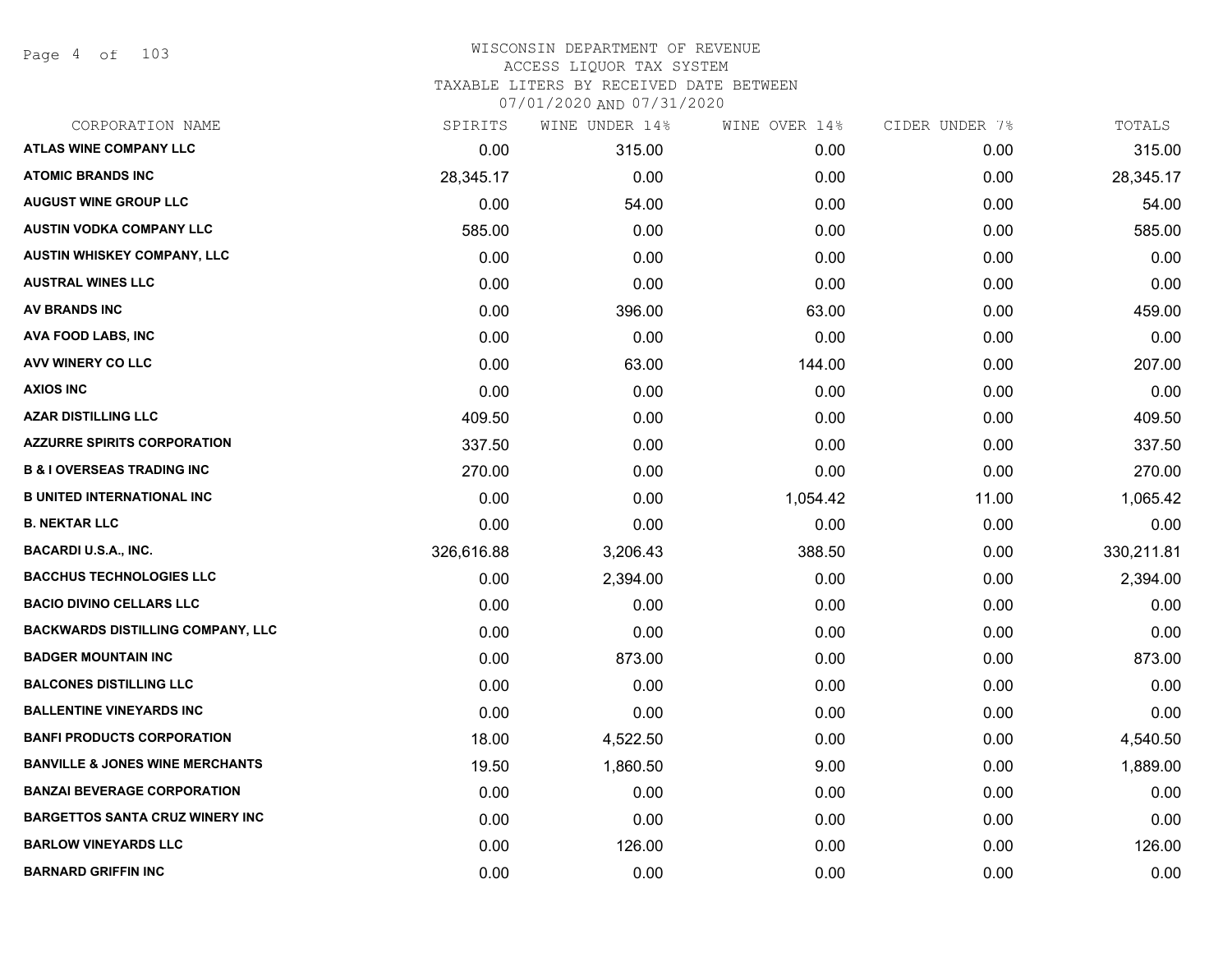Page 5 of 103

| CORPORATION NAME                                | SPIRITS | WINE UNDER 14% | WINE OVER 14% | CIDER UNDER 7% | TOTALS   |
|-------------------------------------------------|---------|----------------|---------------|----------------|----------|
| <b>BARNETT VINEYARDS LP</b>                     | 0.00    | 0.00           | 0.00          | 0.00           | 0.00     |
| <b>BARON FRANCOIS LTD</b>                       | 18.75   | 261.00         | 0.00          | 0.00           | 279.75   |
| <b>BATTAGLIA DISTRIBUTING CORP INC.</b>         | 0.00    | 269.22         | 0.00          | 0.00           | 269.22   |
| <b>BAUM WINE IMPORTS INC</b>                    | 18.00   | 7,755.75       | 450.00        | 0.00           | 8,223.75 |
| <b>BEATBOX BEVERAGES LLC</b>                    | 0.00    | 0.00           | 0.00          | 0.00           | 0.00     |
| <b>BEAUX FRERES LLC</b>                         | 0.00    | 0.00           | 0.00          | 0.00           | 0.00     |
| <b>BEDFORD &amp; GROVE LLC</b>                  | 0.00    | 0.00           | 0.00          | 0.00           | 0.00     |
| <b>BEDROCK WINE COMPANY LP</b>                  | 0.00    | 0.00           | 0.00          | 0.00           | 0.00     |
| <b>BENDISTILLERY INC</b>                        | 0.00    | 0.00           | 0.00          | 0.00           | 0.00     |
| <b>BENNETT LANE WINERY LLC</b>                  | 0.00    | 0.00           | 0.00          | 0.00           | 0.00     |
| <b>BENOVIA WINERY LLC</b>                       | 0.00    | 0.00           | 0.00          | 0.00           | 0.00     |
| <b>BEPPE &amp; THE ARCHITECT LLC</b>            | 0.00    | 0.00           | 0.00          | 0.00           | 0.00     |
| <b>BERGSTROM WINES LLC</b>                      | 0.00    | 0.00           | 0.00          | 0.00           | 0.00     |
| <b>BERNARDUS LLC</b>                            | 0.00    | 0.00           | 0.00          | 0.00           | 0.00     |
| BETHEL HEIGHTS VINEYARD INC                     | 0.00    | 0.00           | 0.00          | 0.00           | 0.00     |
| BETTER BRANDS INTERNATIONAL                     | 0.00    | 315.00         | 441.00        | 0.00           | 756.00   |
| <b>BETZ CELLARS LLC</b>                         | 0.00    | 0.00           | 0.00          | 0.00           | 0.00     |
| <b>BEVAN CELLARS, LLC</b>                       | 0.00    | 0.00           | 0.00          | 0.00           | 0.00     |
| <b>BEVERAGE BROTHERS INC</b>                    | 0.00    | 0.00           | 0.00          | 0.00           | 0.00     |
| <b>BIAGIO CRU &amp; ESTATE WINES LLC</b>        | 0.00    | 0.00           | 0.00          | 0.00           | 0.00     |
| BIEN NACIDO VINEYARDS OF RANCHO TEPUSQUET<br>LP | 0.00    | 0.00           | 0.00          | 0.00           | 0.00     |
| <b>BILTMORE ESTATE WINE COMPANY</b>             | 0.00    | 0.00           | 0.00          | 0.00           | 0.00     |
| <b>BLACK ROCK SPIRITS LLC</b>                   | 198.00  | 0.00           | 0.00          | 0.00           | 198.00   |
| <b>BLACKBIRD VINEYARDS LLC</b>                  | 0.00    | 0.00           | 0.00          | 0.00           | 0.00     |
| <b>BLAIR VINEYARDS LLC</b>                      | 0.00    | 0.00           | 0.00          | 0.00           | 0.00     |
| <b>BLAKE FARMS HARD APPLE CIDER LLC</b>         | 0.00    | 176.02         | 0.00          | 8,298.57       | 8,474.59 |
| <b>BLAUM BROS DISTILLING CO LLC</b>             | 0.00    | 0.00           | 0.00          | 0.00           | 0.00     |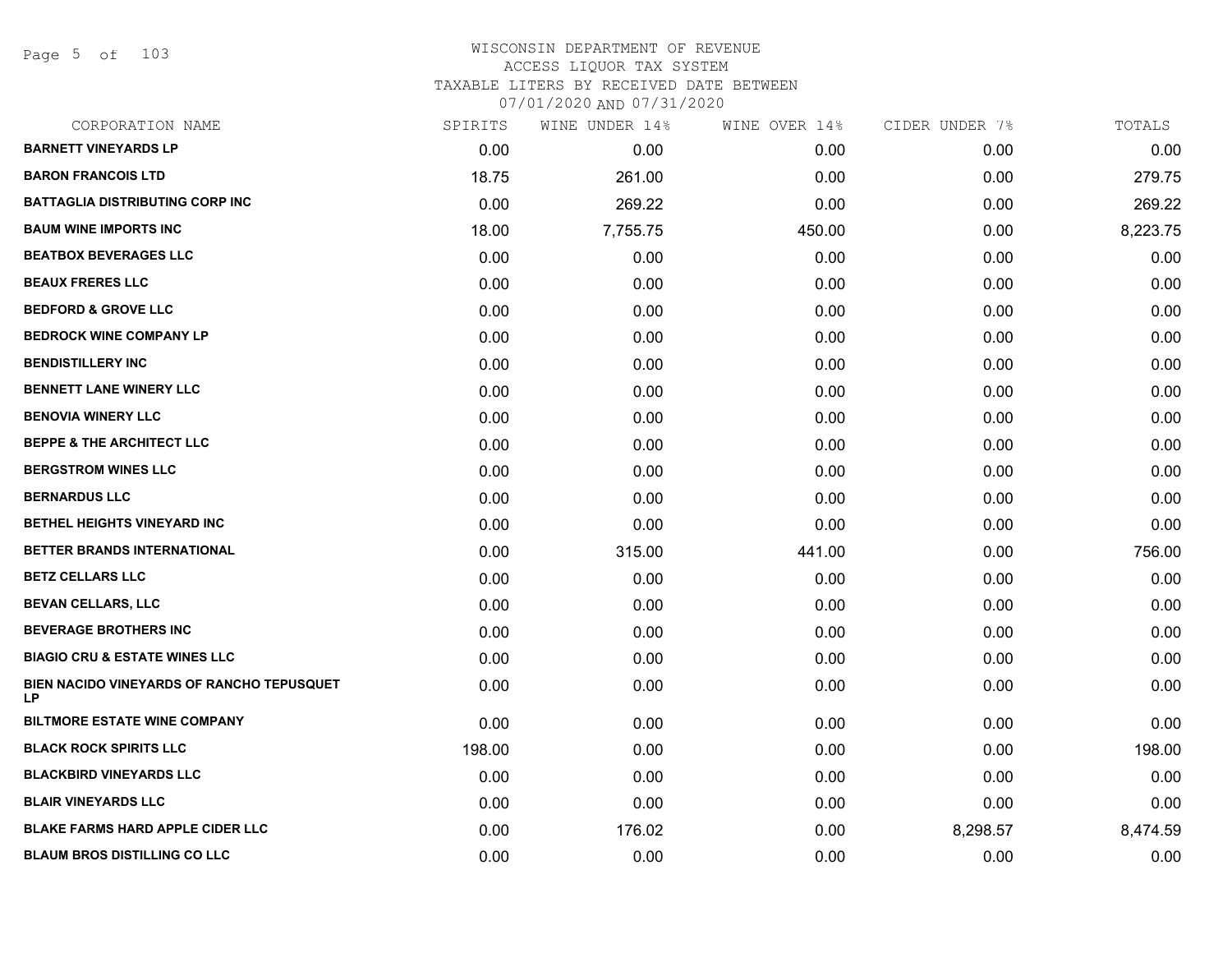Page 6 of 103

| SPIRITS    | WINE UNDER 14% | WINE OVER 14% | CIDER UNDER 7% | TOTALS       |
|------------|----------------|---------------|----------------|--------------|
| 0.00       | 0.00           | 0.00          | 0.00           | 0.00         |
| 0.00       | 0.00           | 0.00          | 0.00           | 0.00         |
| 0.00       | 625.50         | 76.50         | 0.00           | 702.00       |
| 0.00       | 0.00           | 0.00          | 0.00           | 0.00         |
| 0.00       | 2,394.00       | 26,568.00     | 0.00           | 28,962.00    |
| 0.00       | 0.00           | 0.00          | 0.00           | 0.00         |
| 0.00       | 0.00           | 0.00          | 0.00           | 0.00         |
| 0.00       | 0.00           | 0.00          | 0.00           | 0.00         |
| 0.00       | 0.00           | 0.00          | 141,197.75     | 141, 197. 75 |
| 0.00       | 0.00           | 0.00          | 0.00           | 0.00         |
| 0.00       | 0.00           | 0.00          | 0.00           | 0.00         |
| 0.00       | 45.00          | 0.00          | 0.00           | 45.00        |
| 0.00       | 0.00           | 0.00          | 0.00           | 0.00         |
| 0.00       | 0.00           | 0.00          | 0.00           | 0.00         |
| 0.00       | 0.00           | 378.00        | 0.00           | 378.00       |
| 0.00       | 2,533.50       | 252.00        | 0.00           | 2,785.50     |
| 0.00       | 0.00           | 0.00          | 0.00           | 0.00         |
| 0.00       | 0.00           | 0.00          | 0.00           | 0.00         |
| 0.00       | 0.00           | 0.00          | 0.00           | 0.00         |
| 0.00       | 0.00           | 0.00          | 0.00           | 0.00         |
| 0.00       | 1,071.00       | 0.00          | 0.00           | 1,071.00     |
| 0.00       | 56,267.94      | 324.00        | 0.00           | 56,591.94    |
| 0.00       | 0.00           | 0.00          | 0.00           | 0.00         |
| 0.00       | 0.00           | 0.00          | 0.00           | 0.00         |
| 0.00       | 0.00           | 0.00          | 0.00           | 0.00         |
| 234,871.14 | 13,202.19      | 0.00          | 0.00           | 248,073.33   |
| 0.00       | 0.00           | 0.00          | 0.00           | 0.00         |
| 0.00       | 0.00           | 0.00          | 0.00           | 0.00         |
|            |                |               |                |              |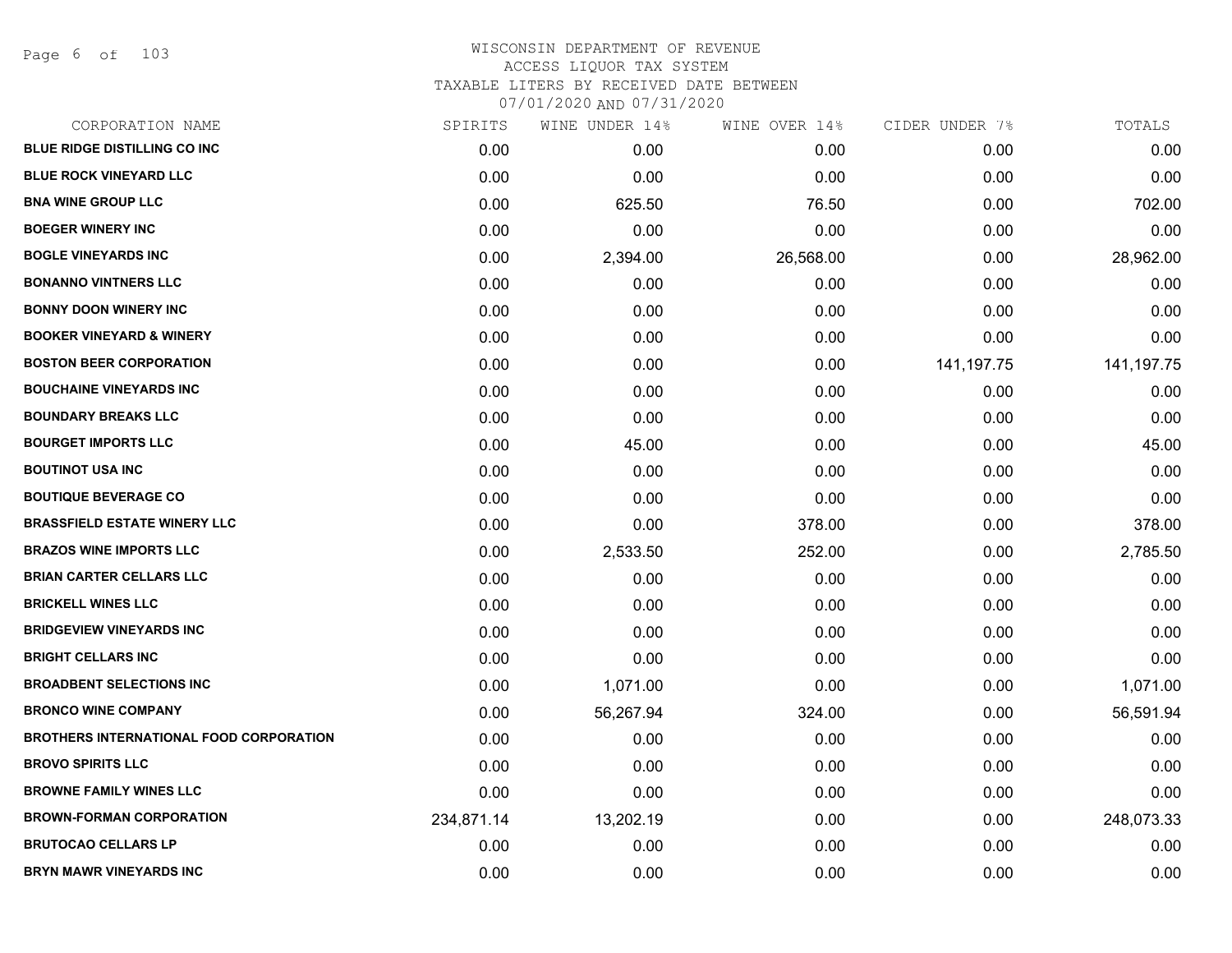Page 7 of 103

| CORPORATION NAME                            | SPIRITS    | WINE UNDER 14% | WINE OVER 14% | CIDER UNDER 7% | TOTALS     |
|---------------------------------------------|------------|----------------|---------------|----------------|------------|
| <b>BUCKLER FAMILY VINEYARDS LLC</b>         | 0.00       | 0.00           | 0.00          | 0.00           | 0.00       |
| <b>BUEHLER VINEYARDS INC</b>                | 0.00       | 0.00           | 0.00          | 0.00           | 0.00       |
| <b>BULLY HILL VINEYARDS INC</b>             | 0.00       | 0.00           | 0.00          | 0.00           | 0.00       |
| <b>BURGESS CELLARS INC</b>                  | 0.00       | 0.00           | 0.00          | 0.00           | 0.00       |
| <b>BURKE &amp; MORRIS SPIRITS LLC</b>       | 0.00       | 0.00           | 0.00          | 0.00           | 0.00       |
| <b>BUZZBALLZ LLC</b>                        | 0.00       | 0.00           | 0.00          | 0.00           | 0.00       |
| <b>BUZZBOX BEVERAGES INC</b>                | 0.00       | 0.00           | 0.00          | 0.00           | 0.00       |
| <b>BWSC LLC</b>                             | 0.00       | 0.00           | 0.00          | 0.00           | 0.00       |
| <b>BYMOFO LLC</b>                           | 0.00       | 0.00           | 0.00          | 0.00           | 0.00       |
| <b>C &amp; C WINE SERVICES INC</b>          | 0.00       | 0.00           | 0.00          | 0.00           | 0.00       |
| <b>C MONDAVI &amp; FAMILY</b>               | 0.00       | 22,383.00      | 297.00        | 0.00           | 22,680.00  |
| <b>C SQUARED CIDERS LLC</b>                 | 0.00       | 0.00           | 0.00          | 0.00           | 0.00       |
| <b>CABERNET CORP</b>                        | 0.00       | 1,341.00       | 45.00         | 0.00           | 1,386.00   |
| <b>CAL VIN ENTERPRISES CORPORATION</b>      | 0.00       | 0.00           | 0.00          | 0.00           | 0.00       |
| <b>CALIFORNIA CIDER COMPANY</b>             | 0.00       | 0.00           | 0.00          | 12,289.37      | 12,289.37  |
| <b>CALIFORNIA VINEYARDS INC</b>             | 0.00       | 0.00           | 0.00          | 0.00           | 0.00       |
| <b>CALIFORNIA WINE WORKS LLC</b>            | 0.00       | 0.00           | 0.00          | 0.00           | 0.00       |
| <b>CALLUNA VINEYARDS LLC</b>                | 0.00       | 0.00           | 0.00          | 0.00           | 0.00       |
| <b>CAMARDA CORP</b>                         | 0.00       | 0.00           | 0.00          | 0.00           | 0.00       |
| <b>CAMARENA IMPORTS LLC</b>                 | 0.00       | 0.00           | 0.00          | 0.00           | 0.00       |
| <b>CAMPARI AMERICA LLC</b>                  | 177,642.00 | 0.00           | 0.00          | 0.00           | 177,642.00 |
| <b>CAMPBELL &amp; MCGILL SELECTIONS LLC</b> | 0.00       | 0.00           | 0.00          | 0.00           | 0.00       |
| <b>CAMPEON SPIRITS COMPANY INC</b>          | 0.00       | 0.00           | 0.00          | 0.00           | 0.00       |
| <b>CANNON RIVER WINERY LLC</b>              | 0.00       | 0.00           | 0.00          | 0.00           | 0.00       |
| <b>CAPARONE WINERY LLC</b>                  | 0.00       | 0.00           | 0.00          | 0.00           | 0.00       |
| <b>CAPE CLASSICS INC</b>                    | 0.00       | 1,071.00       | 0.00          | 0.00           | 1,071.00   |
| <b>CARDINAL SPIRITS LLC</b>                 | 0.00       | 0.00           | 0.00          | 0.00           | 0.00       |
| <b>CARDINAL WINE GROUP LLC</b>              | 0.00       | 0.00           | 0.00          | 0.00           | 0.00       |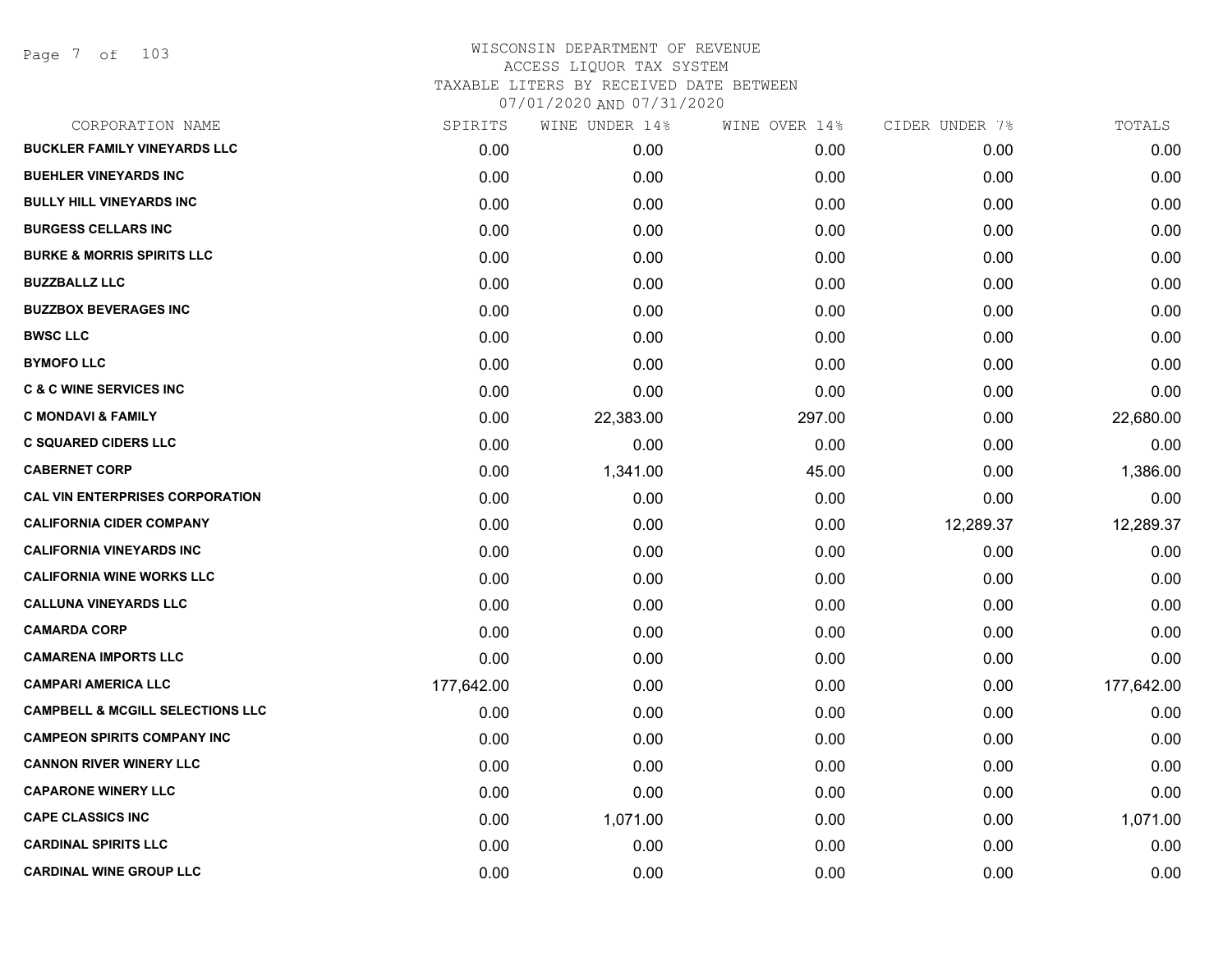Page 8 of 103

# WISCONSIN DEPARTMENT OF REVENUE ACCESS LIQUOR TAX SYSTEM

TAXABLE LITERS BY RECEIVED DATE BETWEEN

07/01/2020 AND 07/31/2020

| CORPORATION NAME                            | SPIRITS   | WINE UNDER 14% | WINE OVER 14% | CIDER UNDER 7% | TOTALS    |
|---------------------------------------------|-----------|----------------|---------------|----------------|-----------|
| <b>CARDWELL HILL CELLARS LLC</b>            | 0.00      | 108.00         | 0.00          | 0.00           | 108.00    |
| <b>CARIBBEAN DISTILLERS LLC</b>             | 438.54    | 27,719.84      | 0.00          | 0.00           | 28,158.38 |
| <b>CARIBBEAN SPIRITS INC</b>                | 0.00      | 0.00           | 0.00          | 0.00           | 0.00      |
| <b>CARL THOMA</b>                           | 0.00      | 0.00           | 0.00          | 0.00           | 0.00      |
| <b>CARLOS HUBNER-ARTETA</b>                 | 0.00      | 0.00           | 0.00          | 0.00           | 0.00      |
| <b>CARLSON VINEYARDS INC</b>                | 0.00      | 0.00           | 0.00          | 0.00           | 0.00      |
| <b>CAROLINA DISTRIBUTION LLC</b>            | 0.00      | 0.00           | 0.00          | 0.00           | 0.00      |
| <b>CARRIAGE HOUSE IMPORTS, LTD.</b>         | 225.00    | 0.00           | 0.00          | 0.00           | 225.00    |
| <b>CASTIEL ESTATE LLC</b>                   | 0.00      | 0.00           | 0.00          | 0.00           | 0.00      |
| <b>CASTLE BRANDS USA CORP</b>               | 2,274.00  | 0.00           | 0.00          | 0.00           | 2,274.00  |
| <b>CASTORO CELLARS</b>                      | 0.00      | 0.00           | 0.00          | 0.00           | 0.00      |
| <b>CAYMUS VINEYARDS INC</b>                 | 0.00      | 0.00           | 0.00          | 0.00           | 0.00      |
| <b>CEDAR KNOLL VINEYARDS INC</b>            | 0.00      | 0.00           | 0.00          | 0.00           | 0.00      |
| <b>CELEBRATION DISTILLATION CORPORATION</b> | 0.00      | 0.00           | 0.00          | 0.00           | 0.00      |
| <b>CELLARS INTERNATIONAL INC</b>            | 0.00      | 0.00           | 0.00          | 0.00           | 0.00      |
| <b>CELLIER WINES DISTRIBUTING INC</b>       | 0.00      | 0.00           | 0.00          | 0.00           | 0.00      |
| <b>CHAISE VENTURES INC</b>                  | 0.00      | 0.00           | 0.00          | 0.00           | 0.00      |
| <b>CHANNING DAUGHTERS WINERY LLC</b>        | 0.00      | 0.00           | 0.00          | 0.00           | 0.00      |
| <b>CHAPPELLET WINERY INC</b>                | 0.00      | 0.00           | 0.00          | 0.00           | 0.00      |
| <b>CHARBAUT AMERICA INC</b>                 | 0.00      | 15.00          | 0.00          | 0.00           | 15.00     |
| <b>CHARLES &amp; MARTHA BARRA</b>           | 0.00      | 108.00         | 198.00        | 0.00           | 306.00    |
| <b>CHARLES JACQUIN ET CIE INC</b>           | 10,094.24 | 0.00           | 148.48        | 0.00           | 10,242.72 |
| <b>CHARLES NEAL SELECTIONS INC</b>          | 0.00      | 228.00         | 0.00          | 0.00           | 228.00    |
| <b>CHARLES REININGER LLC</b>                | 0.00      | 0.00           | 0.00          | 0.00           | 0.00      |
| <b>CHATEAU BARNABY LLC</b>                  | 0.00      | 0.00           | 0.00          | 0.00           | 0.00      |
| <b>CHATEAU DIANA LLC</b>                    | 0.00      | 504.00         | 0.00          | 0.00           | 504.00    |
| <b>CHATEAU OPERATIONS, LTD.</b>             | 0.00      | 0.00           | 0.00          | 0.00           | 0.00      |
| <b>CHATHAM IMPORTS INC</b>                  | 1,912.50  | 0.00           | 0.00          | 0.00           | 1,912.50  |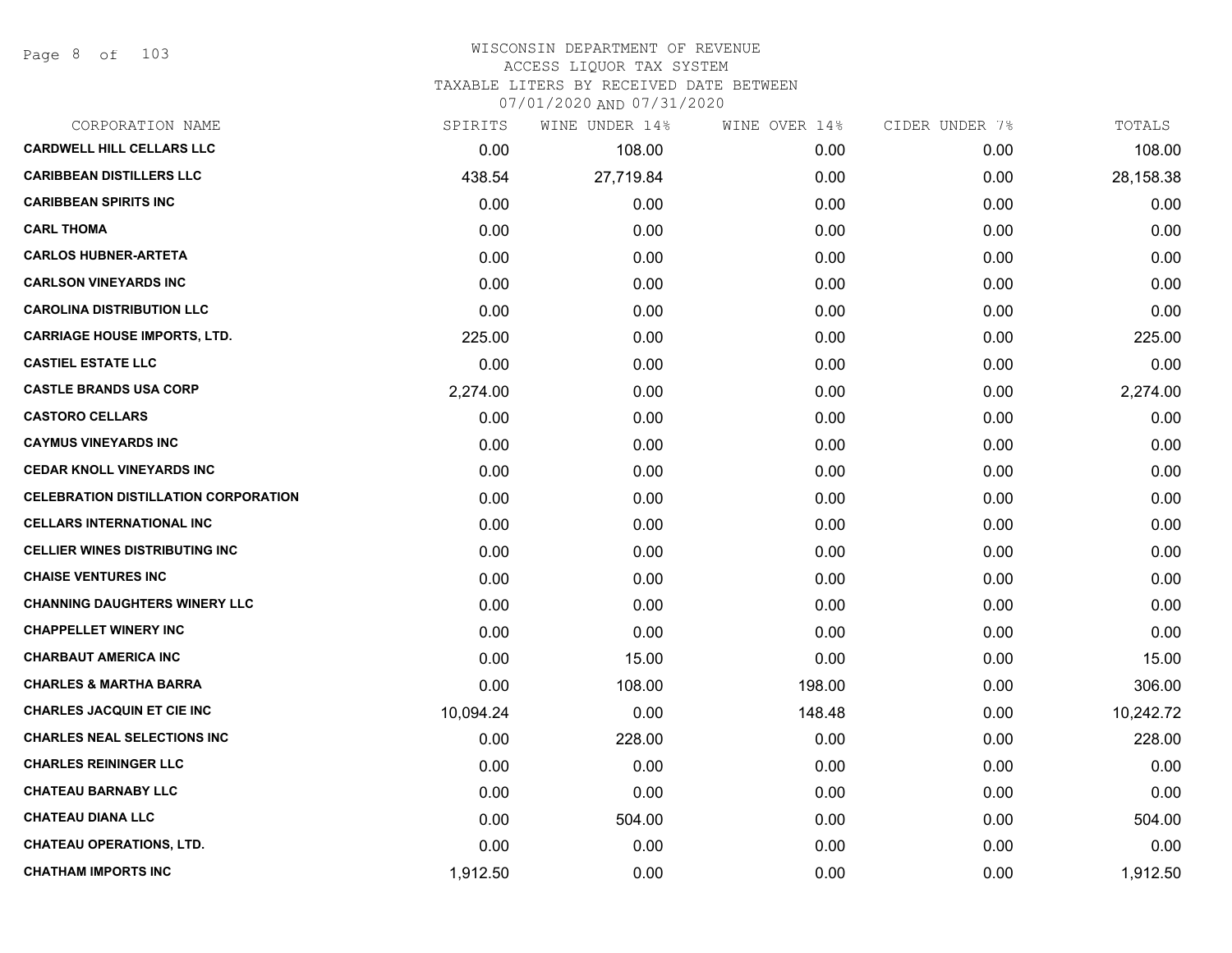Page 9 of 103

| CORPORATION NAME                             | SPIRITS   | WINE UNDER 14% | WINE OVER 14% | CIDER UNDER 7% | TOTALS     |
|----------------------------------------------|-----------|----------------|---------------|----------------|------------|
| <b>CHEHALEM INC</b>                          | 0.00      | 504.00         | 0.00          | 0.00           | 504.00     |
| <b>CHICAGO DISTILLING COMPANY LLC</b>        | 0.00      | 0.00           | 0.00          | 0.00           | 0.00       |
| <b>CHOYA UMESHU USA INC</b>                  | 0.00      | 0.00           | 0.00          | 0.00           | 0.00       |
| <b>CHRISTIAN P SCHAEFER</b>                  | 0.00      | 1,458.00       | 0.00          | 12,540.11      | 13,998.11  |
| <b>CHRISTOPHER F PITTENGER</b>               | 0.00      | 7.50           | 0.00          | 0.00           | 7.50       |
| <b>CHRISTOPHER FIGGINS</b>                   | 0.00      | 0.00           | 0.00          | 0.00           | 0.00       |
| <b>CHRISTOPHER J BROCKWAY</b>                | 0.00      | 0.00           | 0.00          | 0.00           | 0.00       |
| <b>CHRISTOPHER MICHAEL WINES LLC</b>         | 0.00      | 126.00         | 0.00          | 0.00           | 126.00     |
| CIV (USA) INC                                | 0.00      | 0.00           | 0.00          | 0.00           | 0.00       |
| <b>CLAAR CELLARS LLC</b>                     | 0.00      | 0.00           | 0.00          | 0.00           | 0.00       |
| <b>CLASSIC WINES INC</b>                     | 0.00      | 0.00           | 0.00          | 0.00           | 0.00       |
| <b>CLASSICAL WINES FROM SPAIN LTD</b>        | 0.00      | 0.00           | 0.00          | 0.00           | 0.00       |
| <b>CLENDENENLINDQUIST VINTNERS</b>           | 0.00      | 0.00           | 0.00          | 0.00           | 0.00       |
| <b>CLINE CELLARS INC</b>                     | 0.00      | 4,464.00       | 4,671.00      | 0.00           | 9,135.00   |
| <b>CLINE SISTERS IMPORTS LLC</b>             | 0.00      | 126.00         | 0.00          | 0.00           | 126.00     |
| <b>CLOS LACHANCE WINES LLC</b>               | 0.00      | 126.00         | 63.00         | 0.00           | 189.00     |
| <b>COCKERELL WINE CONSULTING LLC</b>         | 0.00      | 0.00           | 0.00          | 0.00           | 0.00       |
| <b>CODIPRAL, LLC</b>                         | 0.00      | 0.00           | 0.00          | 0.00           | 0.00       |
| <b>CODY T WRIGHT</b>                         | 0.00      | 0.00           | 0.00          | 0.00           | 0.00       |
| <b>COMPASSPOINT IMPORTS</b>                  | 0.00      | 0.00           | 0.00          | 0.00           | 0.00       |
| <b>CONSTELLATION BRANDS, INC.</b>            | 62,915.70 | 270,054.11     | 8,767.50      | 0.00           | 341,737.31 |
| <b>COOL HAND VINEYARDS LLC</b>               | 0.00      | 54.00          | 126.00        | 0.00           | 180.00     |
| <b>COPA FINA WINE IMPORTS LLC</b>            | 0.00      | 0.00           | 0.00          | 0.00           | 0.00       |
| <b>COPPER &amp; KINGS AMERICAN BRANDY CO</b> | 378.00    | 0.00           | 0.00          | 0.00           | 378.00     |
| <b>COPPER CANE LLC</b>                       | 0.00      | 0.00           | 1,989.00      | 0.00           | 1,989.00   |
| <b>CORA IMPORTS LTD</b>                      | 0.00      | 0.00           | 0.00          | 0.00           | 0.00       |
| <b>CORDELINA WINE COMPANY LLC</b>            | 0.00      | 0.00           | 0.00          | 0.00           | 0.00       |
| <b>CORK ALLIANCE INC</b>                     | 0.00      | 8,343.00       | 0.00          | 0.00           | 8,343.00   |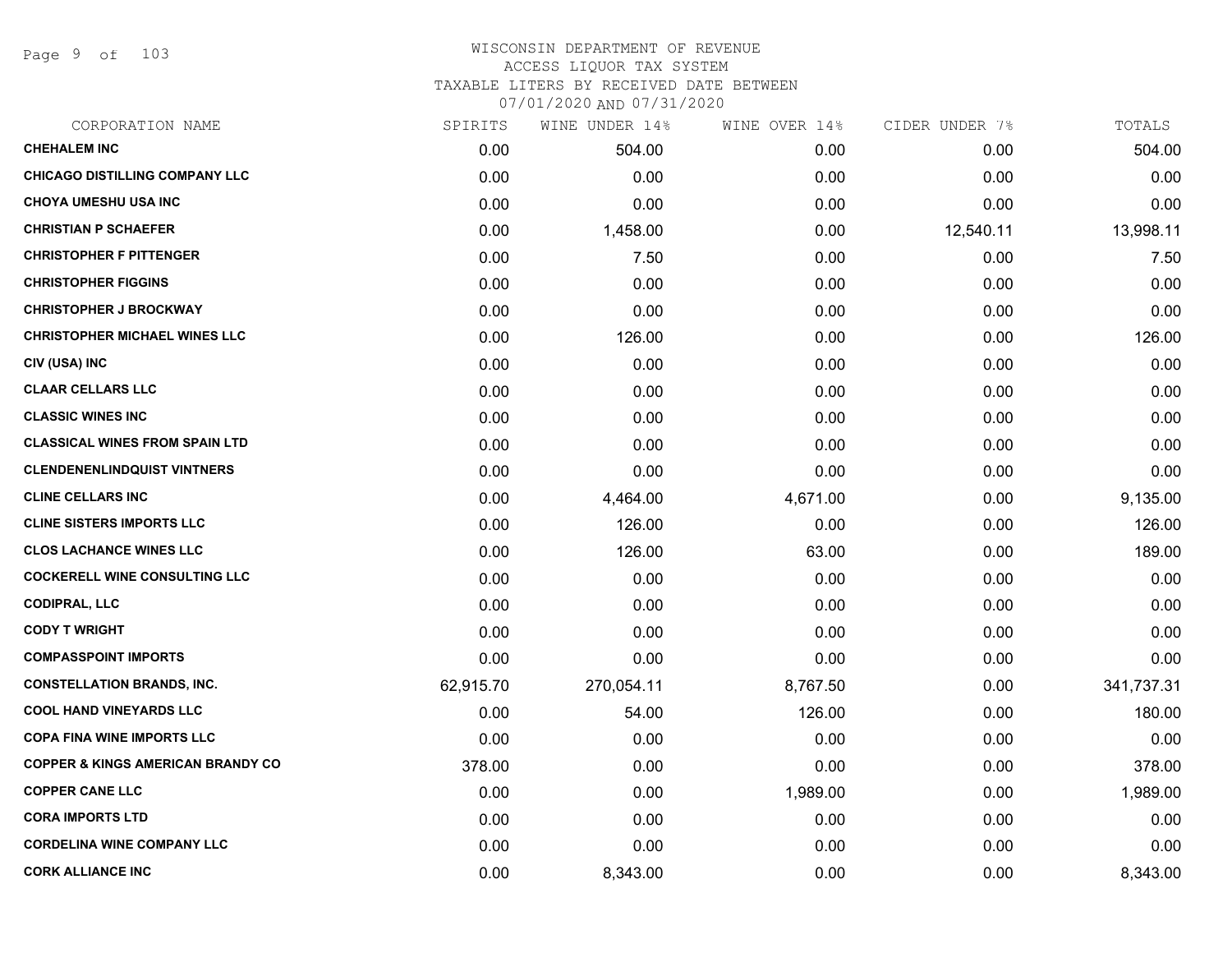|          | WINE UNDER 14% | WINE OVER 14% |      | TOTALS         |
|----------|----------------|---------------|------|----------------|
| 0.00     | 0.00           | 0.00          | 0.00 | 0.00           |
| 0.00     | 0.00           | 0.00          | 0.00 | 0.00           |
| 0.00     | 4.50           | 0.00          | 0.00 | 4.50           |
| 0.00     | 0.00           | 0.00          | 0.00 | 0.00           |
| 0.00     | 0.00           | 0.00          | 0.00 | 0.00           |
| 0.00     | 0.00           | 0.00          | 0.00 | 0.00           |
| 177.00   | 94.50          | 121.50        | 0.00 | 393.00         |
| 0.00     | 0.00           | 0.00          | 0.00 | 0.00           |
| 0.00     | 0.00           | 0.00          | 0.00 | 0.00           |
| 0.00     | 0.00           | 66.57         | 0.00 | 66.57          |
| 0.00     | 2,316.75       | 126.00        | 0.00 | 2,442.75       |
| 0.00     | 503.99         | 0.00          | 0.00 | 503.99         |
| 0.00     | 0.00           | 0.00          | 0.00 | 0.00           |
| 0.00     | 0.00           | 0.00          | 0.00 | 0.00           |
| 0.00     | 0.00           | 0.00          | 0.00 | 0.00           |
| 0.00     | 0.00           | 0.00          | 0.00 | 0.00           |
| 0.00     | 0.00           | 0.00          | 0.00 | 0.00           |
| 0.00     | 0.00           | 0.00          | 0.00 | 0.00           |
| 0.00     | 2,079.00       | 252.00        | 0.00 | 2,331.00       |
| 0.00     | 0.00           | 0.00          | 0.00 | 0.00           |
| 0.00     | 0.00           | 0.00          | 0.00 | 0.00           |
| 3,235.36 | 0.00           | 0.00          | 0.00 | 3,235.36       |
| 0.00     | 0.00           | 0.00          | 0.00 | 0.00           |
| 0.00     | 0.00           | 0.00          | 0.00 | 0.00           |
| 76.50    | 0.00           | 0.00          | 0.00 | 76.50          |
| 0.00     | 0.00           | 0.00          | 0.00 | 0.00           |
| 0.00     | 252.00         | 0.00          | 0.00 | 252.00         |
| 0.00     | 0.00           | 0.00          | 0.00 | 0.00           |
|          | SPIRITS        |               |      | CIDER UNDER 7% |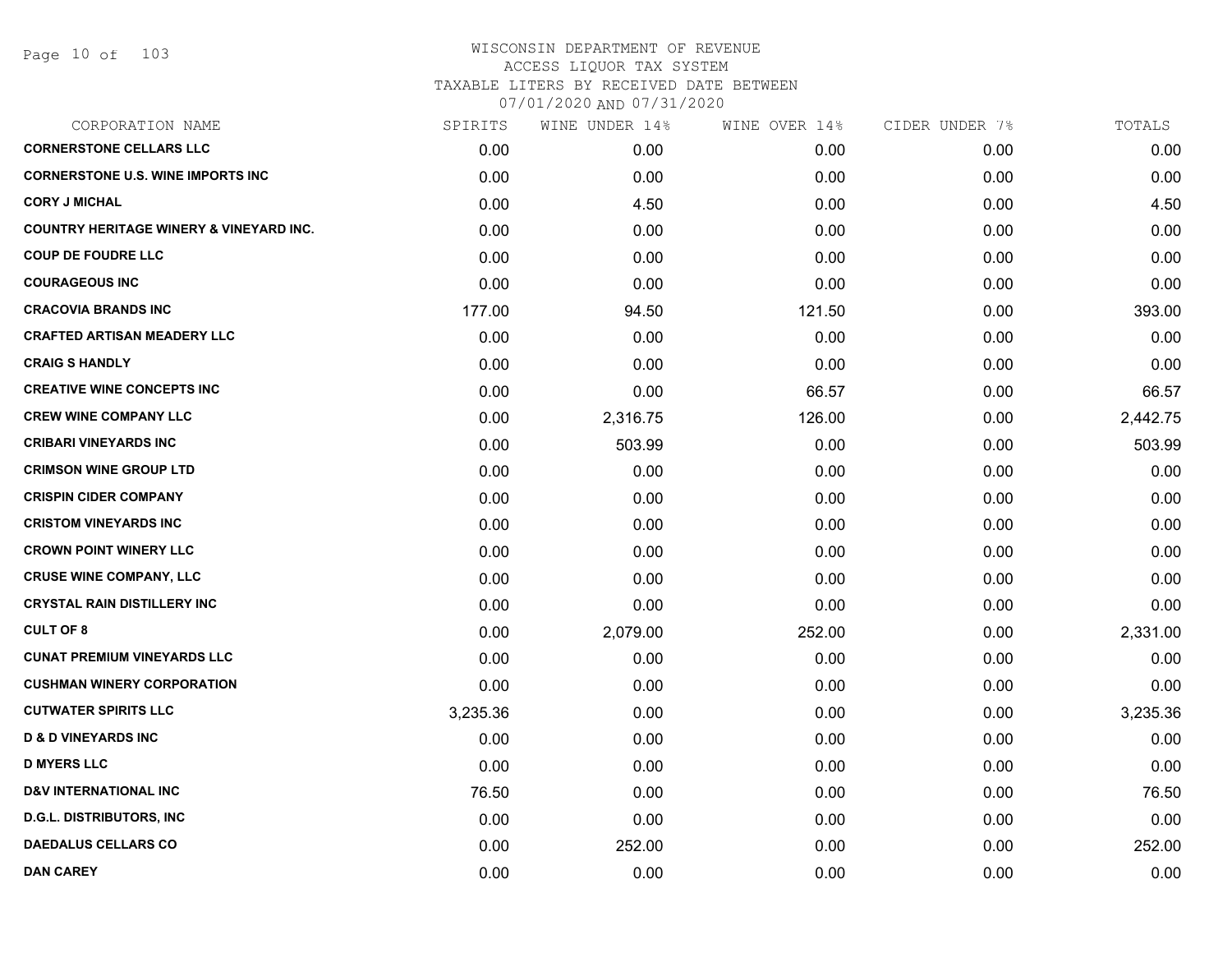Page 11 of 103

| CORPORATION NAME                        | SPIRITS  | WINE UNDER 14% | WINE OVER 14% | CIDER UNDER 7% | TOTALS     |
|-----------------------------------------|----------|----------------|---------------|----------------|------------|
| <b>DANA ESTATES INC</b>                 | 0.00     | 0.00           | 0.00          | 0.00           | 0.00       |
| <b>DANCING COYOTE WINES</b>             | 0.00     | 0.00           | 0.00          | 0.00           | 0.00       |
| <b>DANICA PATRICK</b>                   | 0.00     | 0.00           | 0.00          | 0.00           | 0.00       |
| <b>DANIEL A LASNER</b>                  | 1,233.95 | 0.00           | 0.00          | 0.00           | 1,233.95   |
| <b>DANIEL KEEFE IV</b>                  | 0.00     | 0.00           | 0.00          | 0.00           | 0.00       |
| <b>DANIEL SCHOENFELD</b>                | 0.00     | 0.00           | 0.00          | 0.00           | 0.00       |
| <b>DANNY RAKOVIC</b>                    | 0.00     | 0.00           | 0.00          | 0.00           | 0.00       |
| <b>DAOU VINEYARDS LLC</b>               | 0.00     | 0.00           | 1,314.00      | 0.00           | 1,314.00   |
| <b>DAQUINO ITALIAN IMPORTING CO INC</b> | 0.00     | 0.00           | 0.00          | 0.00           | 0.00       |
| <b>DARIOUSH KHALEDI WINERY LLC</b>      | 0.00     | 0.00           | 31.50         | 0.00           | 31.50      |
| <b>DAVID ARTHUR VINEYARDS LLC</b>       | 0.00     | 0.00           | 0.00          | 0.00           | 0.00       |
| <b>DAVID B POTTER</b>                   | 0.00     | 0.00           | 0.00          | 0.00           | 0.00       |
| <b>DAVID BOWLER LLC</b>                 | 0.00     | 281.25         | 0.00          | 0.00           | 281.25     |
| <b>DAVID J ECKERT</b>                   | 0.00     | 0.00           | 0.00          | 0.00           | 0.00       |
| <b>DAVID JAMES LLC</b>                  | 0.00     | 0.00           | 0.00          | 0.00           | 0.00       |
| <b>DAVID L DENNIGMANN</b>               | 0.00     | 0.00           | 0.00          | 0.00           | 0.00       |
| <b>DAVID MEIER</b>                      | 0.00     | 0.00           | 0.00          | 0.00           | 0.00       |
| <b>DAVID N RAYNE</b>                    | 2,029.44 | 35,379.76      | 11,660.30     | 0.00           | 49,069.50  |
| <b>DAVID R BARNES</b>                   | 0.00     | 0.00           | 0.00          | 0.00           | 0.00       |
| <b>DAVOS BRANDS LLC</b>                 | 2,052.00 | 126.72         | 250.92        | 0.00           | 2,429.64   |
| DAYLIGHT WINE COMPANY LLC               | 0.00     | 0.00           | 0.00          | 0.00           | 0.00       |
| DE MAISON SELECTIONS INC                | 0.00     | 2,705.50       | 363.00        | 27.00          | 3,095.50   |
| <b>DEANNA BASTIANICH</b>                | 0.00     | 342.00         | 0.00          | 0.00           | 342.00     |
| <b>DEL RIO VINEYARDS LLC</b>            | 0.00     | 503.99         | 0.00          | 0.00           | 503.99     |
| <b>DELEGAT USA INC</b>                  | 0.00     | 17,982.00      | 0.00          | 0.00           | 17,982.00  |
| <b>DELICATO VINEYARDS INC</b>           | 0.00     | 97,068.00      | 55,719.00     | 0.00           | 152,787.00 |
| <b>DELILLE CELLARS LLC</b>              | 0.00     | 0.00           | 0.00          | 0.00           | 0.00       |
| DEMERARA DISTILLERS (USA) INC           | 0.00     | 0.00           | 0.00          | 0.00           | 0.00       |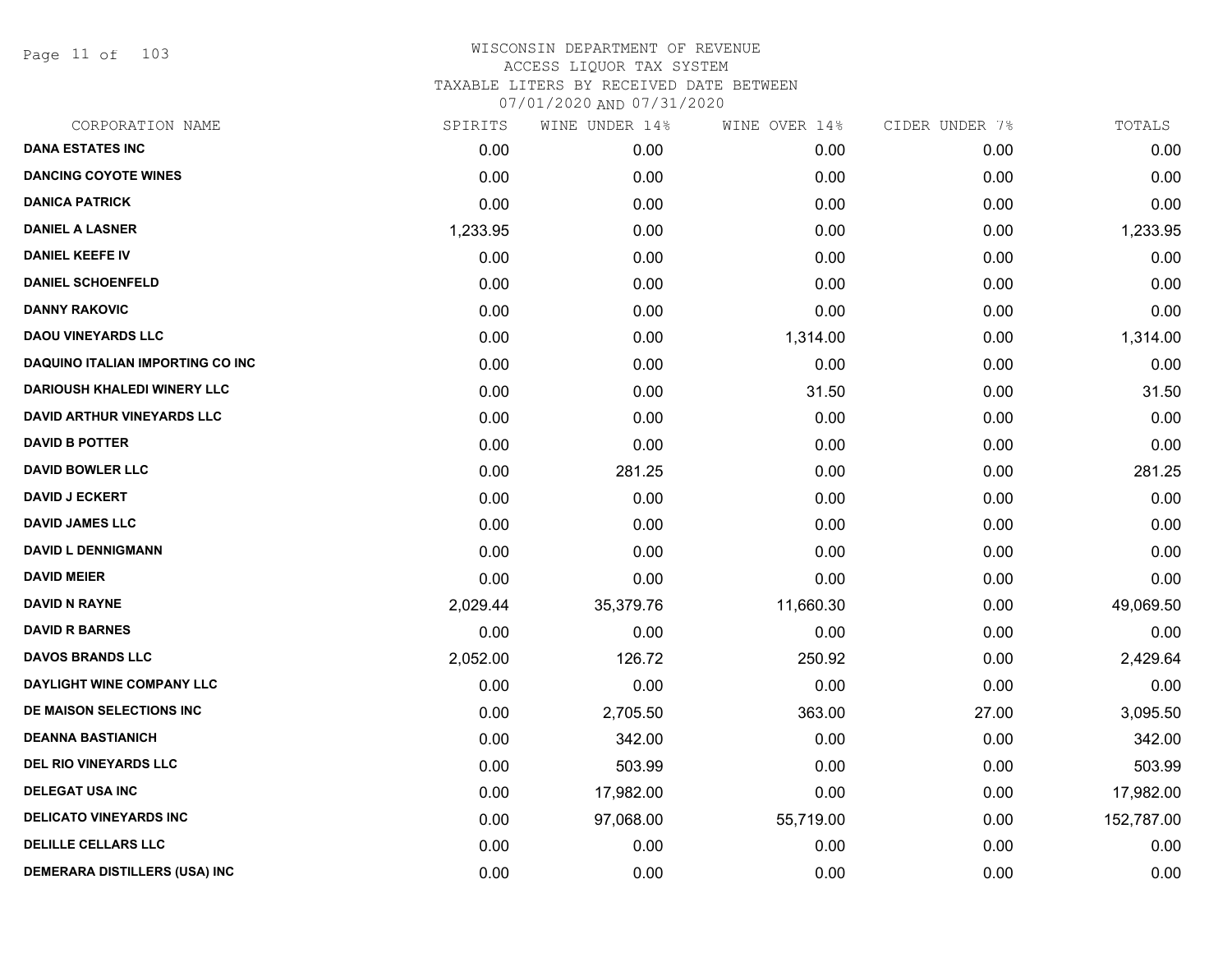Page 12 of 103

| CORPORATION NAME                                                         | SPIRITS    | WINE UNDER 14% | WINE OVER 14% | CIDER UNDER 7% | TOTALS     |
|--------------------------------------------------------------------------|------------|----------------|---------------|----------------|------------|
| <b>DEMETRIA VINEYARDS AND WINERY LLC</b>                                 | 0.00       | 0.00           | 0.00          | 0.00           | 0.00       |
| <b>DEMON SPIRITS LLC</b>                                                 | 0.00       | 0.00           | 0.00          | 0.00           | 0.00       |
| <b>DENISON CELLARS LLC</b>                                               | 0.00       | 0.00           | 0.00          | 0.00           | 0.00       |
| <b>DENNIS ROBERT PATTON &amp; ANDREA BETH</b><br><b>SILVERSTEIN</b>      | 0.00       | 0.00           | 0.00          | 0.00           | 0.00       |
| <b>DERRICK C MANCINI</b>                                                 | 0.00       | 0.00           | 0.00          | 0.00           | 0.00       |
| <b>DESTILADOS DE MEXICO LLC</b>                                          | 0.00       | 0.00           | 0.00          | 0.00           | 0.00       |
| <b>DIAGEO AMERICAS, INC.</b>                                             | 831,349.60 | 0.00           | 0.00          | 0.00           | 831,349.60 |
| <b>DIAMOND IMPORTERS INC</b>                                             | 0.00       | 171.00         | 0.00          | 0.00           | 171.00     |
| <b>DISARONNO INTERNATIONAL LLC</b>                                       | 2,527.50   | 117.00         | 0.00          | 0.00           | 2,644.50   |
| <b>DISTILLED RESOURCES INCORPORATED</b>                                  | 4,651.92   | 0.00           | 0.00          | 0.00           | 4,651.92   |
| <b>DISTILLERS WAY, LLC</b>                                               | 504.00     | 0.00           | 0.00          | 0.00           | 504.00     |
| <b>DISTILLERY 291 INC</b>                                                | 0.00       | 0.00           | 0.00          | 0.00           | 0.00       |
| <b>DIVOT ENTERPRISES LLC</b>                                             | 0.00       | 0.00           | 99.00         | 0.00           | 99.00      |
| <b>DMK INCORPORATED</b>                                                  | 0.00       | 0.00           | 0.00          | 0.00           | 0.00       |
| <b>DOMACE VINO LLC</b>                                                   | 0.00       | 0.00           | 0.00          | 0.00           | 0.00       |
| <b>DOMAINE CO.</b>                                                       | 0.00       | 63.00          | 126.00        | 0.00           | 189.00     |
| DOMAINE DE LA TERRE ROUGE LTD                                            | 0.00       | 0.00           | 504.00        | 0.00           | 504.00     |
| <b>DOMAINE DE MARIA SOTER LLC</b>                                        | 0.00       | 504.00         | 0.00          | 0.00           | 504.00     |
| DOMAINE SERENE VINEYARDS & WINERY INC                                    | 0.00       | 0.00           | 0.00          | 0.00           | 0.00       |
| <b>DOMAINE ST GEORGE</b>                                                 | 0.00       | 0.00           | 0.00          | 0.00           | 0.00       |
| <b>DON SEBASTIANI &amp; SONS INTERNATIONAL WINE</b><br><b>NEGOCIANTS</b> | 0.00       | 7,584.00       | 21,042.00     | 0.00           | 28,626.00  |
| <b>DONALD ALDRIDGE</b>                                                   | 0.00       | 0.00           | 0.00          | 0.00           | 0.00       |
| <b>DONATI FAMILY VINEYARD, INC</b>                                       | 0.00       | 0.00           | 0.00          | 0.00           | 0.00       |
| <b>DOUBLE DIAMOND DISTILLERY LLC</b>                                     | 0.00       | 0.00           | 0.00          | 0.00           | 0.00       |
| <b>DOUBLE DOWN SPIRITS LLC</b>                                           | 0.00       | 0.00           | 0.00          | 0.00           | 0.00       |
| <b>DOWNEAST CIDER HOUSE, LLC</b>                                         | 0.00       | 0.00           | 0.00          | 0.00           | 0.00       |
| <b>DOYNA LTD</b>                                                         | 756.00     | 0.00           | 0.00          | 0.00           | 756.00     |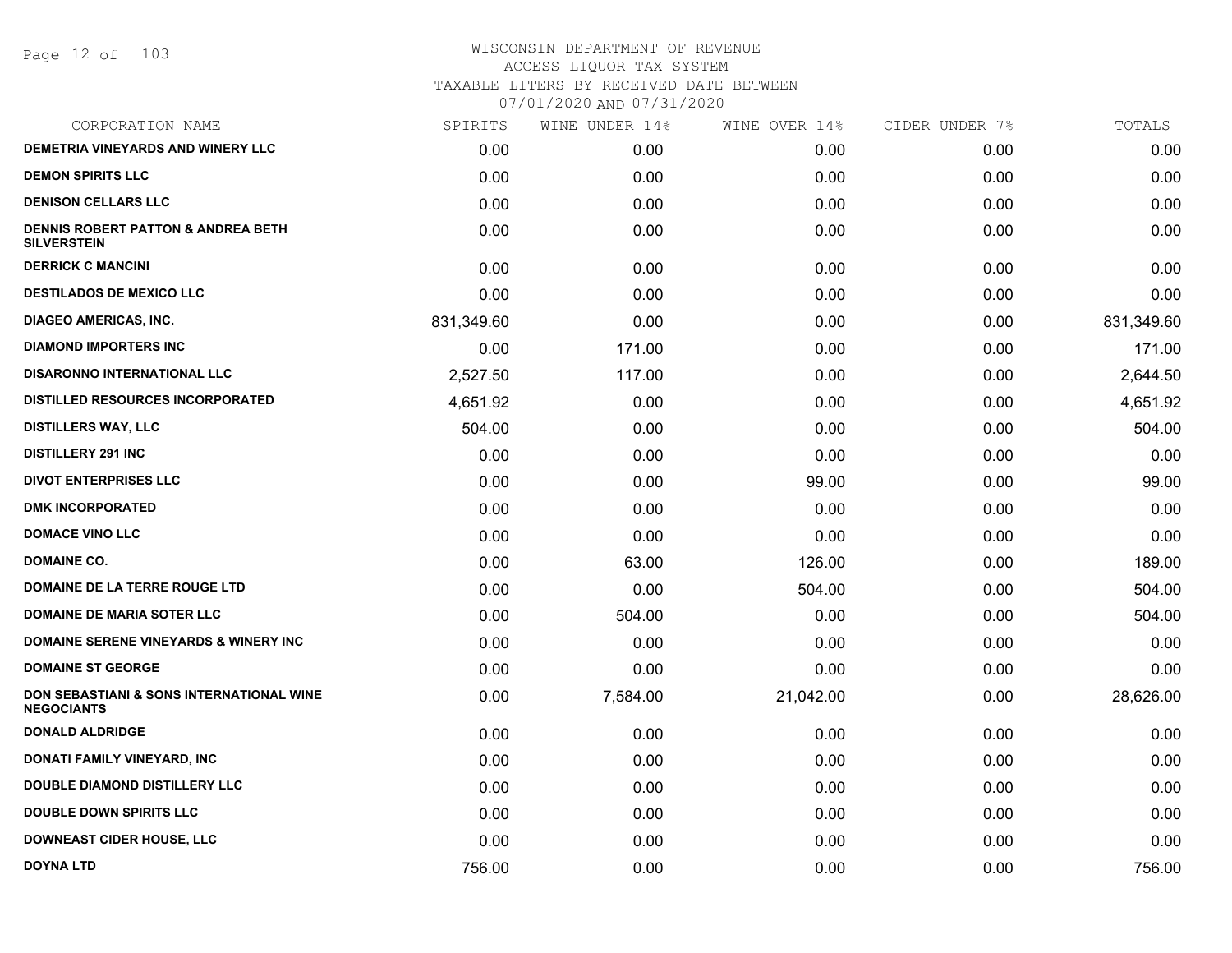Page 13 of 103

| CORPORATION NAME                        | SPIRITS    | WINE UNDER 14% | WINE OVER 14% | CIDER UNDER 7% | TOTALS       |
|-----------------------------------------|------------|----------------|---------------|----------------|--------------|
| DRAKE MAKES WINE, INC.                  | 0.00       | 171.00         | 0.00          | 0.00           | 171.00       |
| <b>DREYER WINE LLC</b>                  | 0.00       | 126.00         | 0.00          | 0.00           | 126.00       |
| <b>DREYFUS ASHBY INC</b>                | 0.00       | 4,477.50       | 621.00        | 0.00           | 5,098.50     |
| <b>DRG IMPORTS LLC</b>                  | 0.00       | 420.54         | 0.00          | 0.00           | 420.54       |
| DRUM CIRCLE DISTILLING LLC              | 0.00       | 0.00           | 0.00          | 0.00           | 0.00         |
| DRY CREEK VINEYARD INC                  | 0.00       | 774.00         | 252.00        | 0.00           | 1,026.00     |
| DRY FLY DISTILLING INC                  | 659.74     | 0.00           | 0.00          | 0.00           | 659.74       |
| <b>DUCKHORN WINE COMPANY</b>            | 0.00       | 8,782.50       | 2,817.00      | 0.00           | 11,599.50    |
| DUGGANS DISTILLERS PRODUCTS CORPORATION | 675.00     | 0.00           | 0.00          | 0.00           | 675.00       |
| <b>DULUTH CIDER LLC</b>                 | 0.00       | 0.00           | 0.00          | 0.00           | 0.00         |
| <b>DUMOL WINERY LLC</b>                 | 0.00       | 0.00           | 0.00          | 0.00           | 0.00         |
| <b>DUNHAM CELLARS LLC</b>               | 0.00       | 0.00           | 0.00          | 0.00           | 0.00         |
| <b>DUNN VINEYARDS LLC</b>               | 0.00       | 0.00           | 0.00          | 0.00           | 0.00         |
| <b>DURM VINEYARD INC</b>                | 0.00       | 0.00           | 0.00          | 0.00           | 0.00         |
| <b>DUVEL MOORTGAT USA LTD</b>           | 0.00       | 0.00           | 0.00          | 170.34         | 170.34       |
| <b>DV SPIRITS LLC</b>                   | 2,788.00   | 0.00           | 0.00          | 0.00           | 2,788.00     |
| <b>E &amp; J GALLO WINERY</b>           | 329,348.32 | 1,189,416.99   | 39,393.00     | 0.00           | 1,558,158.31 |
| <b>EAGLE EYE IMPORTS LLC</b>            | 0.00       | 297.00         | 0.00          | 0.00           | 297.00       |
| <b>EAGLE ROCK INVESTMENTS INC.</b>      | 0.00       | 0.00           | 0.00          | 0.00           | 0.00         |
| <b>EAGLES LANDING WINERY LLC</b>        | 0.00       | 442.50         | 0.00          | 0.00           | 442.50       |
| <b>EASTERN LIQUORS USA INC</b>          | 0.00       | 0.00           | 0.00          | 0.00           | 0.00         |
| <b>EBERLE WINERY LP</b>                 | 0.00       | 63.00          | 0.00          | 0.00           | 63.00        |
| <b>ECOSUR GROUP LLC</b>                 | 0.00       | 0.00           | 0.00          | 0.00           | 0.00         |
| EHREN JORDAN WINE CELLARS LLC           | 0.00       | 54.00          | 252.00        | 0.00           | 306.00       |
| <b>EIGHT BOTTLES LLC</b>                | 0.00       | 0.00           | 0.00          | 0.00           | 0.00         |
| ELK COVE VINEYARDS INC                  | 0.00       | 0.00           | 0.00          | 0.00           | 0.00         |
| <b>ELLEN FORREST</b>                    | 0.00       | 0.00           | 0.00          | 0.00           | 0.00         |
| <b>ELV-OREGON LLC</b>                   | 0.00       | 0.00           | 0.00          | 0.00           | 0.00         |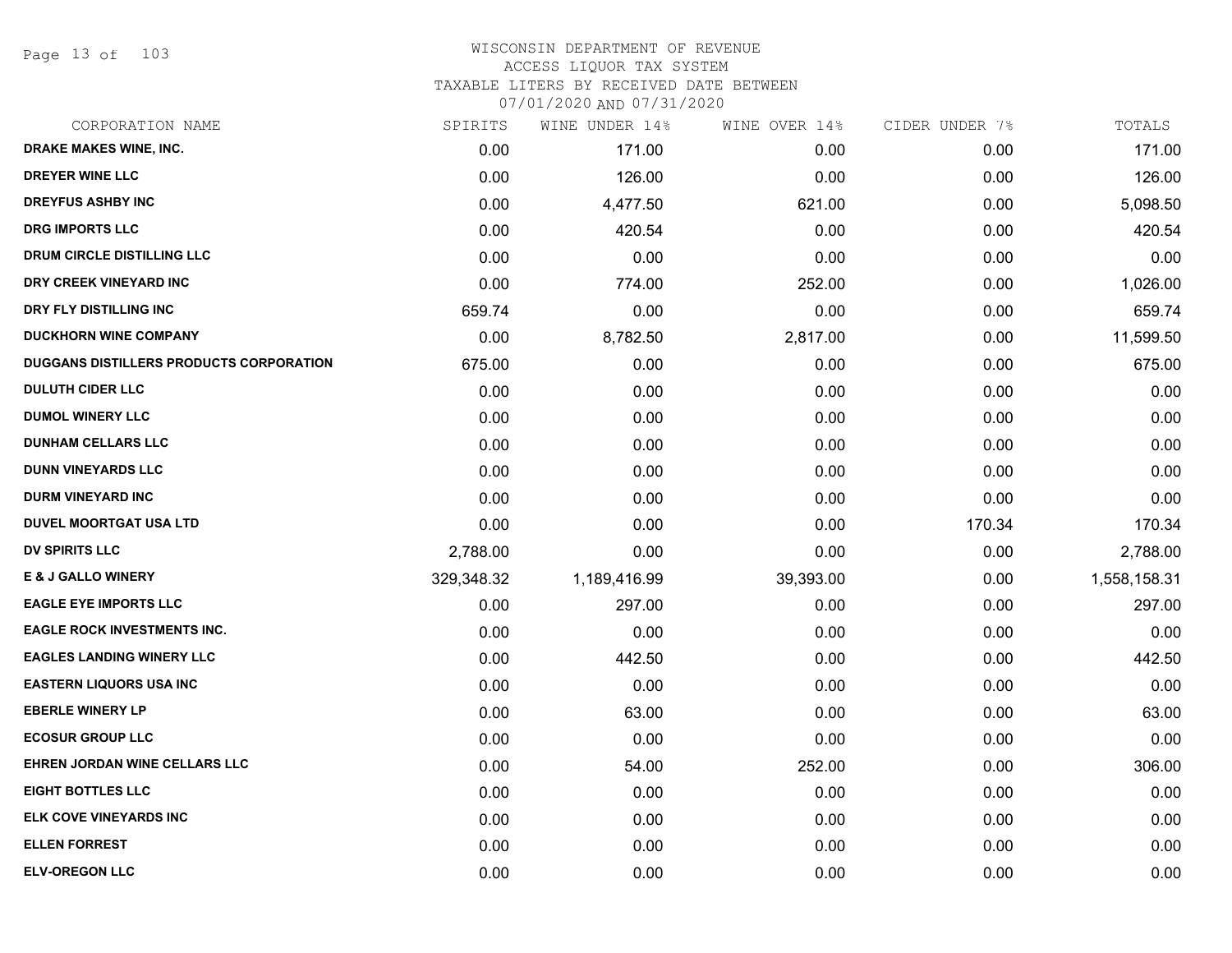Page 14 of 103

| CORPORATION NAME                            | SPIRITS    | WINE UNDER 14% | WINE OVER 14% | CIDER UNDER 7% | TOTALS      |
|---------------------------------------------|------------|----------------|---------------|----------------|-------------|
| <b>EMCO CHEMICAL DISTRIBUTORS, INC.</b>     | 0.00       | 0.00           | 0.00          | 0.00           | 0.00        |
| <b>EMERINE ESTATES INC</b>                  | 0.00       | 0.00           | 0.00          | 0.00           | 0.00        |
| <b>EMILIO GUGLIELMO WINERY INC</b>          | 0.00       | 0.00           | 0.00          | 0.00           | 0.00        |
| <b>EMPSON USA INC</b>                       | 0.00       | 3,693.69       | 0.00          | 0.00           | 3,693.69    |
| <b>ENOS VINEYARDS INC</b>                   | 0.00       | 0.00           | 252.00        | 0.00           | 252.00      |
| <b>ENOTEC IMPORTS INC</b>                   | 0.00       | 0.00           | 18.00         | 0.00           | 18.00       |
| <b>ENOVATION BRANDS INC</b>                 | 0.00       | 1,914.63       | 0.00          | 0.00           | 1,914.63    |
| <b>ENTENTE SPIRITS LLC</b>                  | 0.00       | 248.70         | 0.00          | 0.00           | 248.70      |
| <b>EOLA HILLS WINE CELLARS INC</b>          | 0.00       | 2,583.00       | 9.00          | 0.00           | 2,592.00    |
| <b>EPICUREAN WINES LLC</b>                  | 0.00       | 153.00         | 720.00        | 0.00           | 873.00      |
| <b>ERIC FLANAGAN</b>                        | 0.00       | 0.00           | 0.00          | 0.00           | 0.00        |
| <b>ERIC TRUMP WINE MANUFACTURING LLC</b>    | 0.00       | 0.00           | 0.00          | 0.00           | 0.00        |
| <b>EVAKI INC</b>                            | 0.00       | 0.00           | 0.00          | 0.00           | 0.00        |
| <b>EVATON INC</b>                           | 27.00      | $-5,778.00$    | $-1,671.00$   | 0.00           | $-7,422.00$ |
| EVESHAM WOOD VINEYARD AND WINERY LLC        | 0.00       | 621.00         | 0.00          | 0.00           | 621.00      |
| <b>EXPERIENCE WINES LLC</b>                 | 0.00       | 0.00           | 0.00          | 0.00           | 0.00        |
| <b>FL NAVARRO LIMITED</b>                   | 0.00       | 0.00           | 0.00          | 0.00           | 0.00        |
| <b>F&amp;F FINE WINES INTERNATIONAL INC</b> | 0.00       | 567.00         | 9.00          | 0.00           | 576.00      |
| <b>FAMILY &amp; FARMERS LLC</b>             | 0.00       | 16.64          | 0.00          | 0.00           | 16.64       |
| <b>FAMOUS BRANDS LLC</b>                    | 90.00      | 0.00           | 0.00          | 0.00           | 90.00       |
| <b>FANTIS IMPORTS INC</b>                   | 0.00       | 44.39          | 8.32          | 0.00           | 52.71       |
| <b>FAR NORTH SPIRITS INC</b>                | 270.00     | 0.00           | 0.00          | 0.00           | 270.00      |
| <b>FASEL SHENSTONE LLC</b>                  | 0.00       | 0.00           | 0.00          | 0.00           | 0.00        |
| FELIX SOLIS AVANTIS USA INC                 | 0.00       | 0.00           | 0.00          | 0.00           | 0.00        |
| <b>FERMENTED SCIENCES II INC</b>            | 0.00       | 0.00           | 0.00          | 0.00           | 0.00        |
| FERRARI CARANO VINEYARDS & WINERY LLC       | 0.00       | 1,008.00       | 567.00        | 0.00           | 1,575.00    |
| <b>FETZER VINEYARDS</b>                     | 0.00       | 31,641.00      | 3,856.50      | 0.00           | 35,497.50   |
| <b>FIFTH GENERATION INC</b>                 | 248,706.00 | 0.00           | 0.00          | 0.00           | 248,706.00  |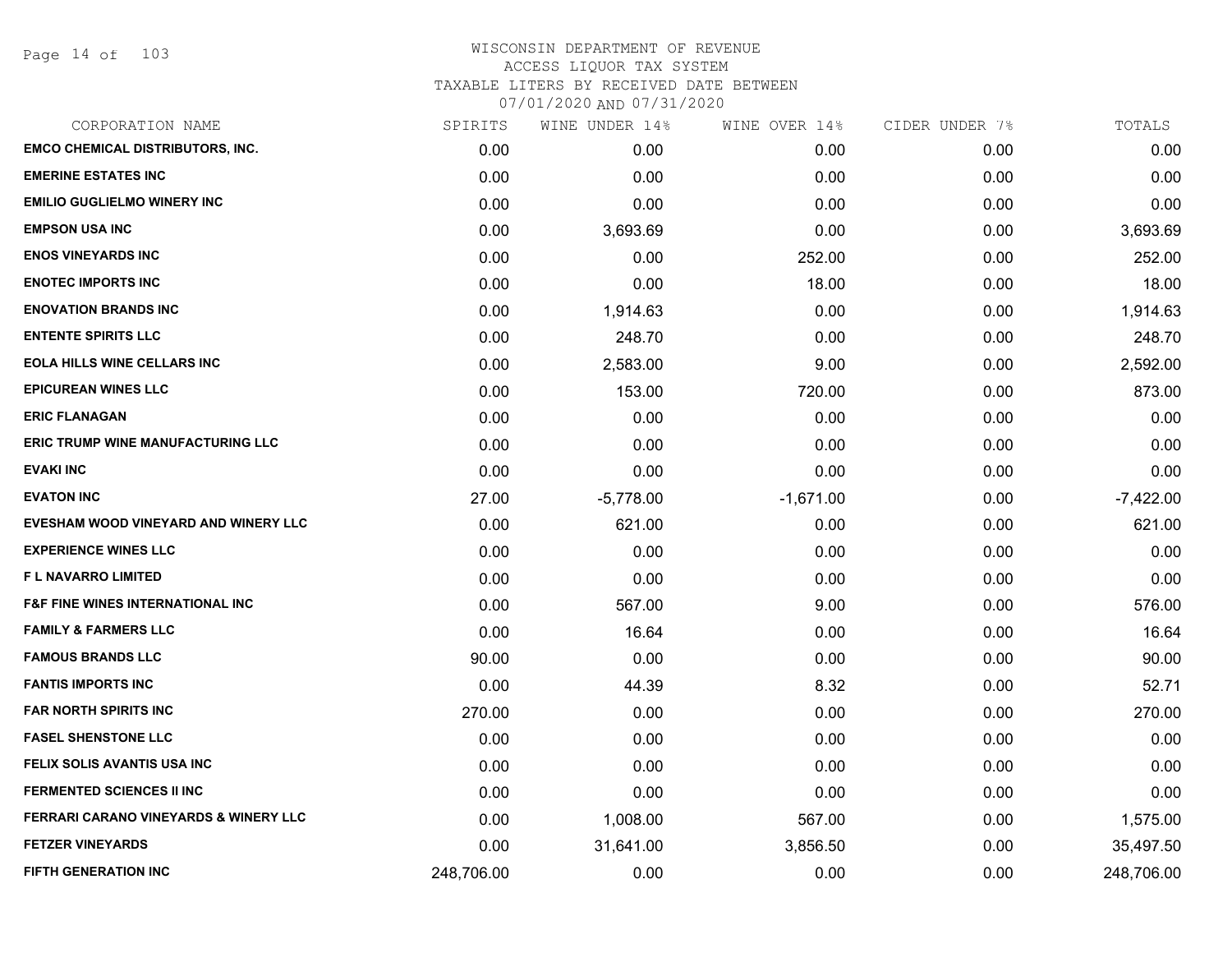Page 15 of 103

| CORPORATION NAME                         | SPIRITS   | WINE UNDER 14% | WINE OVER 14% | CIDER UNDER 7% | TOTALS    |
|------------------------------------------|-----------|----------------|---------------|----------------|-----------|
| FIFTY FOURTH STREET ENTERPRISES LLC      | 0.00      | 0.00           | 0.00          | 0.00           | 0.00      |
| <b>FINO TEQUILA LLC</b>                  | 0.00      | 0.00           | 0.00          | 0.00           | 0.00      |
| FIOR DI SOLE, LLC                        | 0.00      | 567.00         | 252.00        | 0.00           | 819.00    |
| <b>FIRESTEED CORPORATION</b>             | 0.00      | 0.00           | 0.00          | 0.00           | 0.00      |
| <b>FISHER VINEYARDS</b>                  | 0.00      | 0.00           | 0.00          | 0.00           | 0.00      |
| <b>FITVINE LLC</b>                       | 0.00      | 0.00           | 13,378.44     | 0.00           | 13,378.44 |
| <b>FIVE GRAPES LLC</b>                   | 0.00      | 0.00           | 0.00          | 0.00           | 0.00      |
| <b>FJN FINE WINES LLC</b>                | 0.00      | 0.00           | 0.00          | 0.00           | 0.00      |
| <b>FLORA SPRINGS WINE COMPANY</b>        | 0.00      | 0.00           | 0.00          | 0.00           | 0.00      |
| <b>FLORIDA ORANGE GROVES INC</b>         | 0.00      | 950.94         | 0.00          | 0.00           | 950.94    |
| <b>FN CELLARS LLC</b>                    | 0.00      | 22.50          | 1,378.50      | 0.00           | 1,401.00  |
| <b>FOLEY FAMILY WINES INC</b>            | 45.00     | 10,491.00      | 2,290.50      | 0.00           | 12,826.50 |
| <b>FOLIO WINE COMPANY LLC</b>            | 0.00      | 640.50         | 5,319.00      | 0.00           | 5,959.50  |
| <b>FORIS VINEYARDS WINERY LLC</b>        | 0.00      | 1,008.00       | 0.00          | 0.00           | 1,008.00  |
| FORT ROSS VINEYARD & WINERY LLC          | 0.00      | 0.00           | 63.00         | 0.00           | 63.00     |
| <b>FORWARD CIDER LLC</b>                 | 0.00      | 0.00           | 0.00          | 0.00           | 0.00      |
| <b>FOUR BEARS WINERY LLC</b>             | 0.00      | 0.00           | 0.00          | 0.00           | 0.00      |
| FOUR DAUGHTERS VINEYARD AND WINERY LLC   | 0.00      | 0.00           | 0.00          | 7,242.00       | 7,242.00  |
| <b>FOUR ROSES DISTILLERY LLC</b>         | 14,940.00 | 0.00           | 0.00          | 0.00           | 14,940.00 |
| <b>FOWLES WINE USA INC</b>               | 0.00      | 0.00           | 0.00          | 0.00           | 0.00      |
| <b>FOXEN VINEYARD INC</b>                | 0.00      | 0.00           | 0.00          | 0.00           | 0.00      |
| <b>FRANCIS COPPOLA WINERY LLC</b>        | 0.00      | 18,187.97      | 6,948.00      | 0.00           | 25,135.97 |
| <b>FRANK FAMILY VINEYARDS LLC</b>        | 0.00      | 0.00           | 0.00          | 0.00           | 0.00      |
| <b>FRANK LIN DISTILLERS PRODUCTS LTD</b> | 5,004.05  | 0.00           | 0.00          | 0.00           | 5,004.05  |
| <b>FRED C SCHERRER</b>                   | 0.00      | 0.00           | 273.00        | 0.00           | 273.00    |
| <b>FREDERICK WILDMAN &amp; SONS LTD</b>  | 0.00      | 0.00           | 0.00          | 0.00           | 0.00      |
| <b>FRESH GRAPES LLC</b>                  | 0.00      | 0.00           | 0.00          | 0.00           | 0.00      |
| <b>FREY VINEYARDS LTD</b>                | 0.00      | 4,311.00       | 0.00          | 0.00           | 4,311.00  |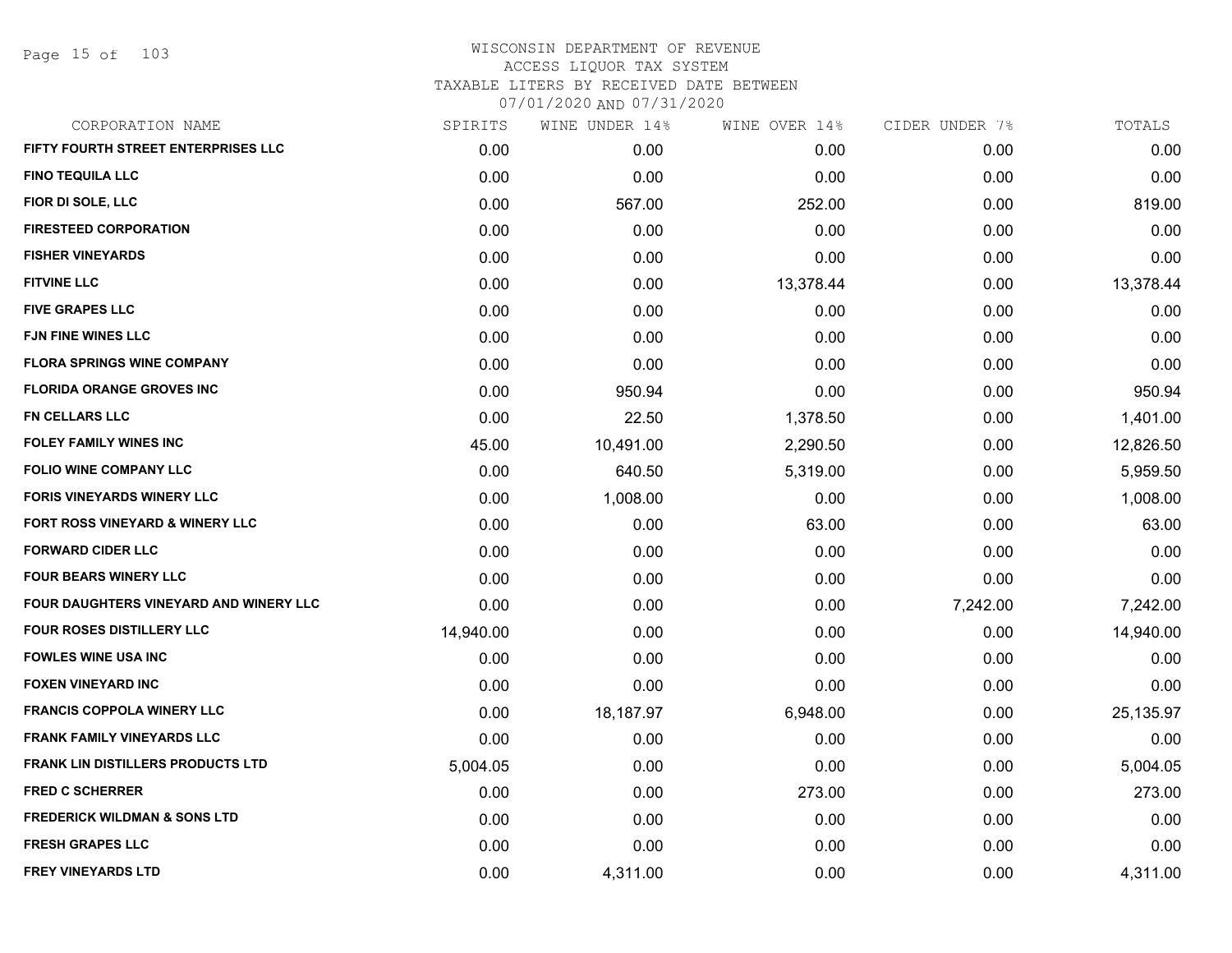Page 16 of 103

| SPIRITS  | WINE UNDER 14% | WINE OVER 14% | CIDER UNDER 7% | TOTALS   |
|----------|----------------|---------------|----------------|----------|
| 0.00     | 0.00           | 0.00          | 0.00           | 0.00     |
| 0.00     | 567.00         | 63.00         | 0.00           | 630.00   |
| 0.00     | 2,462.52       | 252.03        | 0.00           | 2,714.55 |
| 463.50   | 0.00           | 0.00          | 0.00           | 463.50   |
| 0.00     | 0.00           | 0.00          | 0.00           | 0.00     |
| 0.00     | 4,410.00       | 0.00          | 0.00           | 4,410.00 |
| 0.00     | 0.00           | 0.00          | 0.00           | 0.00     |
| 0.00     | 0.00           | 0.00          | 0.00           | 0.00     |
| 0.00     | 0.00           | 0.00          | 0.00           | 0.00     |
| 0.00     | 0.00           | 0.00          | 0.00           | 0.00     |
| 0.00     | 0.00           | 0.00          | 0.00           | 0.00     |
| 0.00     | 0.00           | 0.00          | 0.00           | 0.00     |
| 0.00     | 0.00           | 0.00          | 0.00           | 0.00     |
| 0.00     | 0.00           | 0.00          | 0.00           | 0.00     |
| 0.00     | 0.00           | 0.00          | 0.00           | 0.00     |
| 0.00     | 0.00           | 0.00          | 0.00           | 0.00     |
| 0.00     | 0.00           | 0.00          | 0.00           | 0.00     |
| 0.00     | 0.00           | 0.00          | 0.00           | 0.00     |
| 3,168.00 | 0.00           | 0.00          | 0.00           | 3,168.00 |
| 0.00     | 327.00         | 0.00          | 0.00           | 327.00   |
| 0.00     | 0.00           | 0.00          | 0.00           | 0.00     |
| 0.00     | 0.00           | 0.00          | 0.00           | 0.00     |
| 2,187.00 | 0.00           | 0.00          | 0.00           | 2,187.00 |
| 0.00     | 315.00         | 693.00        | 0.00           | 1,008.00 |
| 0.00     | 0.00           | 0.00          | 0.00           | 0.00     |
| 0.00     | 0.00           | 0.00          | 0.00           | 0.00     |
| 0.00     | 126.00         | 0.00          | 0.00           | 126.00   |
| 0.00     | 0.00           | 0.00          | 0.00           | 0.00     |
|          |                |               |                |          |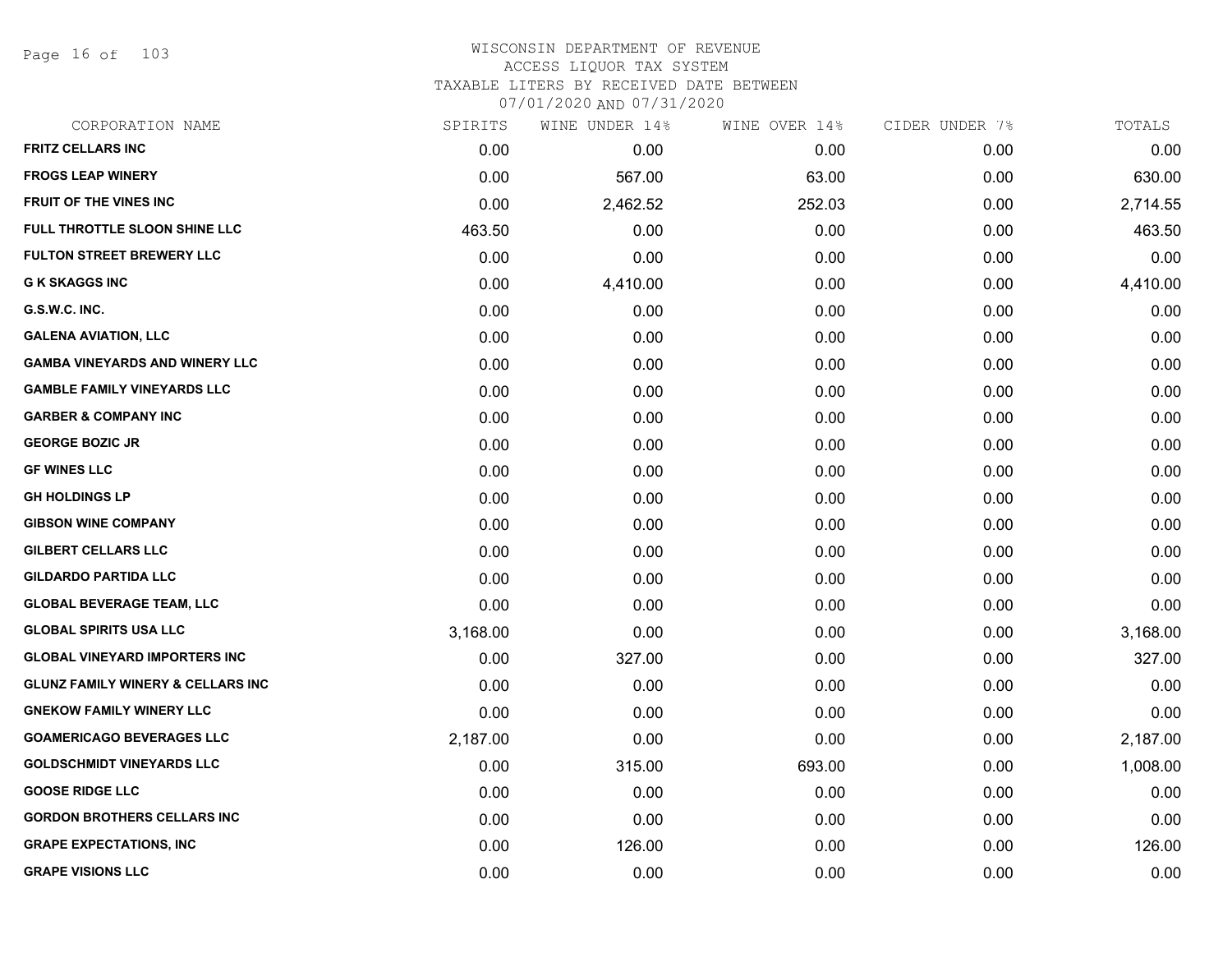Page 17 of 103

# WISCONSIN DEPARTMENT OF REVENUE ACCESS LIQUOR TAX SYSTEM TAXABLE LITERS BY RECEIVED DATE BETWEEN

07/01/2020 AND 07/31/2020

| CORPORATION NAME                           | SPIRITS | WINE UNDER 14% | WINE OVER 14% | CIDER UNDER 7% | TOTALS   |
|--------------------------------------------|---------|----------------|---------------|----------------|----------|
| <b>GRAPES &amp; BARLEY LLC</b>             | 0.00    | 126.00         | 0.00          | 0.00           | 126.00   |
| <b>GRAPES OF SPAIN INC</b>                 | 0.00    | 621.00         | 0.00          | 0.00           | 621.00   |
| <b>GRATON SPIRITS COMPANY LLC</b>          | 0.00    | 0.00           | 0.00          | 0.00           | 0.00     |
| <b>GRAY DUCK SPIRITS LLC</b>               | 0.00    | 0.00           | 0.00          | 0.00           | 0.00     |
| <b>GREAT SMOKY MTS DISTILLERY, INC</b>     | 0.00    | 0.00           | 0.00          | 0.00           | 0.00     |
| <b>GREENFIELD GLOBAL USA INC</b>           | 0.00    | 0.00           | 0.00          | 0.00           | 0.00     |
| <b>GREG &amp; GREG INC</b>                 | 0.00    | 252.00         | 0.00          | 0.00           | 252.00   |
| <b>GREG &amp; PAM HARRINGTON WINES LLC</b> | 0.00    | 0.00           | 252.00        | 0.00           | 252.00   |
| <b>GREG SANDERS</b>                        | 0.00    | 0.00           | 0.00          | 0.00           | 0.00     |
| <b>GREGORY EDWARD GRAZIANO</b>             | 0.00    | 0.00           | 0.00          | 0.00           | 0.00     |
| <b>GREGORY F BUONOCORE</b>                 | 0.00    | 0.00           | 0.00          | 0.00           | 0.00     |
| <b>GRGICH HILLS CELLAR</b>                 | 0.00    | 18.00          | 540.00        | 0.00           | 558.00   |
| <b>GRIEB OPTIMAL WINECRAFTING LLC</b>      | 0.00    | 40.50          | 0.00          | 0.00           | 40.50    |
| <b>GROTH VINEYARDS &amp; WINERY LLC</b>    | 0.00    | 0.00           | 0.00          | 0.00           | 0.00     |
| <b>GUARACHI WINE PARTNERS INC</b>          | 0.00    | 504.00         | 135.00        | 0.00           | 639.00   |
| <b>H ERIK ZETTERSTROM</b>                  | 0.00    | 504.00         | 0.00          | 0.00           | 504.00   |
| <b>H2 VINO LLC</b>                         | 0.00    | 0.00           | 0.00          | 0.00           | 0.00     |
| <b>HAAS BROTHERS INC</b>                   | 0.00    | 0.00           | 0.00          | 0.00           | 0.00     |
| <b>HAHN ESTATE</b>                         | 0.00    | 0.00           | 0.00          | 0.00           | 0.00     |
| <b>HALBY MARKETING INC</b>                 | 0.00    | 516.00         | 0.00          | 0.00           | 516.00   |
| <b>HALCYON SYNDICATE LTD LLC</b>           | 0.00    | 0.00           | 0.00          | 0.00           | 0.00     |
| <b>HALL WINES LLC</b>                      | 0.00    | 0.00           | 162.00        | 0.00           | 162.00   |
| <b>HAMEL FAMILY WINES LLC</b>              | 0.00    | 0.00           | 0.00          | 0.00           | 0.00     |
| <b>HAND PICKED SELECTIONS INC.</b>         | 0.00    | 1,467.00       | 0.00          | 0.00           | 1,467.00 |
| <b>HANSJOERG WYSS</b>                      | 0.00    | 0.00           | 0.00          | 0.00           | 0.00     |
| <b>HARLAN ESTATE WINERY INC</b>            | 0.00    | 0.00           | 0.00          | 0.00           | 0.00     |
| <b>HARRIS &amp; HARRIS</b>                 | 0.00    | 0.00           | 0.00          | 0.00           | 0.00     |
| <b>HAWAII SEA SPIRITS LLC</b>              | 225.00  | 0.00           | 0.00          | 0.00           | 225.00   |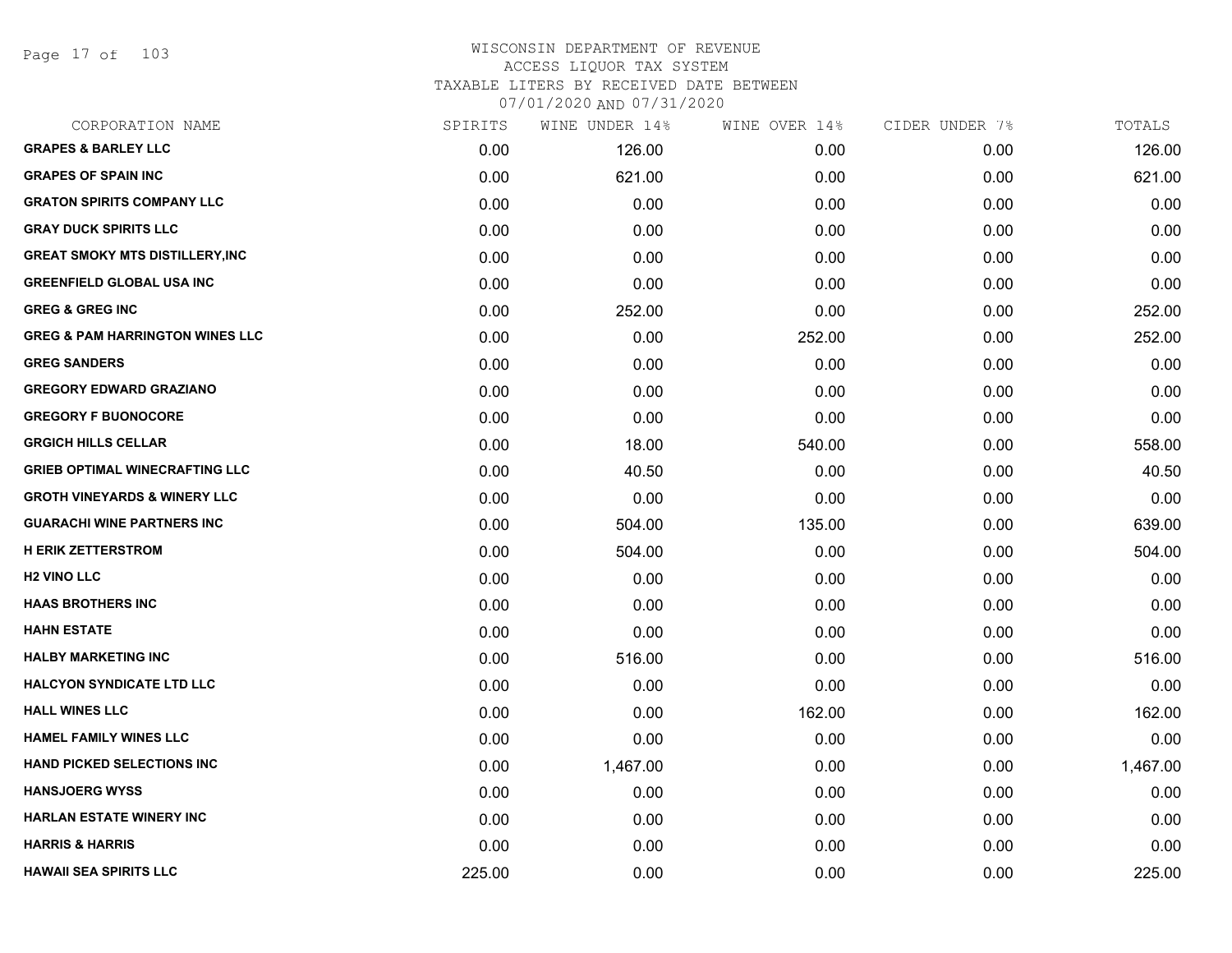Page 18 of 103

| CORPORATION NAME                   | SPIRITS    | WINE UNDER 14% | WINE OVER 14% | CIDER UNDER 7% | TOTALS     |
|------------------------------------|------------|----------------|---------------|----------------|------------|
| <b>HDD LLC</b>                     | 0.00       | 0.00           | 0.00          | 0.00           | 0.00       |
| <b>HEADFRAME SPIRITS INC</b>       | 0.00       | 0.00           | 0.00          | 0.00           | 0.00       |
| <b>HEARTLAND DISTILLERS LLC</b>    | 0.00       | 0.00           | 0.00          | 0.00           | 0.00       |
| <b>HEAVEN HILL SALES CO.</b>       | 388,784.85 | 0.00           | 900.00        | 0.00           | 389,684.85 |
| <b>HEINEKEN USA INCORPORATED</b>   | 0.00       | 0.00           | 0.00          | 7,854.00       | 7,854.00   |
| <b>HEITZ WINE CELLARS</b>          | 0.00       | 0.00           | 31.50         | 0.00           | 31.50      |
| <b>HEMINGWAY RUM COMPANY LLC</b>   | 252.00     | 0.00           | 0.00          | 0.00           | 252.00     |
| <b>HEMISPHERE WINE COMPANY INC</b> | 0.00       | 0.00           | 0.00          | 0.00           | 0.00       |
| <b>HEMISPHERES LLC</b>             | 0.00       | 0.00           | 0.00          | 0.00           | 0.00       |
| <b>HENDRY PREMIUM IMPORTS INC</b>  | 0.00       | 0.00           | 0.00          | 0.00           | 0.00       |
| <b>HENRIOT INC</b>                 | 0.00       | 765.00         | 0.00          | 0.00           | 765.00     |
| <b>HENRY BELMONTE</b>              | 0.00       | 0.00           | 0.00          | 0.00           | 0.00       |
| <b>HENRY CORNELL</b>               | 0.00       | 0.00           | 0.00          | 0.00           | 0.00       |
| HENRY STEELE IMPORTS LLC           | 0.00       | 0.00           | 0.00          | 0.00           | 0.00       |
| HERITAGE DISTILLING COMPANY INC    | 0.00       | 0.00           | 0.00          | 0.00           | 0.00       |
| <b>HERITAGE WINE CELLARS LTD</b>   | 0.00       | 1,692.00       | 0.00          | 0.00           | 1,692.00   |
| <b>HERMAN STORY WINES INC</b>      | 0.00       | 162.00         | 189.00        | 0.00           | 351.00     |
| <b>HERON WINES INC</b>             | 0.00       | 0.00           | 0.00          | 0.00           | 0.00       |
| <b>HIDALGO IMPORTS LLC</b>         | 0.00       | 0.00           | 0.00          | 0.00           | 0.00       |
| <b>HIDDEN RIDGE VINEYARD LLC</b>   | 0.00       | 0.00           | 0.00          | 0.00           | 0.00       |
| <b>HILL ESTATES INC</b>            | 0.00       | 0.00           | 0.00          | 0.00           | 0.00       |
| <b>HIRSCH WINERY LLC</b>           | 0.00       | 0.00           | 0.00          | 0.00           | 0.00       |
| <b>HONEYWOOD INC</b>               | 0.00       | 0.00           | 0.00          | 0.00           | 0.00       |
| HONIG VINEYARD AND WINERY LLC      | 0.00       | 405.00         | 63.00         | 0.00           | 468.00     |
| <b>HOOD RIVER DISTILLERS INC</b>   | 612.00     | 0.00           | 0.00          | 0.00           | 612.00     |
| <b>HOPE WINE LLC</b>               | 0.00       | 0.00           | 0.00          | 0.00           | 0.00       |
| <b>HOTALING &amp; CO., LLC</b>     | 0.00       | 0.00           | 0.00          | 0.00           | 0.00       |
| <b>HOTCOOP LLC</b>                 | 0.00       | 0.00           | 0.00          | 0.00           | 0.00       |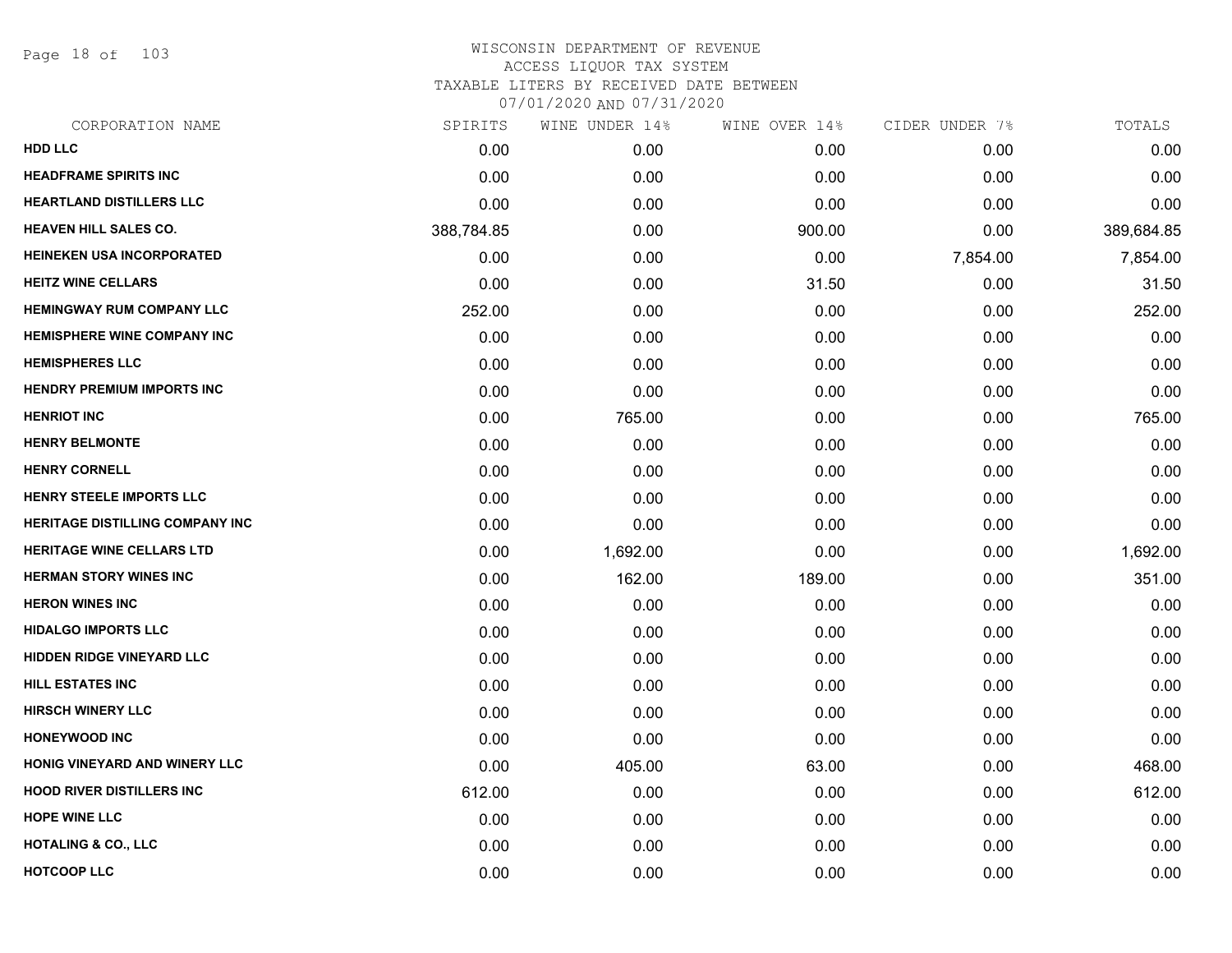Page 19 of 103

| CORPORATION NAME                                  | SPIRITS   | WINE UNDER 14% | WINE OVER 14% | CIDER UNDER 7% | TOTALS    |
|---------------------------------------------------|-----------|----------------|---------------|----------------|-----------|
| <b>HOTEL TANGO DISTILLERY</b>                     | 0.00      | 0.00           | 0.00          | 0.00           | 0.00      |
| <b>HOURGLASS WINE COMPANY INC</b>                 | 0.00      | 0.00           | 0.00          | 0.00           | 0.00      |
| <b>HPS EPICUREAN</b>                              | 0.00      | 0.00           | 0.00          | 0.00           | 0.00      |
| <b>HUA YUAN</b>                                   | 0.00      | 0.00           | 0.00          | 0.00           | 0.00      |
| HUBER ORCHARDS INC                                | 171.00    | 213.75         | 13.50         | 0.00           | 398.25    |
| <b>HUDSON WINE BROKERS LLC</b>                    | 0.00      | 216.00         | 252.00        | 0.00           | 468.00    |
| <b>HUNEEUS VINTNERS LLC</b>                       | 0.00      | 0.00           | 0.00          | 0.00           | 0.00      |
| HUNEEUS WINES HOLDCO LLC                          | 0.00      | 148.50         | 0.00          | 0.00           | 148.50    |
| <b>HUSCH VINEYARDS INC</b>                        | 0.00      | 216.00         | 0.00          | 0.00           | 216.00    |
| <b>HYATT FARM PARTNERSHIP</b>                     | 0.00      | 0.00           | 0.00          | 0.00           | 0.00      |
| <b>IAN BRAND</b>                                  | 0.00      | 0.00           | 0.00          | 0.00           | 0.00      |
| <b>IDEAL WINE &amp; SPIRITS CO INC</b>            | 45.00     | 355.50         | 0.00          | 0.00           | 400.50    |
| <b>ILLAHE VINEYARDS AND WINERY INC</b>            | 0.00      | 0.00           | 0.00          | 0.00           | 0.00      |
| <b>ILLYRIAN IMPORT INC</b>                        | 0.00      | 0.00           | 0.00          | 0.00           | 0.00      |
| <b>IMPEX BEVERAGES INC</b>                        | 265.50    | 0.00           | 0.00          | 0.00           | 265.50    |
| IN AGAVE WE TRUST LLC                             | 87.00     | 0.00           | 0.00          | 0.00           | 87.00     |
| <b>INDIGENOUS SELECTIONS LLC</b>                  | 0.00      | 1,237.50       | 96.00         | 0.00           | 1,333.50  |
| <b>INDIGO WINE GROUP LLC</b>                      | 0.00      | 252.00         | 0.00          | 0.00           | 252.00    |
| <b>INFINIUM SPIRITS INC.</b>                      | 19,017.90 | 0.00           | 0.00          | 0.00           | 19,017.90 |
| <b>INNO VINO INTERNATIONAL INC</b>                | 0.00      | 0.00           | 0.00          | 0.00           | 0.00      |
| <b>INTERNATIONAL DISTILLERS &amp; VINTERS LTD</b> | 0.00      | 0.00           | 0.00          | 0.00           | 0.00      |
| <b>INTERNATIONAL VINES INC</b>                    | 0.00      | 1,791.00       | 0.00          | 0.00           | 1,791.00  |
| <b>INTERTRADE USA COMPANY</b>                     | 0.00      | 0.00           | 0.00          | 0.00           | 0.00      |
| <b>INVESTOR'S OF AMERICA LP</b>                   | 0.00      | 0.00           | 0.00          | 0.00           | 0.00      |
| <b>INVOER EKKE LLC</b>                            | 0.00      | 0.00           | 0.00          | 0.00           | 0.00      |
| <b>IRON HORSE VINEYARDS LP</b>                    | 0.00      | 0.00           | 0.00          | 0.00           | 0.00      |
| <b>ISANTI SPIRITS LLC</b>                         | 0.00      | 0.00           | 0.00          | 0.00           | 0.00      |
| <b>J LOHR WINERY CORP</b>                         | 0.00      | 6,021.00       | 468.00        | 0.00           | 6,489.00  |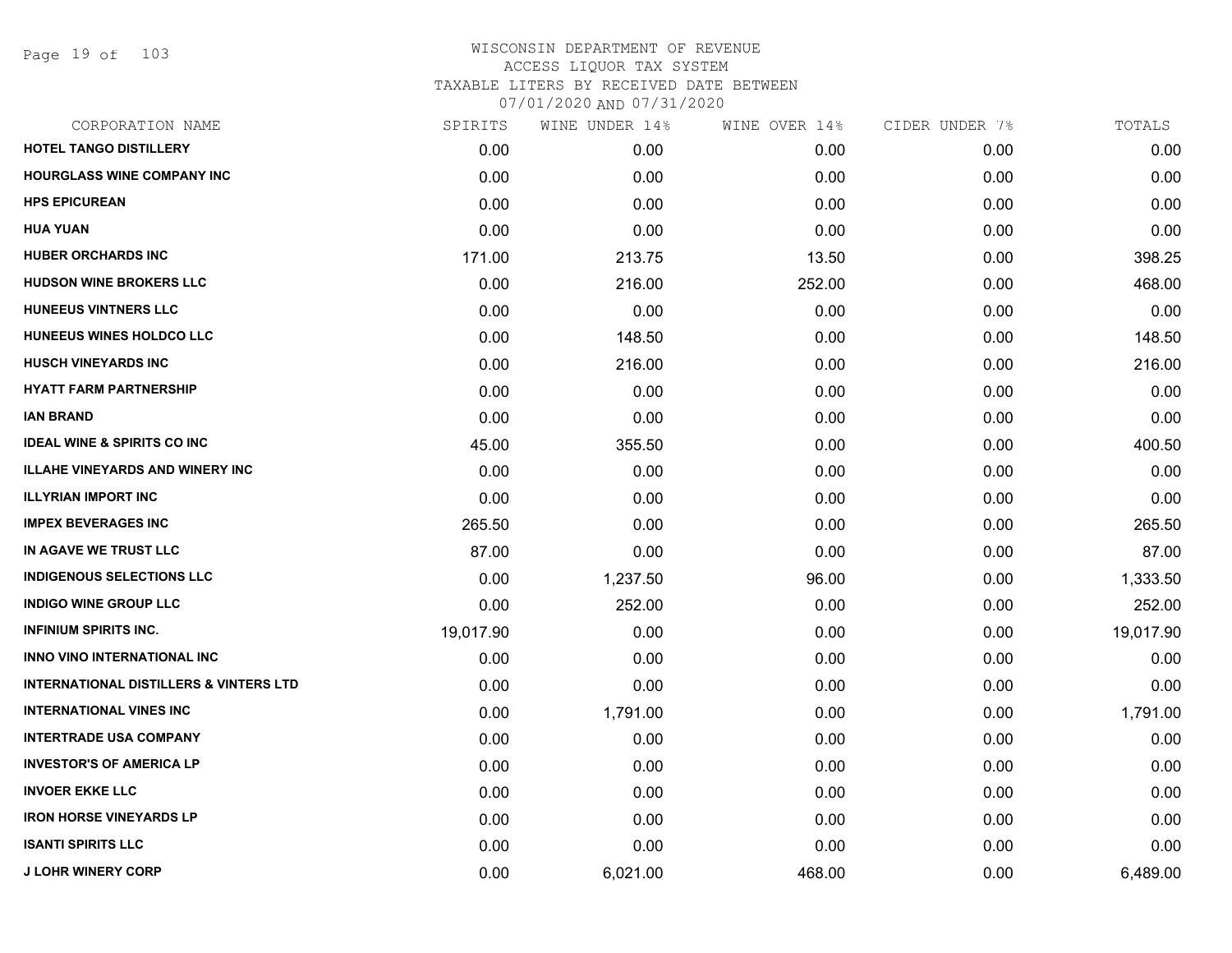Page 20 of 103

| CORPORATION NAME                      | SPIRITS    | WINE UNDER 14% | WINE OVER 14% | CIDER UNDER 7% | TOTALS     |
|---------------------------------------|------------|----------------|---------------|----------------|------------|
| <b>J PEDRONCELLI WINERY</b>           | 0.00       | 0.00           | 0.00          | 0.00           | 0.00       |
| <b>J WILLETT COMPANIES</b>            | 0.00       | 0.00           | 0.00          | 0.00           | 0.00       |
| <b>JACK POUST &amp; COMPANY INC</b>   | 0.00       | 504.00         | 40.50         | 0.00           | 544.50     |
| <b>JACKSON FAMILY ENTERPRISES INC</b> | 0.00       | 69,246.00      | 9,949.50      | 0.00           | 79,195.50  |
| <b>JACUZZI FAMILY VINEYARDS LLC</b>   | 0.00       | 0.00           | 0.00          | 0.00           | 0.00       |
| <b>JAM CELLARS INC</b>                | 0.00       | 0.00           | 9,360.00      | 0.00           | 9,360.00   |
| <b>JAMES E COSMA</b>                  | 0.00       | 63.00          | 0.00          | 0.00           | 63.00      |
| <b>JAMES L LAMBERT</b>                | 0.00       | 0.00           | 0.00          | 0.00           | 0.00       |
| <b>JAMES MORONEY INC</b>              | 0.00       | 0.00           | 0.00          | 0.00           | 0.00       |
| JAPAN PRESTIGE SAKE INTERNATIONAL INC | 0.00       | 0.00           | 0.00          | 0.00           | 0.00       |
| <b>JARVIS</b>                         | 0.00       | 0.00           | 0.00          | 0.00           | 0.00       |
| <b>JASON DRISCOLL</b>                 | 0.00       | 756.00         | 0.00          | 0.00           | 756.00     |
| <b>JAX VINEYARDS LLC</b>              | 0.00       | 133.14         | 41.61         | 0.00           | 174.75     |
| <b>JAY MIDWEST INC</b>                | 0.00       | 0.00           | 0.00          | 0.00           | 0.00       |
| <b>JB GEORGE LLC</b>                  | 0.00       | 0.00           | 0.00          | 0.00           | 0.00       |
| <b>JC CELLARS INC</b>                 | 0.00       | 0.00           | 0.00          | 0.00           | 0.00       |
| JDSO, INC.                            | 28,959.00  | 0.00           | 0.00          | 0.00           | 28,959.00  |
| JEAN CLAUDE BOISSET WINES USA INC     | 0.00       | 1,926.00       | 4,518.00      | 0.00           | 6,444.00   |
| <b>JEFF QUINT</b>                     | 0.00       | 0.00           | 0.00          | 0.00           | 0.00       |
| <b>JEM BEVERAGE COMPANY</b>           | 2,658.31   | 0.00           | 0.00          | 0.00           | 2,658.31   |
| <b>JFC INTERNATIONAL INC</b>          | 0.00       | 250.60         | 367.56        | 0.00           | 618.16     |
| <b>JIM BEAM BRANDS CO</b>             | 688,951.26 | 351.00         | 0.00          | 0.00           | 689,302.26 |
| <b>J-NH WINE GROUP LLC</b>            | 0.00       | 0.00           | 0.00          | 0.00           | 0.00       |
| <b>JNJ INTERNATIONAL INC</b>          | 0.00       | 0.00           | 0.00          | 0.00           | 0.00       |
| <b>JOHAN VINEYARDS LLC</b>            | 0.00       | 0.00           | 0.00          | 0.00           | 0.00       |
| JOHN ANTHONY VINEYARDS LLC            | 0.00       | 0.00           | 0.00          | 0.00           | 0.00       |
| <b>JOHN C BAKER</b>                   | 0.00       | 0.00           | 0.00          | 0.00           | 0.00       |
| <b>JOHN MONROE LINTVET</b>            | 0.00       | 0.00           | 0.00          | 0.00           | 0.00       |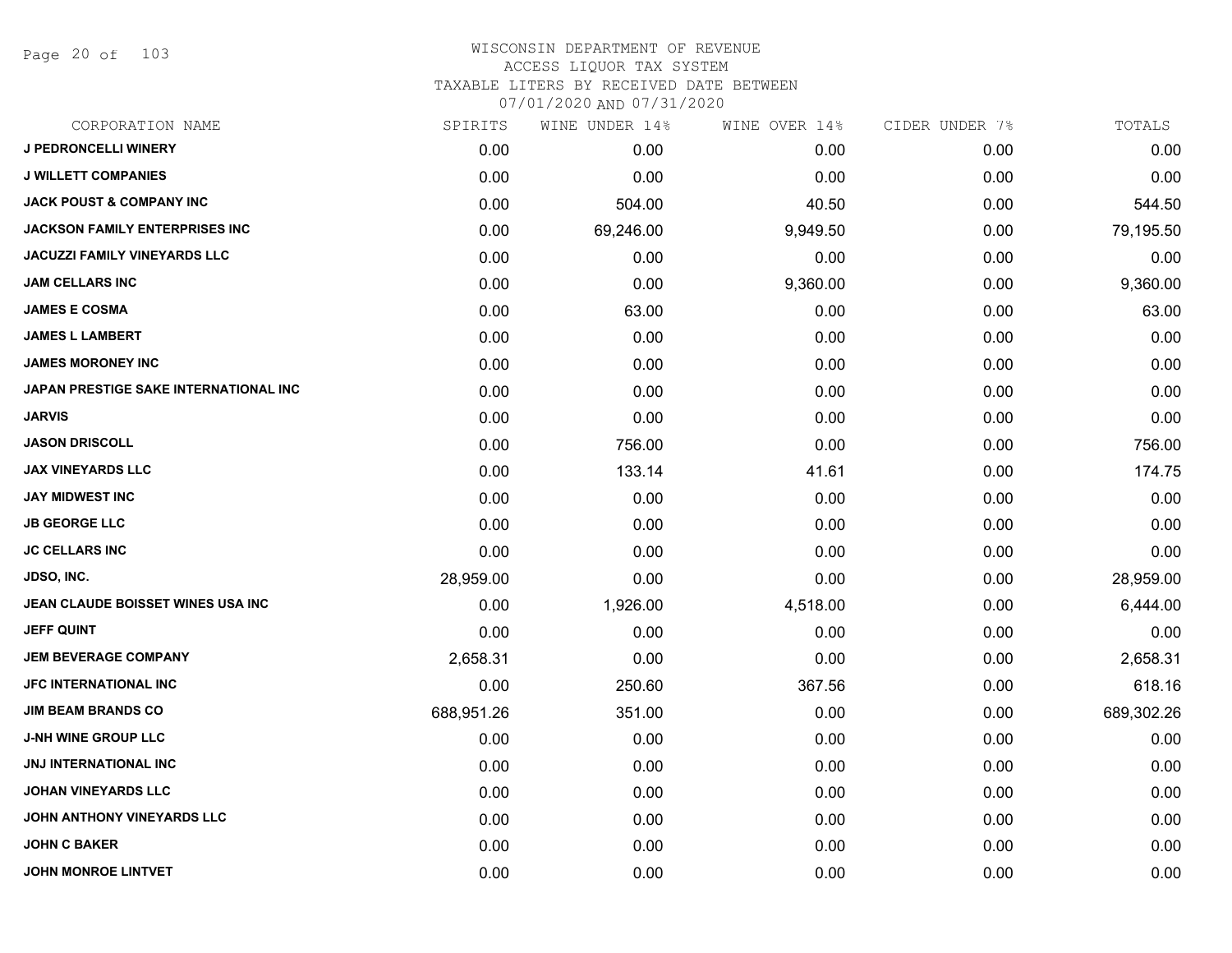Page 21 of 103

| CORPORATION NAME                         | SPIRITS | WINE UNDER 14% | WINE OVER 14% | CIDER UNDER 7% | TOTALS   |
|------------------------------------------|---------|----------------|---------------|----------------|----------|
| <b>JOHN R LUCAS</b>                      | 0.00    | 352.50         | 19.50         | 0.00           | 372.00   |
| <b>JOSE PASTOR</b>                       | 0.00    | 0.00           | 0.00          | 0.00           | 0.00     |
| <b>JOSEPH DEHNER</b>                     | 0.00    | 0.00           | 0.00          | 0.00           | 0.00     |
| <b>JOSEPH PHELPS VINEYARDS LLC</b>       | 0.00    | 0.00           | 0.00          | 0.00           | 0.00     |
| <b>JOSEPH VICTORI WINES, INC.</b>        | 0.00    | 324.00         | 0.00          | 0.00           | 324.00   |
| <b>JOSU GALDOS</b>                       | 0.00    | 0.00           | 0.00          | 0.00           | 0.00     |
| <b>JOURNEYMAN DISTILLERY LLC</b>         | 0.00    | 0.00           | 0.00          | 0.00           | 0.00     |
| <b>JUSTIN VINEYARDS &amp; WINERY LLC</b> | 0.00    | 558.00         | 1,345.50      | 0.00           | 1,903.50 |
| <b>JVS WINES IMPORTS IL CORP</b>         | 360.00  | 90.00          | 0.00          | 0.00           | 450.00   |
| <b>JVW CORPORATION</b>                   | 0.00    | 630.00         | 0.00          | 0.00           | 630.00   |
| <b>JZ WINE COMPANY</b>                   | 0.00    | 63.00          | 0.00          | 0.00           | 63.00    |
| <b>K VINTNERS LLC</b>                    | 0.00    | 2,583.00       | 0.00          | 0.00           | 2,583.00 |
| <b>KAITRIN N COOPER</b>                  | 769.50  | 0.00           | 0.00          | 0.00           | 769.50   |
| <b>KALIN CELLARS INC</b>                 | 0.00    | 0.00           | 0.00          | 0.00           | 0.00     |
| <b>KAY OLSEN</b>                         | 0.00    | 0.00           | 0.00          | 0.00           | 0.00     |
| <b>KEEPER'S QUEST INC</b>                | 32.33   | 0.00           | 0.00          | 0.00           | 32.33    |
| <b>KEN WRIGHT CELLARS CO</b>             | 0.00    | 0.00           | 0.00          | 0.00           | 0.00     |
| <b>KENNETH S LIKITPRAKONG</b>            | 0.00    | 279.00         | 0.00          | 0.00           | 279.00   |
| <b>KENT HUMPHREY</b>                     | 0.00    | 0.00           | 0.00          | 0.00           | 0.00     |
| <b>KENT RASMUSSEN WINERY</b>             | 0.00    | 0.00           | 0.00          | 0.00           | 0.00     |
| <b>KENTUCKY BOURBON DISTILLERS LTD</b>   | 691.50  | 0.00           | 0.00          | 0.00           | 691.50   |
| <b>KERMIT LYNCH WINE MERCHANTS</b>       | 0.00    | 0.00           | 0.00          | 0.00           | 0.00     |
| <b>KERWIN ESTATE LLC</b>                 | 0.00    | 0.00           | 0.00          | 0.00           | 0.00     |
| <b>KIMBERTON WINES LLC</b>               | 0.00    | 0.00           | 0.00          | 0.00           | 0.00     |
| KINDRED SPIRITS NORTH AMERICA INC        | 0.00    | 0.00           | 0.00          | 0.00           | 0.00     |
| <b>KINDRED VINES IMPORT CO LLC</b>       | 0.00    | 0.00           | 0.00          | 0.00           | 0.00     |
| <b>KING ESTATE WINERY LP</b>             | 0.00    | 0.00           | 0.00          | 0.00           | 0.00     |
| <b>KINGS COUNTY DISTILLERY LLC</b>       | 0.00    | 0.00           | 0.00          | 0.00           | 0.00     |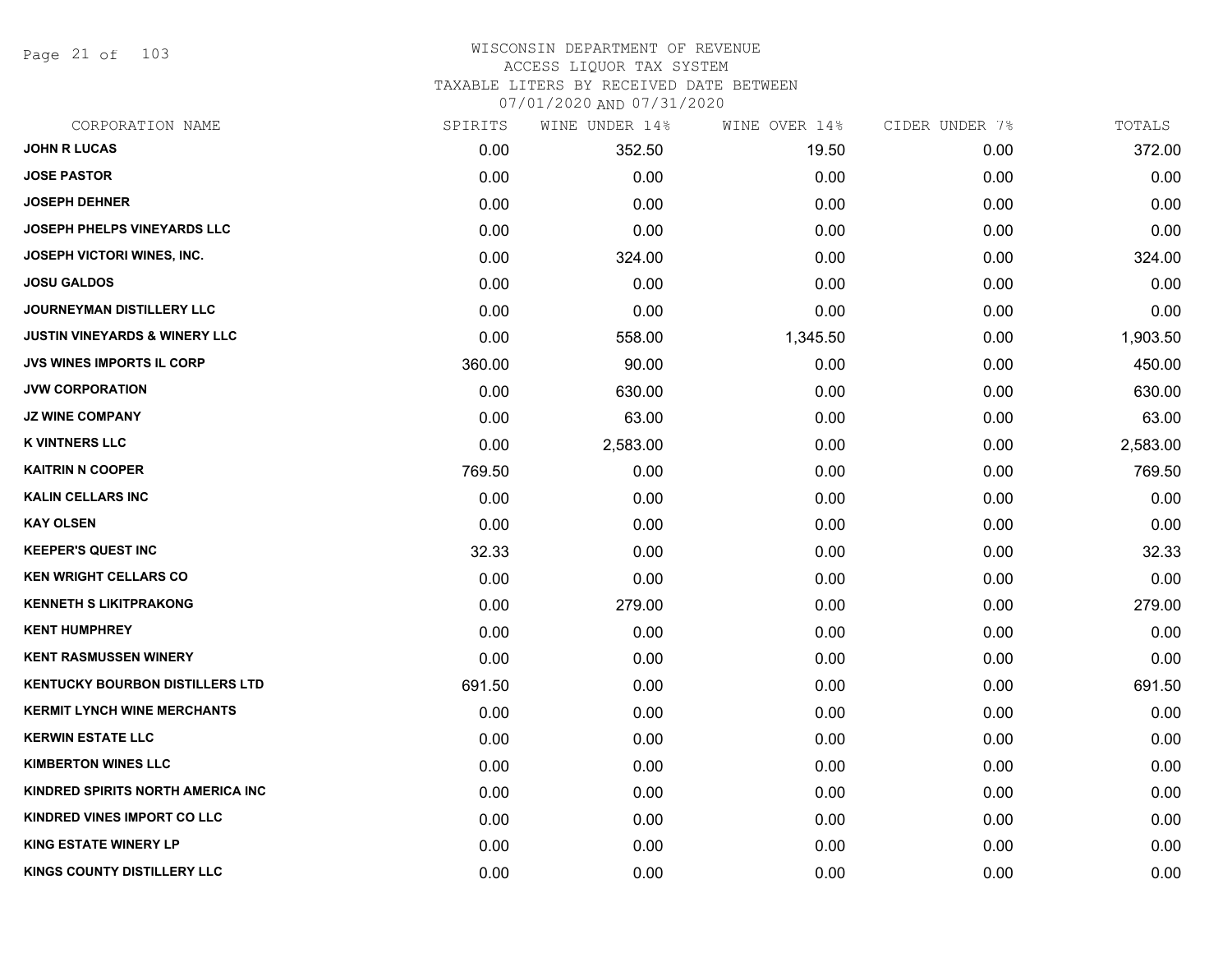Page 22 of 103

| CORPORATION NAME                           | SPIRITS | WINE UNDER 14% | WINE OVER 14% | CIDER UNDER 7% | TOTALS    |
|--------------------------------------------|---------|----------------|---------------|----------------|-----------|
| <b>KIONA VINEYARDS LLC</b>                 | 0.00    | 0.00           | 0.00          | 0.00           | 0.00      |
| KISMET WINE, INC.                          | 0.00    | 0.00           | 0.00          | 0.00           | 0.00      |
| <b>KISTLER VINEYARDS, LLC</b>              | 0.00    | 0.00           | 0.00          | 0.00           | 0.00      |
| <b>KITFOX VINEYARDS LLC</b>                | 0.00    | 0.00           | 0.00          | 0.00           | 0.00      |
| <b>KLEIN FOODS INC</b>                     | 0.00    | 7,110.00       | 5,958.00      | 0.00           | 13,068.00 |
| <b>KLIN SPIRITS LLC</b>                    | 0.00    | 0.00           | 0.00          | 0.00           | 0.00      |
| <b>KLINKER BRICK WINERY INC</b>            | 0.00    | 0.00           | 283.50        | 0.00           | 283.50    |
| <b>KNIGHTS BRIDGE WINERY LLC</b>           | 0.00    | 0.00           | 0.00          | 0.00           | 0.00      |
| <b>KOBRAND CORPORATION</b>                 | 198.00  | 11,762.40      | 2,789.46      | 0.00           | 14,749.86 |
| KOJIMA & INTERNATIONAL ASSOCIATES INC      | 0.00    | 0.00           | 0.00          | 0.00           | 0.00      |
| <b>KOLOA RUM CORP</b>                      | 0.00    | 0.00           | 0.00          | 0.00           | 0.00      |
| <b>KONGSGAARD WINE LLC</b>                 | 0.00    | 0.00           | 0.00          | 0.00           | 0.00      |
| <b>KONSTANTIN D FRANK &amp; SONS</b>       | 0.00    | 0.00           | 0.00          | 0.00           | 0.00      |
| <b>KOPRI INC</b>                           | 0.00    | 0.00           | 0.00          | 0.00           | 0.00      |
| KORE WINE COMPANY, LLC                     | 0.00    | 0.00           | 0.00          | 0.00           | 0.00      |
| <b>KOVAL INC</b>                           | 452.25  | 0.00           | 0.00          | 0.00           | 452.25    |
| <b>KRUPP BROTHERS LLC</b>                  | 0.00    | 0.00           | 0.00          | 0.00           | 0.00      |
| <b>KYSELA PERE ET FILS LTD</b>             | 0.00    | 963.00         | 991.00        | 0.00           | 1,954.00  |
| <b>L &amp; F BRANDS INC</b>                | 0.00    | 0.00           | 0.00          | 0.00           | 0.00      |
| <b>LCWINE</b>                              | 0.00    | 0.00           | 0.00          | 0.00           | 0.00      |
| <b>L&amp;C WINE COUNTRY OPERATIONS LLC</b> | 0.00    | 0.00           | 0.00          | 0.00           | 0.00      |
| L. MAWBY, LLC                              | 0.00    | 0.00           | 0.00          | 0.00           | 0.00      |
| <b>L18 HOLDINGS, INC.</b>                  | 0.00    | 0.00           | 0.00          | 0.00           | 0.00      |
| <b>LADERA WINERY LLC</b>                   | 0.00    | 0.00           | 0.00          | 0.00           | 0.00      |
| <b>LADY HILL LLC</b>                       | 0.00    | 0.00           | 0.00          | 0.00           | 0.00      |
| <b>LAIL VINEYARDS LLC</b>                  | 0.00    | 0.00           | 0.00          | 0.00           | 0.00      |
| <b>LAIRD &amp; COMPANY</b>                 | 0.00    | 0.00           | 0.00          | 0.00           | 0.00      |
| <b>LAIRD FAMILY ESTATE LLC</b>             | 0.00    | 0.00           | 0.00          | 0.00           | 0.00      |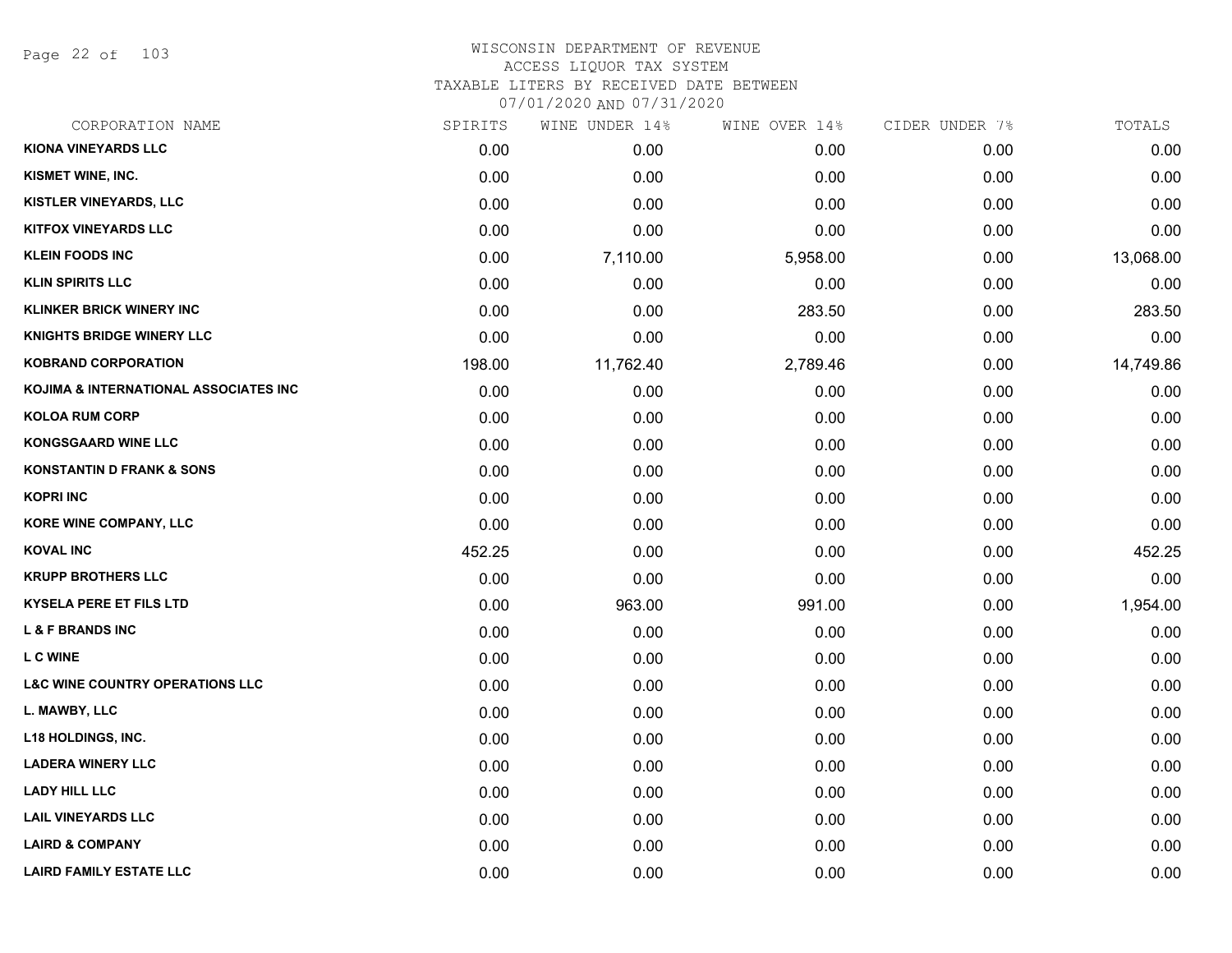| CORPORATION NAME                          | SPIRITS   | WINE UNDER 14% | WINE OVER 14% | CIDER UNDER 7% | TOTALS    |
|-------------------------------------------|-----------|----------------|---------------|----------------|-----------|
| <b>LAKE COUNTRY LIBARE DISTILLING LLC</b> | 22.50     | 0.00           | 0.00          | 0.00           | 22.50     |
| <b>LANCE C RANDOLPH</b>                   | 0.00      | 0.00           | 189.00        | 0.00           | 189.00    |
| <b>LANGDON SHIVERICK INC</b>              | 0.00      | 174.00         | 0.00          | 0.00           | 174.00    |
| <b>LANGE WINERY LLC</b>                   | 0.00      | 0.00           | 0.00          | 0.00           | 0.00      |
| <b>LATITUDE BEVERAGE COMPANY</b>          | 0.00      | 36.00          | 0.00          | 0.00           | 36.00     |
| LAUREATE IMPORTS & MARKETING COMPANY, INC | 0.00      | 63.00          | 0.00          | 0.00           | 63.00     |
| <b>LAVA SPRINGS INC</b>                   | 0.00      | 0.00           | 0.00          | 0.00           | 0.00      |
| <b>LAWER FAMILY WINERY INC</b>            | 0.00      | 0.00           | 0.00          | 0.00           | 0.00      |
| <b>LAWLESS DISTILLING COMPANY LLC</b>     | 712.50    | 0.00           | 0.00          | 0.00           | 712.50    |
| LCF WINE COMPANY LLC                      | 0.00      | 882.00         | 630.00        | 0.00           | 1,512.00  |
| LE CEP II INC                             | 0.00      | 315.00         | 0.00          | 0.00           | 315.00    |
| LE GRAND COURTAGE LLC                     | 0.00      | 0.00           | 0.00          | 0.00           | 0.00      |
| <b>LEFGROUP</b>                           | 0.00      | 477.00         | 0.00          | 0.00           | 477.00    |
| LEFT COAST CELLARS LLC                    | 0.00      | 0.00           | 0.00          | 0.00           | 0.00      |
| <b>LEMELSON WINERY LLC</b>                | 0.00      | 504.00         | 0.00          | 0.00           | 504.00    |
| <b>LEONARD KREUSCH INC</b>                | 0.00      | 1,243.29       | 0.00          | 0.00           | 1,243.29  |
| <b>LEONARDINI FAMILY WINERY LLC</b>       | 0.00      | 0.00           | 252.00        | 0.00           | 252.00    |
| <b>LEONETTI CELLAR LLC</b>                | 0.00      | 0.00           | 0.00          | 0.00           | 0.00      |
| <b>LES LUNES WINE LLC</b>                 | 0.00      | 0.00           | 0.00          | 0.00           | 0.00      |
| <b>LEVECKE CORPORATION</b>                | 55,614.00 | 0.00           | 0.00          | 0.00           | 55,614.00 |
| <b>LIDESTRI BEVERAGES LLC</b>             | 180.00    | 0.00           | 0.00          | 0.00           | 180.00    |
| <b>LIMERICK LANE CELLARS INC</b>          | 0.00      | 0.00           | 0.00          | 0.00           | 0.00      |
| LINCOLN SQUARE WINE COMPANY LLC           | 0.00      | 0.00           | 0.00          | 0.00           | 0.00      |
| LINGUA FRANCA-LS VINEYARDS HOLDINGS, LLC  | 0.00      | 0.00           | 0.00          | 0.00           | 0.00      |
| <b>LIOCO WINE COMPANY LLC</b>             | 0.00      | 0.00           | 144.00        | 0.00           | 144.00    |
| <b>LION NATHAN USA INC</b>                | 0.00      | 1,548.00       | 1,584.00      | 0.00           | 3,132.00  |
| <b>LISA CHASE</b>                         | 0.00      | 0.00           | 0.00          | 0.00           | 0.00      |
| <b>LISA LISA INCORPORATED</b>             | 0.00      | 0.00           | 0.00          | 0.00           | 0.00      |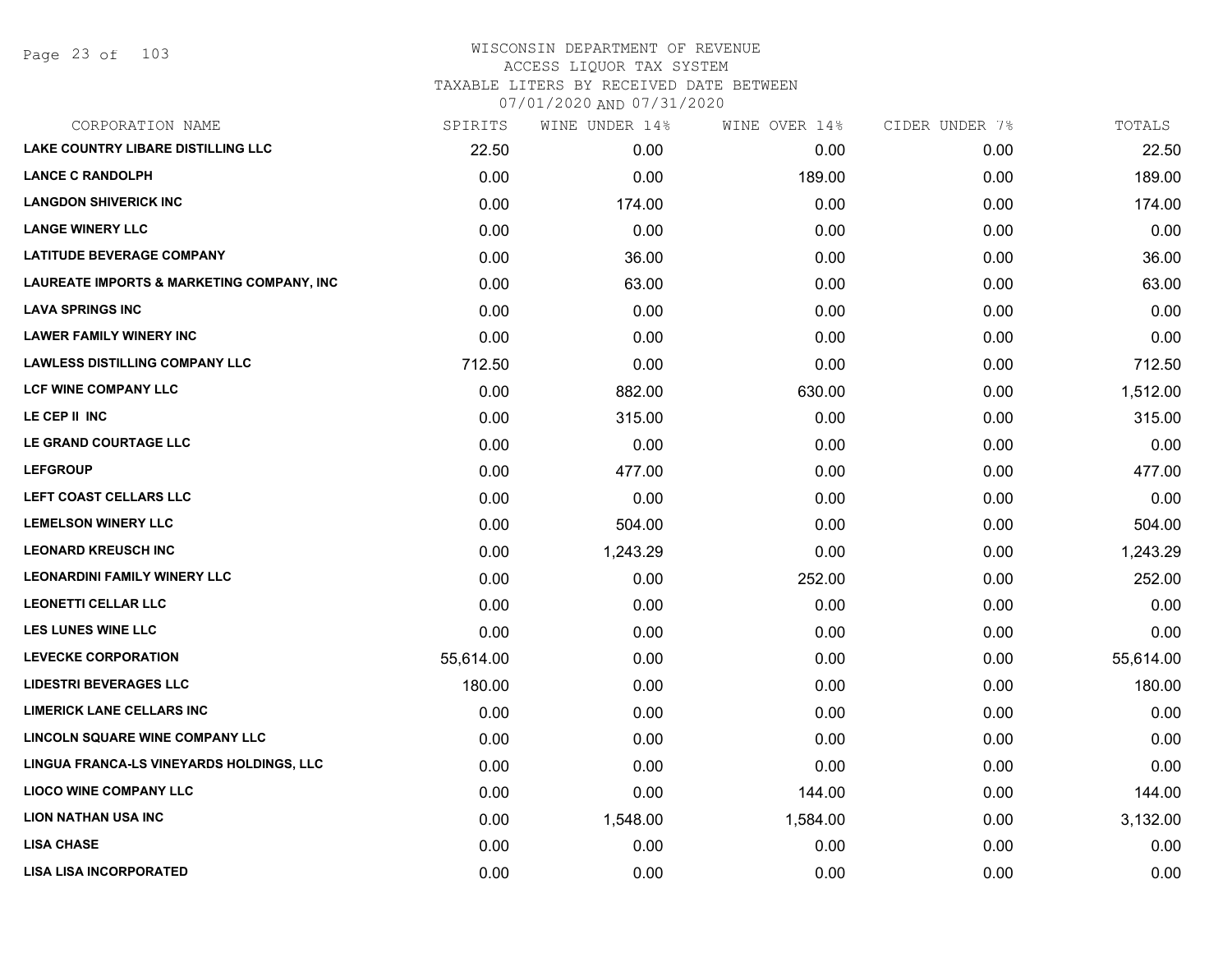Page 24 of 103

| CORPORATION NAME                              | SPIRITS   | WINE UNDER 14% | WINE OVER 14% | CIDER UNDER 7% | TOTALS     |
|-----------------------------------------------|-----------|----------------|---------------|----------------|------------|
| <b>LISA MARLOW</b>                            | 0.00      | 0.00           | 0.00          | 0.00           | 0.00       |
| <b>LIVING FOODS. LLC</b>                      | 0.00      | 0.00           | 0.00          | 0.00           | 0.00       |
| <b>LLOYD CARUSO LLC</b>                       | 0.00      | 0.00           | 0.00          | 0.00           | 0.00       |
| <b>LLOYD CELLARS INC</b>                      | 0.00      | 0.00           | 0.00          | 0.00           | 0.00       |
| <b>LOCAL DISTILLING INC</b>                   | 4,818.00  | 0.00           | 0.00          | 0.00           | 4,818.00   |
| <b>LOEST &amp; MCNAMEE INC</b>                | 0.00      | 0.00           | 0.00          | 0.00           | 0.00       |
| LONE STAR DISTILLERY LLC                      | 0.00      | 0.00           | 0.00          | 0.00           | 0.00       |
| LONG MEADOW RANCH WINERY INC                  | 0.00      | 630.00         | 63.00         | 0.00           | 693.00     |
| <b>LONG SHADOWS VINTNERS LLC</b>              | 0.00      | 0.00           | 0.00          | 0.00           | 0.00       |
| <b>LONZ WINERY INC</b>                        | 0.00      | 0.00           | 0.00          | 0.00           | 0.00       |
| <b>LOOSEN BROS USA LTD</b>                    | 0.00      | 63.00          | 0.00          | 0.00           | 63.00      |
| <b>LORING WINE COMPANY LLC</b>                | 0.00      | 0.00           | 0.00          | 0.00           | 0.00       |
| <b>LOUIS GLUNZ BEER INC</b>                   | 0.00      | 0.00           | 0.00          | 0.00           | 0.00       |
| <b>LOUIS LATOUR INC</b>                       | 0.00      | 621.00         | 0.00          | 0.00           | 621.00     |
| <b>LOWDEN SCHOOLHOUSE CORPORATION</b>         | 0.00      | 0.00           | 328.50        | 0.00           | 328.50     |
| <b>LUNA VINEYARDS INC</b>                     | 0.00      | 126.00         | 126.00        | 0.00           | 252.00     |
| <b>LUNEAU USA INC</b>                         | 0.00      | 4,740.00       | 63.00         | 0.00           | 4,803.00   |
| <b>LUXCO INC</b>                              | 62,245.10 | 351.00         | 1,545.00      | 0.00           | 64,141.10  |
| <b>LYNFRED WINERY INC</b>                     | 0.00      | 0.00           | 0.00          | 0.00           | 0.00       |
| <b>LYNMAR WINERY LLC</b>                      | 0.00      | 0.00           | 0.00          | 0.00           | 0.00       |
| <b>M.A.C. WINES, LLC</b>                      | 0.00      | 0.00           | 0.00          | 0.00           | 0.00       |
| <b>MACH FLYNT INC</b>                         | 29,764.80 | 89,433.00      | 2,709.00      | 0.00           | 121,906.80 |
| <b>MACK &amp; SCHUHLE INC</b>                 | 0.00      | 32,370.00      | 1,800.00      | 0.00           | 34,170.00  |
| <b>MAD CAR WINE CO LLC</b>                    | 0.00      | 0.00           | 0.00          | 0.00           | 0.00       |
| <b>MAISONS MARQUES &amp; DOMAINES USA INC</b> | 0.00      | 531.00         | 639.00        | 0.00           | 1,170.00   |
| <b>MAMMOTH DISTILLING LLC</b>                 | 0.00      | 0.00           | 0.00          | 0.00           | 0.00       |
| <b>MANCAN WINE LLC</b>                        | 0.00      | 0.00           | 0.00          | 0.00           | 0.00       |
| <b>MANO'S INC</b>                             | 0.00      | 0.00           | 0.00          | 0.00           | 0.00       |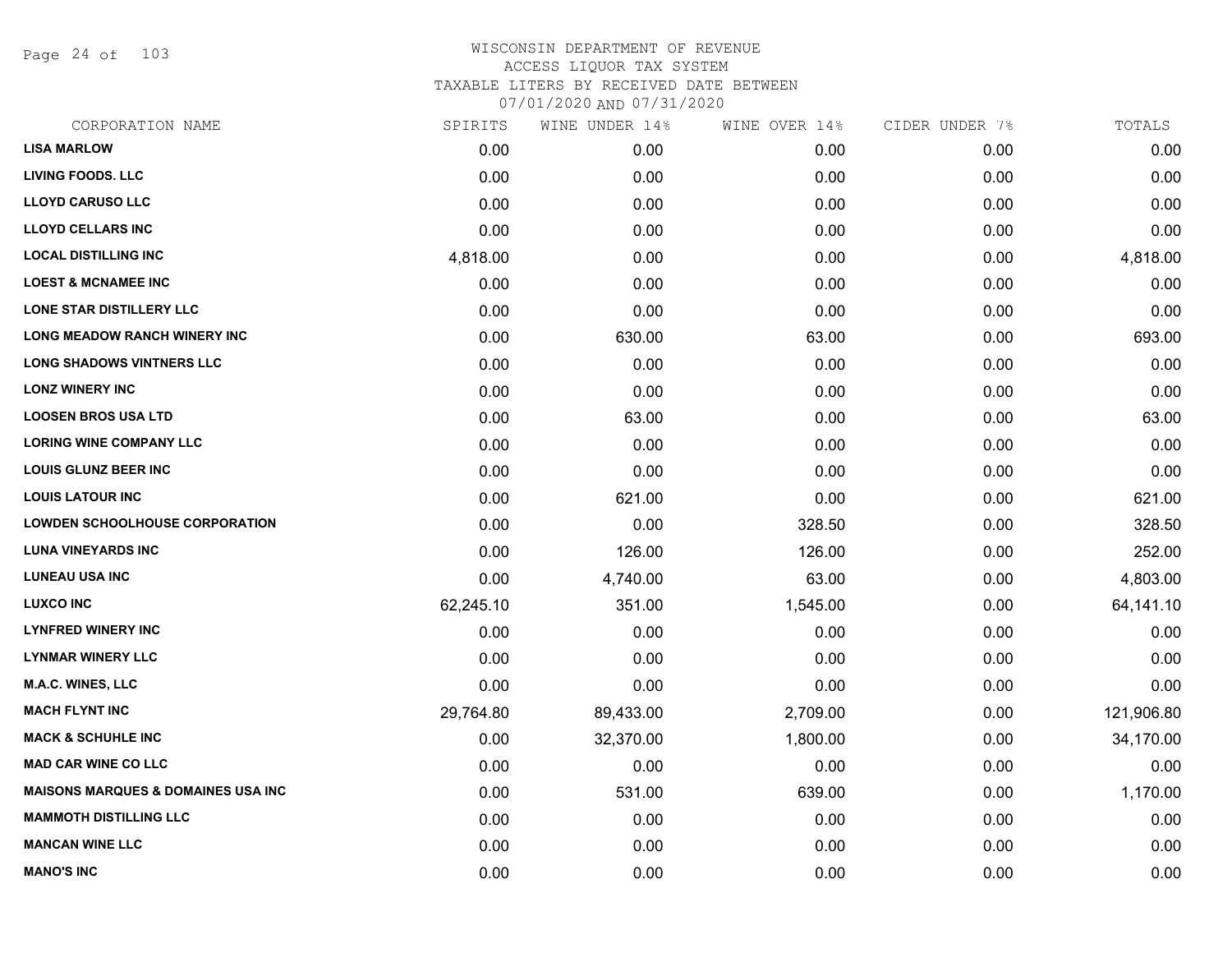Page 25 of 103

| CORPORATION NAME                        | SPIRITS   | WINE UNDER 14% | WINE OVER 14% | CIDER UNDER 7% | TOTALS    |
|-----------------------------------------|-----------|----------------|---------------|----------------|-----------|
| <b>MARCI PALATELLA</b>                  | 0.00      | 0.00           | 0.00          | 0.00           | 0.00      |
| <b>MARGERUM WINE COMPANY INC</b>        | 0.00      | 0.00           | 0.00          | 0.00           | 0.00      |
| <b>MARIETTA CELLARS INC</b>             | 0.00      | 189.00         | 0.00          | 0.00           | 189.00    |
| <b>MARIPOSA WINE COMPANY LLC</b>        | 0.00      | 0.00           | 0.00          | 0.00           | 0.00      |
| <b>MARK ANTHONY BRANDS INC.</b>         | 0.00      | 0.00           | 0.00          | 0.00           | 0.00      |
| <b>MARK SZUMOWSKI</b>                   | 0.00      | 0.00           | 0.00          | 0.00           | 0.00      |
| <b>MARKETING GLOBAL BRANDS CORP</b>     | 0.00      | 0.00           | 0.00          | 0.00           | 0.00      |
| <b>MARKO J KARAKASEVIC</b>              | 0.00      | 0.00           | 0.00          | 0.00           | 0.00      |
| <b>MARTELLOTTO INC.</b>                 | 0.00      | 0.00           | 0.00          | 0.00           | 0.00      |
| <b>MARTIN &amp; COMPANY WINES, INC</b>  | 0.00      | 0.00           | 0.00          | 0.00           | 0.00      |
| <b>MARTIN RAY WINERY INC</b>            | 0.00      | 0.00           | 0.00          | 0.00           | 0.00      |
| <b>MARTINELLI WINERY INC</b>            | 0.00      | 0.00           | 54.00         | 0.00           | 54.00     |
| <b>MARTINEZ DISTRIBUTING CO INC</b>     | 0.00      | 0.00           | 0.00          | 0.00           | 0.00      |
| <b>MASSANOIS LLC</b>                    | 0.00      | 2,112.00       | 132.75        | 0.00           | 2,244.75  |
| <b>MAST-JAEGERMEISTER US INC</b>        | 2,520.00  | 0.00           | 0.00          | 0.00           | 2,520.00  |
| <b>MATCHVINO LLC</b>                    | 0.00      | 811.00         | 0.00          | 0.00           | 811.00    |
| <b>MATHY WINERY LLC</b>                 | 0.00      | 0.00           | 0.00          | 0.00           | 0.00      |
| <b>MATRICK HOLDINGS CORPORATION</b>     | 0.00      | 0.00           | 0.00          | 0.00           | 0.00      |
| <b>MATT PREIS</b>                       | 0.00      | 0.00           | 0.00          | 0.00           | 0.00      |
| <b>MATTHEW C VILLARD</b>                | 0.00      | 0.00           | 0.00          | 0.00           | 0.00      |
| <b>MATTHEW RORICK WINES INC</b>         | 0.00      | 0.00           | 0.00          | 0.00           | 0.00      |
| <b>MATTHIASSON FAMILY VINEYARDS LLC</b> | 0.00      | 63.00          | 0.00          | 0.00           | 63.00     |
| <b>MAURITSON FAMILY WINERY</b>          | 0.00      | 0.00           | 0.00          | 0.00           | 0.00      |
| <b>MAYACAMAS VINEYARDS INC</b>          | 0.00      | 0.00           | 0.00          | 0.00           | 0.00      |
| <b>MAYNARD JAMES KEENAN</b>             | 0.00      | 0.00           | 0.00          | 0.00           | 0.00      |
| <b>MC CORMICK DISTILLING CO INC</b>     | 25,228.50 | 0.00           | 0.00          | 0.00           | 25,228.50 |
| <b>MCBRIDE SISTERS COLLECTIONS INC</b>  | 0.00      | 828.00         | 0.00          | 0.00           | 828.00    |
| <b>MCKENZIE'S BEVERAGES INC</b>         | 0.00      | 0.00           | 0.00          | 0.00           | 0.00      |
|                                         |           |                |               |                |           |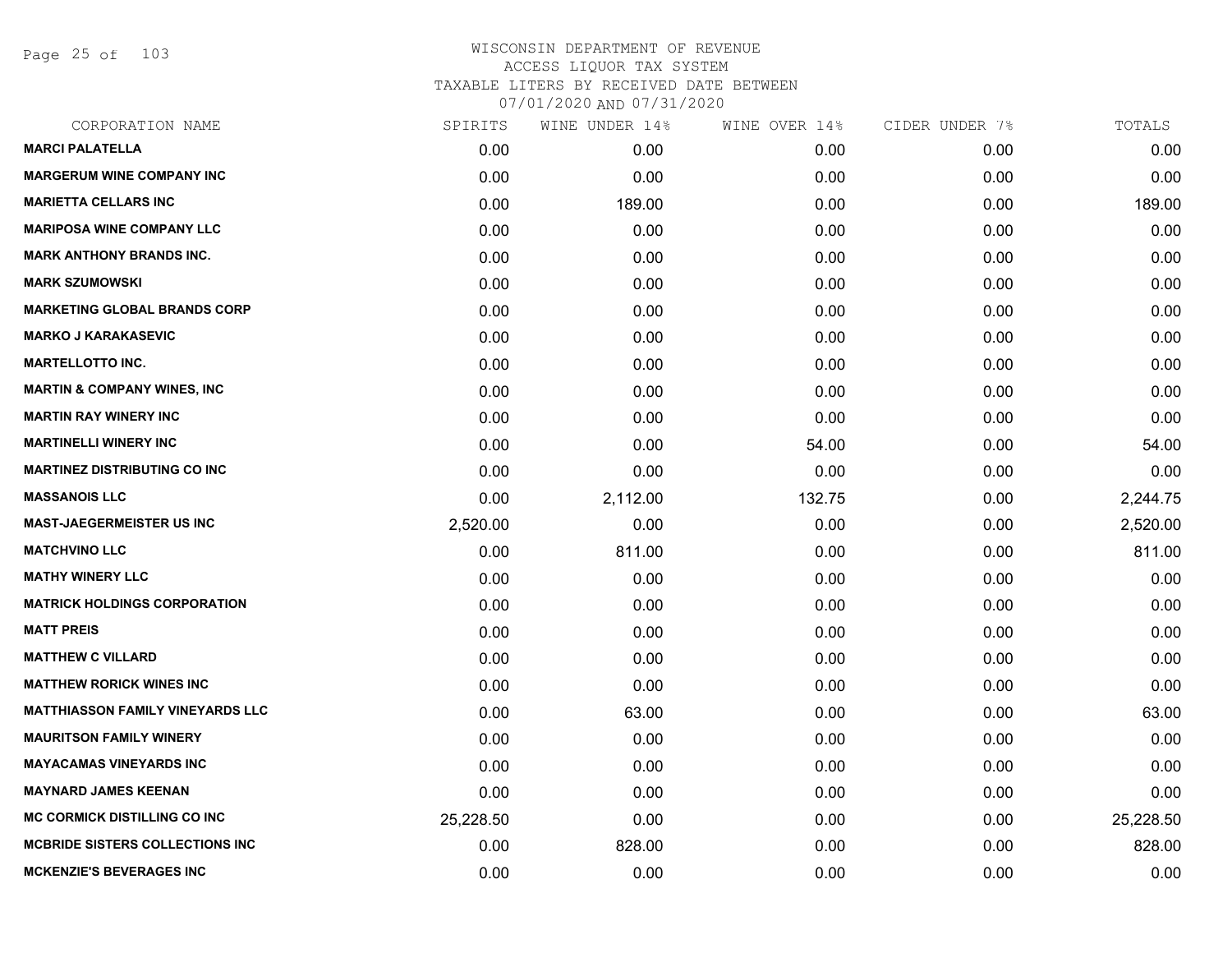Page 26 of 103

| CORPORATION NAME                            | SPIRITS   | WINE UNDER 14% | WINE OVER 14% | CIDER UNDER 7% | TOTALS    |
|---------------------------------------------|-----------|----------------|---------------|----------------|-----------|
| <b>MCNAB RIDGE WINERY LLC</b>               | 0.00      | 0.00           | 0.00          | 0.00           | 0.00      |
| <b>MEDCO ATLANTIC INC</b>                   | 0.00      | 0.00           | 0.00          | 0.00           | 0.00      |
| <b>MEIERS WINE CELLARS INC</b>              | 0.00      | 99.00          | 81.00         | 0.00           | 180.00    |
| <b>MENDOCINO WINE GROUP LLC</b>             | 0.00      | 3,348.00       | 234.00        | 0.00           | 3,582.00  |
| <b>MERCER WINE ESTATES LLC</b>              | 0.00      | 0.00           | 0.00          | 0.00           | 0.00      |
| <b>MERCHANT DU VIN CORPORATION</b>          | 0.00      | 0.00           | 0.00          | 612.29         | 612.29    |
| <b>METEOR VINEYARD LLC</b>                  | 0.00      | 0.00           | 0.00          | 0.00           | 0.00      |
| <b>METTLER WINES LLC</b>                    | 0.00      | 0.00           | 126.00        | 0.00           | 126.00    |
| <b>MEV CORPORATION</b>                      | 0.00      | 0.00           | 0.00          | 0.00           | 0.00      |
| <b>MEXCOR INC</b>                           | 1,182.00  | 0.00           | 0.00          | 0.00           | 1,182.00  |
| <b>MEYER CELLARS LLC</b>                    | 0.00      | 0.00           | 0.00          | 0.00           | 0.00      |
| <b>MHW LTD</b>                              | 13,274.55 | 4,342.38       | 3,043.50      | 0.00           | 20,660.43 |
| <b>MICHAEL BELLO</b>                        | 0.00      | 0.00           | 0.00          | 0.00           | 0.00      |
| <b>MICHAEL HOUGH</b>                        | 0.00      | 5,091.00       | 0.00          | 0.00           | 5,091.00  |
| <b>MICHAEL KUSH</b>                         | 0.00      | 0.00           | 0.00          | 0.00           | 0.00      |
| <b>MICHAEL P CAMERON</b>                    | 0.00      | 0.00           | 0.00          | 0.00           | 0.00      |
| <b>MICHAEL SKURNIK WINES INC</b>            | 0.00      | 2,310.75       | 0.00          | 0.00           | 2,310.75  |
| <b>MICHEAL DASHE</b>                        | 0.00      | 0.00           | 0.00          | 0.00           | 0.00      |
| <b>MIDNIGHT CELLARS INC</b>                 | 0.00      | 0.00           | 0.00          | 0.00           | 0.00      |
| <b>MID-OAK DISTILLERY INC</b>               | 0.00      | 0.00           | 0.00          | 0.00           | 0.00      |
| <b>MIGHTY SWELL COCKTAIL COMPANY LLC</b>    | 0.00      | 0.00           | 0.00          | 0.00           | 0.00      |
| <b>MIGNANELLI WINERY LLC</b>                | 0.00      | 0.00           | 0.00          | 0.00           | 0.00      |
| <b>MILBRANDT FAMILY WINES LLC</b>           | 0.00      | 0.00           | 0.00          | 0.00           | 0.00      |
| MILLER FAMILY WINE COMPANY LLC              | 0.00      | 504.00         | 0.00          | 0.00           | 504.00    |
| <b>MILLER SQUARED INC</b>                   | 0.00      | 0.00           | 0.00          | 0.00           | 0.00      |
| <b>MILTONS DISTRIBUTING CO INC</b>          | 0.00      | 13,063.49      | 3,798.00      | 0.00           | 16,861.49 |
| <b>MINER FAMILY WINERY LLC</b>              | 0.00      | 0.00           | 135.00        | 0.00           | 135.00    |
| <b>MINNESOTAS FINEST FERMENTED PRODUCTS</b> | 0.00      | 0.00           | 0.00          | 0.00           | 0.00      |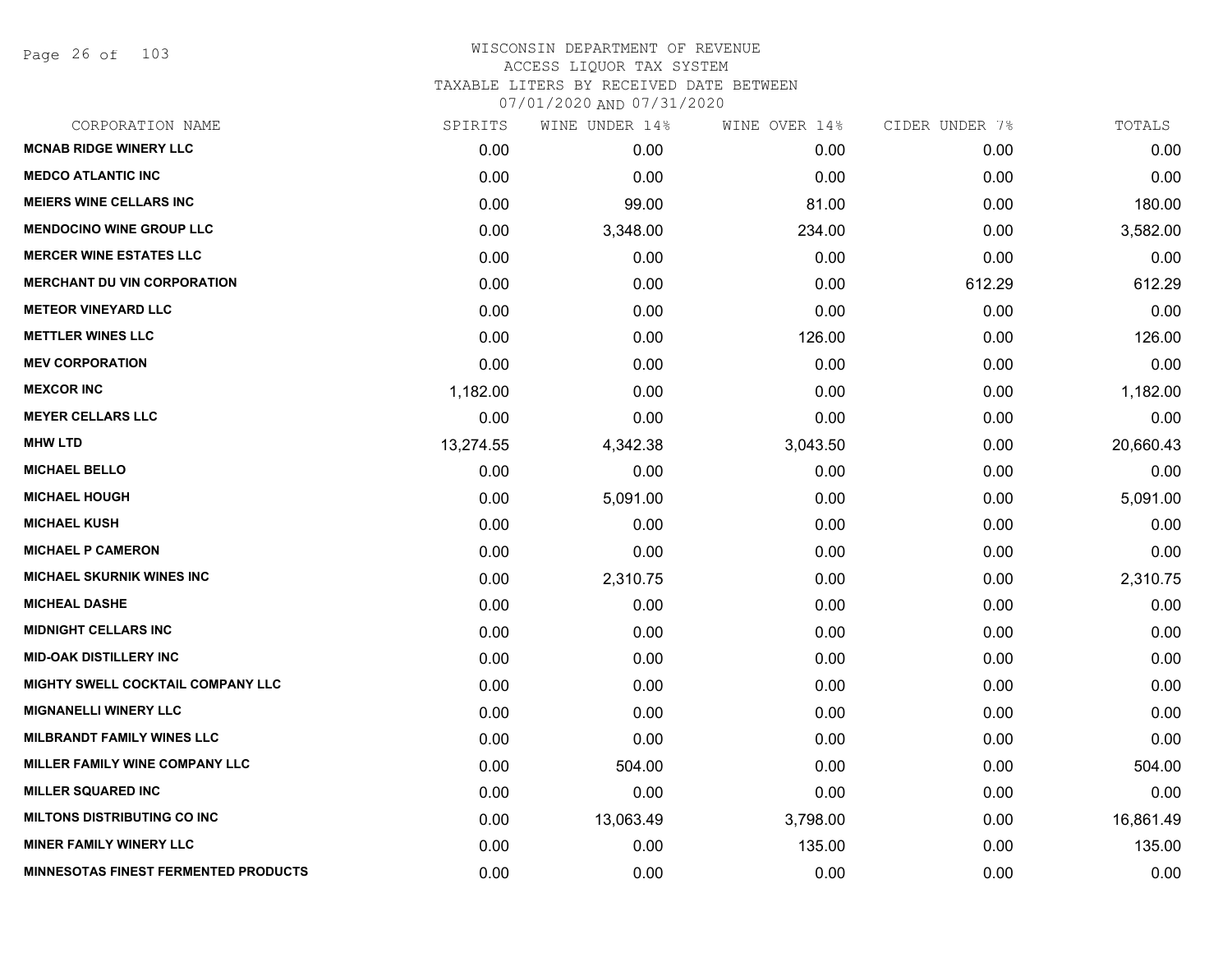Page 27 of 103

#### WISCONSIN DEPARTMENT OF REVENUE ACCESS LIQUOR TAX SYSTEM TAXABLE LITERS BY RECEIVED DATE BETWEEN

07/01/2020 AND 07/31/2020

| CORPORATION NAME                                  | SPIRITS   | WINE UNDER 14% | WINE OVER 14% | CIDER UNDER 7% | TOTALS    |
|---------------------------------------------------|-----------|----------------|---------------|----------------|-----------|
| <b>MIONETTO USA INC</b>                           | 0.00      | 2,708.80       | 0.00          | 0.00           | 2,708.80  |
| <b>MIRA WINERY LLC</b>                            | 0.00      | 0.00           | 0.00          | 0.00           | 0.00      |
| <b>MIRACLE IMPORTING AND DISTRIBUTION LLC</b>     | 0.00      | 0.00           | 0.00          | 0.00           | 0.00      |
| <b>MIRAMONT ESTATE VINEYARDS &amp; WINERY INC</b> | 0.00      | 0.00           | 0.00          | 0.00           | 0.00      |
| <b>MIRASOL WINE LLC</b>                           | 0.00      | 0.00           | 36.00         | 0.00           | 36.00     |
| <b>MIRER MANAGEMENT COMPANY LLC</b>               | 0.00      | 0.00           | 0.00          | 0.00           | 0.00      |
| <b>MIROSLAV IVANOV TCHOLAKOV</b>                  | 0.00      | 0.00           | 108.00        | 0.00           | 108.00    |
| <b>MISA IMPORTS INC</b>                           | 27,894.00 | 27,789.75      | 1,561.50      | 0.00           | 57,245.25 |
| <b>MISSISSIPPI RIVER DISTILLING COMPANY</b>       | 99.00     | 0.00           | 0.00          | 0.00           | 99.00     |
| <b>MISTARR WINE IMPORTERS</b>                     | 0.00      | 0.00           | 0.00          | 0.00           | 0.00      |
| <b>MODERN DEVELOPMENT COMPANY</b>                 | 0.00      | 0.00           | 0.00          | 0.00           | 0.00      |
| <b>MODERN SPIRITS LLC</b>                         | 22.50     | 639.00         | 310.50        | 0.00           | 972.00    |
| <b>MOET HENNESSY USA, INC.</b>                    | 51,866.30 | 1,404.00       | 585.00        | 6,045.75       | 59,901.05 |
| <b>MOLLYDOOKER INTERNATIONAL LLC</b>              | 0.00      | 0.00           | 999.00        | 0.00           | 999.00    |
| <b>MOLLY'S WINERY INC</b>                         | 0.00      | 9.00           | 0.00          | 0.00           | 9.00      |
| <b>MOLSON COORS BEVERAGE COMPANY USA LLC</b>      | 0.00      | 1,460.03       | 0.00          | 20,802.20      | 22,262.23 |
| <b>MONICA NOGUES</b>                              | 0.00      | 270.00         | 234.00        | 0.00           | 504.00    |
| <b>MONSIEUR TOUTON SELECTION LTD / ORIGIN USA</b> | 0.00      | 0.00           | 0.00          | 0.00           | 0.00      |
| <b>MONTCALM WINE IMPORTERS LTD</b>                | 0.00      | 0.00           | 0.00          | 0.00           | 0.00      |
| <b>MONTE CRISTO BLOCK IV LLC</b>                  | 0.00      | 0.00           | 0.00          | 0.00           | 0.00      |
| <b>MONTEREY WINE COMPANY LLC</b>                  | 0.00      | 1,512.00       | 0.00          | 0.00           | 1,512.00  |
| <b>MONTICELLO CELLARS INC</b>                     | 0.00      | 0.00           | 0.00          | 0.00           | 0.00      |
| <b>MORE THAN GRAPES, LLC</b>                      | 0.00      | 1,215.00       | 0.00          | 0.00           | 1,215.00  |
| <b>MORGAN WINERY INC</b>                          | 0.00      | 0.00           | 0.00          | 0.00           | 0.00      |
| <b>MOUNT VEEDER FARMS LLC</b>                     | 0.00      | 0.00           | 0.00          | 0.00           | 0.00      |
| <b>MOUNTAIN VIEW VINTNERS LLC</b>                 | 0.00      | 0.00           | 0.00          | 0.00           | 0.00      |
| <b>MPL BRANDS NV INC</b>                          | 308.00    | 2,884.50       | 0.00          | 0.00           | 3,192.50  |
| <b>MS WALKER INC</b>                              | 4,809.00  | 0.00           | 0.00          | 0.00           | 4,809.00  |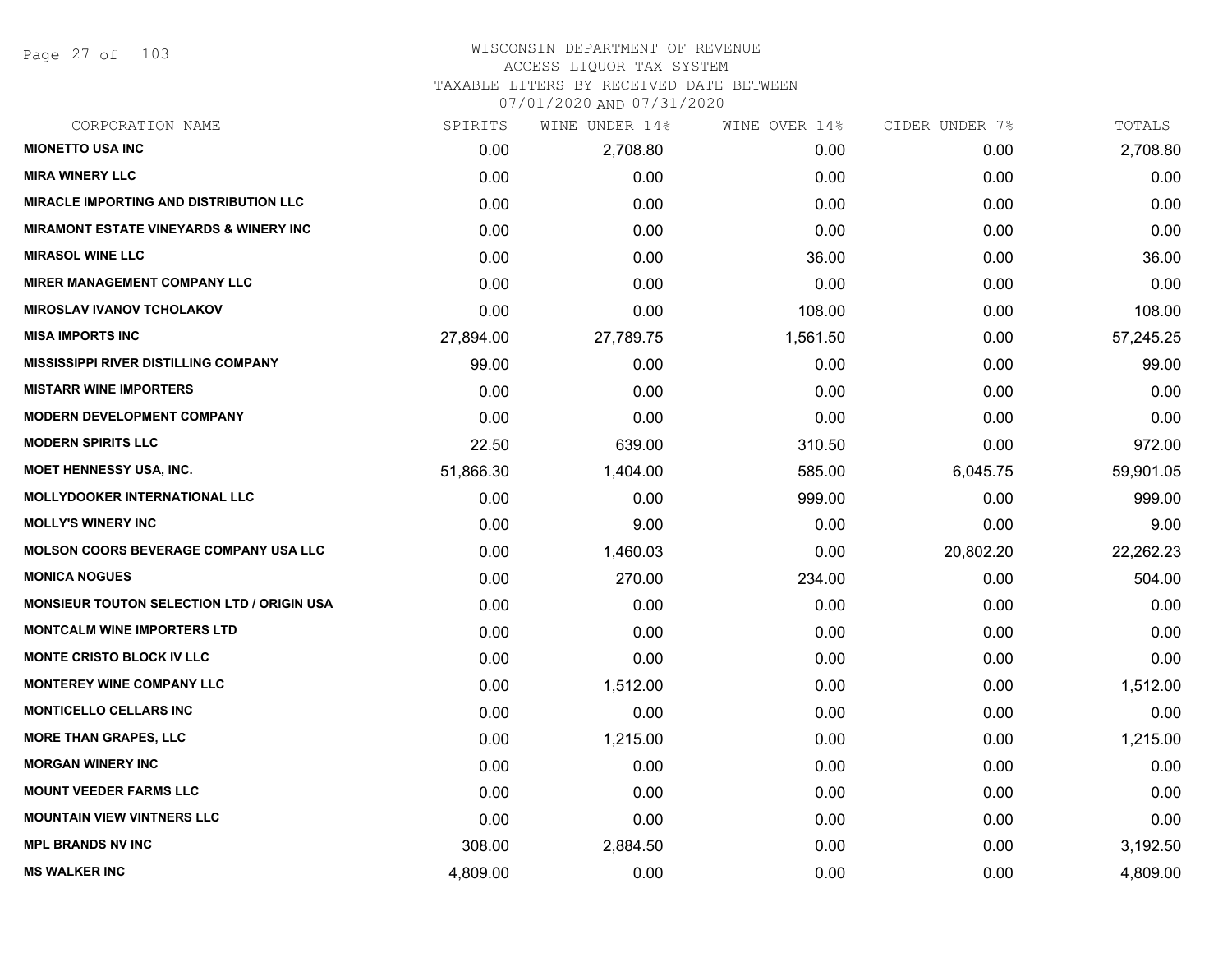Page 28 of 103

| CORPORATION NAME                                                            | SPIRITS  | WINE UNDER 14% | WINE OVER 14% | CIDER UNDER 7% | TOTALS    |
|-----------------------------------------------------------------------------|----------|----------------|---------------|----------------|-----------|
| <b>MUTUAL WHOLESALE LIQUOR INC</b>                                          | 0.00     | 0.00           | 0.00          | 0.00           | 0.00      |
| NAPA VALLEY SPECIALTY WINES INC                                             | 0.00     | 234.00         | 432.00        | 0.00           | 666.00    |
| NATIONAL CONSUMER CREDIT GUARANTEE<br><b>ASSOCIATION OF CONNECTICUT INC</b> | 0.00     | 0.00           | 0.00          | 0.00           | 0.00      |
| <b>NATURAL MERCHANTS INC</b>                                                | 0.00     | 972.00         | 0.00          | 0.00           | 972.00    |
| <b>NATURAL SELECTIONS 357 LLC</b>                                           | 0.00     | 0.00           | 0.00          | 0.00           | 0.00      |
| <b>NATUREL WEST CORP</b>                                                    | 0.00     | 0.00           | 0.00          | 0.00           | 0.00      |
| NAVARRO VINEYARDS, LLC                                                      | 0.00     | 0.00           | 0.00          | 0.00           | 0.00      |
| <b>NBI ACQUISITION LLC</b>                                                  | 0.00     | 0.00           | 0.00          | 0.00           | 0.00      |
| <b>NDC SYSTEMS LP</b>                                                       | 2,758.50 | 50,268.00      | 4,437.00      | 0.00           | 57,463.50 |
| <b>NEGOCIANTS USA INC</b>                                                   | 0.00     | 0.00           | 0.00          | 0.00           | 0.00      |
| <b>NESTOR IMPORTS INC</b>                                                   | 54.00    | 270.00         | 54.00         | 0.00           | 378.00    |
| <b>NEW HOLLAND BREWING CO LLC</b>                                           | 4,030.73 | 0.00           | 0.00          | 0.00           | 4,030.73  |
| <b>NEW MEXICO WINERIES INC</b>                                              | 0.00     | 2,169.00       | 0.00          | 0.00           | 2,169.00  |
| <b>NEW PARROTT &amp; CO</b>                                                 | 0.00     | 6,678.00       | 756.00        | 0.00           | 7,434.00  |
| <b>NEW VAVIN INC</b>                                                        | 0.00     | 0.00           | 0.00          | 0.00           | 0.00      |
| <b>NEW YORK MUTUAL TRADING CO INC</b>                                       | 0.00     | 0.00           | 0.00          | 0.00           | 0.00      |
| <b>NEXUS BRANDS LLC</b>                                                     | 0.00     | 171.00         | 0.00          | 0.00           | 171.00    |
| <b>NICHE IMPORT CO</b>                                                      | 405.00   | 0.00           | 0.00          | 0.00           | 405.00    |
| NIEBAUM-COPPOLA ESTATE WINERY LP                                            | 0.00     | 0.00           | 0.00          | 0.00           | 0.00      |
| <b>NINER WINE ESTATES LLC</b>                                               | 0.00     | 0.00           | 0.00          | 0.00           | 0.00      |
| <b>NLV TEQUILA BOTTLING LLC</b>                                             | 0.00     | 0.00           | 0.00          | 0.00           | 0.00      |
| <b>NOLET SPIRITS USA INC</b>                                                | 0.00     | 0.00           | 0.00          | 0.00           | 0.00      |
| <b>NORTH SHORE DISTILLERY LLC</b>                                           | 0.00     | 0.00           | 0.00          | 0.00           | 0.00      |
| <b>NORTHERN EMPIRE LLC</b>                                                  | 0.00     | 0.00           | 0.00          | 0.00           | 0.00      |
| <b>NOVA WINES, INC.</b>                                                     | 0.00     | 0.00           | 0.00          | 0.00           | 0.00      |
| <b>NUCCIO &amp; WISE</b>                                                    | 0.00     | 567.00         | 1,035.00      | 0.00           | 1,602.00  |
| <b>NV AWG LTD</b>                                                           | 0.00     | 0.00           | 225.00        | 0.00           | 225.00    |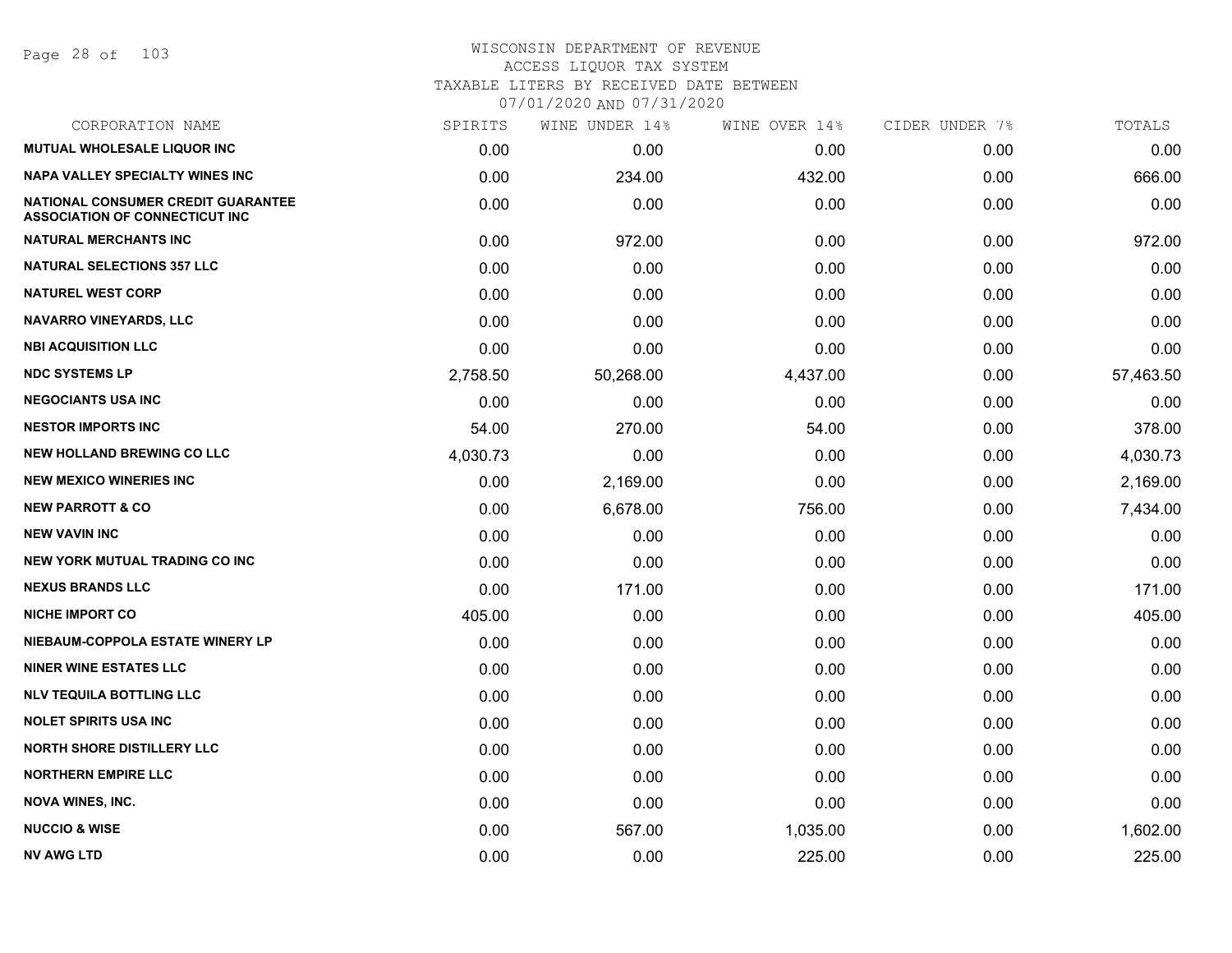Page 29 of 103

# WISCONSIN DEPARTMENT OF REVENUE ACCESS LIQUOR TAX SYSTEM TAXABLE LITERS BY RECEIVED DATE BETWEEN

07/01/2020 AND 07/31/2020

| CORPORATION NAME                       | SPIRITS   | WINE UNDER 14% | WINE OVER 14% | CIDER UNDER 7% | TOTALS    |
|----------------------------------------|-----------|----------------|---------------|----------------|-----------|
| <b>NW WINE COMPANY LLC</b>             | 0.00      | 756.00         | 0.00          | 0.00           | 756.00    |
| OAK RIDGE WINERY LLC                   | 0.00      | 4,053.00       | 189.00        | 0.00           | 4,242.00  |
| <b>OLD BRIDGE CELLARS</b>              | 0.00      | 4,038.60       | 1,125.00      | 0.00           | 5,163.60  |
| OLD DOMINICK DISTILLERY LLC            | 0.00      | 0.00           | 0.00          | 0.00           | 0.00      |
| <b>OLD ELK HOLDINGS LLC</b>            | 0.00      | 0.00           | 0.00          | 0.00           | 0.00      |
| <b>OLD SALEM SPIRITS INC</b>           | 540.00    | 0.00           | 0.00          | 0.00           | 540.00    |
| OLE SMOKY DISTILLERY LLC               | 19,141.80 | 0.00           | 0.00          | 0.00           | 19,141.80 |
| <b>OLIVER WINE COMPANY INC</b>         | 0.00      | 19,755.00      | 0.00          | 0.00           | 19,755.00 |
| ONE TRUE VINE LLC                      | 0.00      | 0.00           | 0.00          | 0.00           | 0.00      |
| O'NEILL BEVERAGES CO LLC               | 0.00      | 7,560.00       | 1,521.00      | 0.00           | 9,081.00  |
| <b>OPICI IMPORT COMPANY</b>            | 180.00    | 1,507.50       | 126.00        | 0.00           | 1,813.50  |
| <b>OPOLO WINES LP</b>                  | 0.00      | 0.00           | 0.00          | 0.00           | 0.00      |
| <b>OPUS ONE WINERY LLC</b>             | 0.00      | 0.00           | 0.00          | 0.00           | 0.00      |
| ORCA PROPERTIES LLC                    | 0.00      | 0.00           | 0.00          | 0.00           | 0.00      |
| <b>OREGON BREWING COMPANY INC</b>      | 0.00      | 0.00           | 0.00          | 0.00           | 0.00      |
| ORVINO IMPORTS & DISTRIBUTING INC      | 0.00      | 0.00           | 0.00          | 0.00           | 0.00      |
| <b>O'SHAUGHNESSY DEL OSO LLC</b>       | 0.00      | 0.00           | 0.00          | 0.00           | 0.00      |
| <b>OVUM WINES LLC</b>                  | 0.00      | 0.00           | 0.00          | 0.00           | 0.00      |
| PABST HOLDINGS LLC                     | 0.00      | 0.00           | 0.00          | 0.00           | 0.00      |
| PACIFIC EDGE MARKETING GROUP INC       | 429.00    | 0.00           | 0.00          | 0.00           | 429.00    |
| PACIFIC INTERNATIONAL LIQUOR INC       | 0.00      | 0.00           | 0.00          | 0.00           | 0.00      |
| <b>PACIFIC WINE &amp; SPIRITS, LLC</b> | 0.00      | 0.00           | 0.00          | 0.00           | 0.00      |
| <b>PAHLMEYER LLC</b>                   | 0.00      | 0.00           | 0.00          | 0.00           | 0.00      |
| PALI WINE COMPANY LP                   | 0.00      | 0.00           | 126.00        | 0.00           | 126.00    |
| PALM BAY INTERNATIONAL INC             | 292.50    | 7,757.70       | 859.50        | 0.00           | 8,909.70  |
| <b>PALMATEER CONSULTING LLC</b>        | 0.00      | 0.00           | 0.00          | 0.00           | 0.00      |
| <b>PAMELA FRYE</b>                     | 0.00      | 1,008.00       | 0.00          | 0.00           | 1,008.00  |
| <b>PAMPA BEVERAGES LLC</b>             | 0.00      | 1,041.72       | 0.00          | 0.00           | 1,041.72  |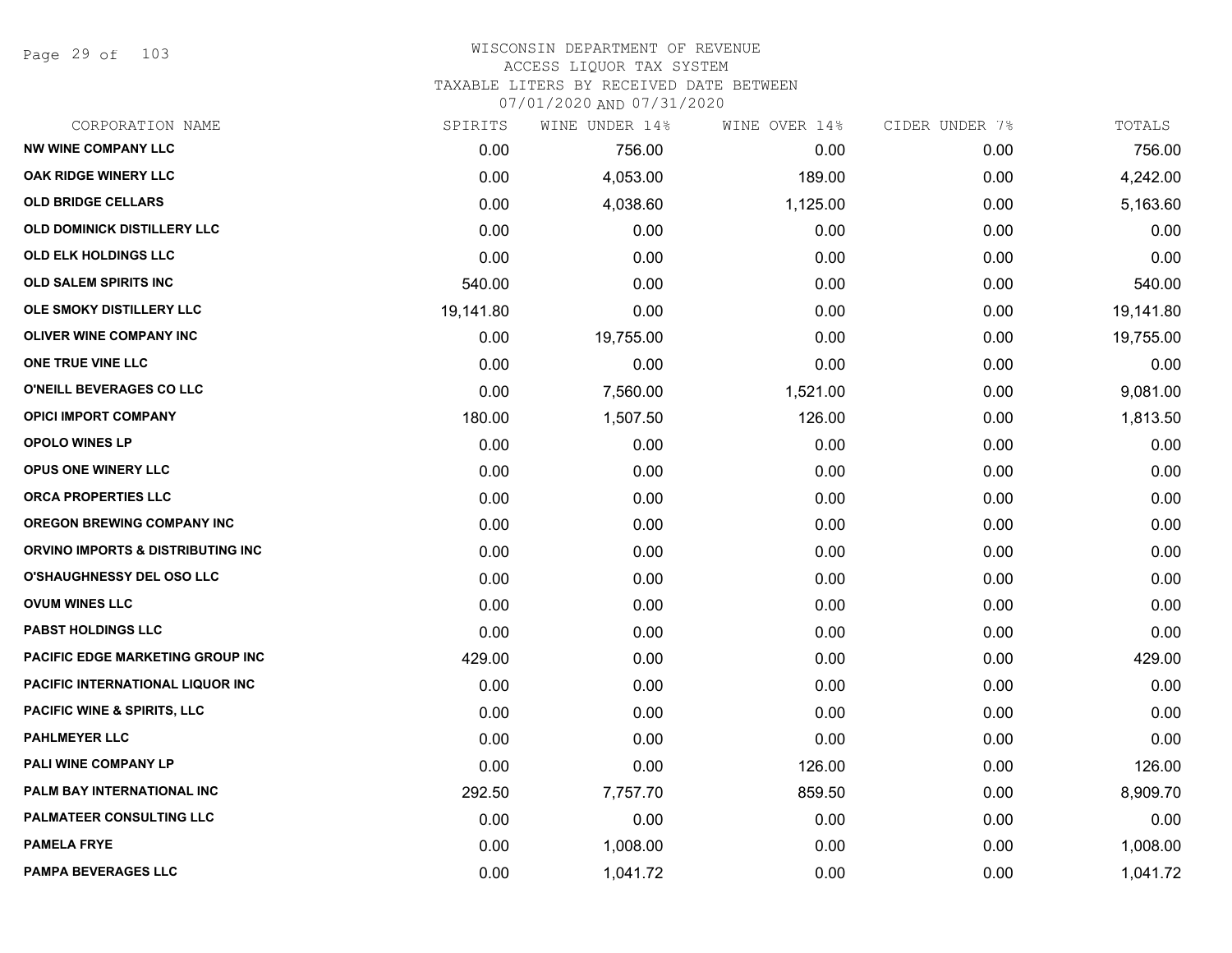Page 30 of 103

| CORPORATION NAME                     | SPIRITS    | WINE UNDER 14% | WINE OVER 14% | CIDER UNDER 7% | TOTALS      |
|--------------------------------------|------------|----------------|---------------|----------------|-------------|
| <b>PAMPELONNE LLC</b>                | 0.00       | 0.00           | 0.00          | 0.00           | 0.00        |
| PANTHER CREEK CELLARS LLC            | 0.00       | 0.00           | 0.00          | 0.00           | 0.00        |
| <b>PAPINEAU LLC</b>                  | 0.00       | 0.00           | 0.00          | 0.00           | 0.00        |
| PARAGON VINEYARD CO INC              | 0.00       | 0.00           | 0.00          | 0.00           | 0.00        |
| <b>PARK STREET IMPORTS LLC</b>       | 9,978.00   | 12,096.00      | 1,669.50      | 68.00          | 23,811.50   |
| PARK WINE COMPANY INC                | 0.00       | 63.00          | 126.00        | 0.00           | 189.00      |
| <b>PARKER STATION INC</b>            | 0.00       | 198.00         | 661.50        | 0.00           | 859.50      |
| PASEK CELLARS WINERY INC             | 0.00       | 0.00           | 0.00          | 0.00           | 0.00        |
| <b>PAT WINES LLC</b>                 | 0.00       | 0.00           | 0.00          | 0.00           | 0.00        |
| <b>PATERNO IMPORTS LTD</b>           | $-97.50$   | $-4,718.63$    | 655.20        | 0.00           | $-4,160.93$ |
| <b>PATRICIO C MATA</b>               | 0.00       | 2,096.04       | 135.00        | 0.00           | 2,231.04    |
| PAUL HOBBS IMPORTS INC               | 0.00       | 0.00           | 0.00          | 0.00           | 0.00        |
| PAUL HOBBS WINERY LP                 | 0.00       | 0.00           | 0.00          | 0.00           | 0.00        |
| <b>PAVI WINES LLC</b>                | 0.00       | 0.00           | 0.00          | 0.00           | 0.00        |
| <b>PAWEL LATO</b>                    | 0.00       | 0.00           | 0.00          | 0.00           | 0.00        |
| PEACHY CANYON WINERY                 | 0.00       | 0.00           | 0.00          | 0.00           | 0.00        |
| PEIRANO ESTATE WINERY INC.           | 0.00       | 0.00           | 189.00        | 0.00           | 189.00      |
| PEJU FAMILY OPERATING PARTNERSHIP LP | 0.00       | 0.00           | 27.00         | 0.00           | 27.00       |
| PELTER BEVERAGE GROUP, LLC           | 0.00       | 280.00         | 0.00          | 0.00           | 280.00      |
| PENELOPE BOURBON LLC                 | 180.00     | 0.00           | 0.00          | 0.00           | 180.00      |
| PENROSE HILL, LIMITED                | 0.00       | 0.00           | 0.00          | 0.00           | 0.00        |
| PEPPER BRIDGE WINERY LLC             | 0.00       | 0.00           | 0.00          | 0.00           | 0.00        |
| PERCY SELECTIONS LLC                 | 0.00       | 297.00         | 63.00         | 0.00           | 360.00      |
| PERNOD RICARD USA LLC                | 206,686.98 | 8,189.38       | 522.00        | 0.00           | 215,398.36  |
| <b>PETER ROSBACK</b>                 | 0.00       | 0.00           | 0.00          | 0.00           | 0.00        |
| PETERSON WINERY LLC                  | 0.00       | 324.00         | 252.00        | 0.00           | 576.00      |
| PETIT HAMEAU LLC                     | 0.00       | 594.00         | 180.00        | 0.00           | 774.00      |
| <b>PHILIP LAROCCA</b>                | 0.00       | 0.00           | 0.00          | 0.00           | 0.00        |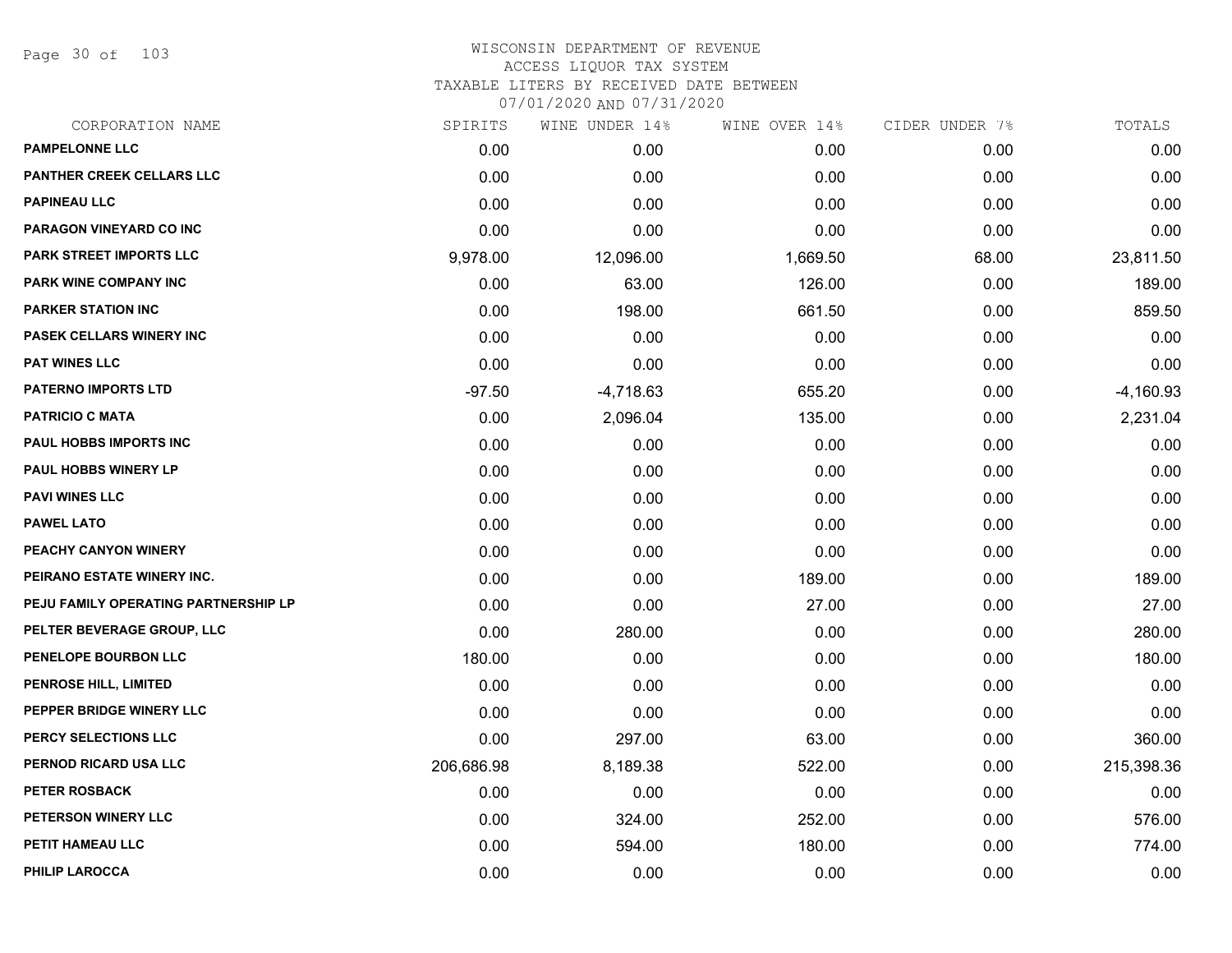Page 31 of 103

| CORPORATION NAME                            | SPIRITS  | WINE UNDER 14% | WINE OVER 14% | CIDER UNDER 7% | TOTALS    |
|---------------------------------------------|----------|----------------|---------------|----------------|-----------|
| PHILIP TOGNI VINEYARD LP                    | 0.00     | 0.00           | 0.00          | 0.00           | 0.00      |
| PHILLIP STEINSCHREIBER                      | 0.00     | 0.00           | 0.00          | 0.00           | 0.00      |
| PHILLIPS FARMS LLC                          | 0.00     | 63.00          | 4,275.00      | 0.00           | 4,338.00  |
| PHUSION PROJECTS LLC                        | 0.00     | 0.00           | 0.00          | 0.00           | 0.00      |
| PICNIC WINE COMPANY LLC                     | 0.00     | 0.00           | 0.00          | 0.00           | 0.00      |
| PIEDMONT DISTILLERS INC                     | 2,358.00 | 0.00           | 0.00          | 0.00           | 2,358.00  |
| <b>PINA CELLARS LP</b>                      | 0.00     | 0.00           | 0.00          | 0.00           | 0.00      |
| PINE RIDGE WINERY LLC                       | 0.00     | 2,299.50       | 7,290.00      | 0.00           | 9,589.50  |
| <b>PLANET WINE, INC</b>                     | 0.00     | 0.00           | 0.00          | 0.00           | 0.00      |
| PLATA WINE PARTNERS LLC                     | 0.00     | 0.00           | 0.00          | 0.00           | 0.00      |
| PLUME RIDGE IRREVOCABLE TRUST               | 0.00     | 0.00           | 0.00          | 0.00           | 0.00      |
| <b>POPCORN DESIGN LLC</b>                   | 0.00     | 0.00           | 0.00          | 0.00           | 0.00      |
| PORT WASHINGTON IMPORTS LLC                 | 0.00     | 0.00           | 0.00          | 0.00           | 0.00      |
| PORTOVINO LLC                               | 0.00     | 0.00           | 0.00          | 0.00           | 0.00      |
| POST WINERY INC                             | 0.00     | 0.00           | 0.00          | 0.00           | 0.00      |
| POUR MANAGEMENT LLC                         | 0.00     | 0.00           | 0.00          | 0.00           | 0.00      |
| <b>PRAGER WINERY &amp; PORT WORKS, INC.</b> | 0.00     | 0.00           | 0.00          | 0.00           | 0.00      |
| PRECEPT BRANDS LLC                          | 0.00     | 47,906.04      | 3,942.00      | 0.00           | 51,848.04 |
| PREMIER WINE GROUP, LLC                     | 0.00     | 0.00           | 0.00          | 0.00           | 0.00      |
| PREMIERE DISTILLERY LLC                     | 0.00     | 0.00           | 0.00          | 0.00           | 0.00      |
| <b>PREMIUM PORT WINES INC</b>               | 0.00     | 0.00           | 409.50        | 0.00           | 409.50    |
| PRESQU'ILE WINERY                           | 0.00     | 0.00           | 0.00          | 0.00           | 0.00      |
| PRESTIGE IMPORTS LLC                        | 0.00     | 0.00           | 0.00          | 0.00           | 0.00      |
| <b>PRESTIGE WINE IMPORTS CORP</b>           | 0.00     | 12,861.00      | 54.00         | 0.00           | 12,915.00 |
| PRICHARDS DISTILLERY INC                    | 329.00   | 0.00           | 0.00          | 0.00           | 329.00    |
| PRIDE MOUNTAIN VINEYARDS LLC                | 0.00     | 0.00           | 0.00          | 0.00           | 0.00      |
| PROLETARIAT WINE COMPANY, LLC               | 0.00     | 0.00           | 0.00          | 0.00           | 0.00      |
| <b>PRO-LIQUITECH LLC</b>                    | 0.00     | 0.00           | 0.00          | 0.00           | 0.00      |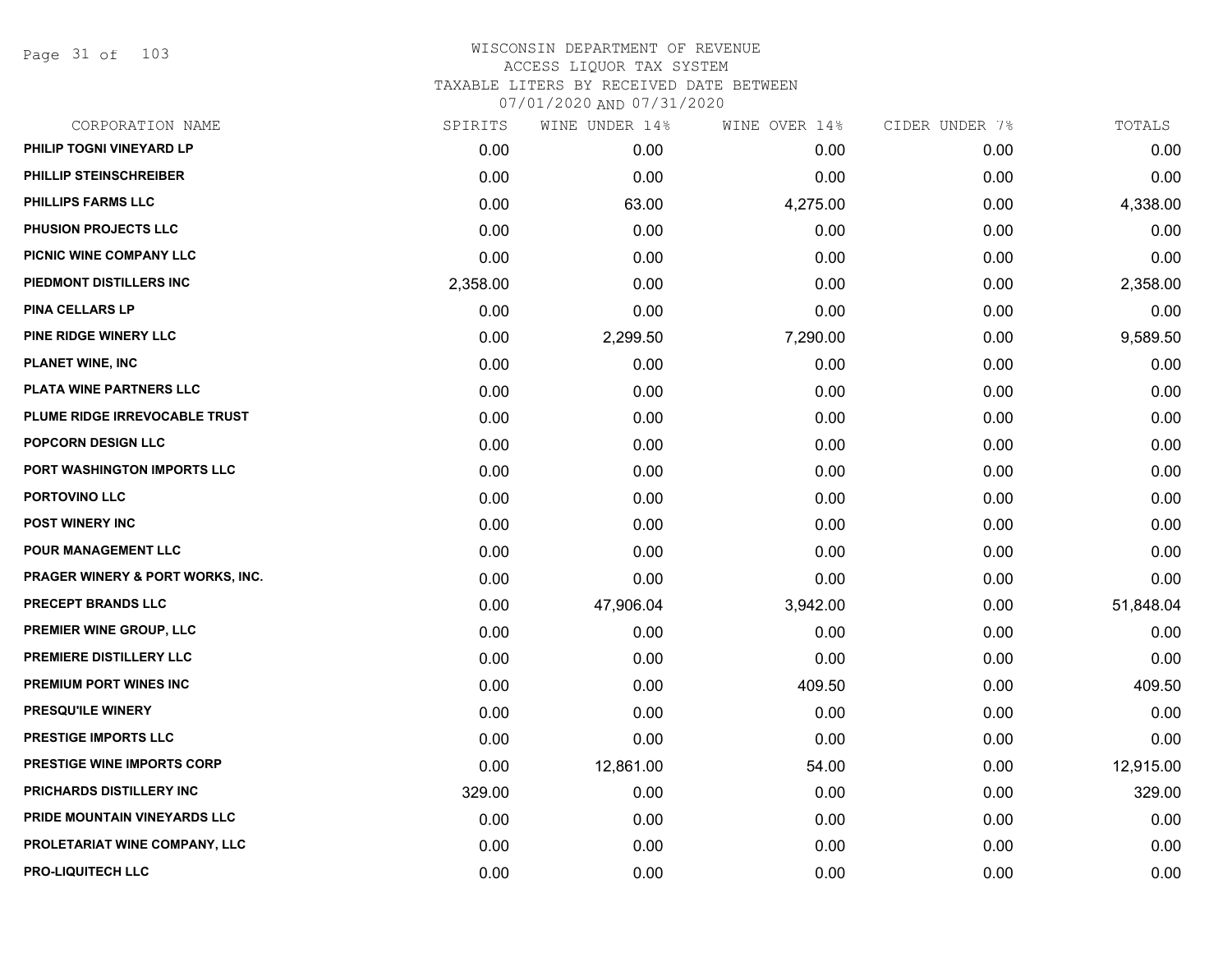Page 32 of 103

| CORPORATION NAME                     | SPIRITS    | WINE UNDER 14% | WINE OVER 14% | CIDER UNDER 7% | TOTALS     |
|--------------------------------------|------------|----------------|---------------|----------------|------------|
| <b>PROOF ARTISAN DISTILLERS, LLC</b> | 0.00       | 0.00           | 0.00          | 0.00           | 0.00       |
| PROST BEVERAGE COMPANY LLC           | 135.00     | 0.00           | 0.00          | 0.00           | 135.00     |
| <b>PROXIMO SPIRITS INC</b>           | 394,712.75 | 0.00           | 0.00          | 0.00           | 394,712.75 |
| PUENTE-INTERNACIONAL INC             | 0.00       | 0.00           | 0.00          | 0.00           | 0.00       |
| <b>PURE HOLDINGS, LLC</b>            | 0.00       | 0.00           | 0.00          | 0.00           | 0.00       |
| PURPLE WINE COMPANY LLC              | 0.00       | 2,889.00       | 0.00          | 0.00           | 2,889.00   |
| <b>QUADY SOUTH WINERY LLC</b>        | 0.00       | 2,232.00       | 45.00         | 0.00           | 2,277.00   |
| QUILCEDA CREEK VINTNERS INC          | 0.00       | 378.00         | 0.00          | 0.00           | 378.00     |
| <b>QUINTESSENTIAL LLC</b>            | 0.00       | 14,049.00      | 1,437.00      | 0.00           | 15,486.00  |
| <b>R &amp; G SCHATZ FARMS INC</b>    | 0.00       | 252.04         | 567.01        | 0.00           | 819.05     |
| <b>R &amp; M BRANDS INC</b>          | 2,364.00   | 153.00         | 54.00         | 0.00           | 2,571.00   |
| <b>RH KEENAN CO</b>                  | 0.00       | 0.00           | 63.00         | 0.00           | 63.00      |
| R.F. BEVERAGE, LLC                   | 0.00       | 0.00           | 0.00          | 0.00           | 0.00       |
| <b>RABBIT HOLE SPIRITS LLC</b>       | 0.00       | 0.00           | 0.00          | 0.00           | 0.00       |
| <b>RACINE WINE CO LLC</b>            | 0.00       | 508.50         | 0.00          | 0.00           | 508.50     |
| <b>RADIO-COTEAU WINE CELLARS LLC</b> | 0.00       | 0.00           | 0.00          | 0.00           | 0.00       |
| <b>RAMEY WINE CELLARS INC</b>        | 0.00       | 0.00           | 63.00         | 0.00           | 63.00      |
| <b>RANSOM SPIRITS LLC</b>            | 0.00       | 0.00           | 0.00          | 0.00           | 0.00       |
| <b>RAYMOND SIGNORELLO</b>            | 0.00       | 0.00           | 0.00          | 0.00           | 0.00       |
| <b>RB WINE ASSOCIATES LLC</b>        | 0.00       | 0.00           | 0.00          | 0.00           | 0.00       |
| <b>RBZ VINEYARDS LLC</b>             | 0.00       | 0.00           | 0.00          | 0.00           | 0.00       |
| <b>RED CAR WINE COMPANY LLC</b>      | 0.00       | 0.00           | 261.00        | 0.00           | 261.00     |
| <b>RED NEWT CELLARS INC</b>          | 0.00       | 0.00           | 0.00          | 0.00           | 0.00       |
| <b>RED TAIL RIDGE INC</b>            | 0.00       | 504.00         | 0.00          | 0.00           | 504.00     |
| <b>REDEMPTION SPIRITS LLC</b>        | 189.00     | 0.00           | 0.00          | 0.00           | 189.00     |
| <b>REDWOOD SPIRITS INC</b>           | 0.00       | 0.00           | 0.00          | 0.00           | 0.00       |
| <b>REGAL WINE IMPORTS INC</b>        | 0.00       | 0.00           | 0.00          | 0.00           | 0.00       |
| <b>REMY COINTREAU AMERIQUE USA</b>   | 26,973.45  | 0.00           | 0.00          | 0.00           | 26,973.45  |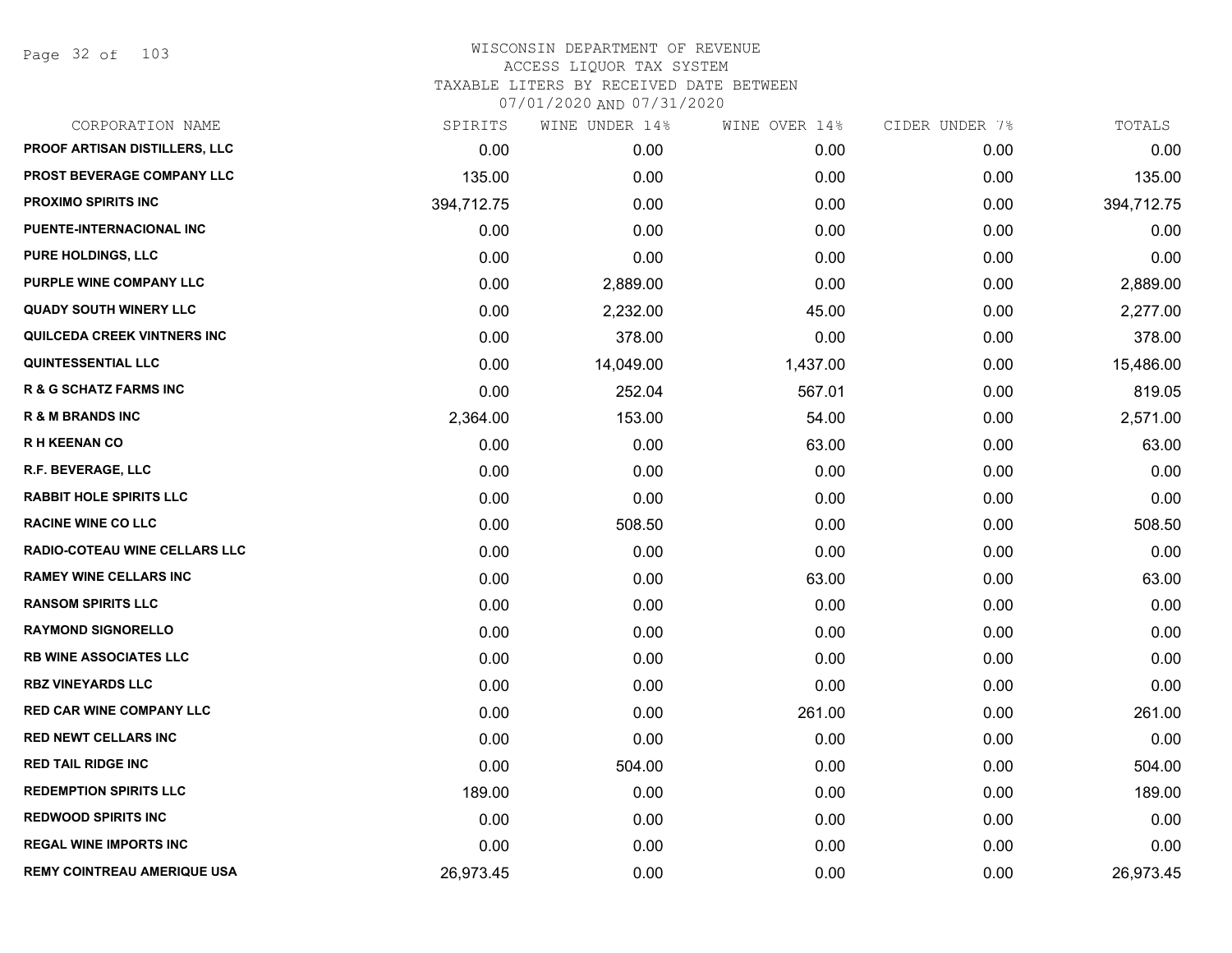Page 33 of 103

| CORPORATION NAME                                 | SPIRITS | WINE UNDER 14% | WINE OVER 14% | CIDER UNDER 7% | TOTALS   |
|--------------------------------------------------|---------|----------------|---------------|----------------|----------|
| <b>REN ACQUISITION INC</b>                       | 0.00    | 0.00           | 0.00          | 0.00           | 0.00     |
| <b>RENT A BBQ</b>                                | 0.00    | 0.00           | 0.00          | 1,406.00       | 1,406.00 |
| <b>RESERVA WINES LLC</b>                         | 0.00    | 254.00         | 0.00          | 0.00           | 254.00   |
| <b>RESTLESS SPIRITS DISTILLING COMPANY LLC</b>   | 0.00    | 0.00           | 0.00          | 0.00           | 0.00     |
| REVANA FAMILY PARTNERS LP                        | 0.00    | 0.00           | 0.00          | 0.00           | 0.00     |
| <b>REVELRY VINTNERS LLC</b>                      | 0.00    | 0.00           | 0.00          | 0.00           | 0.00     |
| <b>REYNOLDS CREATIVE PRODUCTS INC</b>            | 0.00    | 0.00           | 0.00          | 0.00           | 0.00     |
| <b>RGI BRANDS LLC</b>                            | 355.50  | 0.00           | 0.00          | 0.00           | 355.50   |
| <b>RHINEGEIST, LLC</b>                           | 0.00    | 0.00           | 0.00          | 596.20         | 596.20   |
| <b>RHYS VINEYARDS LLC</b>                        | 0.00    | 0.00           | 0.00          | 0.00           | 0.00     |
| <b>RIDGE VINEYARDS INC</b>                       | 0.00    | 0.00           | 189.00        | 0.00           | 189.00   |
| <b>RO SALES &amp; DISTRIBUTION SERVICES INC.</b> | 0.00    | 0.00           | 0.00          | 0.00           | 0.00     |
| <b>RO SALES &amp; DISTRIBUTION SERVICES INC.</b> | 0.00    | 2,646.00       | 112.50        | 0.00           | 2,758.50 |
| <b>ROBERT A CUTTER</b>                           | 0.00    | 711.00         | 90.00         | 0.00           | 801.00   |
| <b>ROBERT FOLEY LLC</b>                          | 0.00    | 0.00           | 0.00          | 0.00           | 0.00     |
| <b>ROBERT J GROSS</b>                            | 0.00    | 0.00           | 0.00          | 0.00           | 0.00     |
| <b>ROBERT L HUDSON</b>                           | 0.00    | 0.00           | 0.00          | 0.00           | 0.00     |
| <b>ROBERT YOUNG ESTATE WINERY LLC</b>            | 0.00    | 0.00           | 0.00          | 0.00           | 0.00     |
| <b>ROBERTS &amp; ROGERS LLC</b>                  | 0.00    | 0.00           | 0.00          | 0.00           | 0.00     |
| <b>ROCK SAKE LLC</b>                             | 0.00    | 0.00           | 0.00          | 0.00           | 0.00     |
| <b>ROCKWOOD &amp; HINES IMPORTERS INC.</b>       | 0.00    | 0.00           | 0.00          | 0.00           | 0.00     |
| <b>ROGER PENG</b>                                | 0.00    | 0.00           | 0.00          | 0.00           | 0.00     |
| <b>ROMBAUER VINEYARDS INC</b>                    | 0.00    | 0.00           | 2,520.00      | 0.00           | 2,520.00 |
| <b>RONALD J WICKER</b>                           | 0.00    | 27.00          | 0.00          | 0.00           | 27.00    |
| <b>RONALD T RUBIN</b>                            | 0.00    | 0.00           | 0.00          | 0.00           | 0.00     |
| <b>ROOTS RUN DEEP LLC</b>                        | 0.00    | 234.00         | 0.00          | 0.00           | 234.00   |
| <b>ROSE COCKTAILS LLC</b>                        | 0.00    | 0.00           | 0.00          | 0.00           | 0.00     |
| <b>ROSE IMPORTING &amp; DISTRIBUTING LLC</b>     | 0.00    | 342.00         | 0.00          | 0.00           | 342.00   |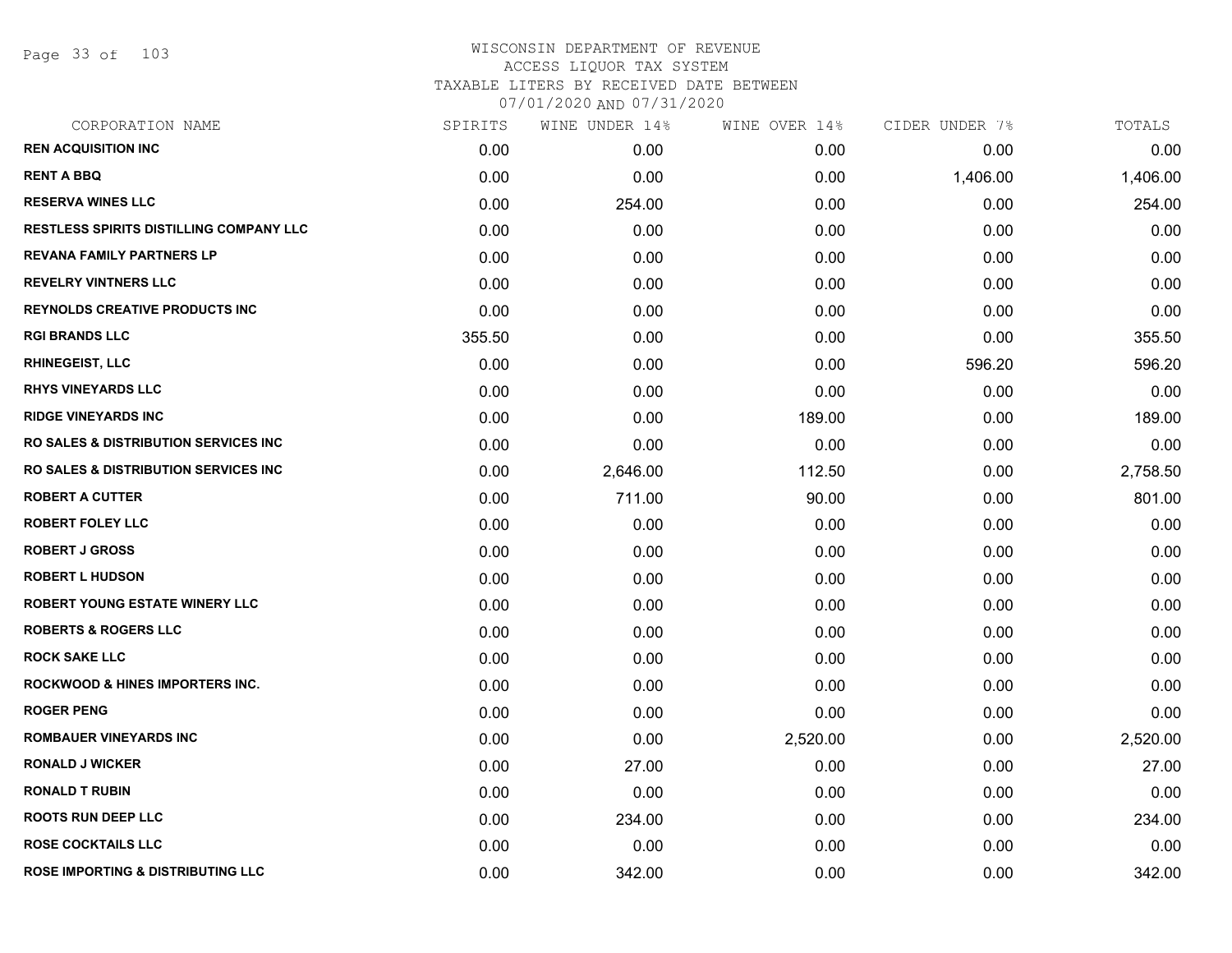Page 34 of 103

# WISCONSIN DEPARTMENT OF REVENUE ACCESS LIQUOR TAX SYSTEM TAXABLE LITERS BY RECEIVED DATE BETWEEN

07/01/2020 AND 07/31/2020

| CORPORATION NAME                           | SPIRITS  | WINE UNDER 14% | WINE OVER 14% | CIDER UNDER 7% | TOTALS     |
|--------------------------------------------|----------|----------------|---------------|----------------|------------|
| ROSENTHAL WINE MERCHANT NY LTD             | 0.00     | 708.00         | 2.25          | 0.00           | 710.25     |
| <b>ROSS PANGERE</b>                        | 0.00     | 0.00           | 0.00          | 0.00           | 0.00       |
| <b>ROTTA WINERY LLC</b>                    | 0.00     | 0.00           | 0.00          | 0.00           | 0.00       |
| <b>ROUND HILL CELLARS</b>                  | 0.00     | 801.00         | 1,575.00      | 0.00           | 2,376.00   |
| <b>ROUND POND ESTATE LLC</b>               | 0.00     | 0.00           | 630.00        | 0.00           | 630.00     |
| <b>ROYAL WINE CORPORATION</b>              | 54.00    | 14,606.00      | 40.50         | 0.00           | 14,700.50  |
| RUSH CREEK DISTILLING, LLC                 | 180.00   | 0.00           | 0.00          | 0.00           | 180.00     |
| RUSSIAN STANDARD VODKA (USA) INC           | 2,326.50 | 342.00         | 0.00          | 0.00           | 2,668.50   |
| <b>RWG USA LLC</b>                         | 0.00     | 189.00         | 0.00          | 0.00           | 189.00     |
| <b>S &amp; R WINES LLC</b>                 | 0.00     | 0.00           | 0.00          | 0.00           | 0.00       |
| <b>SLJ GROUP INC</b>                       | 0.00     | 13,704.25      | 7,118.25      | 0.00           | 20,822.50  |
| <b>SAGAMORE WHISKEY LLC</b>                | 47.55    | 0.00           | 0.00          | 0.00           | 47.55      |
| <b>SAKEONE CORPORATION</b>                 | 0.00     | 0.00           | 0.00          | 0.00           | 0.00       |
| <b>SALOON SPIRITS LLC</b>                  | 450.00   | 0.00           | 0.00          | 0.00           | 450.00     |
| <b>SALT LAKE CITY DISTILLERY LLC</b>       | 0.00     | 0.00           | 0.00          | 0.00           | 0.00       |
| SALVESTRIN WINE CO LLC                     | 0.00     | 0.00           | 0.00          | 0.00           | 0.00       |
| <b>SAMANTHA SHEEHAN IMPORTS</b>            | 0.00     | 0.00           | 0.00          | 0.00           | 0.00       |
| <b>SAMUEL P BAXTER</b>                     | 0.00     | 0.00           | 0.00          | 0.00           | 0.00       |
| <b>SAN ANTONIO WINERY INC</b>              | 0.00     | 129,854.52     | 783.00        | 0.00           | 130,637.52 |
| <b>SAN FRANCISCO WINE EXCHANGE INC</b>     | 0.00     | 0.00           | 0.00          | 0.00           | 0.00       |
| SAN GABRIEL VALLEY WAREHOUSE & STORAGE INC | 0.00     | 0.00           | 1,368.00      | 0.00           | 1,368.00   |
| SAN JOAQUIN WINE COMPANY INC               | 0.00     | 254.38         | 0.00          | 0.00           | 254.38     |
| SAN LUIS SPIRITS DISTILLING CO LLC         | 3,027.00 | 0.00           | 0.00          | 0.00           | 3,027.00   |
| <b>SANGLIER SELECTIONS LLC</b>             | 0.00     | 423.00         | 0.00          | 0.00           | 423.00     |
| <b>SANS LIEGE INC</b>                      | 0.00     | 0.00           | 0.00          | 0.00           | 0.00       |
| <b>SANS WINE &amp; SPIRITS CO</b>          | 0.00     | 0.00           | 0.00          | 0.00           | 0.00       |
| <b>SANTA CROCE LLC</b>                     | 387.00   | 0.00           | 0.00          | 0.00           | 387.00     |
| <b>SANTA MARGHERITA USA INC</b>            | 0.00     | 76.50          | 0.00          | 0.00           | 76.50      |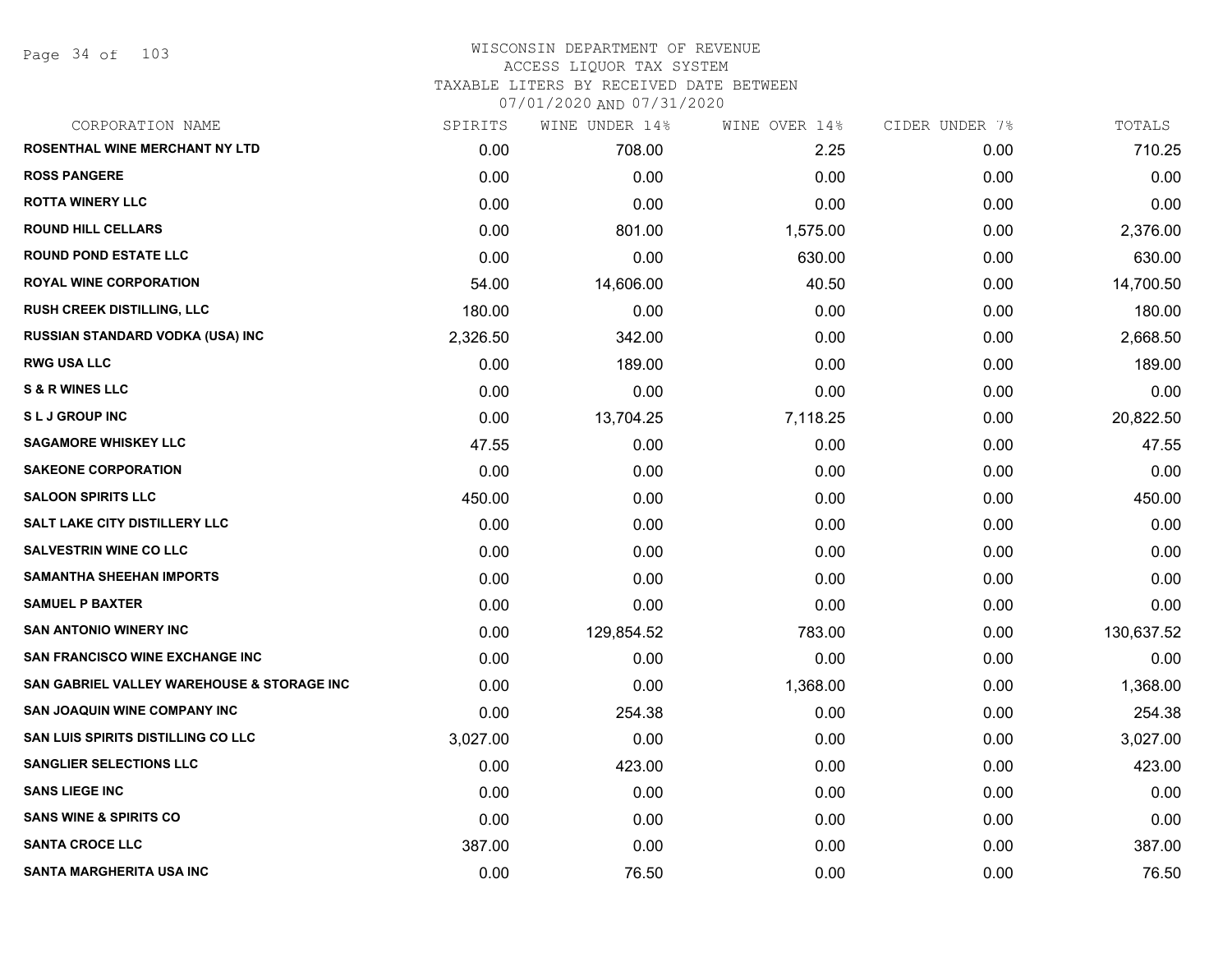Page 35 of 103

| CORPORATION NAME                            | SPIRITS    | WINE UNDER 14% | WINE OVER 14% | CIDER UNDER 7% | TOTALS     |
|---------------------------------------------|------------|----------------|---------------|----------------|------------|
| <b>SANTA RITA USA CORPORATION</b>           | 0.00       | 189.00         | 0.00          | 0.00           | 189.00     |
| <b>SAPSUCKER FARMS LLC</b>                  | 0.00       | 0.00           | 0.00          | 0.00           | 0.00       |
| <b>SARMENTO'S IMPORTS &amp; EXPORTS INC</b> | 0.00       | 0.00           | 0.00          | 0.00           | 0.00       |
| <b>SAVIAH ROSE WINERY LLC</b>               | 0.00       | 0.00           | 0.00          | 0.00           | 0.00       |
| <b>SAZERAC COMPANY INC</b>                  | 655,927.85 | 161.98         | 116.98        | 0.00           | 656,206.81 |
| <b>SAZERAC NORTH AMERICA INC</b>            | 721,350.00 | 23,839.83      | 8.99          | 0.00           | 745,198.82 |
| <b>SBRAGIA FAMILY VINEYARDS LLC</b>         | 0.00       | 0.00           | 0.00          | 0.00           | 0.00       |
| <b>SCENIC ROOT WINEGROWERS LLC</b>          | 0.00       | 0.00           | 0.00          | 0.00           | 0.00       |
| <b>SCHEID VINEYARDS CALIFORNIA INC</b>      | 0.00       | 8,343.00       | 103.50        | 0.00           | 8,446.50   |
| <b>SCHILLING CIDER LLC</b>                  | 0.00       | 0.00           | 0.00          | 0.00           | 0.00       |
| <b>SCHUG WINERY LLC</b>                     | 0.00       | 0.00           | 0.00          | 0.00           | 0.00       |
| <b>SCHWEIGER VINEYARDS INC</b>              | 0.00       | 0.00           | 0.00          | 0.00           | 0.00       |
| <b>SCOPERTA IMPORTING CO INC</b>            | 0.00       | 936.00         | 24.00         | 0.00           | 960.00     |
| <b>SEA SMOKE INC</b>                        | 0.00       | 0.00           | 0.00          | 0.00           | 0.00       |
| <b>SEATTLE CIDER COMPANY LLC</b>            | 0.00       | 0.00           | 0.00          | 0.00           | 0.00       |
| <b>SEAVEY VINEYARD LP</b>                   | 0.00       | 0.00           | 0.00          | 0.00           | 0.00       |
| <b>SELECTIVE WINE ESTATES INC</b>           | 0.00       | 1,065.00       | 0.00          | 0.00           | 1,065.00   |
| <b>SERENDIPITY WINES LLC</b>                | 0.00       | 0.00           | 0.00          | 0.00           | 0.00       |
| <b>SERGEY CHISTOV</b>                       | 0.00       | 0.00           | 0.00          | 0.00           | 0.00       |
| <b>SERRALLES USA LLC</b>                    | 2,772.00   | 0.00           | 0.00          | 0.00           | 2,772.00   |
| <b>SHAFER VINEYARDS INC</b>                 | 0.00       | 0.00           | 0.00          | 0.00           | 0.00       |
| <b>SHANNON RIDGE INC</b>                    | 0.00       | 0.00           | 9,954.00      | 0.00           | 9,954.00   |
| <b>SHAW-ROSS HOLDING CO LLC</b>             | 1,800.00   | 2,275.00       | 3,451.70      | 0.00           | 7,526.70   |
| SHEA WINE CELLARS LLC                       | 0.00       | 0.00           | 0.00          | 0.00           | 0.00       |
| SHELTON-MACKENZIE WINE COMPANY              | 0.00       | 252.00         | 0.00          | 0.00           | 252.00     |
| <b>SHORTS BREWING COMPANY</b>               | 0.00       | 0.00           | 0.00          | 3,285.81       | 3,285.81   |
| <b>SIERRA NEVADA BREWING COMPANY</b>        | 0.00       | 0.00           | 0.00          | 0.00           | 0.00       |
| SILVER OAK WINE CELLARS LLC                 | 0.00       | 42.00          | 0.00          | 0.00           | 42.00      |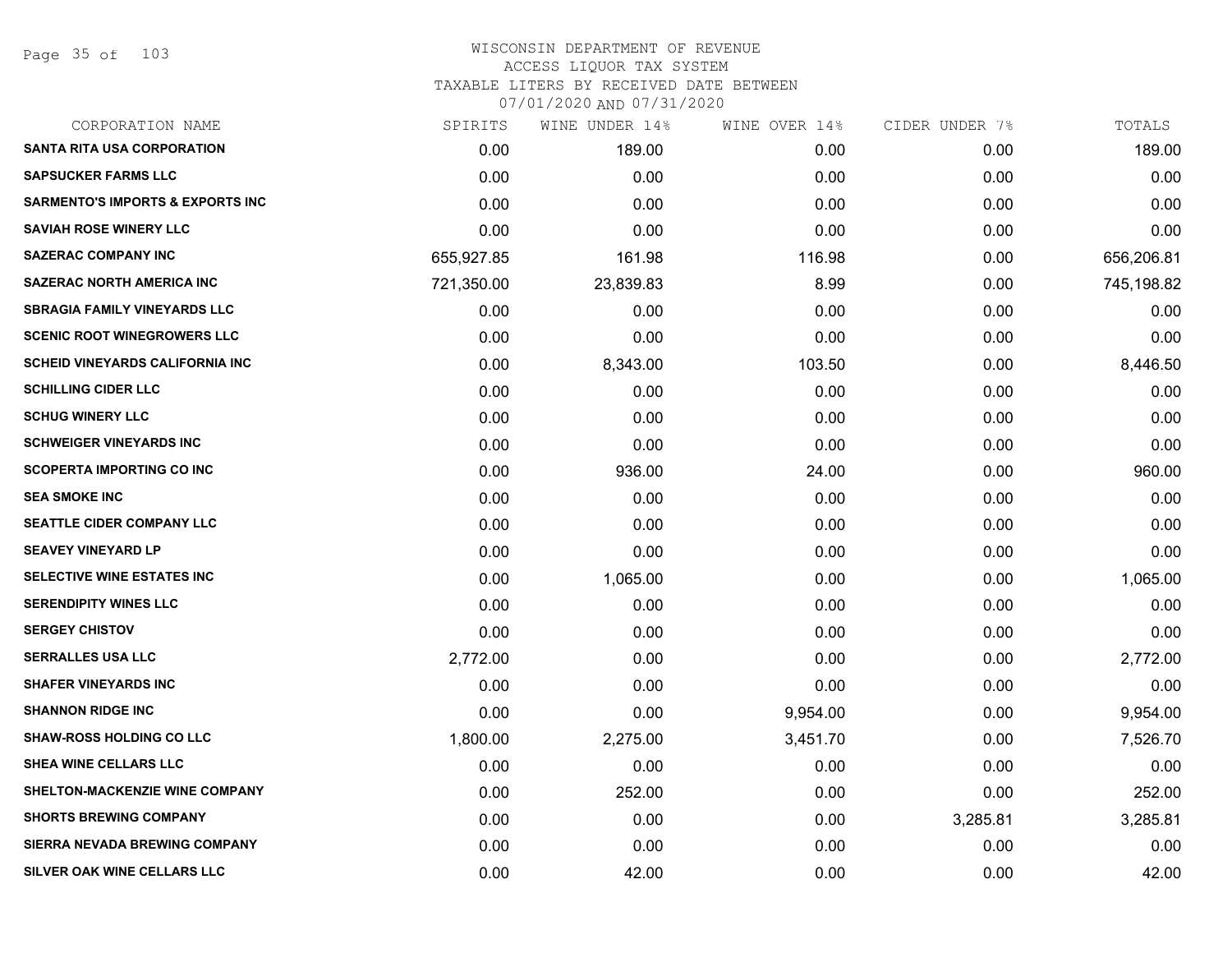Page 36 of 103

| CORPORATION NAME                        | SPIRITS  | WINE UNDER 14% | WINE OVER 14% | CIDER UNDER 7% | TOTALS   |
|-----------------------------------------|----------|----------------|---------------|----------------|----------|
| SILVER TRIDENT WINERY LLC               | 0.00     | 0.00           | 0.00          | 0.00           | 0.00     |
| SINGLE BARREL SPIRITS U.S. LLC          | 0.00     | 0.00           | 0.00          | 0.00           | 0.00     |
| <b>SINSKEY VINEYARDS INC</b>            | 0.00     | 45.00          | 0.00          | 0.00           | 45.00    |
| <b>SKINNER-DAVENA LLC</b>               | 0.00     | 0.00           | 0.00          | 0.00           | 0.00     |
| <b>SLIM CHILLERS INC</b>                | 0.00     | 0.00           | 0.00          | 0.00           | 0.00     |
| <b>SLO DOWN WINES LLC</b>               | 0.00     | 297.00         | 207.00        | 0.00           | 504.00   |
| <b>SLURP LLC</b>                        | 480.00   | 0.00           | 0.00          | 0.00           | 480.00   |
| <b>SMALL VINES WINES INC</b>            | 0.00     | 10.50          | 0.00          | 0.00           | 10.50    |
| <b>SMART VENDING LLC</b>                | 0.00     | 0.00           | 0.00          | 0.00           | 0.00     |
| <b>SMT ACQUISITIONS LLC</b>             | 0.00     | 1,705.42       | 0.00          | 0.00           | 1,705.42 |
| <b>SOCIAL ENJOYMENTS LLC</b>            | 0.00     | 0.00           | 0.00          | 0.00           | 0.00     |
| SOGEVINUS FINE WINES USA INC            | 0.00     | 0.00           | 0.00          | 0.00           | 0.00     |
| <b>SOKOL BLOSSER LTD</b>                | 0.00     | 1,386.00       | 0.00          | 0.00           | 1,386.00 |
| <b>SOLBERG DISTILLING LLC</b>           | 0.00     | 0.00           | 0.00          | 0.00           | 0.00     |
| <b>SOLENA CELLARS LLC</b>               | 0.00     | 504.00         | 0.00          | 0.00           | 504.00   |
| SOMERSTON WINE COMPANY, LLC             | 0.00     | 0.00           | 252.00        | 0.00           | 252.00   |
| SOURCE CODE BEVERAGE LLC                | 0.00     | 0.00           | 0.00          | 0.00           | 0.00     |
| SOUTH BAY WINE GROUP LLC                | 0.00     | 0.00           | 0.00          | 0.00           | 0.00     |
| <b>SOUTHERN STARZ INC</b>               | 0.00     | 549.00         | 202.50        | 0.00           | 751.50   |
| SOUTHERN WINE GROUP LLC                 | 0.00     | 153.00         | 0.00          | 0.00           | 153.00   |
| <b>SOUTHWEST SPIRITS &amp; WINE LLC</b> | 1,410.00 | 0.00           | 0.00          | 0.00           | 1,410.00 |
| <b>SOVEREIGN BRANDS LLC</b>             | 2,362.50 | 2,581.40       | 0.00          | 0.00           | 4,943.90 |
| <b>SPANN VINEYARDS INC</b>              | 0.00     | 9.00           | 0.00          | 0.00           | 9.00     |
| <b>SPARKLING OREGON LLC</b>             | 0.00     | 0.00           | 0.00          | 0.00           | 0.00     |
| <b>SPEAKEASY SPIRITS LLC</b>            | 0.00     | 0.00           | 0.00          | 0.00           | 0.00     |
| <b>SPENCER HOOPES</b>                   | 0.00     | 0.00           | 252.00        | 0.00           | 252.00   |
| <b>SPIRITS OF TENNESSEE, LLC</b>        | 4,914.00 | 0.00           | 0.00          | 0.00           | 4,914.00 |
| <b>SPLINTER GROUP NAPA LLC</b>          | 27.00    | 0.00           | 0.00          | 0.00           | 27.00    |
|                                         |          |                |               |                |          |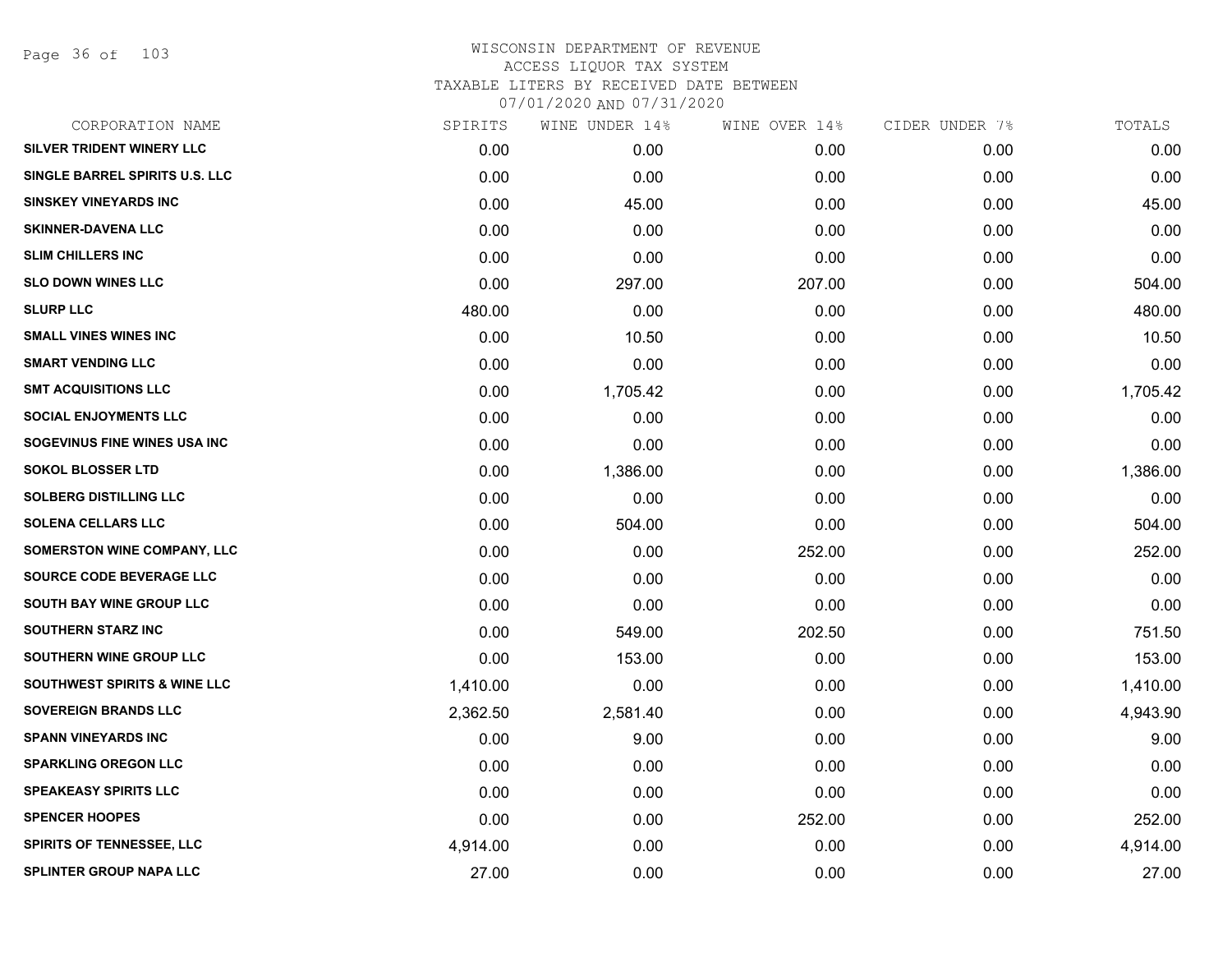Page 37 of 103

| CORPORATION NAME                             | SPIRITS   | WINE UNDER 14% | WINE OVER 14% | CIDER UNDER 7% | TOTALS    |
|----------------------------------------------|-----------|----------------|---------------|----------------|-----------|
| <b>SPOTTSWOODE WINERY INC</b>                | 0.00      | 0.00           | 0.00          | 0.00           | 0.00      |
| <b>SPRING MOUNTAIN VINEYARD INC</b>          | 0.00      | 0.00           | 0.00          | 0.00           | 0.00      |
| <b>SQZ BEVS LLC</b>                          | 0.00      | 470.00         | 0.00          | 0.00           | 470.00    |
| <b>ST GEORGE SPIRITS INC</b>                 | 301.80    | 0.00           | 0.00          | 0.00           | 301.80    |
| <b>ST HELENA ESTATE LLC</b>                  | 0.00      | 0.00           | 0.00          | 0.00           | 0.00      |
| <b>ST INNOCENT LTD</b>                       | 0.00      | 0.00           | 0.00          | 0.00           | 0.00      |
| <b>ST JAMES WINERY INC</b>                   | 0.00      | 0.00           | 0.00          | 0.00           | 0.00      |
| ST JULIAN WINE COMPANY INC                   | 0.00      | 3,996.00       | 0.00          | 0.00           | 3,996.00  |
| ST KILLIAN IMPORTING CO INC                  | 0.00      | 0.00           | 0.00          | 0.00           | 0.00      |
| <b>ST SUPERY INC</b>                         | 0.00      | 139.50         | 189.00        | 0.00           | 328.50    |
| <b>STAGLIN FAMILY VINEYARD LLC</b>           | 0.00      | 0.00           | 0.00          | 0.00           | 0.00      |
| <b>STANLEY STAWSKI DIST CO INC</b>           | 0.00      | 0.00           | 0.00          | 0.00           | 0.00      |
| STE. MICHELLE WINE ESTATES LTD.              | 0.00      | 83,074.50      | 16,294.50     | 0.00           | 99,369.00 |
| <b>STEELE WINES INC</b>                      | 0.00      | 54.00          | 126.00        | 0.00           | 180.00    |
| <b>STEFFENS FAMILY WINES LLC</b>             | 0.00      | 0.00           | 0.00          | 0.00           | 0.00      |
| STELLAR IMPORTING COMPANY LLC                | 0.00      | 0.00           | 0.00          | 0.00           | 0.00      |
| <b>STEM CIDERS LLC</b>                       | 0.00      | 0.00           | 0.00          | 0.00           | 0.00      |
| <b>STEPHAN VINEYARD INC</b>                  | 0.00      | 0.00           | 0.00          | 0.00           | 0.00      |
| <b>STEVEN EDMUNDS &amp; CORNELIA ST JOHN</b> | 0.00      | 0.00           | 0.00          | 0.00           | 0.00      |
| STEWART CELLARS, LLC                         | 0.00      | 0.00           | 0.00          | 0.00           | 0.00      |
| <b>STEZ &amp; BOWER</b>                      | 0.00      | 0.00           | 0.00          | 0.00           | 0.00      |
| <b>STOLI GROUP (USA) LLC</b>                 | 14,040.00 | 0.00           | 0.00          | 0.00           | 14,040.00 |
| <b>STOLLER IMPORTS INC</b>                   | 220.51    | 0.00           | 0.00          | 0.00           | 220.51    |
| <b>STOLLER VINEYARDS INC</b>                 | 0.00      | 504.00         | 0.00          | 0.00           | 504.00    |
| <b>STOLPMAN VINEYARDS LLC</b>                | 0.00      | 108.00         | 0.00          | 0.00           | 108.00    |
| <b>STONEBRAKER-SOLES INC</b>                 | 0.00      | 0.00           | 0.00          | 0.00           | 0.00      |
| <b>STONECUSHION INC</b>                      | 0.00      | 0.00           | 504.00        | 0.00           | 504.00    |
| <b>STRALA VINEYARDS, LLC</b>                 | 0.00      | 0.00           | 0.00          | 0.00           | 0.00      |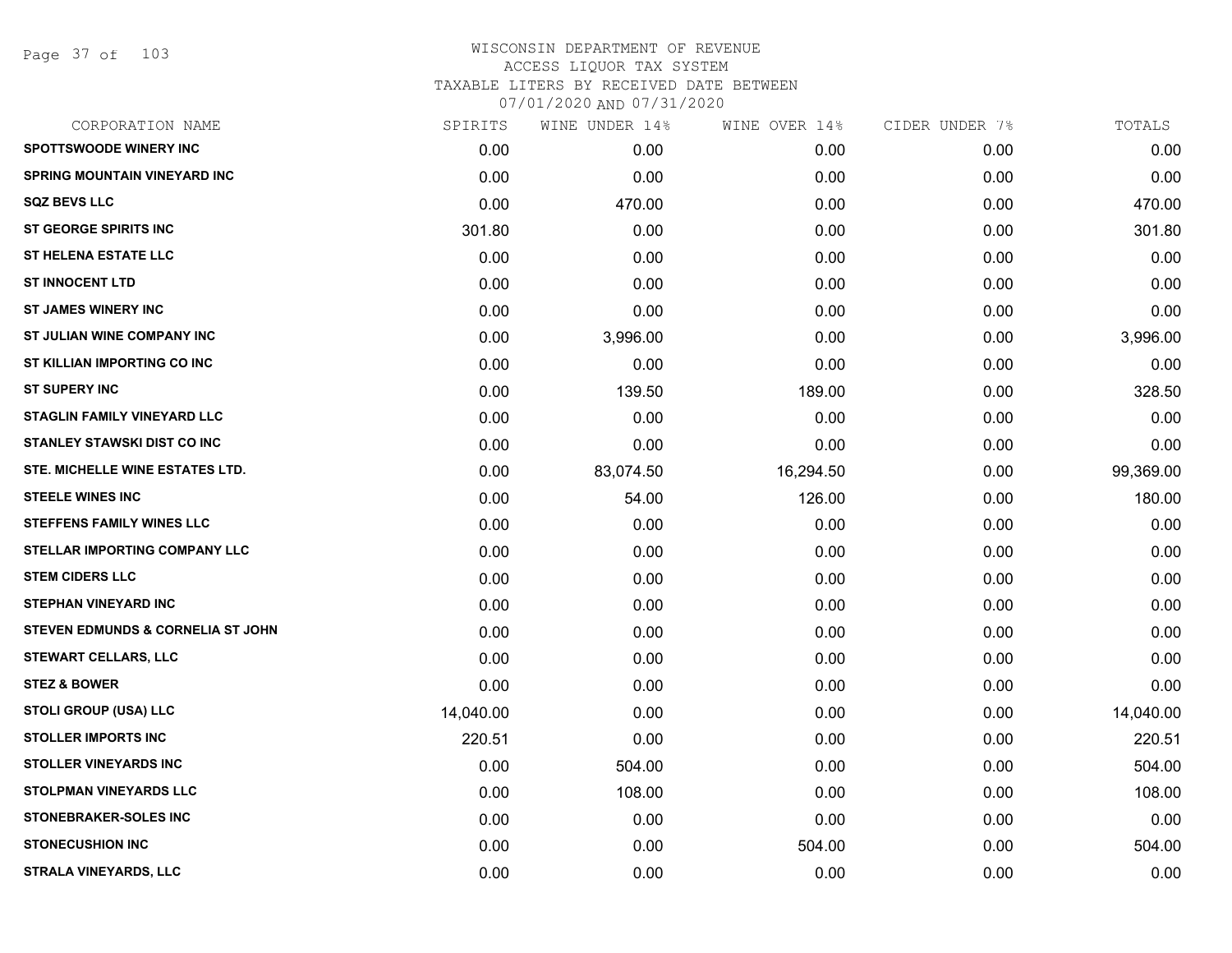Page 38 of 103

| CORPORATION NAME                         | SPIRITS  | WINE UNDER 14% | WINE OVER 14% | CIDER UNDER 7% | TOTALS     |
|------------------------------------------|----------|----------------|---------------|----------------|------------|
| <b>STUART BOSSOM</b>                     | 0.00     | 0.00           | 0.00          | 0.00           | 0.00       |
| <b>SUGARLANDS DISTILLING COMPANY LLC</b> | 2,115.00 | 0.00           | 0.00          | 0.00           | 2,115.00   |
| <b>SUNDANCE SPIRITS COMPANY</b>          | 0.00     | 0.00           | 0.00          | 0.00           | 0.00       |
| <b>SUPERSTITION MEADERY</b>              | 0.00     | 0.00           | 0.00          | 0.00           | 0.00       |
| <b>SURVILLE ENTERPRISES CORP</b>         | 0.00     | 634.50         | 0.00          | 0.00           | 634.50     |
| <b>SUTTER HOME WINERY INC</b>            | 1,512.00 | 288,396.21     | 1,111.50      | 0.00           | 291,019.71 |
| <b>SVP WINERY LLC</b>                    | 0.00     | 252.00         | 0.00          | 0.00           | 252.00     |
| <b>SWISH BEVERAGES LLC</b>               | 0.00     | 0.00           | 0.00          | 0.00           | 0.00       |
| <b>T ELENTENY HOLDINGS LLC</b>           | 0.00     | 3,983.63       | 0.00          | 63.00          | 4,046.63   |
| T. EDWARD WINES, LTD                     | 783.75   | 252.00         | 0.00          | 0.00           | 1,035.75   |
| <b>TAFT STREET INC</b>                   | 0.00     | 0.00           | 0.00          | 0.00           | 0.00       |
| <b>TAKARA SAKE USA INC</b>               | 0.00     | 386.40         | 286.20        | 0.00           | 672.60     |
| <b>TALLEY VINEYARDS INC</b>              | 0.00     | 0.00           | 0.00          | 0.00           | 0.00       |
| <b>TAMBER BEY VINEYARDS LLC</b>          | 0.00     | 0.00           | 0.00          | 0.00           | 0.00       |
| <b>TATTERSALL COMPANIES LLC</b>          | 121.50   | 0.00           | 0.00          | 0.00           | 121.50     |
| <b>TEMPERANCE DISTILLING COMPANY</b>     | 0.00     | 0.00           | 0.00          | 0.00           | 0.00       |
| <b>TEQUILAS PREMIUM, INC</b>             | 612.15   | 0.00           | 0.00          | 0.00           | 612.15     |
| <b>TERRA SANCTA TRADING COMPANY LLC</b>  | 0.00     | 0.00           | 0.00          | 0.00           | 0.00       |
| <b>TERRANEO MERCHANTS INC</b>            | 0.00     | 396.00         | 0.00          | 0.00           | 396.00     |
| <b>TERRAVANT WINE COMPANY LLC</b>        | 0.00     | 0.00           | 0.00          | 0.00           | 0.00       |
| <b>TERRESSENTIA CORPORATION</b>          | 0.00     | 0.00           | 0.00          | 0.00           | 0.00       |
| <b>TERRIZZI VINO INC</b>                 | 0.00     | 0.00           | 0.00          | 0.00           | 0.00       |
| <b>TERROIR CSS, LLC</b>                  | 0.00     | 0.00           | 0.00          | 0.00           | 0.00       |
| <b>TEXACELLO, LLC</b>                    | 0.00     | 0.00           | 0.00          | 0.00           | 0.00       |
| <b>TEXAS BEVERAGE INTERNATIONAL</b>      | 0.00     | 0.00           | 0.00          | 0.00           | 0.00       |
| <b>TGE LLC</b>                           | 0.00     | 0.00           | 0.00          | 0.00           | 0.00       |
| THE 11 WELLS SPIRITS COMPANY LLC         | 0.00     | 0.00           | 0.00          | 0.00           | 0.00       |
| THE AUSTRALIAN WINE CONNECTION INC       | 0.00     | 0.00           | 0.00          | 0.00           | 0.00       |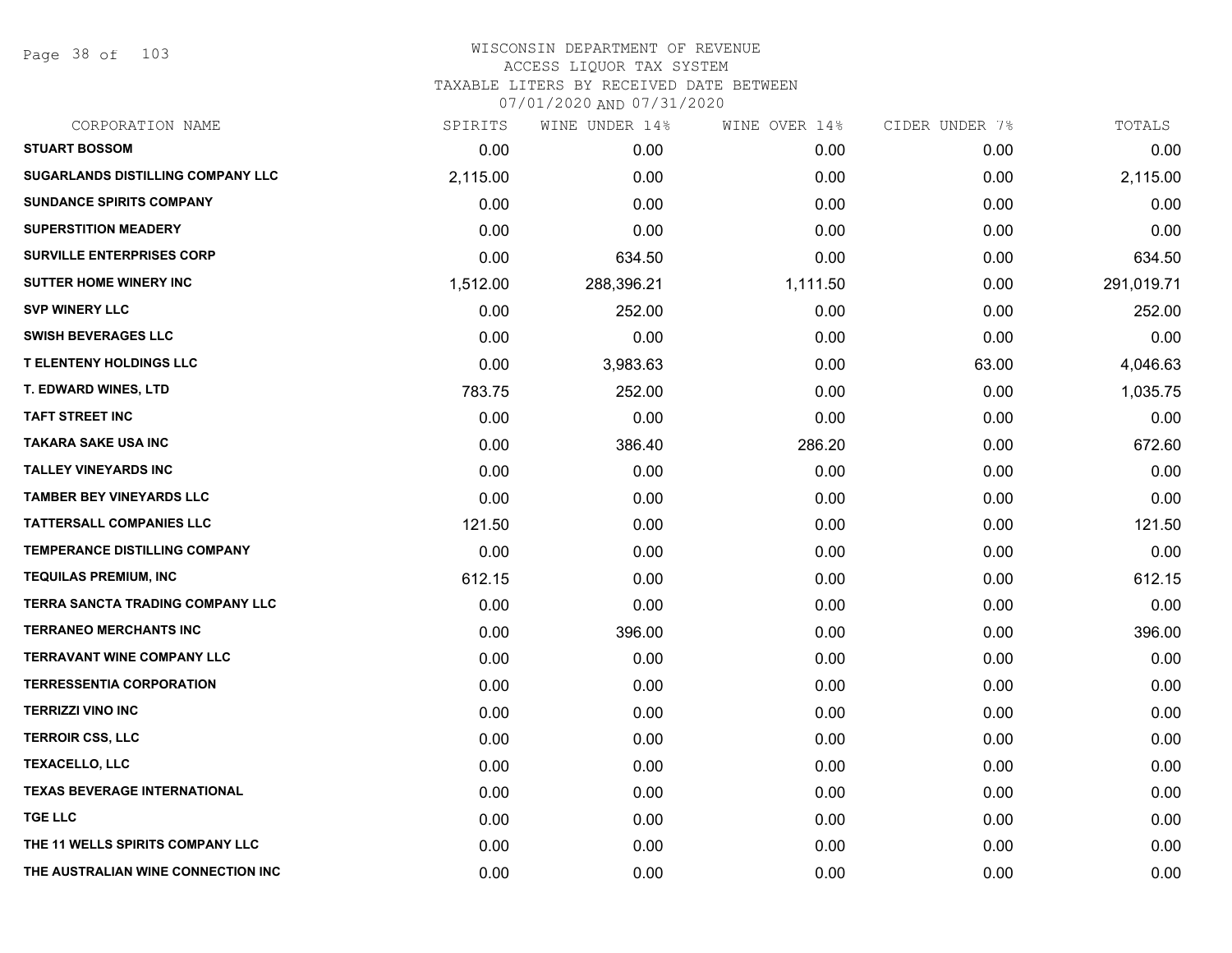Page 39 of 103

| CORPORATION NAME                     | SPIRITS  | WINE UNDER 14% | WINE OVER 14% | CIDER UNDER 7% | TOTALS     |
|--------------------------------------|----------|----------------|---------------|----------------|------------|
| THE BIALE ESTATE                     | 0.00     | 0.00           | 0.00          | 0.00           | 0.00       |
| THE BLUE DAISY USA, INC              | 0.00     | 0.00           | 0.00          | 0.00           | 0.00       |
| THE EDRINGTON GROUP USA LLC          | 1,318.50 | 0.00           | 0.00          | 0.00           | 1,318.50   |
| THE G V LIQUID GROUP INC             | 0.00     | 0.00           | 0.00          | 0.00           | 0.00       |
| THE HESS COLLECTION WINERY           | 0.00     | 1,746.00       | 378.00        | 0.00           | 2,124.00   |
| THE MEEKER VINEYARD                  | 0.00     | 0.00           | 0.00          | 0.00           | 0.00       |
| THE MORLET SELECTION INC             | 0.00     | 0.00           | 4.50          | 0.00           | 4.50       |
| THE MORNE WINE COMPANY               | 0.00     | 0.00           | 0.00          | 0.00           | 0.00       |
| THE OJAI VINEYARD INC                | 0.00     | 10.50          | 0.00          | 0.00           | 10.50      |
| THE R.S. LIPMAN COMPANY              | 0.00     | 0.00           | 0.00          | 0.00           | 0.00       |
| THE RIVER WINE INC                   | 0.00     | 0.00           | 0.00          | 0.00           | 0.00       |
| THE SECOND GENERATION TRUST          | 0.00     | 13,606.50      | 112.50        | 0.00           | 13,719.00  |
| THE SILVERADO VINEYARDS              | 0.00     | 0.00           | 0.00          | 0.00           | 0.00       |
| THE SORTING TABLE LLC                | 0.00     | 1,032.50       | 126.00        | 0.00           | 1,158.50   |
| THE TRITON COLLECTION INC            | 0.00     | 0.00           | 0.00          | 0.00           | 0.00       |
| THE WINE GROUP INC                   | 0.00     | 541,055.69     | 15,328.50     | 0.00           | 556,384.19 |
| THE WINE SOURCE INC                  | 0.00     | 0.00           | 0.00          | 0.00           | 0.00       |
| THE WOODMAR GROUP LLC                | 0.00     | 1,260.00       | 252.00        | 0.00           | 1,512.00   |
| THIRD LEAF WINES LLC                 | 0.00     | 0.00           | 0.00          | 0.00           | 0.00       |
| THOMAS ALLEN VINEYARDS & WINERY, LLC | 0.00     | 0.00           | 0.00          | 0.00           | 0.00       |
| <b>THOMAS D BRACAMONTES</b>          | 0.00     | 0.00           | 0.00          | 0.00           | 0.00       |
| THREE FAT GUYS WINE LLC              | 0.00     | 0.00           | 0.00          | 0.00           | 0.00       |
| THREE RING PRODUCTIONS LLC           | 0.00     | 0.00           | 0.00          | 0.00           | 0.00       |
| <b>THURMAN J RODGERS</b>             | 0.00     | 0.00           | 0.00          | 0.00           | 0.00       |
| TIGERS USA GLOBAL LOGISTICS INC      | 0.00     | 0.00           | 0.00          | 0.00           | 0.00       |
| <b>TITUS &amp; TITUS</b>             | 0.00     | 0.00           | 315.00        | 0.00           | 315.00     |
| TMR WINE COMPANY LLC                 | 0.00     | 0.00           | 0.00          | 0.00           | 0.00       |
| <b>TOAD HOLLOW VINEYARDS INC</b>     | 0.00     | 1,809.00       | 279.00        | 0.00           | 2,088.00   |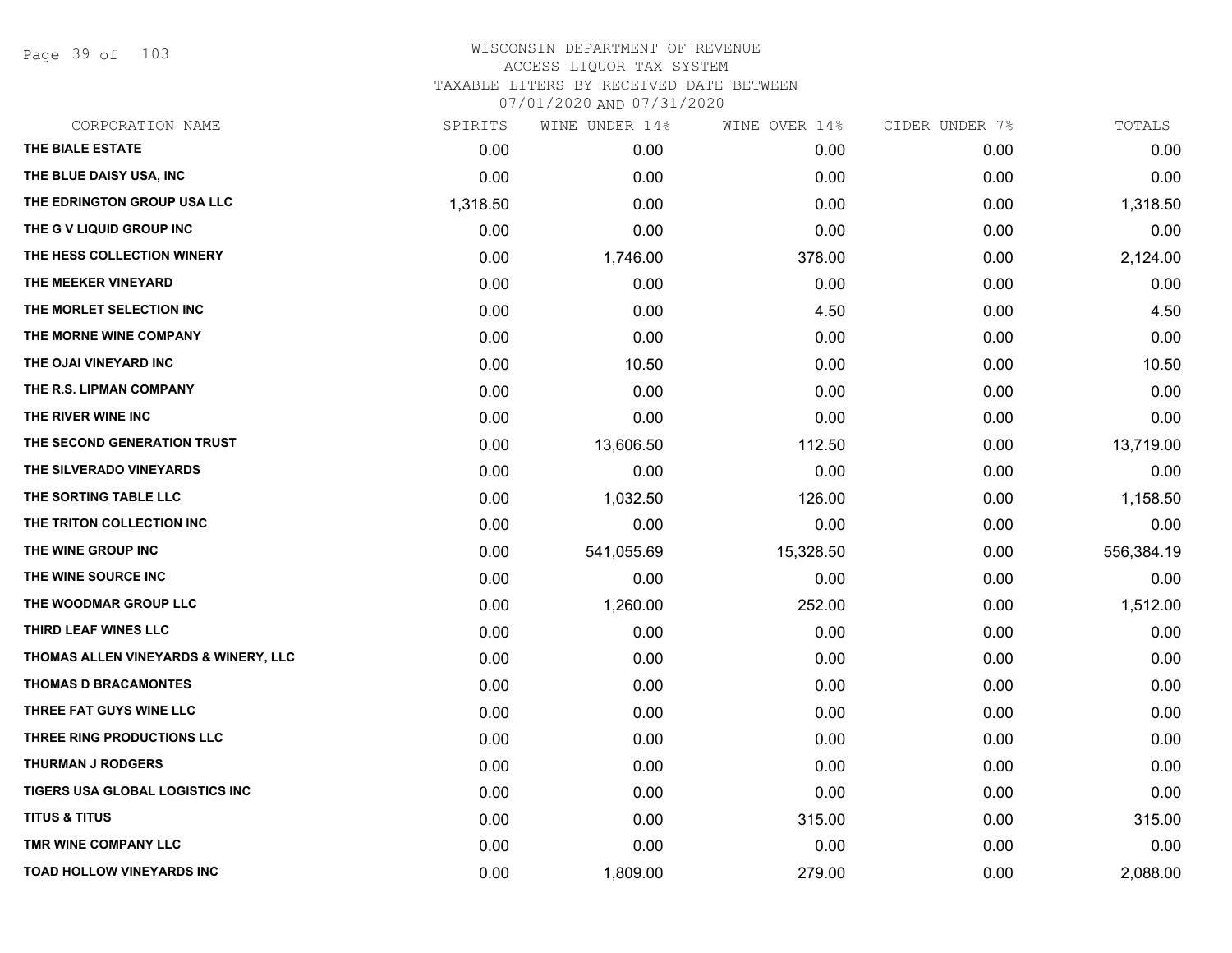Page 40 of 103

| CORPORATION NAME                       | SPIRITS  | WINE UNDER 14% | WINE OVER 14% | CIDER UNDER 7% | TOTALS     |
|----------------------------------------|----------|----------------|---------------|----------------|------------|
| <b>TOBIN J HEMINWAY</b>                | 0.00     | 0.00           | 1.50          | 0.00           | 1.50       |
| <b>TOBIN JAMES CELLARS</b>             | 0.00     | 0.00           | 0.00          | 0.00           | 0.00       |
| <b>TOBY BEALL</b>                      | 0.00     | 0.00           | 0.00          | 0.00           | 0.00       |
| <b>TOLLIVER RANCH BRANDS LLC</b>       | 0.00     | 0.00           | 0.00          | 0.00           | 0.00       |
| <b>TOM MEADOWCROFT</b>                 | 0.00     | 0.00           | 0.00          | 0.00           | 0.00       |
| <b>TRAVIS R VERNON</b>                 | 0.00     | 0.00           | 0.00          | 0.00           | 0.00       |
| <b>TREANA WINERY LLC</b>               | 0.00     | 0.00           | 0.00          | 0.00           | 0.00       |
| TREASURY WINE ESTATES AMERICAS COMPANY | 0.00     | 111,217.59     | 33,543.00     | 0.00           | 144,760.59 |
| <b>TREFETHEN VINEYARDS WINERY INC</b>  | 0.00     | 0.00           | 0.00          | 0.00           | 0.00       |
| <b>TREMAINE ATKINSON</b>               | 0.00     | 0.00           | 0.00          | 0.00           | 0.00       |
| <b>TRENTADUE WINERY LLC</b>            | 0.00     | 0.00           | 504.00        | 0.00           | 504.00     |
| <b>TREVOR J SHEEHAN</b>                | 0.00     | 0.00           | 0.00          | 0.00           | 0.00       |
| TRI VIN IMPORTS INC                    | 0.00     | 40,067.33      | 0.00          | 0.00           | 40,067.33  |
| <b>TRIM WINES LLC</b>                  | 0.00     | 0.00           | 0.00          | 0.00           | 0.00       |
| <b>TRINITAS CELLARS LLC</b>            | 0.00     | 0.00           | 0.00          | 0.00           | 0.00       |
| <b>TRIONE VINEYARDS LLC</b>            | 0.00     | 0.00           | 0.00          | 0.00           | 0.00       |
| <b>TRI-STAR MARKETING INC</b>          | 0.00     | 5,463.00       | 0.00          | 0.00           | 5,463.00   |
| TRUJILLO WINES, LLC                    | 0.00     | 0.00           | 0.00          | 0.00           | 0.00       |
| <b>TRUVINO INC</b>                     | 0.00     | 310.50         | 0.00          | 0.00           | 310.50     |
| <b>TURLEY WINE CELLARS INC</b>         | 0.00     | 0.00           | 252.00        | 0.00           | 252.00     |
| <b>TURNBULL WINE CELLARS</b>           | 0.00     | 0.00           | 0.00          | 0.00           | 0.00       |
| <b>TWIN PEAKS WINERY INC</b>           | 0.00     | 0.00           | 0.00          | 0.00           | 0.00       |
| TWO BROTHERS ARTISAN SPIRITS COMPANY   | 1,704.00 | 0.00           | 0.00          | 0.00           | 1,704.00   |
| <b>TWO SONS IMPORTS LLC</b>            | 0.00     | 0.00           | 0.00          | 0.00           | 0.00       |
| TWO WORLDS WINE COMPANY, LLC           | 0.00     | 0.00           | 0.00          | 0.00           | 0.00       |
| UGLY DOG DISTILLERY, LLC               | 0.00     | 0.00           | 0.00          | 0.00           | 0.00       |
| <b>UMBERTO ERPILLO</b>                 | 0.00     | 0.00           | 0.00          | 0.00           | 0.00       |
| <b>UMPQUA WINE WORKS LLC</b>           | 0.00     | 0.00           | 0.00          | 0.00           | 0.00       |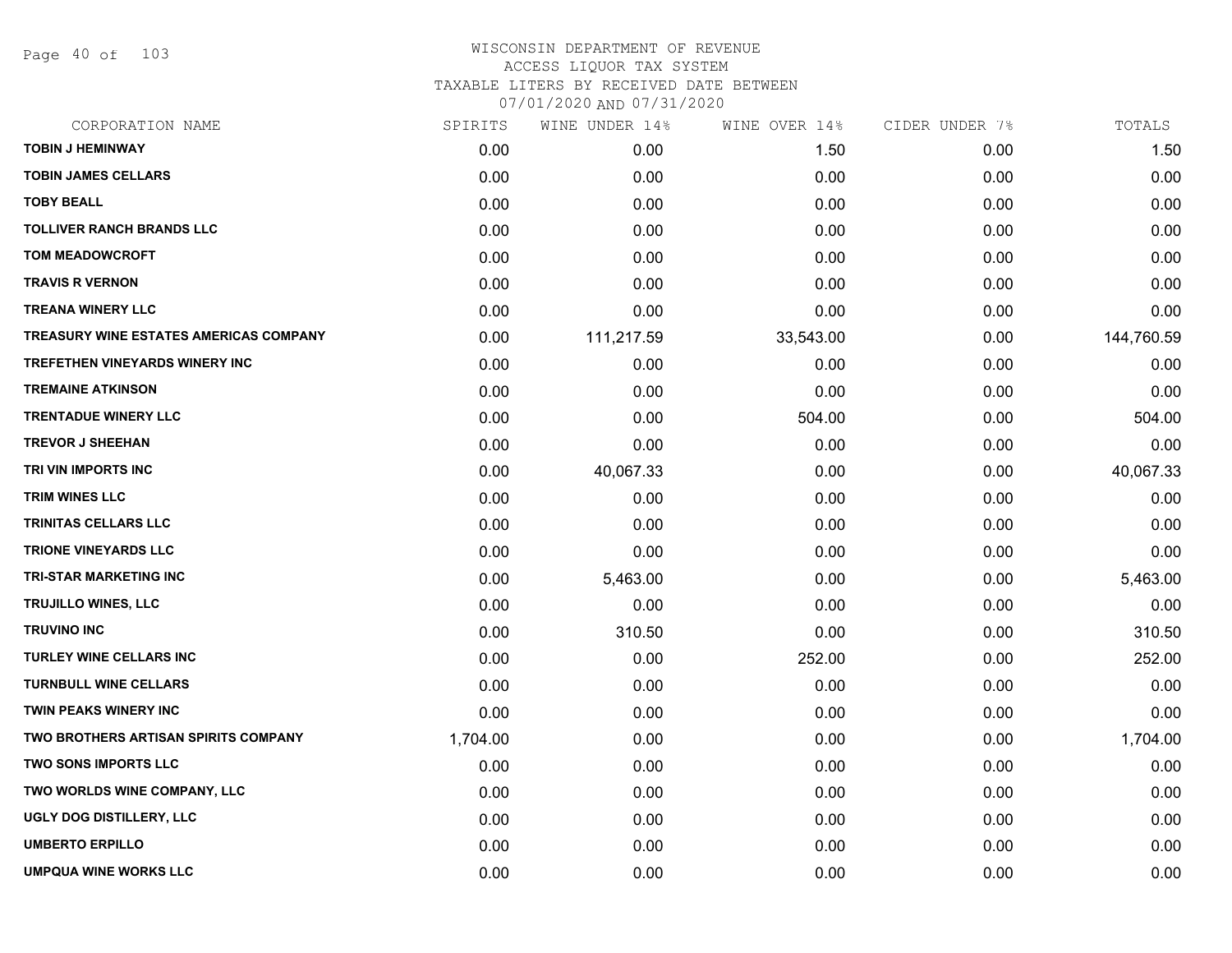Page 41 of 103

#### WISCONSIN DEPARTMENT OF REVENUE ACCESS LIQUOR TAX SYSTEM TAXABLE LITERS BY RECEIVED DATE BETWEEN

| CORPORATION NAME                          | SPIRITS    | WINE UNDER 14% | WINE OVER 14% | CIDER UNDER 7% | TOTALS     |
|-------------------------------------------|------------|----------------|---------------|----------------|------------|
| UNCLE JOHN'S FRUIT HOUSE WINERY LLC       | 0.00       | 0.00           | 0.00          | 0.00           | 0.00       |
| UNDERGROUND WINE PROJECT LLC              | 0.00       | 378.00         | 0.00          | 0.00           | 378.00     |
| <b>UNION WINE COMPANY</b>                 | 0.00       | 6,367.69       | 63.00         | 0.00           | 6,430.69   |
| UNITED SPIRITS INC                        | 0.00       | 0.00           | 0.00          | 0.00           | 0.00       |
| UNITED STATES DISTILLED PRODUCTS CO.      | 319,789.92 | 66,747.78      | 2,857.50      | 0.00           | 389,395.20 |
| UNTI WINE CO LLC                          | 0.00       | 0.00           | 0.00          | 0.00           | 0.00       |
| <b>UPCHURCH VINEYARD LLC</b>              | 0.00       | 0.00           | 0.00          | 0.00           | 0.00       |
| <b>USA WINE IMPORTS INC</b>               | 0.00       | 2,208.50       | 0.00          | 0.00           | 2,208.50   |
| <b>USA WINE WEST LLC</b>                  | 58.50      | 2,900.25       | 9,429.00      | 0.00           | 12,387.75  |
| <b>UVE ENTERPRISES INC</b>                | 4.50       | 1,440.00       | 220.50        | 0.00           | 1,665.00   |
| V & C LLC                                 | 0.00       | 0.00           | 0.00          | 0.00           | 0.00       |
| <b>VALCKENBERG INTERNATIONAL INC</b>      | 0.00       | 504.00         | 0.00          | 0.00           | 504.00     |
| <b>VALKYRIE SELECTIONS LLC</b>            | 0.00       | 2,373.00       | 328.50        | 0.00           | 2,701.50   |
| <b>VALOR WINE CO LLC</b>                  | 0.00       | 0.00           | 0.00          | 0.00           | 0.00       |
| VAN RUITEN FAMILY WINERY LLC              | 0.00       | 0.00           | 0.00          | 0.00           | 0.00       |
| <b>VANDER MILL LLC</b>                    | 0.00       | 0.00           | 0.00          | 908.50         | 908.50     |
| <b>VELOCITY DISTRIBUTION COMPANY, LLC</b> | 0.00       | 0.00           | 0.00          | 0.00           | 0.00       |
| <b>VEN CAL RANCHES LLC</b>                | 0.00       | 0.00           | 0.00          | 0.00           | 0.00       |
| <b>VENGE VINEYARDS INC</b>                | 0.00       | 0.00           | 468.00        | 0.00           | 468.00     |
| <b>VERITY WINES LLC</b>                   | 0.00       | 0.00           | 0.00          | 0.00           | 0.00       |
| <b>VERMEIL WINE GROUP LLC</b>             | 0.00       | 0.00           | 0.00          | 0.00           | 0.00       |
| <b>VERMONT HARD CIDER COMPANY LLC</b>     | 0.00       | 0.00           | 0.00          | 20,779.00      | 20,779.00  |
| VI. SCO. INC                              | 0.00       | 531.00         | 0.00          | 0.00           | 531.00     |
| <b>VIAS IMPORTS LTD</b>                   | 0.00       | 36.00          | 0.00          | 0.00           | 36.00      |
| <b>VICENTE GANDIA USA INC</b>             | 0.00       | 0.00           | 0.00          | 0.00           | 0.00       |
| <b>VIEUX VINS INC</b>                     | 0.00       | 526.50         | 27.00         | 0.00           | 553.50     |
| <b>VIGNETTE WINERY LLC</b>                | 0.00       | 0.00           | 0.00          | 0.00           | 0.00       |
| <b>VIKRE DISTILLERY LLC</b>               | 909.00     | 0.00           | 0.00          | 0.00           | 909.00     |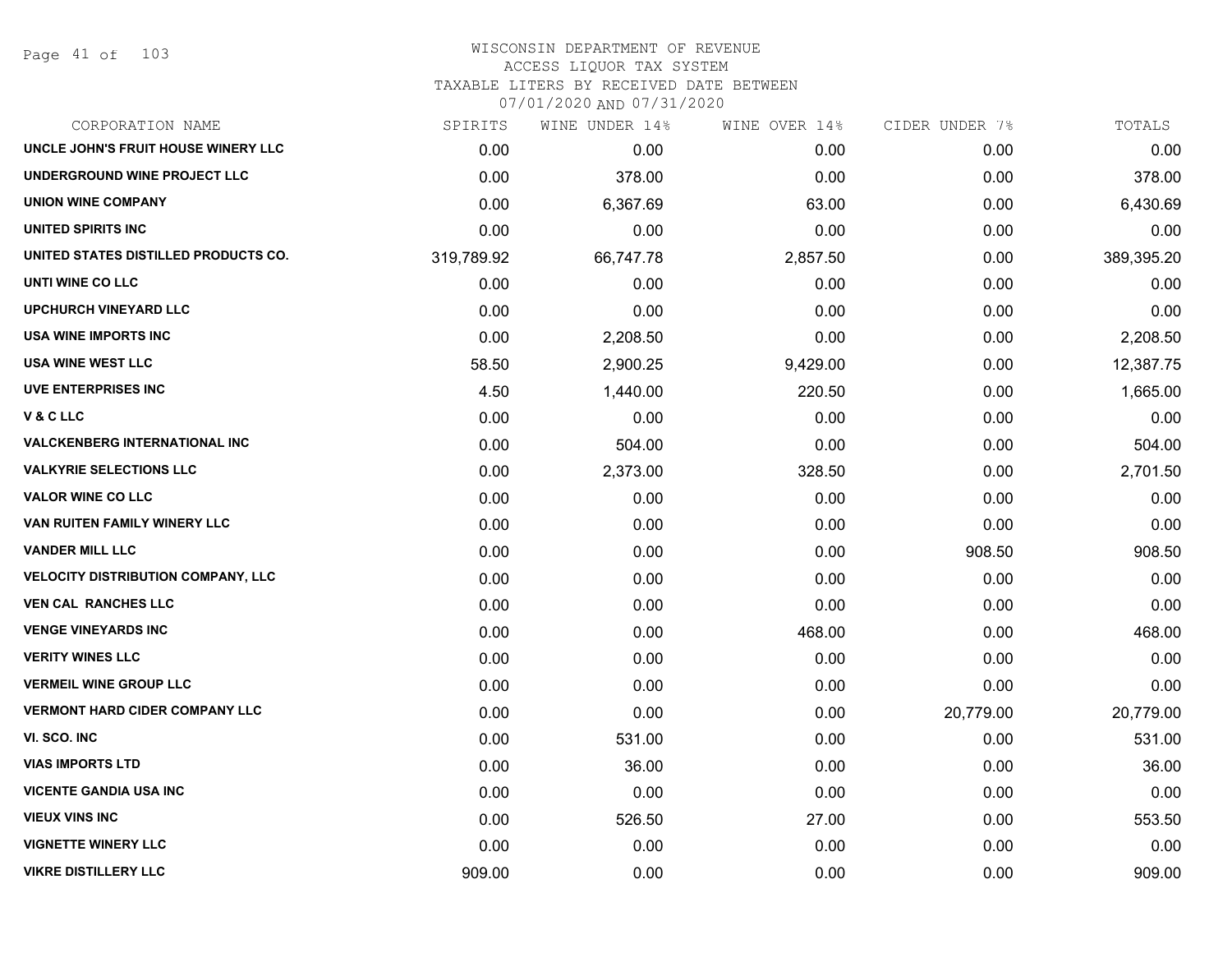Page 42 of 103

| CORPORATION NAME                     | SPIRITS   | WINE UNDER 14% | WINE OVER 14% | CIDER UNDER 7% | TOTALS     |
|--------------------------------------|-----------|----------------|---------------|----------------|------------|
| <b>VILLA CREEK INC</b>               | 0.00      | 0.00           | 0.00          | 0.00           | 0.00       |
| <b>VILLA ENCINAL PARTNERS LP</b>     | 0.00      | 0.00           | 126.00        | 0.00           | 126.00     |
| <b>VILLA SAN JULIETTE INC</b>        | 0.00      | 0.00           | 0.00          | 0.00           | 0.00       |
| VIN DE ZO LLC                        | 0.00      | 0.00           | 0.00          | 0.00           | 0.00       |
| <b>VIN DIVINO LTD</b>                | 886.50    | 18.00          | 18.00         | 0.00           | 922.50     |
| <b>VINA ROBLES INC</b>               | 0.00      | 27.00          | 153.00        | 0.00           | 180.00     |
| <b>VINAMERICAS INC</b>               | 0.00      | 0.00           | 0.00          | 0.00           | 0.00       |
| <b>VINCENZO PADULA</b>               | 0.00      | 0.00           | 0.00          | 0.00           | 0.00       |
| <b>VINE CLIFF WINERY INC</b>         | 0.00      | 0.00           | 0.00          | 0.00           | 0.00       |
| <b>VINE CONNECTIONS LLC</b>          | 0.00      | 1,299.60       | 741.24        | 0.00           | 2,040.84   |
| <b>VINEBURG LLC</b>                  | 0.00      | 0.00           | 0.00          | 0.00           | 0.00       |
| <b>VINEYARD 29 LLC</b>               | 0.00      | 0.00           | 63.00         | 0.00           | 63.00      |
| <b>VINEYARD BRANDS LLC</b>           | 0.00      | 2,371.00       | 1,116.00      | 0.00           | 3,487.00   |
| VINO DEL SOL INC                     | 0.00      | 2,709.00       | 315.00        | 0.00           | 3,024.00   |
| <b>VINO LOGICS CORPORATION</b>       | 0.00      | 0.00           | 0.00          | 0.00           | 0.00       |
| <b>VINO.COM LLC</b>                  | 27.00     | 2,389.45       | 124.00        | 2,655.00       | 5,195.45   |
| <b>VINOANDES LLC</b>                 | 0.00      | 0.00           | 0.00          | 0.00           | 0.00       |
| <b>VINOVIA WINE GROUP INC</b>        | 0.00      | 792.00         | 18.00         | 0.00           | 810.00     |
| <b>VINTAGE '59 IMPORTS LLC</b>       | 0.00      | 0.00           | 0.00          | 0.00           | 0.00       |
| <b>VINTAGE POINT LLC</b>             | 0.00      | 0.00           | 0.00          | 0.00           | 0.00       |
| <b>VINTAGE WINE ESTATES, INC.</b>    | 0.00      | 495.00         | 603.00        | 0.00           | 1,098.00   |
| <b>VINTURE WINE COMPANY LLC</b>      | 0.00      | 0.00           | 0.00          | 0.00           | 0.00       |
| <b>VINTUS LLC</b>                    | 0.00      | 0.00           | 0.00          | 0.00           | 0.00       |
| <b>VISION WINE &amp; SPIRITS LLC</b> | 36.00     | 0.00           | 0.00          | 0.00           | 36.00      |
| <b>VOLIO VINO IMPORTS, INC.</b>      | 0.00      | 27.00          | 477.00        | 0.00           | 504.00     |
| <b>VOTTO VINES IMPORTING INC</b>     | 0.00      | 0.00           | 0.00          | 0.00           | 0.00       |
| <b>VTPR INC</b>                      | 0.00      | 0.00           | 0.00          | 0.00           | 0.00       |
| <b>W J DEUTSCH &amp; SONS LTD</b>    | 14,666.59 | 98,466.41      | 15,760.05     | 0.00           | 128,893.05 |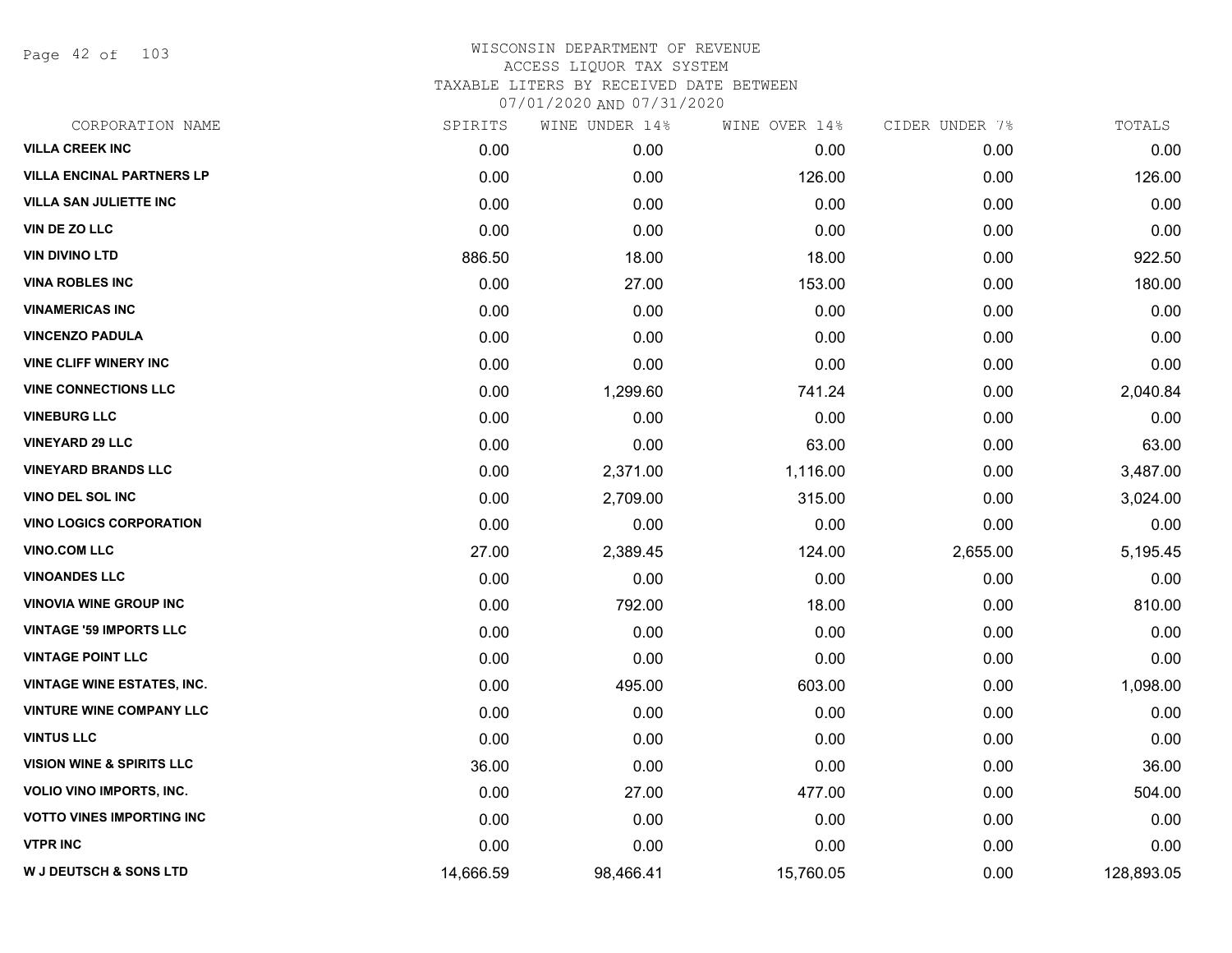Page 43 of 103

#### WISCONSIN DEPARTMENT OF REVENUE ACCESS LIQUOR TAX SYSTEM

TAXABLE LITERS BY RECEIVED DATE BETWEEN

| CORPORATION NAME                               | SPIRITS   | WINE UNDER 14% | WINE OVER 14% | CIDER UNDER 7% | TOTALS    |
|------------------------------------------------|-----------|----------------|---------------|----------------|-----------|
| <b>WAGNER WINE COMPANY LLC</b>                 | 0.00      | 3,096.00       | 2,772.00      | 0.00           | 5,868.00  |
| <b>WAGNER WINERY LLC</b>                       | 0.00      | 0.00           | 0.00          | 0.00           | 0.00      |
| <b>WALTER NOVOSEL</b>                          | 0.00      | 0.00           | 0.00          | 0.00           | 0.00      |
| <b>WEBSTER BARNES LLC</b>                      | 0.00      | 0.00           | 0.00          | 0.00           | 0.00      |
| <b>WEIBEL INCORPORATED</b>                     | 0.00      | 0.00           | 0.00          | 0.00           | 0.00      |
| <b>WEIN BAUER INC</b>                          | 15.85     | 1,578.27       | 0.00          | 0.00           | 1,594.12  |
| WELL OILED WINE COMPANY LLC                    | 0.00      | 378.00         | 0.00          | 0.00           | 378.00    |
| <b>WEST COAST WINE PARTNERS LLC</b>            | 0.00      | 0.00           | 0.00          | 0.00           | 0.00      |
| WEST MICHIGAN RUM COMPANY, LLC                 | 0.00      | 0.00           | 0.00          | 0.00           | 0.00      |
| <b>WESTERN SPIRITS BEVERAGE CO LLC</b>         | 3,204.75  | 0.00           | 0.00          | 0.00           | 3,204.75  |
| <b>WEYGANDT-METZLER IMPORTING LTD</b>          | 0.00      | 765.00         | 0.00          | 0.00           | 765.00    |
| <b>WHISKEY ACRES DISTILLING CO</b>             | 0.00      | 0.00           | 0.00          | 0.00           | 0.00      |
| WHYTE AND MACKAY (AMERICAS) LIMITED LLC        | 0.00      | 0.00           | 0.00          | 0.00           | 0.00      |
| <b>WI INC</b>                                  | 169.46    | 954.00         | 0.00          | 0.00           | 1,123.46  |
| <b>WILD AGAVE IMPORTS LLC</b>                  | 0.00      | 0.00           | 0.00          | 0.00           | 0.00      |
| <b>WILLAMETTE VALLEY VINEYARDS INC</b>         | 0.00      | 567.00         | 126.00        | 0.00           | 693.00    |
| <b>WILLIAM GRANT &amp; SONS INC</b>            | 46,128.00 | 0.00           | 0.00          | 0.00           | 46,128.00 |
| <b>WILLIAM P KNUTTEL</b>                       | 0.00      | 0.00           | 63.00         | 0.00           | 63.00     |
| <b>WILLIAM PRICE III</b>                       | 0.00      | 0.00           | 0.00          | 0.00           | 0.00      |
| <b>WILLIAM T HOLLORAN</b>                      | 0.00      | 0.00           | 0.00          | 0.00           | 0.00      |
| <b>WILLIAM TIMOTHY EDWARDS</b>                 | 0.00      | 0.00           | 0.00          | 0.00           | 0.00      |
| <b>WILLIAM WOLF BRAND LLC</b>                  | 180.00    | 0.00           | 0.00          | 0.00           | 180.00    |
| <b>WILLIAM WOODRUFF</b>                        | 0.00      | 0.00           | 0.00          | 0.00           | 0.00      |
| <b>WILLIAMS &amp; SELYEM LLC</b>               | 0.00      | 0.00           | 0.00          | 0.00           | 0.00      |
| <b>WILSON CREEK WINERY &amp; VINEYARDS INC</b> | 0.00      | 0.00           | 0.00          | 0.00           | 0.00      |
| <b>WILSON DANIELS LLC</b>                      | 0.00      | 1,737.00       | 175.50        | 0.00           | 1,912.50  |
| <b>WINE ATTITUDE INC</b>                       | 0.00      | 0.00           | 0.00          | 0.00           | 0.00      |
| <b>WINE BRIDGE IMPORTS INC</b>                 | 0.00      | 612.00         | 0.00          | 0.00           | 612.00    |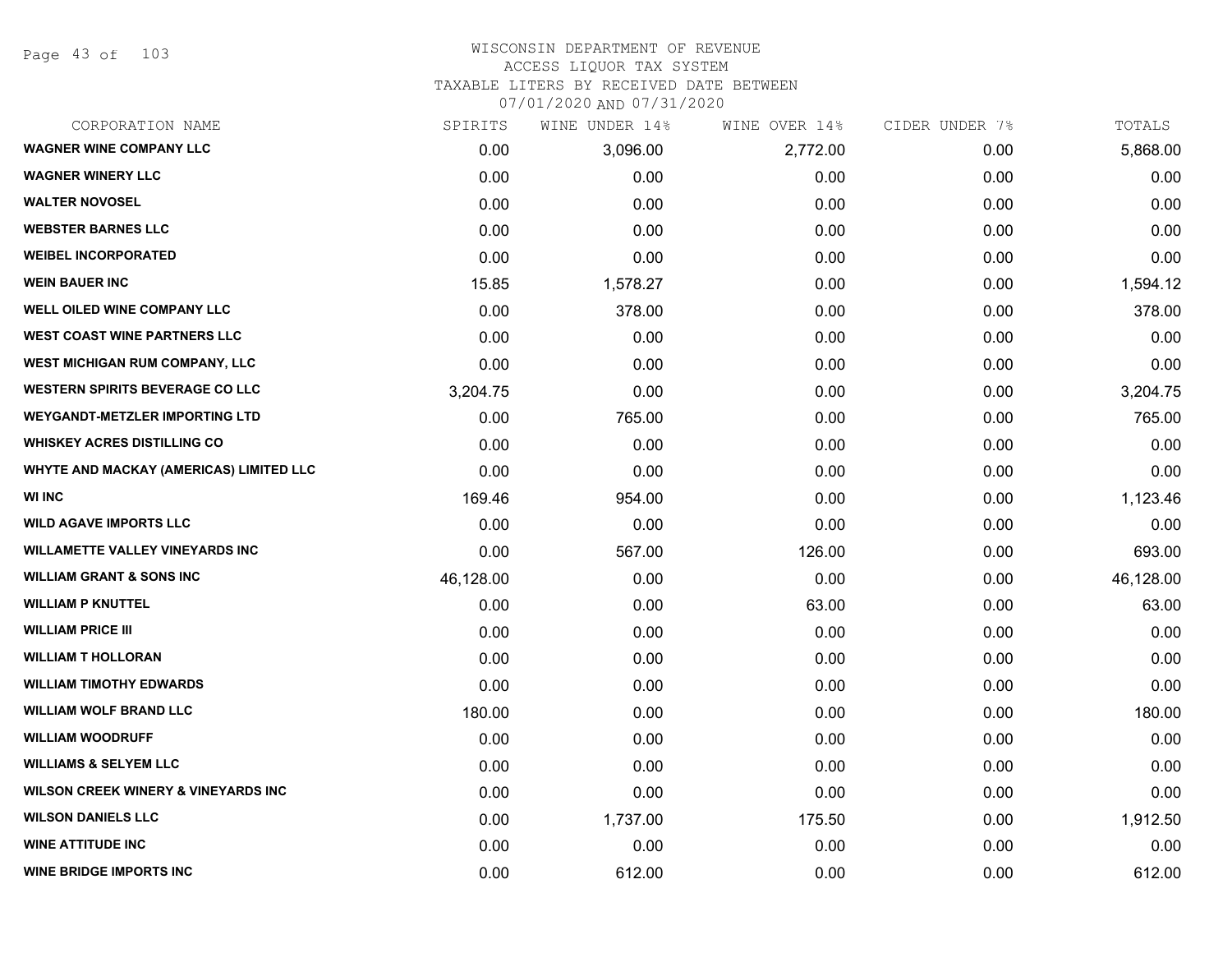Page 44 of 103

| CORPORATION NAME                          | SPIRITS   | WINE UNDER 14% | WINE OVER 14% | CIDER UNDER 7% | TOTALS    |
|-------------------------------------------|-----------|----------------|---------------|----------------|-----------|
| WINE COUNTRY INTERNATIONAL INC            | 0.00      | 0.00           | 0.00          | 0.00           | 0.00      |
| <b>WINE CREEK LLC</b>                     | 0.00      | 0.00           | 0.00          | 0.00           | 0.00      |
| <b>WINE HOOLIGANS LLC</b>                 | 0.00      | 2,331.00       | 126.00        | 0.00           | 2,457.00  |
| <b>WINE SPOTS CELLARS, INC</b>            | 0.00      | 0.00           | 0.00          | 0.00           | 0.00      |
| <b>WINE WINE SITUATION LLC</b>            | 0.00      | 0.00           | 0.00          | 0.00           | 0.00      |
| <b>WINEHAVEN INC</b>                      | 0.00      | 0.00           | 0.00          | 0.00           | 0.00      |
| <b>WINEPLAYGROUND.COM INC</b>             | 0.00      | 0.00           | 0.00          | 0.00           | 0.00      |
| <b>WINERIES &amp; SELECT PRODUCTS LLC</b> | 0.00      | 450.00         | 279.00        | 0.00           | 729.00    |
| <b>WINERY EXCHANGE, INC.</b>              | 0.00      | 27,396.00      | 1,458.00      | 0.00           | 28,854.00 |
| <b>WINES OF FRANCE INC</b>                | 0.00      | 0.00           | 0.00          | 0.00           | 0.00      |
| <b>WINES UNLIMITED INC</b>                | 0.00      | 2,542.50       | 0.00          | 0.00           | 2,542.50  |
| <b>WINESELLERS LTD</b>                    | 0.00      | 7,288.50       | 0.00          | 9.00           | 7,297.50  |
| WINNESHIEK WILDBERRY WINERY LLC           | 0.00      | 114.00         | 0.00          | 0.00           | 114.00    |
| <b>WISD LLC</b>                           | 0.00      | 216.00         | 315.00        | 0.00           | 531.00    |
| <b>WOLFFER ESTATE VINEYARDS INC</b>       | 0.00      | 0.00           | 0.00          | 0.00           | 0.00      |
| <b>WOODSON WINES LLC</b>                  | 0.00      | 0.00           | 0.00          | 0.00           | 0.00      |
| <b>WOOLER BRANDS INC</b>                  | 153.00    | 0.00           | 0.00          | 0.00           | 153.00    |
| <b>WORLD TRAVELER IMPORTS LLC</b>         | 0.00      | 5,544.00       | 0.00          | 0.00           | 5,544.00  |
| <b>WORLDWIDE CELLARS INC</b>              | 0.00      | 1,155.75       | 0.00          | 0.00           | 1,155.75  |
| <b>WRS CO. LLC</b>                        | 0.00      | 0.00           | 0.00          | 0.00           | 0.00      |
| XXX DISTILLERY, LLC                       | 0.00      | 0.00           | 0.00          | 0.00           | 0.00      |
| YAEGAKI CORPORATION OF USA                | 0.00      | 58.50          | 17.28         | 0.00           | 75.78     |
| YORKVILLE CELLARS INC                     | 0.00      | 0.00           | 0.00          | 0.00           | 0.00      |
| YOUNTVILLE WINE IMPORTS LLC               | 0.00      | 0.00           | 0.00          | 0.00           | 0.00      |
| <b>ZACH HOLLINGSWORTH</b>                 | 75.00     | 0.00           | 0.00          | 0.00           | 75.00     |
| <b>ZD WINES LLC</b>                       | 0.00      | 109.82         | 2.37          | 0.00           | 112.19    |
| <b>ZEILER SPIRITS LLC</b>                 | 0.00      | 0.00           | 0.00          | 0.00           | 0.00      |
| <b>ZONIN USA INC</b>                      | 10,632.96 | 10,881.00      | 0.00          | 0.00           | 21,513.96 |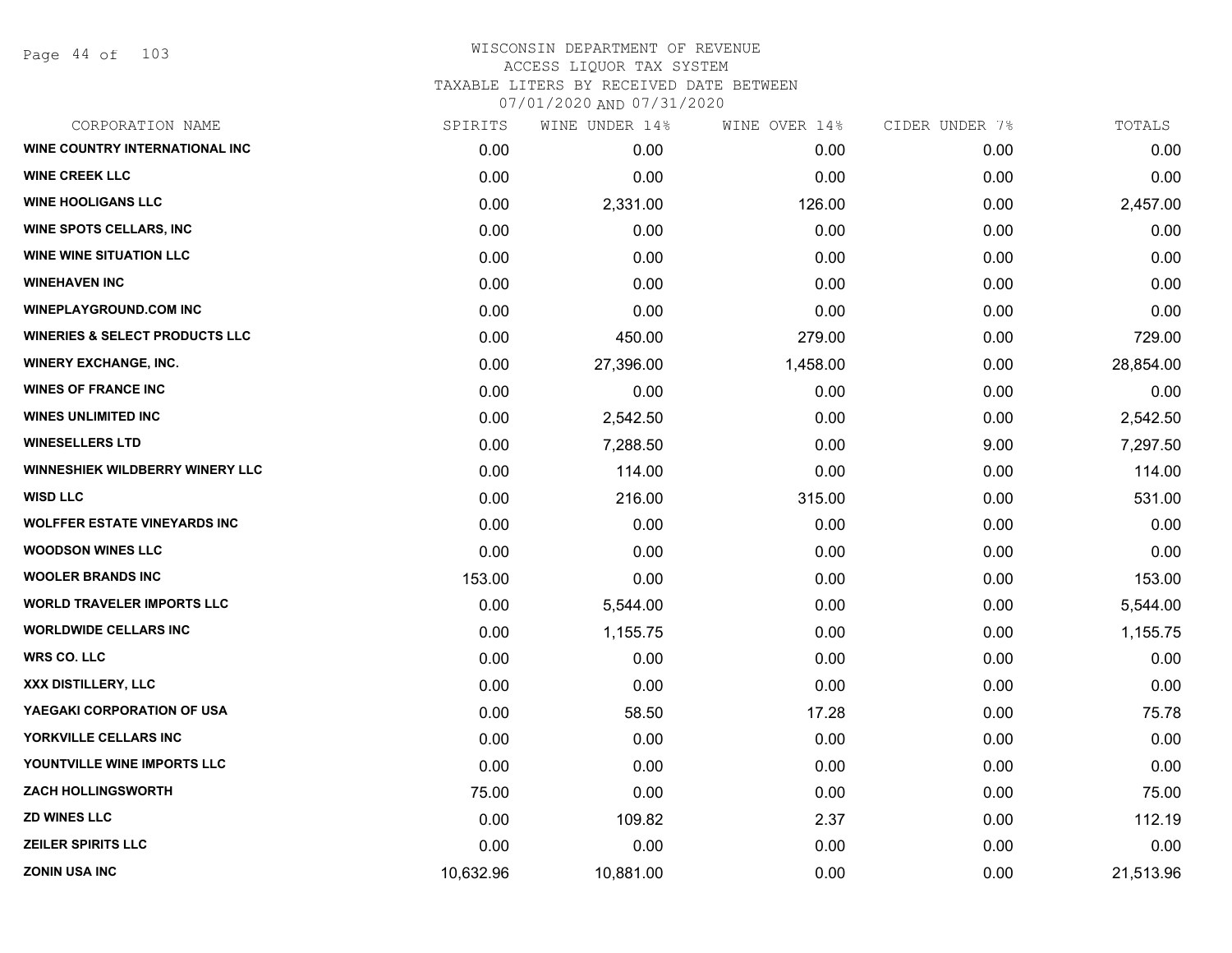Page 45 of 103

| CORPORATION NAME                  | SPIRITS      | WINE UNDER 14% | WINE OVER 14% | CIDER UNDER 7% | TOTALS        |
|-----------------------------------|--------------|----------------|---------------|----------------|---------------|
| <b>TOTAL LITERS FOR 7/31/2020</b> | 6,250,929.10 | 4,114,282.22   | 449,104.01    | 265,052.45     | 11,079,367.78 |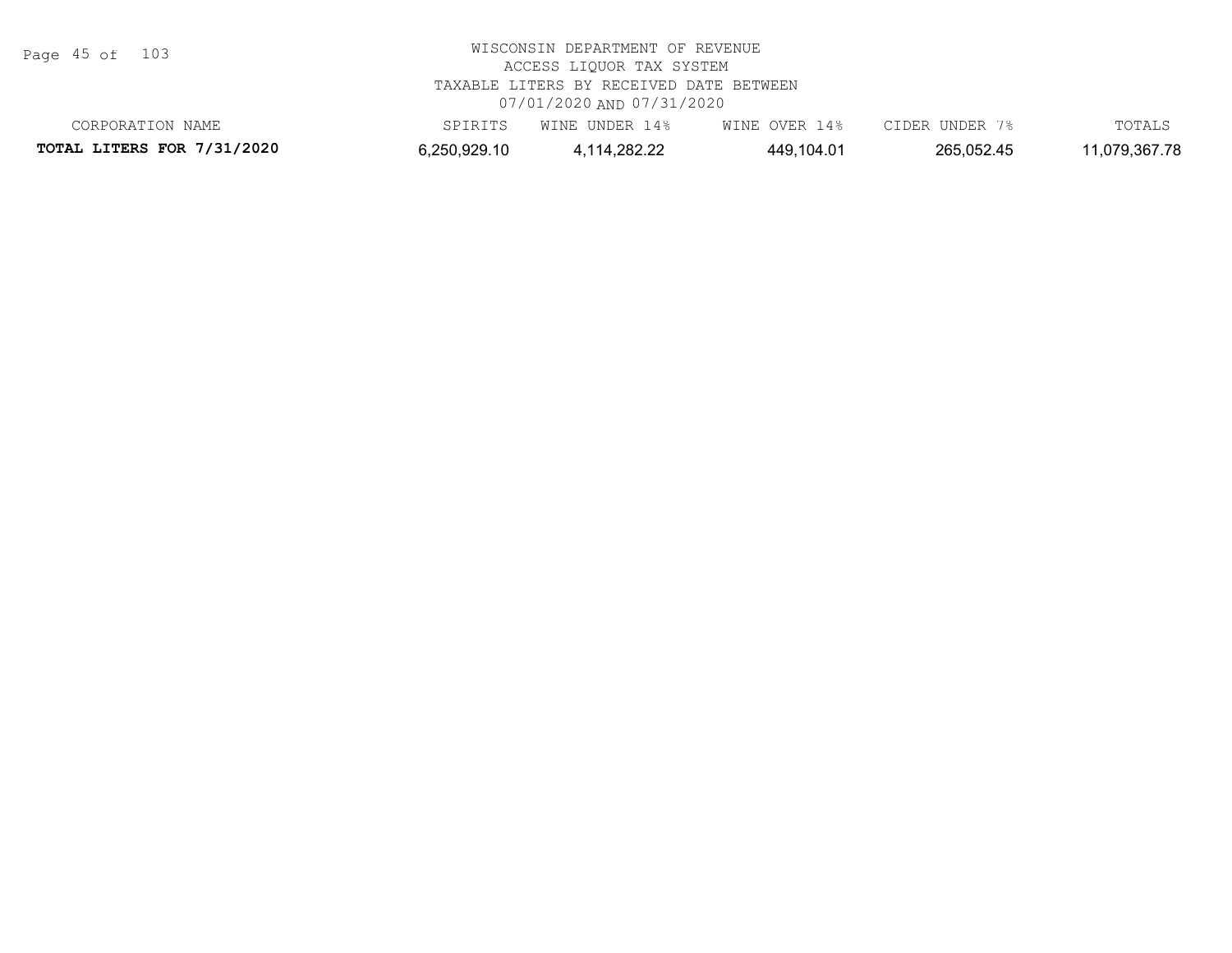Page 46 of 103

## WISCONSIN DEPARTMENT OF REVENUE ACCESS LIQUOR TAX SYSTEM TAXABLE LITERS BY RECEIVED DATE BETWEEN 07/01/2020 AND 07/31/2020

**IN STATE WHOLESALER (W) 1848 DISTRIBUTING COMPANY, LLC** 0.00 0.00 0.00 0.00 0.00 **ALLSTATE LIQUOR & WINE COMPANY, INC.** 0.00 0.00 0.00 0.00 0.00 **AMANDA MORDEN** 0.00 0.00 0.00 0.00 0.00 **ARIS GLOBAL IMPORTS LLC** 0.00 0.00 0.00 0.00 0.00 **AVA WINE & SPIRITS LLC** 0.00 0.00 0.00 0.00 0.00 **BADGER DISTRIBUTING OF MILWAUKEE LLC** 0.00 0.00 0.00 0.00 0.00 **BADGER LIQUOR CO. INC.** 74,718.06 84,739.44 9,918.00 0.00 169,375.50 **BADGER STATE WINERY COOPERATIVE** 0.00 0.00 0.00 0.00 0.00 **BADGER WINE & SPIRITS LLC** 0.00 0.00 0.00 0.00 0.00 **BEECHWOOD DISTRIBUTORS, INC.** 0.00 0.00 0.00 0.00 0.00 **BEER CAPITOL DISTRIBUTING LLC** 0.00 0.00 0.00 0.00 0.00 **BILJANA KLATT** 0.00 0.00 0.00 0.00 0.00 **BILL'S DISTRIBUTING, LTD.** 0.00 0.00 0.00 0.00 0.00 **BRANT T NEHMER** 0.00 2,686.50 0.00 0.00 2,686.50 **BREAKTHRU BEVERAGE GROUP LLC**  $0.00$   $0.00$   $0.00$   $0.00$   $0.00$   $0.00$   $0.00$   $0.00$   $0.00$   $0.00$   $0.00$   $0.00$   $0.00$   $0.00$   $0.00$   $0.00$   $0.00$   $0.00$   $0.00$   $0.00$   $0.00$   $0.00$   $0.00$   $0.00$   $0.00$   $0.00$   $0.00$   $0$ **BREAKTHRU BEVERAGE GROUP LLC** 27,432.00 0.00 0.00 0.00 27,432.00 **C.J.W., INC.** 6.00 **0.00 0.00 0.00 0.00 0.00 0.00 0.00 0.00 0.00 0.00 0.00 0.00 0.00 0.00 CAPITOL-HUSTING COMPANY, INC.** 67,465.50 154,664.92 9,606.00 0.00 231,736.42 **CHAS A BERNICK INC** 0.00 0.00 0.00 0.00 0.00 **CHRISTY SMITH** 0.00 0.00 0.00 0.00 0.00 **CHROMATIC WINE COMPANY LLC** 0.00 0.00 0.00 0.00 0.00 **DE PERE LIQUOR CO LLC** 0.00 0.00 0.00 0.00 0.00 **DEAN DISTRIBUTING, INC.** 0.00 0.00 0.00 0.00 0.00 **DEAN DISTRIBUTING, INC.** 0.00 0.00 0.00 0.00 0.00 **DEWITT CHURCH GOODS, INC.** 0.00 0.00 0.00 0.00 0.00 CORPORATION NAME SPIRITS WINE UNDER 14% WINE OVER 14% CIDER UNDER 7% TOTALS

**DILLON M OLSON** 0.00 0.00 0.00 0.00 0.00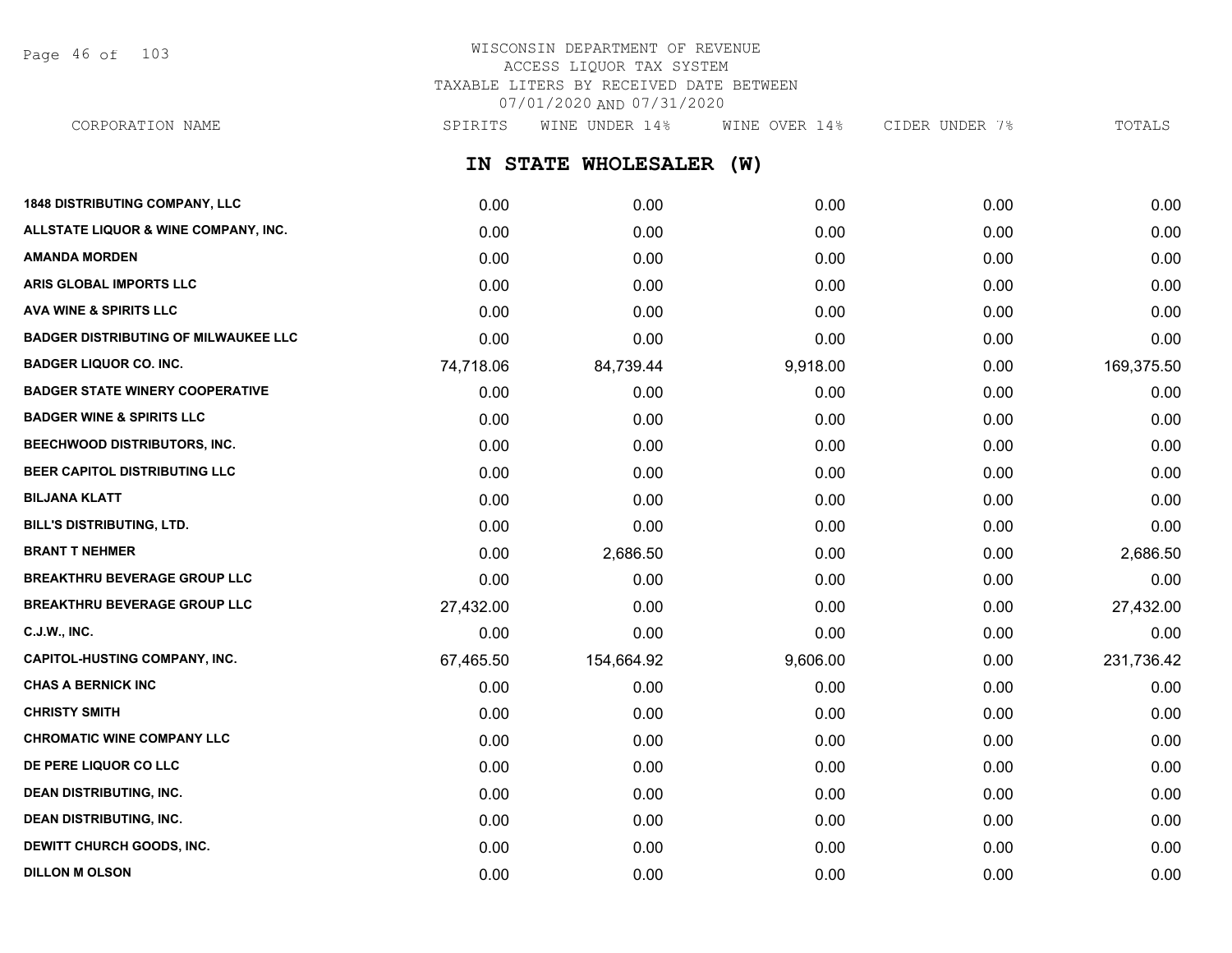| CORPORATION NAME                                 | SPIRITS   | WINE UNDER 14% | WINE OVER 14% | CIDER UNDER 7% | TOTALS    |
|--------------------------------------------------|-----------|----------------|---------------|----------------|-----------|
| <b>DIONYSUS DISTRIBUTORS, LLC</b>                | 0.00      | 0.00           | 0.00          | 0.00           | 0.00      |
| <b>FABIANO BROTHERS - WISCONSIN LLC</b>          | 0.00      | 0.00           | 0.00          | 0.00           | 0.00      |
| <b>FAUSTO FIORAVANTI</b>                         | 0.00      | 0.00           | 0.00          | 0.00           | 0.00      |
| FLANIGAN DISTRIBUTING OF DOOR COUNTY, INC.       | 0.00      | 0.00           | 0.00          | 0.00           | 0.00      |
| FOUR SEASONS BEER DISTRIBUTORS INC               | 0.00      | 0.00           | 0.00          | 0.00           | 0.00      |
| <b>FRANK BEER DISTRIBUTORS, INC.</b>             | 0.00      | 0.00           | 0.00          | 0.00           | 0.00      |
| <b>FRANK J MIRENDA SR</b>                        | 0.00      | 0.00           | 0.00          | 0.00           | 0.00      |
| <b>FRANK LIQUOR COMPANY, INC.</b>                | 22,657.34 | 21,381.91      | 0.00          | 0.00           | 44,039.25 |
| <b>FRANK LIQUORS OF LA CROSSE, INC.</b>          | 0.00      | 0.00           | 0.00          | 0.00           | 0.00      |
| <b>GENERAL BEER DISTRIBUTORS CO.</b>             | 0.00      | 0.00           | 0.00          | 0.00           | 0.00      |
| <b>GENERAL BEER DISTRIBUTORS CO. - MILWAUKEE</b> | 0.00      | 0.00           | 0.00          | 0.00           | 0.00      |
| <b>GENERAL BEER-NORTHEAST INC</b>                | 0.00      | 0.00           | 0.00          | 0.00           | 0.00      |
| <b>GENERAL BEER-NORTHEAST INC</b>                | 0.00      | 0.00           | 0.00          | 0.00           | 0.00      |
| <b>GENERAL BEER-NORTHWEST, INC.</b>              | 0.00      | 0.00           | 0.00          | 0.00           | 0.00      |
| <b>GENERAL BEER-NORTHWEST, INC.</b>              | 0.00      | 0.00           | 0.00          | 0.00           | 0.00      |
| <b>GENERAL BEVERAGE SALES CO.</b>                | 0.00      | 17,559.00      | 1,849.50      | 0.00           | 19,408.50 |
| <b>GENERAL BEVERAGE SALES CO. - OSHKOSH</b>      | 0.00      | 9,639.00       | 0.00          | 0.00           | 9,639.00  |
| <b>GENERAL BEVERAGE SALES CO.-MILWAUKEE</b>      | 0.00      | 38,826.00      | 0.00          | 0.00           | 38,826.00 |
| <b>GIUSEPPE GAGLIANELLO</b>                      | 0.00      | 0.00           | 0.00          | 0.00           | 0.00      |
| <b>GLORIA R RAGSDALE</b>                         | 0.00      | 0.00           | 0.00          | 0.00           | 0.00      |
| <b>HENDRICKS BEVERAGE, INC.</b>                  | 0.00      | 0.00           | 0.00          | 0.00           | 0.00      |
| <b>IRL, INCORPORATED</b>                         | 0.00      | 0.00           | 0.00          | 0.00           | 0.00      |
| <b>JACQUES VIEAU, INC.</b>                       | 0.00      | 0.00           | 0.00          | 0.00           | 0.00      |
| JANDRAIN RELIGIOUS SUPPLY, INC.                  | 0.00      | 0.00           | 0.00          | 0.00           | 0.00      |
| JANSEN INTERNATIONAL LLC                         | 0.00      | 2,790.00       | 2,887.50      | 0.00           | 5,677.50  |
| <b>JAW PROPERTIES LLC</b>                        | 0.00      | 0.00           | 0.00          | 0.00           | 0.00      |
| <b>JOHN J COLLETTI</b>                           | 0.00      | 8,973.00       | 0.00          | 0.00           | 8,973.00  |
| JOHNSON BROTHERS OF WISCONSIN, INC.              | 72.00     | 35,250.82      | 0.00          | 0.00           | 35,322.82 |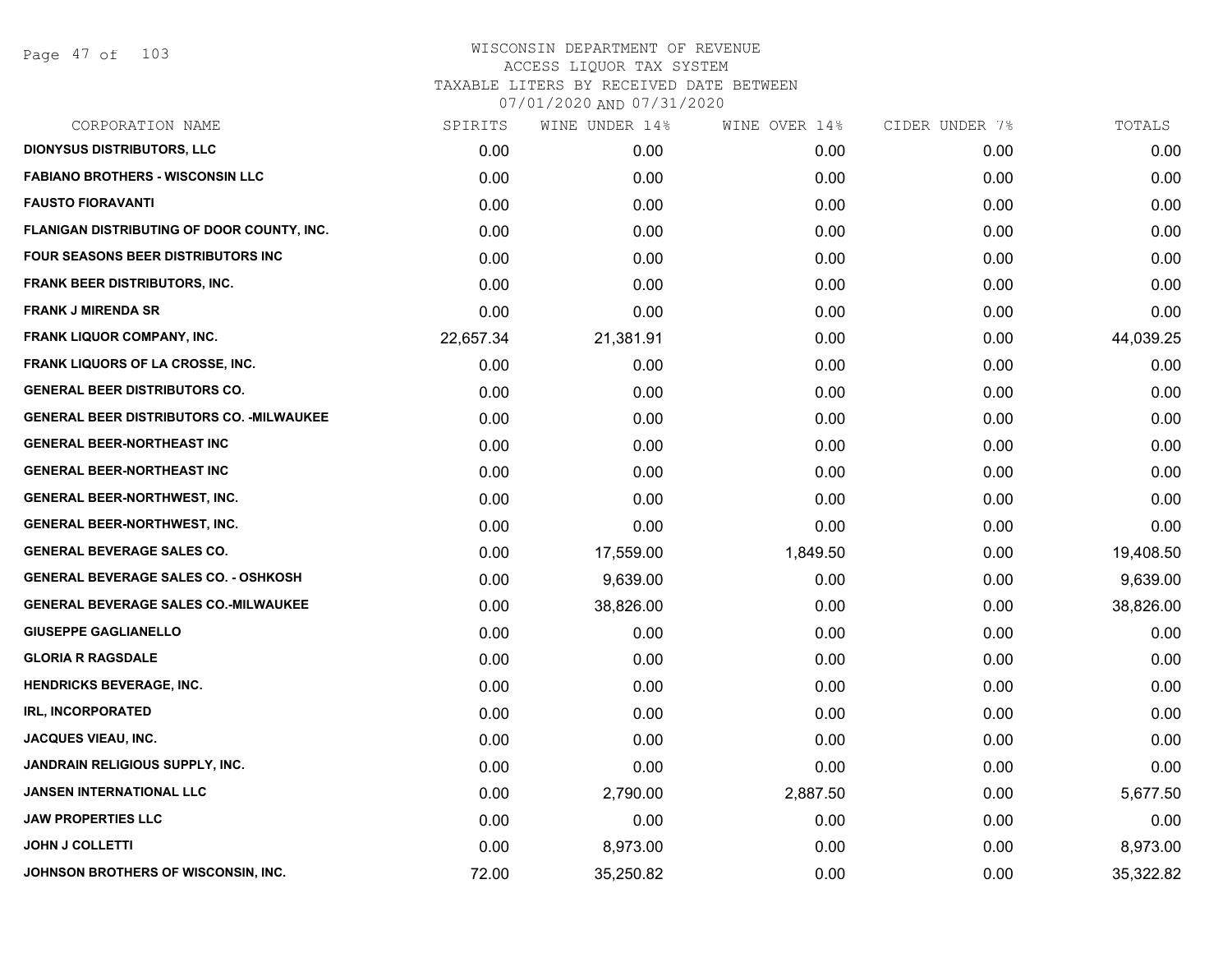Page 48 of 103

| SPIRITS  | WINE UNDER 14% |          | CIDER UNDER 7% | TOTALS    |
|----------|----------------|----------|----------------|-----------|
| 0.00     | 0.00           | 0.00     | 0.00           | 0.00      |
| 0.00     | 0.00           | 0.00     | 0.00           | 0.00      |
| 0.00     | 0.00           | 0.00     | 0.00           | 0.00      |
| 0.00     | 0.00           | 0.00     | 0.00           | 0.00      |
| 0.00     | 0.00           | 0.00     | 0.00           | 0.00      |
| 0.00     | 0.00           | 0.00     | 0.00           | 0.00      |
| 0.00     | 0.00           | 0.00     | 0.00           | 0.00      |
| 0.00     | 0.00           | 0.00     | 0.00           | 0.00      |
| 0.00     | 0.00           | 0.00     | 0.00           | 0.00      |
| 0.00     | 0.00           | 0.00     | 0.00           | 0.00      |
| 742.50   | 18,211.50      | 2,034.00 | 0.00           | 20,988.00 |
| 0.00     | 0.00           | 0.00     | 0.00           | 0.00      |
| 0.00     | 14,710.00      | 0.00     | 0.00           | 14,710.00 |
| 0.00     | 0.00           | 0.00     | 0.00           | 0.00      |
| 2,025.00 | 0.00           | 0.00     | 0.00           | 2,025.00  |
| 0.00     | 0.00           | 0.00     | 0.00           | 0.00      |
| 0.00     | 0.00           | 0.00     | 0.00           | 0.00      |
| 0.00     | 0.00           | 0.00     | 0.00           | 0.00      |
| 0.00     | 0.00           | 0.00     | 0.00           | 0.00      |
| 0.00     | 542.00         | 0.00     | 362.35         | 904.35    |
| 0.00     | 0.00           | 0.00     | 0.00           | 0.00      |
| 0.00     | 0.00           | 0.00     | 0.00           | 0.00      |
| 0.00     | 0.00           | 0.00     | 0.00           | 0.00      |
| 27.00    | 2,870.25       | 333.00   | 0.00           | 3,230.25  |
| 0.00     | 0.00           | 0.00     | 0.00           | 0.00      |
| 0.00     | 0.00           | 0.00     | 0.00           | 0.00      |
| 0.00     | 0.00           | 0.00     | 0.00           | 0.00      |
| 0.00     | 0.00           | 0.00     | 0.00           | 0.00      |
|          |                |          | WINE OVER 14%  |           |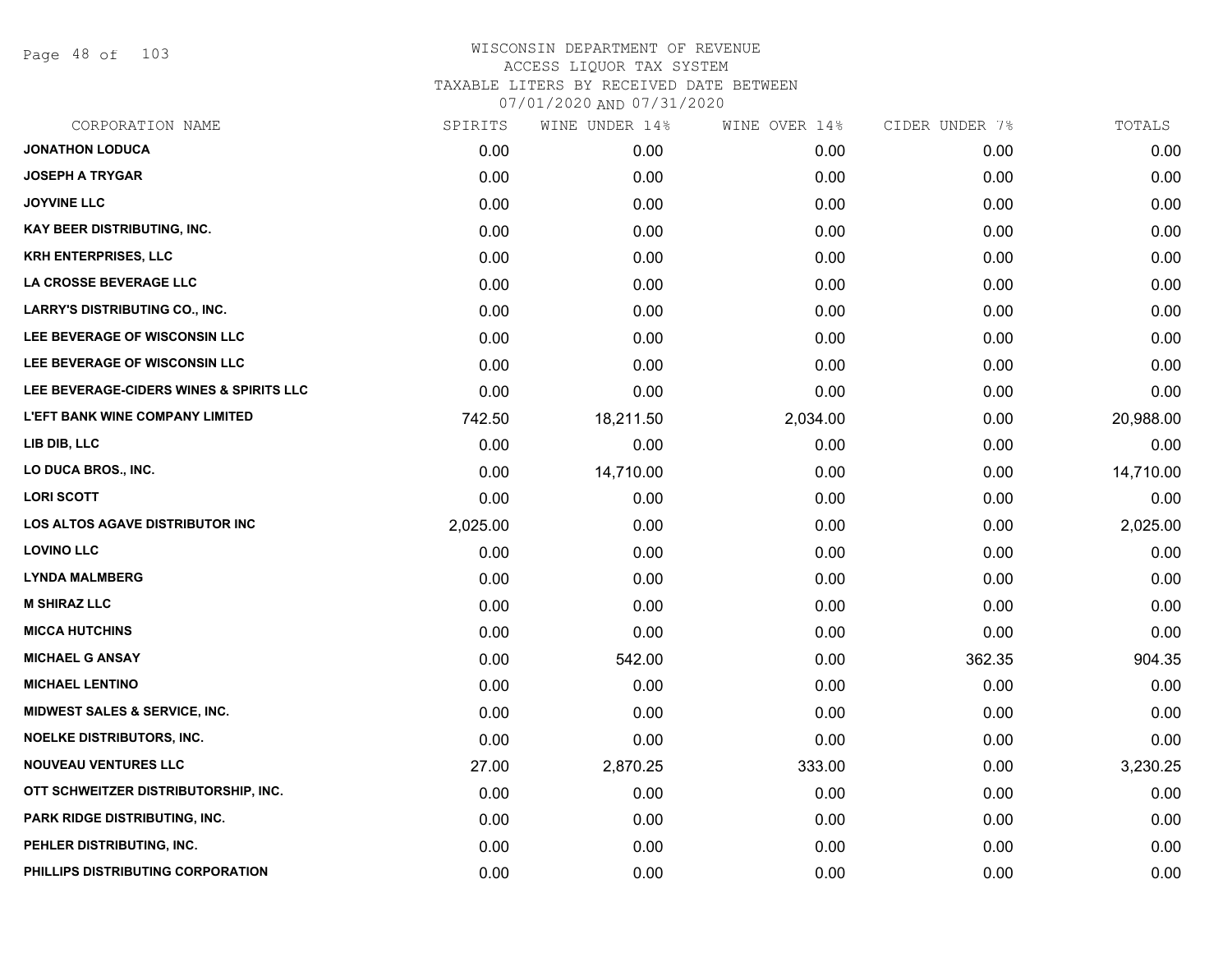Page 49 of 103

| CORPORATION NAME                        | SPIRITS | WINE UNDER 14% | WINE OVER 14% | CIDER UNDER 7% | TOTALS    |
|-----------------------------------------|---------|----------------|---------------|----------------|-----------|
| PHILLIPS WINE COMPANY                   | 0.00    | 0.00           | 0.00          | 0.00           | 0.00      |
| <b>PURE WINE WISCONSIN INC</b>          | 0.00    | 0.00           | 0.00          | 0.00           | 0.00      |
| PURPLE FEET WINES, LLC                  | 0.00    | 0.00           | 0.00          | 0.00           | 0.00      |
| <b>PVD ENTERPRISES LLC</b>              | 0.00    | 0.00           | 0.00          | 0.00           | 0.00      |
| RATAS WHOLESALE LIQUOR COMPANY          | 0.00    | 0.00           | 0.00          | 0.00           | 0.00      |
| S. & S. DISTRIBUTING, INC.              | 0.00    | 0.00           | 0.00          | 0.00           | 0.00      |
| S. & S. DISTRIBUTING, INC.              | 0.00    | 0.00           | 0.00          | 0.00           | 0.00      |
| <b>SALIM M SHAMMO</b>                   | 0.00    | 0.00           | 0.00          | 0.00           | 0.00      |
| SARATOGA LIQUOR CO., INC.               | 0.00    | 0.00           | 0.00          | 0.00           | 0.00      |
| <b>SP3 LLC</b>                          | 0.00    | 0.00           | 0.00          | 0.00           | 0.00      |
| <b>SUPERIOR BEVERAGES LLC</b>           | 0.00    | 0.00           | 0.00          | $-282.54$      | $-282.54$ |
| <b>SYRIANA INC</b>                      | 0.00    | 0.00           | 0.00          | 0.00           | 0.00      |
| T.H. STEMPER COMPANY, INC.              | 0.00    | 0.00           | 0.00          | 0.00           | 0.00      |
| TJ INTERNATIONAL LTD                    | 0.00    | 0.00           | 0.00          | 0.00           | 0.00      |
| <b>TORI-VERDI GROUP LLC</b>             | 0.00    | 0.00           | 0.00          | 0.00           | 0.00      |
| TRANSNATIONAL ENTERPRISES, INCORPORATED | 0.00    | 0.00           | 0.00          | 0.00           | 0.00      |
| TRIANGLE DISTRIBUTING COMPANY, INC.     | 0.00    | 0.00           | 0.00          | 0.00           | 0.00      |
| <b>TRI-MART COMPANY LLC</b>             | 0.00    | 0.00           | 0.00          | 0.00           | 0.00      |
| <b>VINO VERITAS, LTD.</b>               | 0.00    | 1,548.00       | 270.00        | 0.00           | 1,818.00  |
| <b>WDI LLC</b>                          | 0.00    | 0.00           | 0.00          | 0.00           | 0.00      |
| <b>WDI LLC</b>                          | 0.00    | 0.00           | 0.00          | 0.00           | 0.00      |
| <b>WILLIAM D HANSEN</b>                 | 0.00    | 0.00           | 0.00          | 0.00           | 0.00      |
| <b>WISCONSIN DISTRIBUTORS EAST LLC</b>  | 0.00    | 0.00           | 0.00          | 0.00           | 0.00      |
| <b>WISCONSIN DISTRIBUTORS NORTH LLC</b> | 0.00    | 0.00           | 0.00          | 0.00           | 0.00      |
| <b>WISCONSIN DISTRIBUTORS SOUTH LLC</b> | 0.00    | 0.00           | 0.00          | 0.00           | 0.00      |
| <b>WISCONSIN WINE AND SPIRITS INC</b>   | 0.00    | 0.00           | 0.00          | 0.00           | 0.00      |
| <b>WISCONSIN WINERY CO-OP</b>           | 0.00    | 0.00           | 0.00          | 0.00           | 0.00      |
| <b>WOODFIELD DISTRIBUTION LLC</b>       | 0.00    | 0.00           | 0.00          | 0.00           | 0.00      |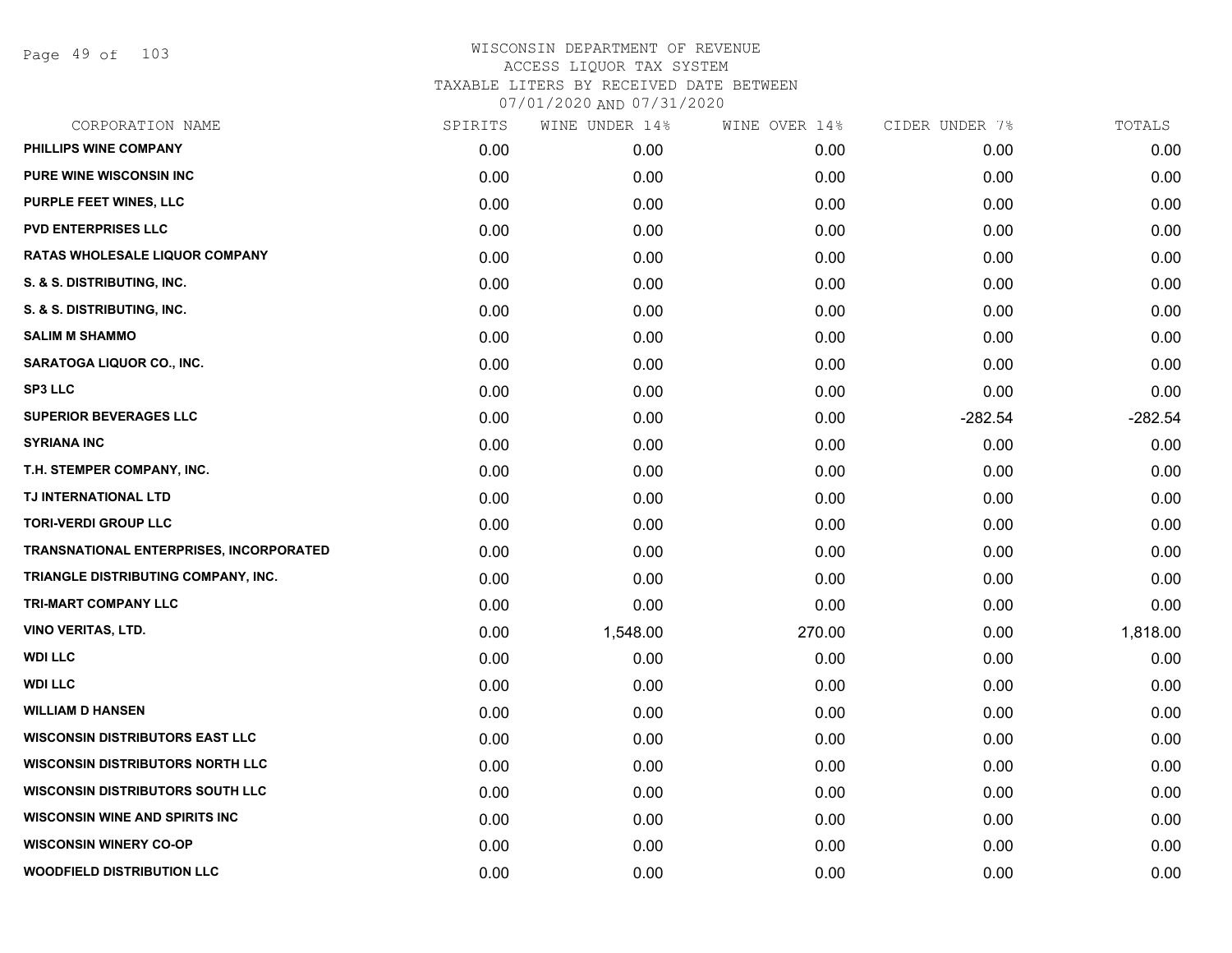| Page 50 of |  |  | 103 |
|------------|--|--|-----|
|------------|--|--|-----|

| CORPORATION NAME                  | SPIRITS    | WINE UNDER 14% | WINE OVER 14% | CIDER UNDER 7% | TOTALS     |
|-----------------------------------|------------|----------------|---------------|----------------|------------|
| <b>ZASTROW THE BEER MAN. INC.</b> | 0.00       | 0.00           | 0.00          | 0.00           | $0.00\,$   |
| TOTAL LITERS FOR 7/31/2020        | 195,139.40 | 414,392.34     | 26,898.00     | 79.81          | 636,509.55 |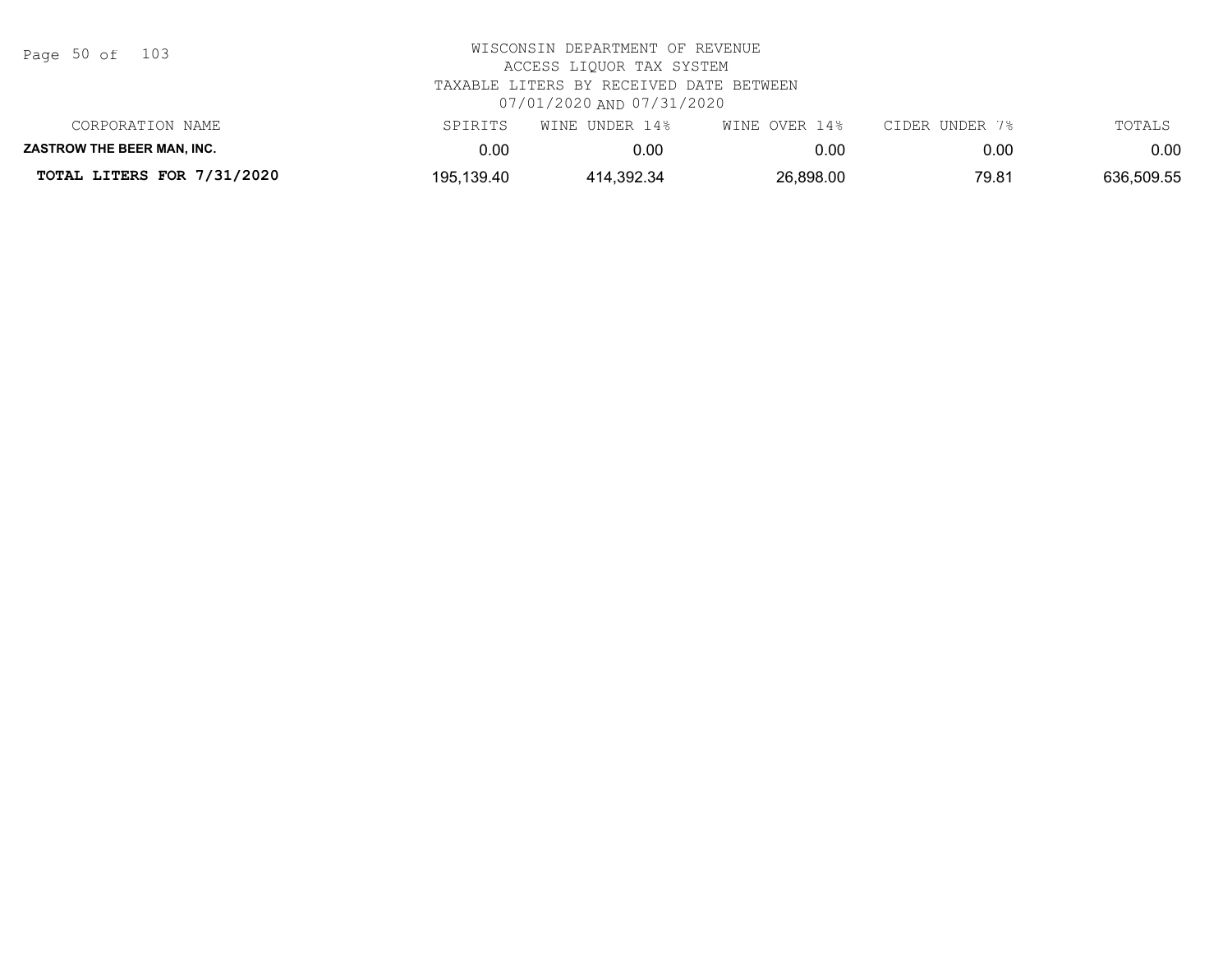Page 51 of 103

## WISCONSIN DEPARTMENT OF REVENUE ACCESS LIQUOR TAX SYSTEM TAXABLE LITERS BY RECEIVED DATE BETWEEN 07/01/2020 AND 07/31/2020

**IN STATE MANUFACTURER (WM) 45TH PARALLEL SPIRITS, LLC** 0.00 0.00 0.00 0.00 0.00 **ACE ETHANOL, LLC** 0.00 0.00 0.00 0.00 0.00 **AEPPELTREOW INC** 92.63 0.00 0.00 0.00 92.63 **ANCHOR STILLHOUSE HOLDINGS LLC** 0.00 0.00 0.00 0.00 0.00 **ANGRY SPIRITS DISTILLING LLC** 0.00 0.00 0.00 0.00 0.00 **B & E DISTILLERY INC.** 0.00 0.00 0.00 0.00 0.00 **BRIAN SAMMONS** 1,156.74 0.00 0.00 0.00 1,156.74 **C & N CORPORATION CONSTRUCTED ASSESSED AS A CORPORATION CONSTRUCTED AS A CORPORATION CONSTRUCTED AS A CORPORATION CENTRAL STANDARD LLC** 260.51 0.00 0.00 0.00 260.51 **CENTRAL STANDARD LLC** 0.00 0.00 0.00 0.00 0.00 **CENTRAL TIME DISTILLERY AND WINERY, INC.**  $998.82$  0.00 0.00 0.00 0.00 0.00 0.00 998.82 **CHIPPEWA RIVER DISTILLERY AND BREWERY LLC** 0.00 0.00 0.00 0.00 0.00 **CLOVER MEADOW LLC** 0.00 0.00 0.00 0.00 0.00 **COPPER CROW DISTILLERY LLC** 810.15 810.15 810.15 810.00 0.00 0.00 0.00 0.00 0.00 0.00 810.15 **CULLEN AND HARRISON LLC** 11,337.89 1,468.17 0.00 0.00 12,806.06 **CULLEN AND HARRISON LLC** 0.00 0.00 0.00 0.00 0.00 **DANCING GOAT DISTILLERY, LLC** 0.00 0.00 0.00 0.00 0.00 **DENNIS E ERB** 0.00 0.00 0.00 0.00 0.00 **DISTILLERY PARTNERS, LLC** 0.00 0.00 0.00 0.00 0.00 **DOG AND SHRUB DISTILLERY LLC**  $206.27$   $0.00$   $0.00$   $0.00$   $0.00$   $0.00$   $0.00$   $206.27$ CORPORATION NAME SPIRITS WINE UNDER 14% WINE OVER 14% CIDER UNDER 7% TOTALS

**DOUNDRINS DISTILLING** 452.54 0.00 0.00 0.00 452.54 **DRIFTLESS GLEN DISTILLERY LLC** 6,466.00 0.00 0.00 0.00 6,466.00 **DRIFTLESS PURE LLC** 1,735.50 0.00 0.00 0.00 1,735.50 **EAGLE TRACE BREWING COMPANY LLC** 0.00 0.00 0.00 0.00 0.00 **EMCO CHEMICAL DISTRIBUTORS, INC.** 0.00 0.00 0.00 0.00 0.00 **FREDERICK QUANDT** 0.00 3,492.03 0.00 0.00 3,492.03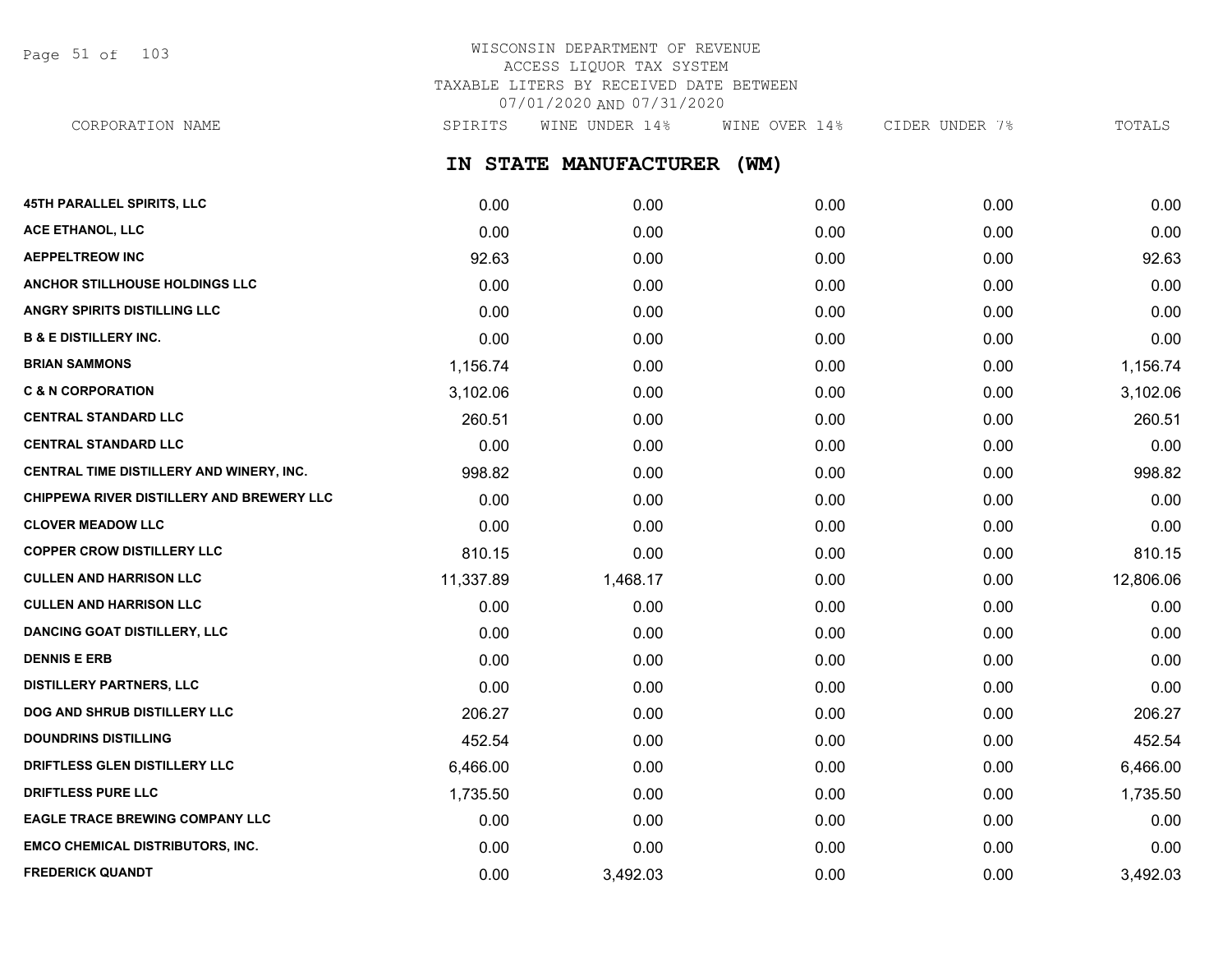Page 52 of 103

| CORPORATION NAME                             | SPIRITS  | WINE UNDER 14% | WINE OVER 14% | CIDER UNDER 7% | TOTALS   |
|----------------------------------------------|----------|----------------|---------------|----------------|----------|
| <b>GLOBAL UNIVERSAL SRL</b>                  | 0.00     | 0.00           | 0.00          | 0.00           | 0.00     |
| <b>GRANT J VAN DRIEST</b>                    | 0.00     | 0.00           | 0.00          | 0.00           | 0.00     |
| <b>GREAT LAKES DISTILLERY LLC</b>            | 2,540.23 | 0.00           | 0.00          | 0.00           | 2,540.23 |
| <b>HENDRICKS FAMILY DISTILLERY LLC</b>       | 705.37   | 0.00           | 0.00          | 0.00           | 705.37   |
| <b>HICKORY VIEW DISTILLERY LLC</b>           | 729.00   | 0.00           | 0.00          | 0.00           | 729.00   |
| INCIDER, INC.                                | 0.00     | 0.00           | 0.00          | 85.68          | 85.68    |
| <b>ISAAC SHOWAKI</b>                         | 0.00     | 0.00           | 0.00          | 0.00           | 0.00     |
| <b>JACKSON WINE LLC</b>                      | 0.00     | 0.00           | 0.00          | 0.00           | 0.00     |
| <b>JAMES PLOETZ</b>                          | 0.00     | 0.00           | 0.00          | 0.00           | 0.00     |
| <b>JARIN K GELHAR</b>                        | 206.53   | 0.00           | 0.00          | 0.00           | 206.53   |
| <b>JKLM DISTILLING PARTNERS LLC</b>          | 0.00     | 0.00           | 0.00          | 0.00           | 0.00     |
| <b>JOSEPH RETZER III</b>                     | 675.01   | 0.00           | 0.00          | 0.00           | 675.01   |
| <b>KATCHEVER &amp; CO LLC</b>                | 0.00     | 0.00           | 0.00          | 0.00           | 0.00     |
| <b>MATTHEW RICK</b>                          | 343.87   | 2,651.07       | 90.02         | 0.00           | 3,084.96 |
| <b>MEISENBURG BREWING AND DISTILLING LLC</b> | 0.00     | 0.00           | 0.00          | 0.00           | 0.00     |
| <b>MOLSON COORS BEVERAGE COMPANY USA LLC</b> | 0.00     | 0.00           | 0.00          | 0.00           | 0.00     |
| <b>NATHAN G GREENAWALT</b>                   | 180.00   | 0.00           | 0.00          | 0.00           | 180.00   |
| <b>NORTHERN WATERS DISTILLERY LLC</b>        | 1,314.40 | 0.00           | 0.00          | 0.00           | 1,314.40 |
| <b>PABST HOLDINGS LLC</b>                    | 0.00     | 0.00           | 0.00          | 0.00           | 0.00     |
| PERLICK DISTILLERY, LLC                      | 1,080.13 | 0.00           | 0.00          | 0.00           | 1,080.13 |
| <b>RIVER BEND VINEYARD &amp; WINERY LLC</b>  | 483.02   | 0.00           | 0.00          | 0.00           | 483.02   |
| <b>SENSIENT FLAVORS LLC</b>                  | 0.00     | 0.00           | 0.00          | 0.00           | 0.00     |
| <b>ST CROIX SPIRITS LLC</b>                  | 0.00     | 0.00           | 0.00          | 0.00           | 0.00     |
| ST MARY'S DISTILLARY LLC                     | 0.00     | 0.00           | 0.00          | 0.00           | 0.00     |
| <b>STABLE ROCK WINERY LLC</b>                | 0.00     | 0.00           | 0.00          | 0.00           | 0.00     |
| STATE LINE DISTILLERY, LLC                   | 839.00   | 0.00           | 0.00          | 0.00           | 839.00   |
| <b>SUGAR RIVER DISTILLERY INC</b>            | 0.00     | 0.00           | 0.00          | 0.00           | 0.00     |
| THE NORTH WOODS DISTILLERY LLC               | 720.00   | 0.00           | 0.00          | 0.00           | 720.00   |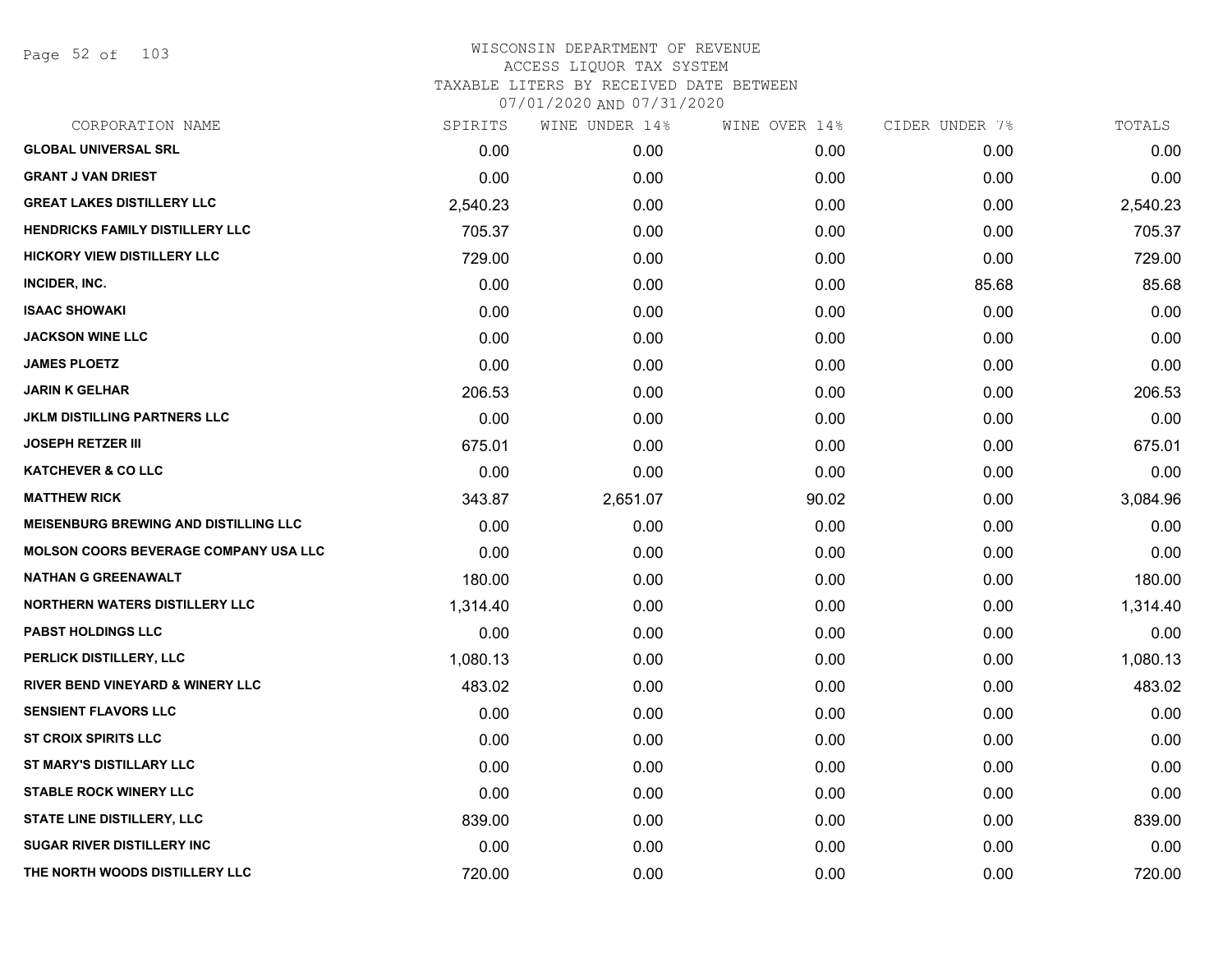Page 53 of 103

| CORPORATION NAME                | SPIRITS   | WINE<br>UNDER 14% | OVER 14%<br>WINE | CIDER UNDER 7% | TOTALS    |
|---------------------------------|-----------|-------------------|------------------|----------------|-----------|
| THE WINE VINEYARD LLC           | 0.00      | 0.00              | 0.00             | 0.00           | 0.00      |
| <b>WHITE WINTER WINERY INC</b>  | 0.00      | 0.00              | 0.00             | 0.00           | 0.00      |
| <b>WOLLERSHEIM WINERY, INC.</b> | 1,919.20  | 1.14              | 0.00             | 0.00           | 1,920.34  |
| YAHARA BAY DISTILLERS, INC.     | 1,325.42  | 0.00              | 0.00             | 0.00           | 1,325.42  |
| TOTAL LITERS FOR 7/31/2020      | 39,680.29 | 7,612.41          | 90.02            | 85.68          | 47,468.40 |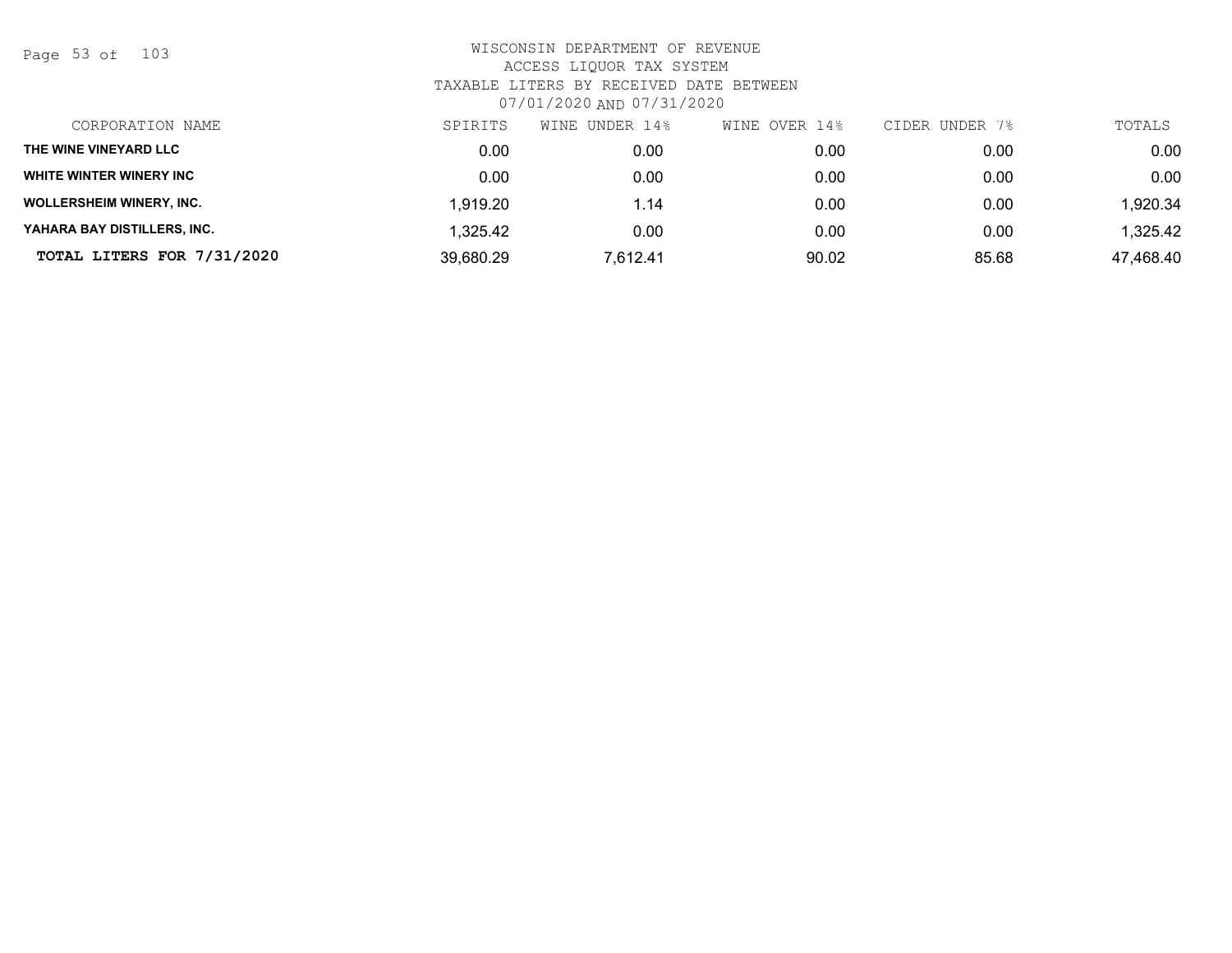Page 54 of 103

### WISCONSIN DEPARTMENT OF REVENUE ACCESS LIQUOR TAX SYSTEM TAXABLE LITERS BY RECEIVED DATE BETWEEN 07/01/2020 AND 07/31/2020 CORPORATION NAME SPIRITS WINE UNDER 14% WINE OVER 14% CIDER UNDER 7% TOTALS

**IN STATE RECTIFIER (WR)**

| <b>45TH PARALLEL SPIRITS, LLC</b>      | 6,598.50  | 0.00     | 0.00 | 0.00 | 6,598.50  |
|----------------------------------------|-----------|----------|------|------|-----------|
| ARTY'S PREMIUM BEVERAGES, INC          | 11,829.64 | 0.00     | 0.00 | 0.00 | 11,829.64 |
| <b>CENTRAL STANDARD LLC</b>            | 0.00      | 0.00     | 0.00 | 0.00 | 0.00      |
| <b>CITY BREWING COMPANY, LLC</b>       | 7,020.48  | 0.00     | 0.00 | 0.00 | 7,020.48  |
| <b>DANCING GOAT DISTILLERY, LLC</b>    | 0.00      | 0.00     | 0.00 | 0.00 | 0.00      |
| <b>DISTILLERY PARTNERS, LLC</b>        | 0.00      | 0.00     | 0.00 | 0.00 | 0.00      |
| <b>DOUNDRINS DISTILLING</b>            | 0.00      | 0.00     | 0.00 | 0.00 | 0.00      |
| <b>FREDERICK QUANDT</b>                | 0.00      | 1,750.75 | 0.00 | 0.00 | 1,750.75  |
| <b>GALLOWAY COMPANY</b>                | 0.00      | 0.00     | 0.00 | 0.00 | 0.00      |
| <b>GLOBAL UNIVERSAL SRL</b>            | 0.00      | 0.00     | 0.00 | 0.00 | 0.00      |
| <b>GREAT LAKES DISTILLERY LLC</b>      | 2,386.60  | 0.00     | 0.00 | 0.00 | 2,386.60  |
| <b>HENRY FARMS PRAIRIE SPIRITS LLC</b> | $-225.00$ | 0.00     | 0.00 | 0.00 | $-225.00$ |
| <b>JACKSON WINE LLC</b>                | 0.00      | 0.00     | 0.00 | 0.00 | 0.00      |
| <b>KELLY M YOCOM</b>                   | 70.16     | 99.00    | 0.00 | 0.00 | 169.16    |
| <b>MIDWEST CUSTOM BOTTLING LLC</b>     | 45,667.63 | $-0.75$  | 0.00 | 0.00 | 45,666.88 |
| <b>NATHAN G GREENAWALT</b>             | 0.00      | 0.00     | 0.00 | 0.00 | 0.00      |
| <b>ST MARY'S DISTILLARY LLC</b>        | 0.00      | 0.00     | 0.00 | 0.00 | 0.00      |
| YAHARA BAY DISTILLERS, INC.            | 0.00      | 0.00     | 0.00 | 0.00 | 0.00      |
| YAHARA BAY DISTILLERS, INC.            | 0.00      | 0.00     | 0.00 | 0.00 | 0.00      |
| TOTAL LITERS FOR 7/31/2020             | 73,348.01 | 1,849.00 | 0.00 | 0.00 | 75,197.01 |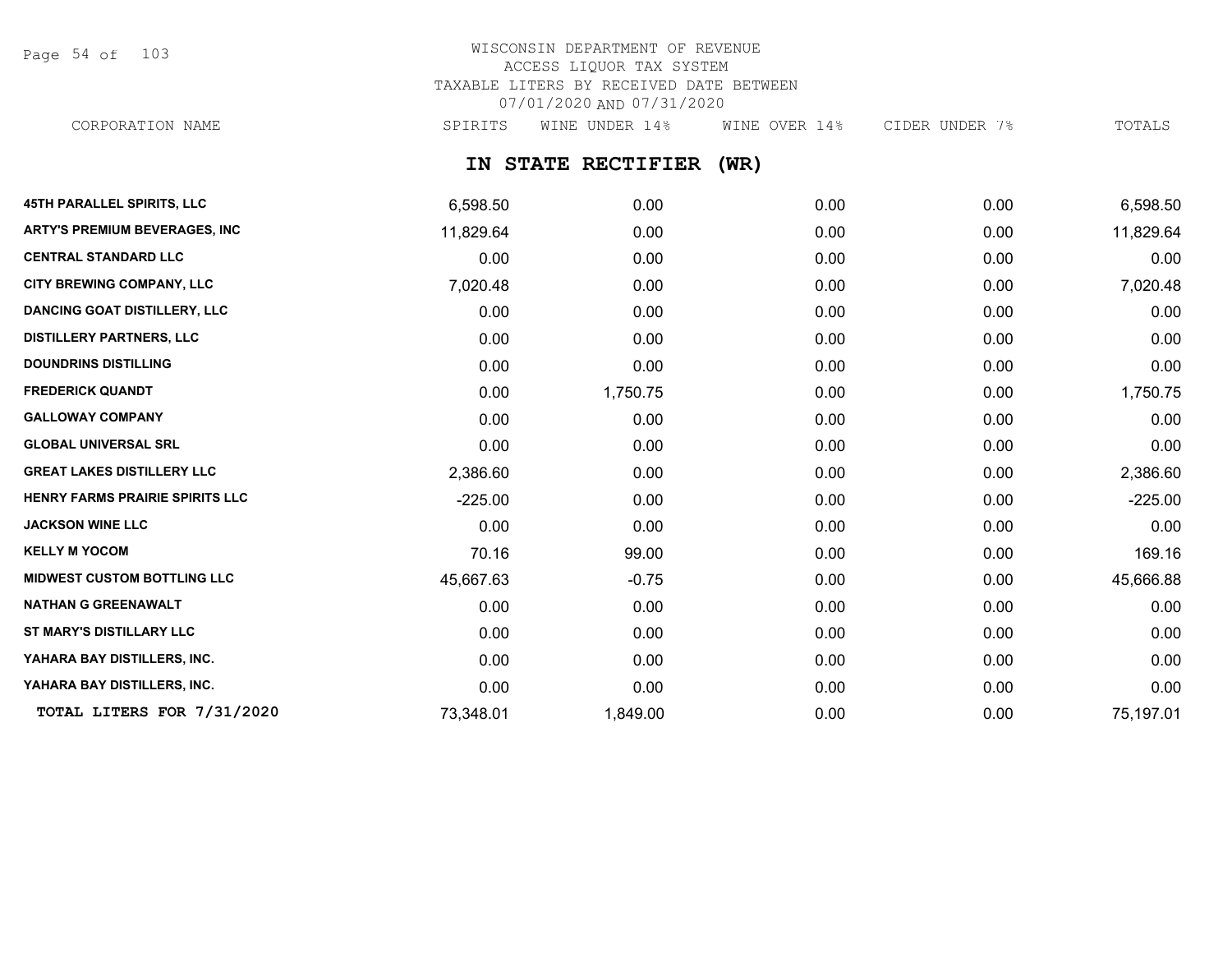Page 55 of 103

## WISCONSIN DEPARTMENT OF REVENUE ACCESS LIQUOR TAX SYSTEM TAXABLE LITERS BY RECEIVED DATE BETWEEN 07/01/2020 AND 07/31/2020

CORPORATION NAME SPIRITS WINE UNDER 14% WINE OVER 14% CIDER UNDER 7% TOTALS

**IN STATE WINERY (WWI)**

| <b>AEPPELTREOW INC</b>                            | 0.00 | 145.36    | 13.63  | 563.78 | 722.77    |
|---------------------------------------------------|------|-----------|--------|--------|-----------|
| <b>ALLEN L NAPARALLA</b>                          | 0.00 | 0.00      | 0.00   | 0.00   | 0.00      |
| <b>AMANDA STEFL</b>                               | 0.00 | 0.00      | 0.00   | 0.00   | 0.00      |
| <b>ANDREW J HEINZL</b>                            | 0.00 | 0.00      | 0.00   | 51.10  | 51.10     |
| <b>BADGER STATE BREWING COMPANY LLC</b>           | 0.00 | 0.00      | 0.00   | 0.00   | 0.00      |
| <b>BAYFIELD WINERY, LTD.</b>                      | 0.00 | 1,131.76  | 0.00   | 0.00   | 1,131.76  |
| <b>BELLEVINEZ LLC</b>                             | 0.00 | 1,871.69  | 0.00   | 0.00   | 1,871.69  |
| <b>BLIND HORSE WINERY LLC</b>                     | 0.00 | 0.00      | 0.00   | 0.00   | 0.00      |
| <b>BOTHAM BRANDS LLC</b>                          | 0.00 | 1,351.39  | 0.00   | 0.00   | 1,351.39  |
| <b>BRADLEY L ALLEN</b>                            | 0.00 | 85.47     | 0.00   | 0.00   | 85.47     |
| <b>BRANCHES WINERY LLC</b>                        | 0.00 | 5,384.73  | 0.00   | 0.00   | 5,384.73  |
| <b>BRIAN C LOKRANTZ</b>                           | 0.00 | 0.00      | 0.00   | 0.00   | 0.00      |
| <b>BRIGADOON FARM &amp; WINERY LLC</b>            | 0.00 | 612.74    | 103.49 | 0.00   | 716.23    |
| <b>BRIX CIDER LLC</b>                             | 0.00 | 38.00     | 0.00   | 285.40 | 323.40    |
| <b>C &amp; N CORPORATION</b>                      | 0.00 | 46,182.57 | 134.99 | 0.00   | 46,317.56 |
| CAPITAL BREWERY COMPANY, INC.                     | 0.00 | 0.00      | 0.00   | 0.00   | 0.00      |
| <b>CHATEAU ST CROIX WINERY &amp; VINEYARD LLC</b> | 0.00 | 907.51    | 81.75  | 0.00   | 989.26    |
| <b>CHERYL JOHNSON</b>                             | 0.00 | 0.00      | 0.00   | 0.00   | 0.00      |
| <b>CLOVER MEADOW LLC</b>                          | 0.00 | 0.00      | 0.00   | 0.00   | 0.00      |
| <b>COLLEEN M BOS</b>                              | 0.00 | 0.00      | 0.00   | 0.00   | 0.00      |
| <b>CRAIG FLETCHER</b>                             | 0.00 | 0.00      | 0.00   | 0.00   | 0.00      |
| <b>DANIEL J KOEPKE</b>                            | 0.00 | 435.32    | 0.00   | 0.00   | 435.32    |
| <b>DANZINGER VINEYARDS LLC</b>                    | 0.00 | 0.00      | 0.00   | 0.00   | 0.00      |
| <b>DAVID F MAHER</b>                              | 0.00 | 0.00      | 0.00   | 0.00   | 0.00      |
| <b>DAVID R RASMUSSEN</b>                          | 0.00 | 1,094.37  | 0.00   | 0.00   | 1,094.37  |
| <b>DEAN L BAUMGARTEN</b>                          | 0.00 | 0.00      | 0.00   | 0.00   | 0.00      |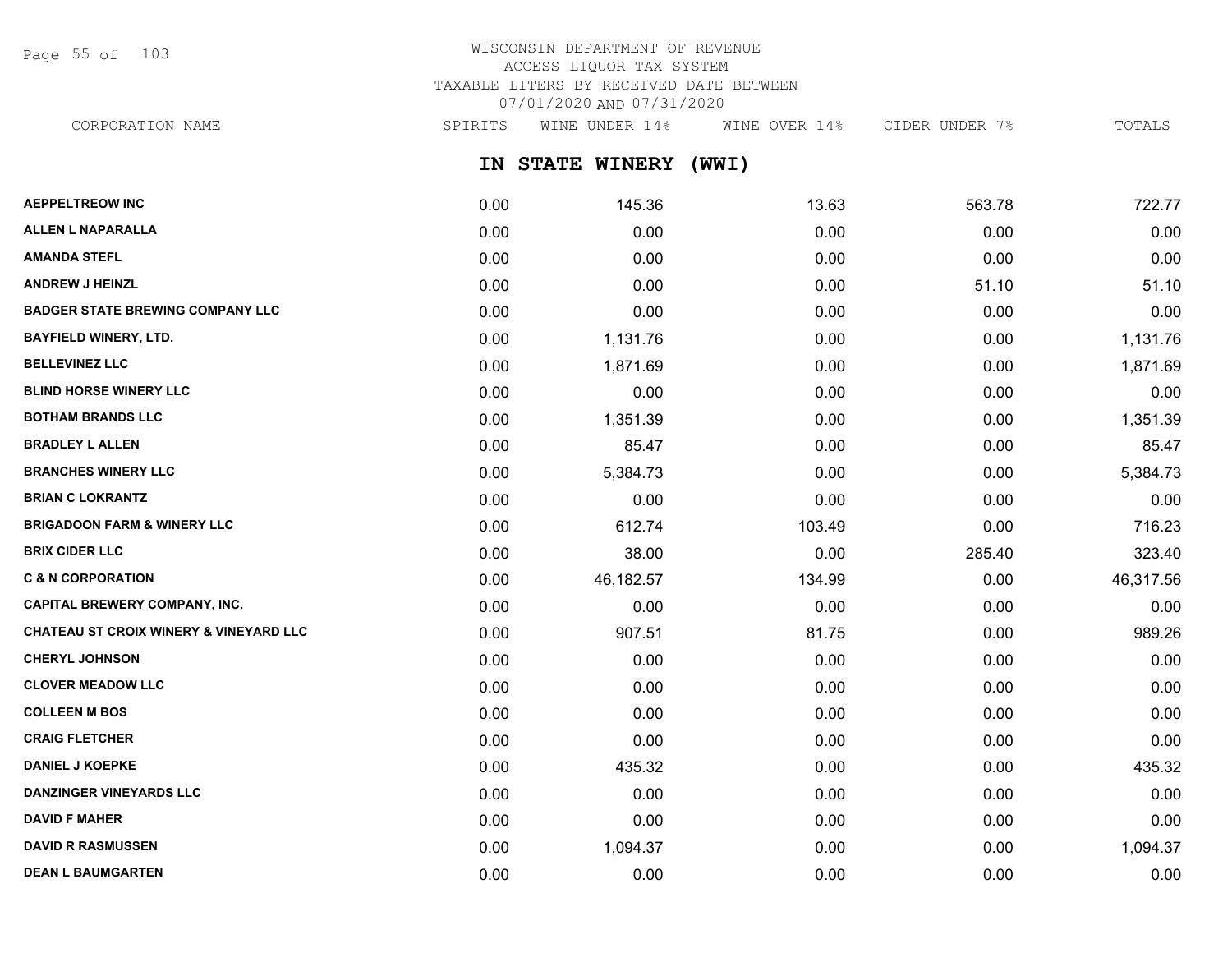Page 56 of 103

| CORPORATION NAME                     | SPIRITS | WINE UNDER 14% | WINE OVER 14% | CIDER UNDER 7% | TOTALS    |
|--------------------------------------|---------|----------------|---------------|----------------|-----------|
| <b>DIANA HOBSON</b>                  | 0.00    | 0.00           | 0.00          | 0.00           | 0.00      |
| <b>DON GRASSE</b>                    | 0.00    | 110.65         | 0.00          | 0.00           | 110.65    |
| DRUMLIN RIDGE WINERY LLC             | 0.00    | 0.00           | 0.00          | 0.00           | 0.00      |
| <b>EASTERN RIDGES VINEYARD, LLC</b>  | 0.00    | 1,682.99       | 0.00          | 0.00           | 1,682.99  |
| <b>EDWARD J RINK</b>                 | 0.00    | 0.00           | 0.00          | 0.00           | 0.00      |
| <b>ELISABETH W KLEIN</b>             | 0.00    | 94.64          | 0.00          | 0.00           | 94.64     |
| <b>FAWN CREEK WINERY LLC</b>         | 0.00    | 4,130.97       | 0.00          | 0.00           | 4,130.97  |
| <b>FERMENTING CELLARS LLC</b>        | 0.00    | 882.13         | 13.13         | 0.00           | 895.26    |
| FISHER KING WINERY, LLC              | 0.00    | 2,733.06       | 0.00          | 0.00           | 2,733.06  |
| <b>FRESAR INC</b>                    | 0.00    | 79.49          | 0.00          | 0.00           | 79.49     |
| FRUIT OF THE WOODS WINE CELLAR, INC. | 0.00    | 10,461.75      | 0.00          | 0.00           | 10,461.75 |
| <b>HALF KRAKT LLC</b>                | 0.00    | 274.52         | 0.00          | 0.00           | 274.52    |
| <b>HALF MOON HILL LLC</b>            | 0.00    | 54.02          | 0.00          | 61.85          | 115.87    |
| <b>HARBOR RIDGE WINERY INC.</b>      | 0.00    | 0.00           | 0.00          | 0.00           | 0.00      |
| <b>HAYWARD LAKES WINERY, LLC</b>     | 0.00    | 224.44         | 0.00          | 0.00           | 224.44    |
| <b>HERDIE BAISDEN</b>                | 0.00    | 0.00           | 0.00          | 0.00           | 0.00      |
| <b>ISLAND ORCHARD CIDER LLC</b>      | 0.00    | $-0.38$        | $-1.13$       | 6,799.47       | 6,797.96  |
| <b>JAMES F HAUSER JR</b>             | 0.00    | 0.00           | 0.00          | 0.00           | 0.00      |
| <b>JAMES PLOETZ</b>                  | 0.00    | 672.77         | 11.24         | 0.00           | 684.01    |
| <b>JEFFERY BEMIS</b>                 | 0.00    | 4,353.21       | 0.00          | 0.00           | 4,353.21  |
| <b>JEFFREY L STOEGER</b>             | 0.00    | 0.00           | 0.00          | 0.00           | 0.00      |
| <b>JOHN BIONDI</b>                   | 0.00    | $-36.00$       | 0.00          | 857.98         | 821.98    |
| <b>JONATHAN DALE</b>                 | 0.00    | 581.25         | 0.00          | 0.00           | 581.25    |
| <b>JORNY'S END LLC</b>               | 0.00    | 0.00           | 0.00          | 0.00           | 0.00      |
| <b>JORNY'S END LLC</b>               | 0.00    | 1,057.09       | 0.00          | 0.00           | 1,057.09  |
| <b>JOSEPH CALLOW</b>                 | 0.00    | 17,286.30      | 0.00          | 1,764.00       | 19,050.30 |
| <b>JOSEPH STALLER</b>                | 0.00    | 0.00           | 0.00          | 0.00           | 0.00      |
| <b>JOSEPH WYNIMKO</b>                | 0.00    | 287.08         | 0.00          | 0.00           | 287.08    |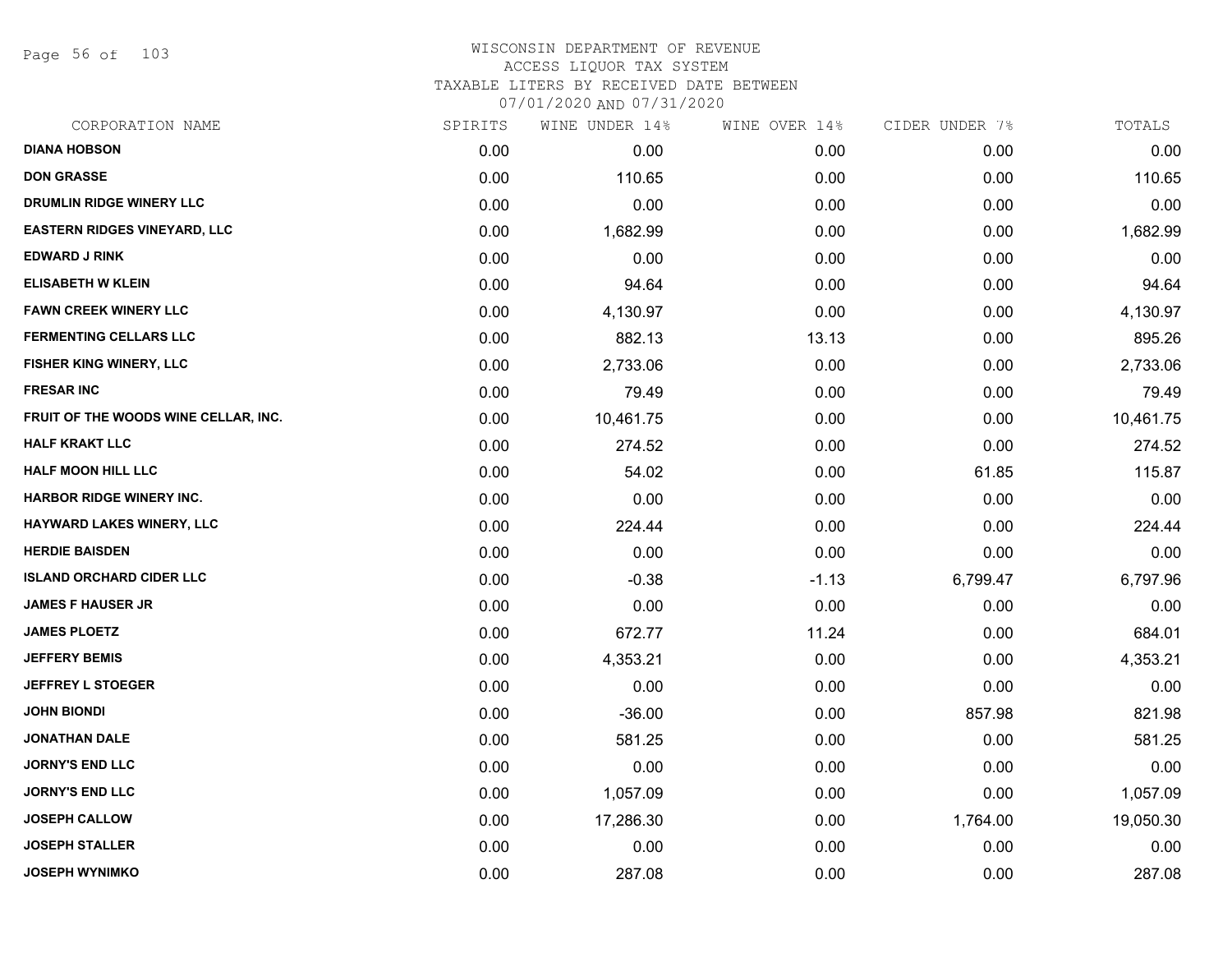Page 57 of 103

| SPIRITS | WINE UNDER 14% |          |               | TOTALS         |
|---------|----------------|----------|---------------|----------------|
| 0.00    | 0.00           | 0.00     | 0.00          | 0.00           |
| 0.00    | 0.00           | 0.00     | 0.00          | 0.00           |
| 0.00    | 0.00           | 0.00     | 0.00          | 0.00           |
| 0.00    | 0.00           | 0.00     | 0.00          | 0.00           |
| 0.00    | 0.00           | 0.00     | 0.00          | 0.00           |
| 0.00    | 7,955.93       | 0.00     | 0.00          | 7,955.93       |
| 0.00    | 753.29         | 248.82   | 10.60         | 1,012.71       |
| 0.00    | 571.97         | 0.00     | 0.00          | 571.97         |
| 0.00    | 874.50         | 0.00     | 0.00          | 874.50         |
| 0.00    | 0.00           | 0.00     | 0.00          | 0.00           |
| 0.00    | 632.16         | 0.00     | 0.00          | 632.16         |
| 0.00    | 1,147.39       | 126.02   | 0.00          | 1,273.41       |
| 0.00    | 0.00           | 0.00     | 0.00          | 0.00           |
| 0.00    | 0.00           | 0.00     | 0.00          | 0.00           |
| 0.00    | 0.00           | 0.00     | 0.00          | 0.00           |
| 0.00    | 0.00           | 0.00     | 0.00          | 0.00           |
| 0.00    | 3,627.02       | 0.00     | 0.00          | 3,627.02       |
| 0.00    | 302.83         | 0.00     | 2,574.07      | 2,876.90       |
| 0.00    | 0.00           | 0.00     | 0.00          | 0.00           |
| 0.00    | 0.00           | 0.00     | 0.00          | 0.00           |
| 0.00    | 0.00           | 0.00     | 0.00          | 0.00           |
| 0.00    | 191.24         | 0.00     | 0.00          | 191.24         |
| 0.00    | 806.29         | 0.00     | 0.00          | 806.29         |
| 0.00    | 5,170.50       | $-21.00$ | 0.00          | 5,149.50       |
| 0.00    | 0.00           | 0.00     | 0.00          | 0.00           |
| 0.00    | 1,303.50       | 24.00    | 0.00          | 1,327.50       |
| 0.00    | 0.00           | 0.00     | 0.00          | 0.00           |
| 0.00    | 0.00           | 0.00     | 0.00          | 0.00           |
|         |                |          | WINE OVER 14% | CIDER UNDER 7% |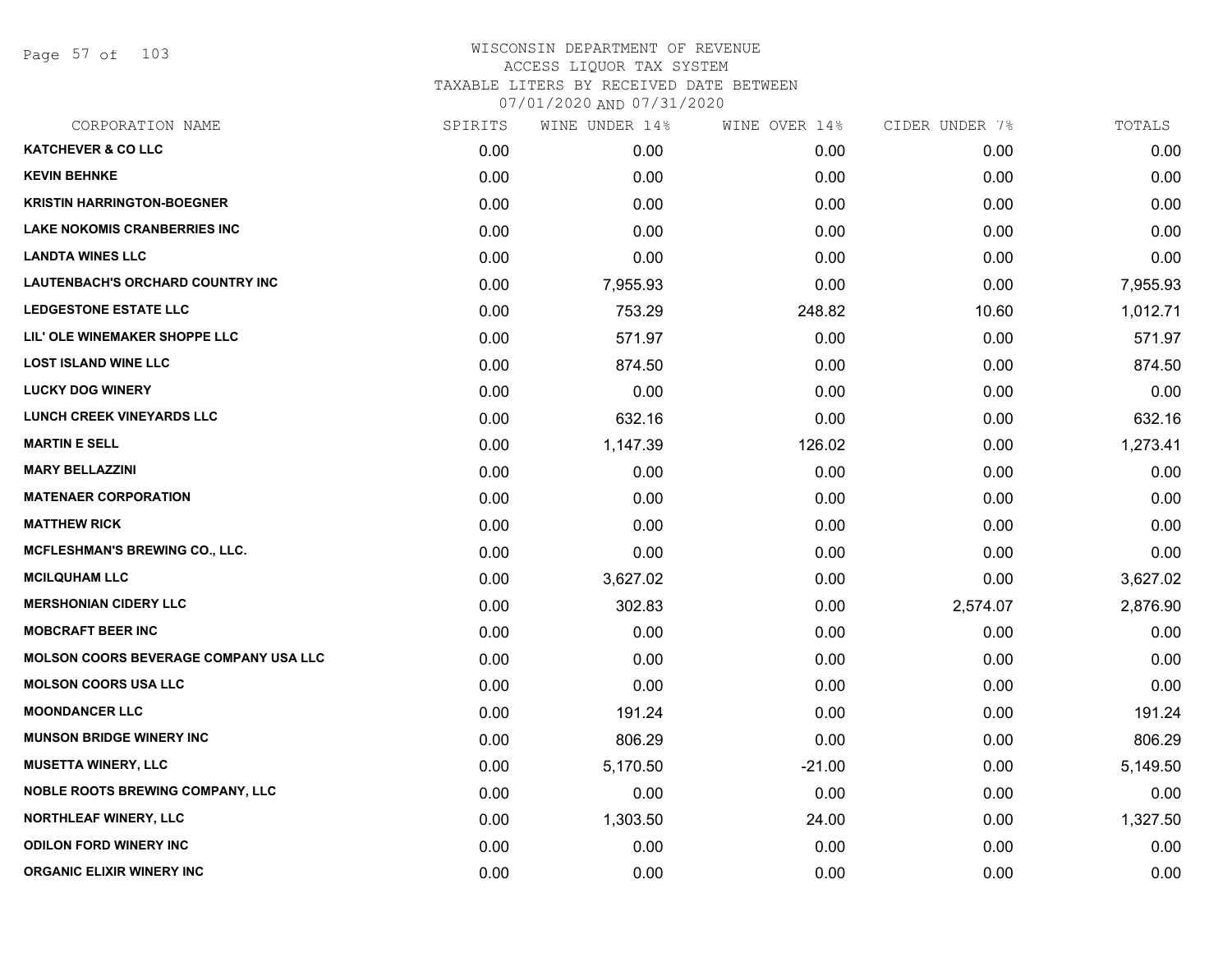Page 58 of 103

## WISCONSIN DEPARTMENT OF REVENUE ACCESS LIQUOR TAX SYSTEM

TAXABLE LITERS BY RECEIVED DATE BETWEEN

| CORPORATION NAME                                 | SPIRITS | WINE UNDER 14% | WINE OVER 14% | CIDER UNDER 7% | TOTALS    |
|--------------------------------------------------|---------|----------------|---------------|----------------|-----------|
| PARALLEL 44 VINEYARD & WINERY, INC.              | 0.00    | 5,953.63       | 0.00          | 0.00           | 5,953.63  |
| PARALLEL 44 VINEYARD & WINERY, INC.              | 0.00    | 0.00           | 0.00          | 0.00           | 0.00      |
| <b>PATRICK ARNDT</b>                             | 0.00    | 283.91         | 0.00          | 0.00           | 283.91    |
| <b>PAUL D ASPER</b>                              | 0.00    | 0.00           | 0.00          | 0.00           | 0.00      |
| <b>PAUL G BLOMMEL</b>                            | 0.00    | 0.00           | 0.00          | 0.00           | 0.00      |
| <b>PAUL HAMMEN</b>                               | 0.00    | 0.00           | 0.00          | 0.00           | 0.00      |
| <b>PAUL J FRANZEN</b>                            | 0.00    | 0.00           | 0.00          | 0.00           | 0.00      |
| <b>PETER H GENTRY</b>                            | 0.00    | 0.00           | 0.00          | 0.00           | 0.00      |
| <b>PIEPERTK LLC</b>                              | 0.00    | 2,900.45       | 10.11         | 0.00           | 2,910.56  |
| <b>PRAIRIE HAWK WINERY INC</b>                   | 0.00    | 167.25         | 0.00          | 0.00           | 167.25    |
| <b>RED OAK VINEYARD INC</b>                      | 0.00    | 0.00           | 0.00          | 0.00           | 0.00      |
| <b>RIO LOBO LLC</b>                              | 0.00    | 2,357.36       | 0.00          | 0.00           | 2,357.36  |
| <b>RIVER BEND VINEYARD &amp; WINERY LLC</b>      | 0.00    | 2,246.26       | 0.00          | 0.00           | 2,246.26  |
| <b>ROBERT J FOWLER</b>                           | 0.00    | $-6.75$        | 0.00          | 0.00           | $-6.75$   |
| <b>ROCK N WOOL WINERY LLC</b>                    | 0.00    | 2,782.27       | 0.00          | 0.00           | 2,782.27  |
| <b>RUSHFORD MEADERY AND WINERY LLC</b>           | 0.00    | $-5.63$        | 0.00          | 0.00           | $-5.63$   |
| <b>RYAN K ZAHLER</b>                             | 0.00    | 36.00          | 4.50          | 0.00           | 40.50     |
| <b>RYAN PRELLWITZ</b>                            | 0.00    | 0.00           | 0.00          | 0.00           | 0.00      |
| <b>SANDSTONE RIDGE VINEYARD &amp; WINERY LLC</b> | 0.00    | 662.45         | 0.00          | 0.00           | 662.45    |
| <b>SEVEN HAWKS VINEYARDS LLC</b>                 | 0.00    | 0.00           | 0.00          | 0.00           | 0.00      |
| SEVEN HAWKS VINEYARDS LLC                        | 0.00    | 0.00           | 0.00          | 0.00           | 0.00      |
| <b>SHARON L PINGEL</b>                           | 0.00    | 73.51          | 0.00          | 0.00           | 73.51     |
| <b>SHERRY HARDIE</b>                             | 0.00    | 289.75         | 0.00          | 0.00           | 289.75    |
| <b>SIMON CREEK VINEYARD LLC</b>                  | 0.00    | 3,743.95       | 168.00        | 0.00           | 3,911.95  |
| SINNIPEE VALLEY VINEYARD LLC                     | 0.00    | 0.00           | 0.00          | 0.00           | 0.00      |
| <b>SPB LLC</b>                                   | 0.00    | 0.00           | 0.00          | 56,721.24      | 56,721.24 |
| SPIRITS OF NORWAY VINEYARD LLC                   | 0.00    | $-6.00$        | 0.00          | 0.00           | $-6.00$   |
| <b>SPRECHER BREWING COMPANY, LLC</b>             | 0.00    | 0.00           | 0.00          | 0.00           | 0.00      |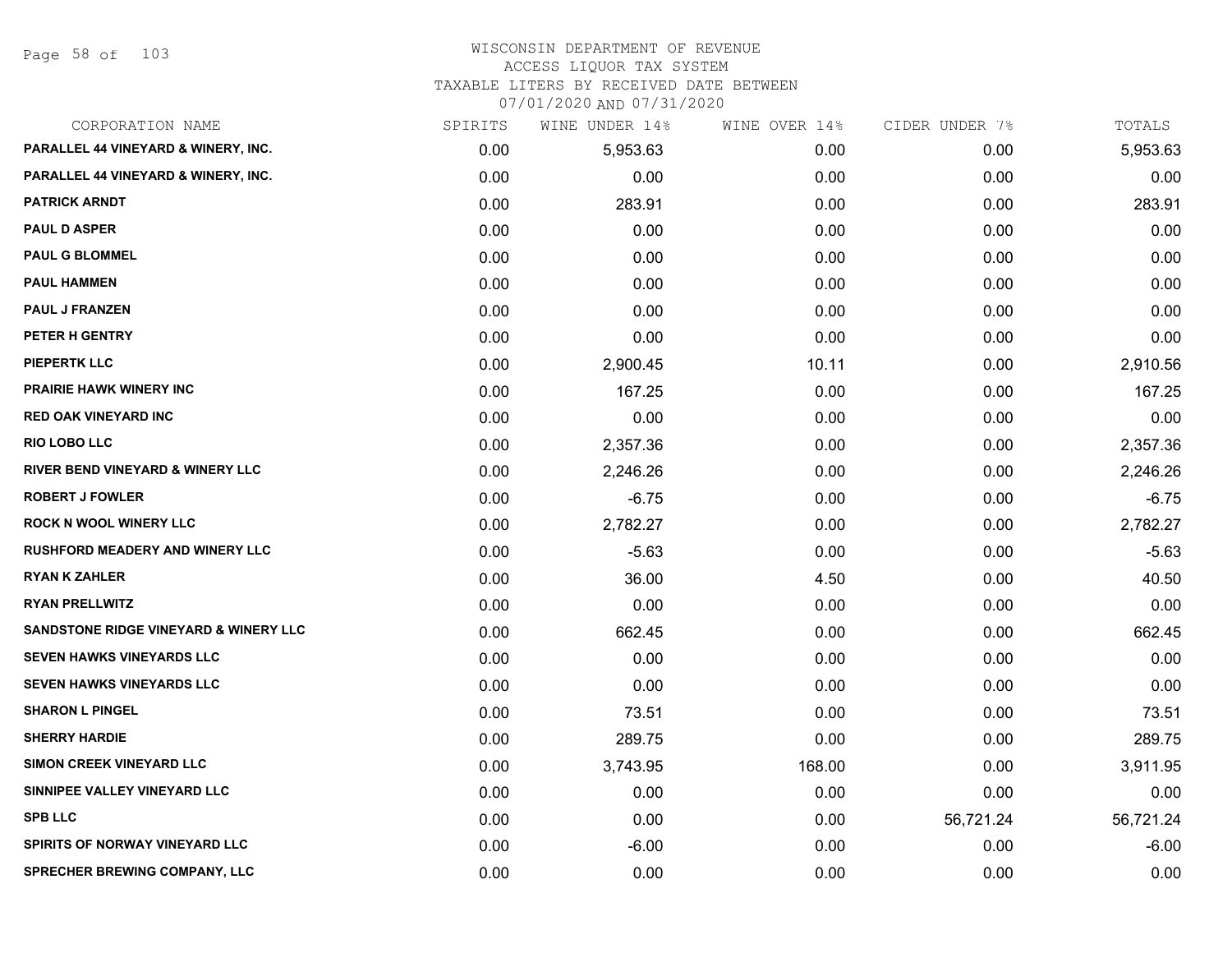#### WISCONSIN DEPARTMENT OF REVENUE ACCESS LIQUOR TAX SYSTEM TAXABLE LITERS BY RECEIVED DATE BETWEEN

| CORPORATION NAME                           | SPIRITS | WINE UNDER 14% | WINE OVER 14% | CIDER UNDER 7% | TOTALS    |
|--------------------------------------------|---------|----------------|---------------|----------------|-----------|
| <b>SPURGEON VINEYARDS &amp; WINERY LLC</b> | 0.00    | 2,885.81       | 134.76        | 0.00           | 3,020.57  |
| <b>STEPHEN M KENNEDY</b>                   | 0.00    | 490.59         | 0.00          | 0.00           | 490.59    |
| <b>STEVEN DEBAKER</b>                      | 0.00    | 297.00         | 81.01         | 0.00           | 378.01    |
| STEVEN M & JUDITH A JACOBSON LLC           | 0.00    | 0.00           | 0.00          | 0.00           | 0.00      |
| <b>STILLMANK BREWING COMPANY</b>           | 0.00    | 0.00           | 0.00          | 0.00           | 0.00      |
| <b>STONES THROW WINERY INC</b>             | 0.00    | 3,164.59       | 1,582.30      | 0.00           | 4,746.89  |
| <b>SUNSET HOLLOW RANCH</b>                 | 0.00    | 186.68         | 52.28         | 0.00           | 238.96    |
| <b>SUNSET POINT WINERY LLC</b>             | 0.00    | 747.00         | 0.00          | 0.00           | 747.00    |
| <b>TENBA RIDGE WINERY LLC</b>              | 0.00    | 1,557.01       | 0.00          | 0.00           | 1,557.01  |
| THE RUM TREE, INC.                         | 0.00    | 18.74          | 0.00          | 0.00           | 18.74     |
| THE WINE VINEYARD LLC                      | 0.00    | 0.00           | 0.00          | 0.00           | 0.00      |
| THE WOODLAND TRAIL BEVERAGE COMPANY, INC.  | 0.00    | 0.00           | 0.00          | 0.00           | 0.00      |
| <b>TIMOTHY D GUILD</b>                     | 0.00    | 0.00           | 0.00          | 0.00           | 0.00      |
| <b>TIMOTHY P MCDONALD</b>                  | 0.00    | 112.43         | 0.00          | 0.00           | 112.43    |
| <b>TODD KUEHL</b>                          | 0.00    | 0.00           | 0.00          | 0.00           | 0.00      |
| <b>TOMMYS TOO HIGH WINES LLC</b>           | 0.00    | 1,378.00       | 0.00          | 0.00           | 1,378.00  |
| <b>TRACY A SOMERVILLE</b>                  | 0.00    | 935.75         | 0.00          | 0.00           | 935.75    |
| <b>TROY LANDWEHR</b>                       | 0.00    | 482.25         | 201.75        | 0.00           | 684.00    |
| <b>TWO BROTHERS WINES LLC</b>              | 0.00    | 997.50         | 0.00          | 0.00           | 997.50    |
| <b>UPSTREAM CIDER LLC</b>                  | 0.00    | 0.00           | 0.00          | 0.00           | 0.00      |
| VAN WYCHEN WINES INC.                      | 0.00    | 0.00           | 0.00          | 0.00           | 0.00      |
| <b>VERNON VINEYARDS LTD</b>                | 0.00    | 831.65         | 0.00          | 0.00           | 831.65    |
| <b>VINES TO CELLAR, INC.</b>               | 0.00    | 164.29         | 0.00          | 0.00           | 164.29    |
| <b>VON KLAUS WINERY LLC</b>                | 0.00    | 622.66         | 0.00          | 0.00           | 622.66    |
| <b>VON STIEHL WINERY LTD.</b>              | 0.00    | 0.00           | 0.00          | 0.00           | 0.00      |
| <b>VON STIEHL WINERY LTD.</b>              | 0.00    | 22,646.17      | 2,299.96      | 2,927.62       | 27,873.75 |
| VON STIEHL WINERY LTD.                     | 0.00    | 0.00           | 0.00          | 0.00           | 0.00      |
| <b>WEST PRAIRIE WINERY LLC</b>             | 0.00    | 21,229.89      | 503.00        | 99.75          | 21,832.64 |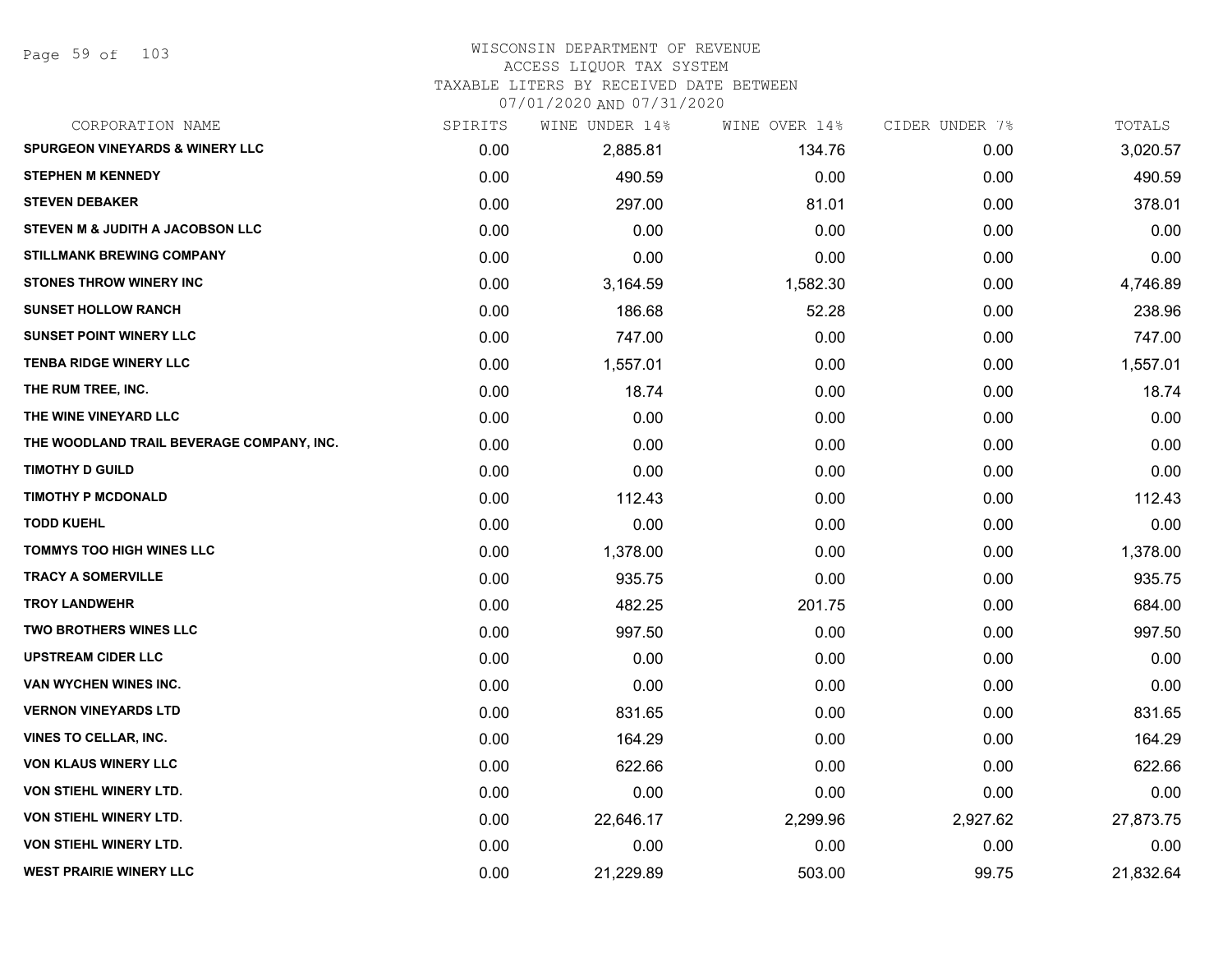Page 60 of 103

#### WISCONSIN DEPARTMENT OF REVENUE ACCESS LIQUOR TAX SYSTEM TAXABLE LITERS BY RECEIVED DATE BETWEEN

| CORPORATION NAME                        | SPIRITS | WINE UNDER 14% | WINE OVER 14% | CIDER UNDER 7% | TOTALS     |
|-----------------------------------------|---------|----------------|---------------|----------------|------------|
| WHISPERING BLUFFS VINEYARD & WINERY LTD | 0.00    | $-2.25$        | 1.51          | 0.00           | $-0.74$    |
| <b>WHITE BEAR SPIRITS LLC</b>           | 0.00    | 15.00          | 0.00          | 0.00           | 15.00      |
| WHITE WINTER WINERY INC                 | 0.00    | 0.00           | 0.00          | 0.00           | 0.00       |
| <b>WILD EPITOME LLC</b>                 | 0.00    | 91.68          | 0.00          | 0.00           | 91.68      |
| <b>WILD HARE LLC</b>                    | 0.00    | 450.08         | 0.00          | 0.00           | 450.08     |
| <b>WILD HILLS WINERY LLC</b>            | 0.00    | 0.00           | 0.00          | 0.00           | 0.00       |
| <b>WILLIAM F BLUHM</b>                  | 0.00    | 3,152.73       | 52.12         | 0.00           | 3,204.85   |
| <b>WINEMAKER'S DAUGHTER LLC</b>         | 0.00    | 0.00           | 0.00          | 0.00           | 0.00       |
| <b>WINESITTER BREWHOUSE LLC</b>         | 0.00    | 0.00           | 0.00          | 0.00           | 0.00       |
| <b>WOLLERSHEIM WINERY, INC.</b>         | 0.00    | 4,986.13       | 0.00          | 0.00           | 4,986.13   |
| <b>WOLLERSHEIM WINERY, INC.</b>         | 0.00    | 56,640.84      | 1,256.97      | 0.00           | 57,897.81  |
| TOTAL LITERS FOR 7/31/2020              | 0.00    | 273,068.14     | 7,083.21      | 72,716.86      | 352,868.21 |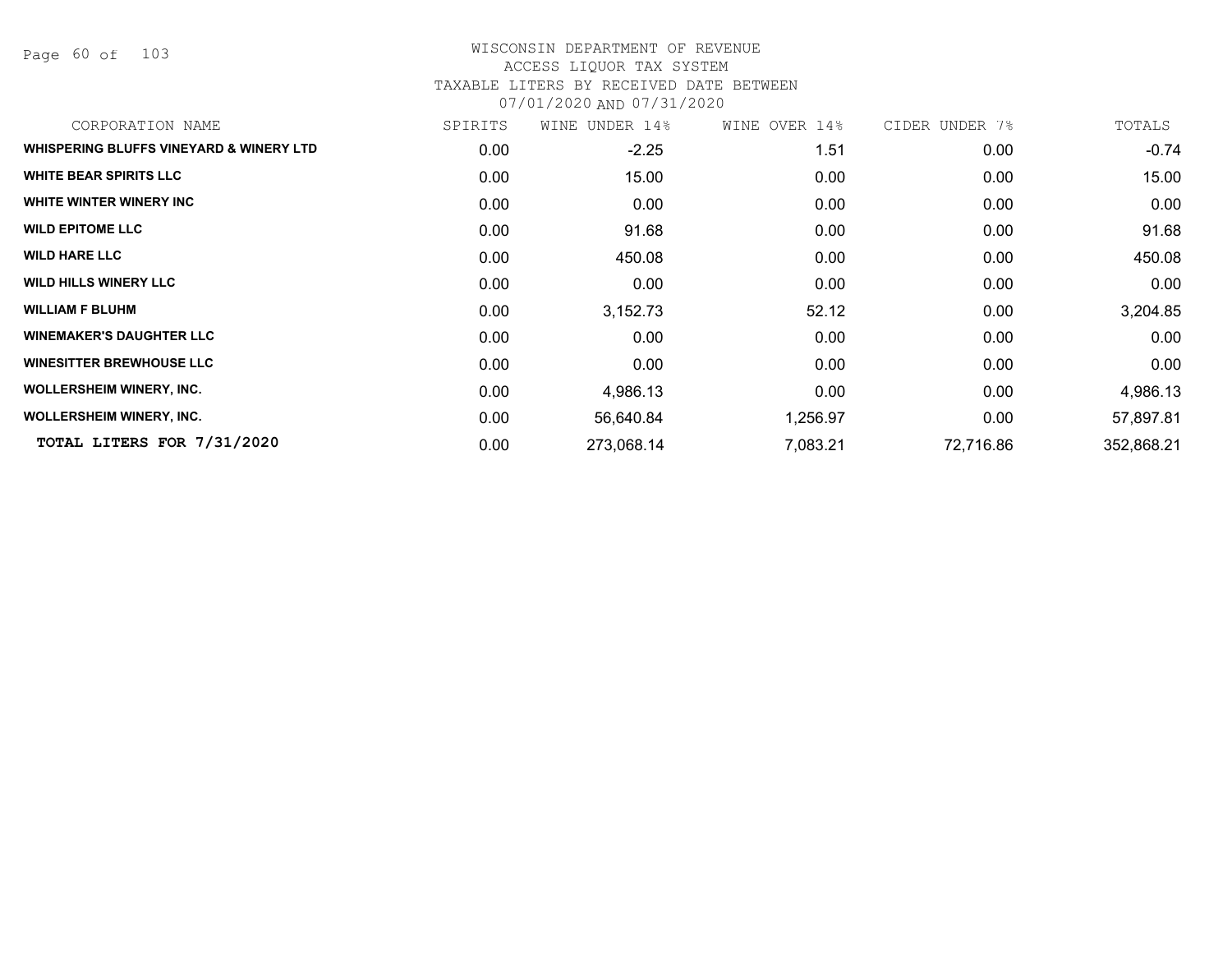Page 61 of 103

## WISCONSIN DEPARTMENT OF REVENUE ACCESS LIQUOR TAX SYSTEM TAXABLE LITERS BY RECEIVED DATE BETWEEN 07/01/2020 AND 07/31/2020

CORPORATION NAME SPIRITS WINE UNDER 14% WINE OVER 14% CIDER UNDER 7% TOTALS

# **WINE DIRECT SHIPPER (WDS)**

| 1-800 WINESHOP.COM INC                    | 0.00 | 1,355.25 | 361.50 | 0.00 | 1,716.75 |
|-------------------------------------------|------|----------|--------|------|----------|
| 2HAWK, LLC                                | 0.00 | 7.50     | 4.50   | 0.00 | 12.00    |
| A DONKEY AND GOAT LLC                     | 0.00 | 24.00    | 0.00   | 0.00 | 24.00    |
| A TO Z WINEWORKS LLC                      | 0.00 | 33.00    | 8.25   | 0.00 | 41.25    |
| <b>ABACELA VINEYARDS &amp; WINERY INC</b> | 0.00 | 12.75    | 15.75  | 0.00 | 28.50    |
| <b>ABREU VINEYARDS INC</b>                | 0.00 | 0.00     | 33.75  | 0.00 | 33.75    |
| AC VIN CO LLC                             | 0.00 | 20.25    | 50.25  | 0.00 | 70.50    |
| <b>ACCOLADE WINES NORTH AMERICA INC</b>   | 0.00 | 0.00     | 0.00   | 0.00 | 0.00     |
| <b>ACKLEY BRANDS LTD</b>                  | 0.00 | 45.75    | 3.75   | 0.00 | 49.50    |
| <b>ACORN ALEGRIA WINERY</b>               | 0.00 | 24.00    | 19.50  | 0.00 | 43.50    |
| <b>ADAM H LEE</b>                         | 0.00 | 0.00     | 0.00   | 0.00 | 0.00     |
| <b>ADAM J RUHLAND</b>                     | 0.00 | 0.00     | 0.00   | 0.00 | 0.00     |
| <b>ADAMS WINERY LLC</b>                   | 0.00 | 0.00     | 0.00   | 0.00 | 0.00     |
| <b>ADELAIDA CELLARS INC</b>               | 0.00 | 9.00     | 135.00 | 0.00 | 144.00   |
| ADELSHEIM VINEYARD LLC                    | 0.00 | 146.25   | 0.00   | 0.00 | 146.25   |
| ADLER DEUTSCH VINEYARD LLC                | 0.00 | 0.00     | 0.00   | 0.00 | 0.00     |
| <b>AEPPELTREOW INC</b>                    | 0.00 | 0.00     | 0.00   | 0.00 | 0.00     |
| <b>AIRPORT RANCH ESTATES LLC</b>          | 0.00 | 39.75    | 95.25  | 0.00 | 135.00   |
| <b>AKA WINES LLC</b>                      | 0.00 | 375.50   | 2.25   | 0.00 | 377.75   |
| ALEJANDRO BULGHERONI ESTATE LLC           | 0.00 | 34.50    | 33.75  | 0.00 | 68.25    |
| ALEXANDRIA NICOLE CELLARS LLC             | 0.00 | 37.50    | 66.00  | 0.00 | 103.50   |
| ALLEN WINE CO LLC                         | 0.00 | 0.00     | 0.00   | 0.00 | 0.00     |
| <b>ALOFT WINES LLC</b>                    | 0.00 | 0.75     | 6.00   | 0.00 | 6.75     |
| <b>ALPHA &amp; OMEGA WINERY LLC</b>       | 0.00 | 1.50     | 266.25 | 0.00 | 267.75   |
| <b>ALTAMURA WINERY INC</b>                | 0.00 | 0.00     | 72.00  | 0.00 | 72.00    |
| <b>ALTBIER OPERATIONS LLC</b>             | 0.00 | 1,019.25 | 321.00 | 0.00 | 1,340.25 |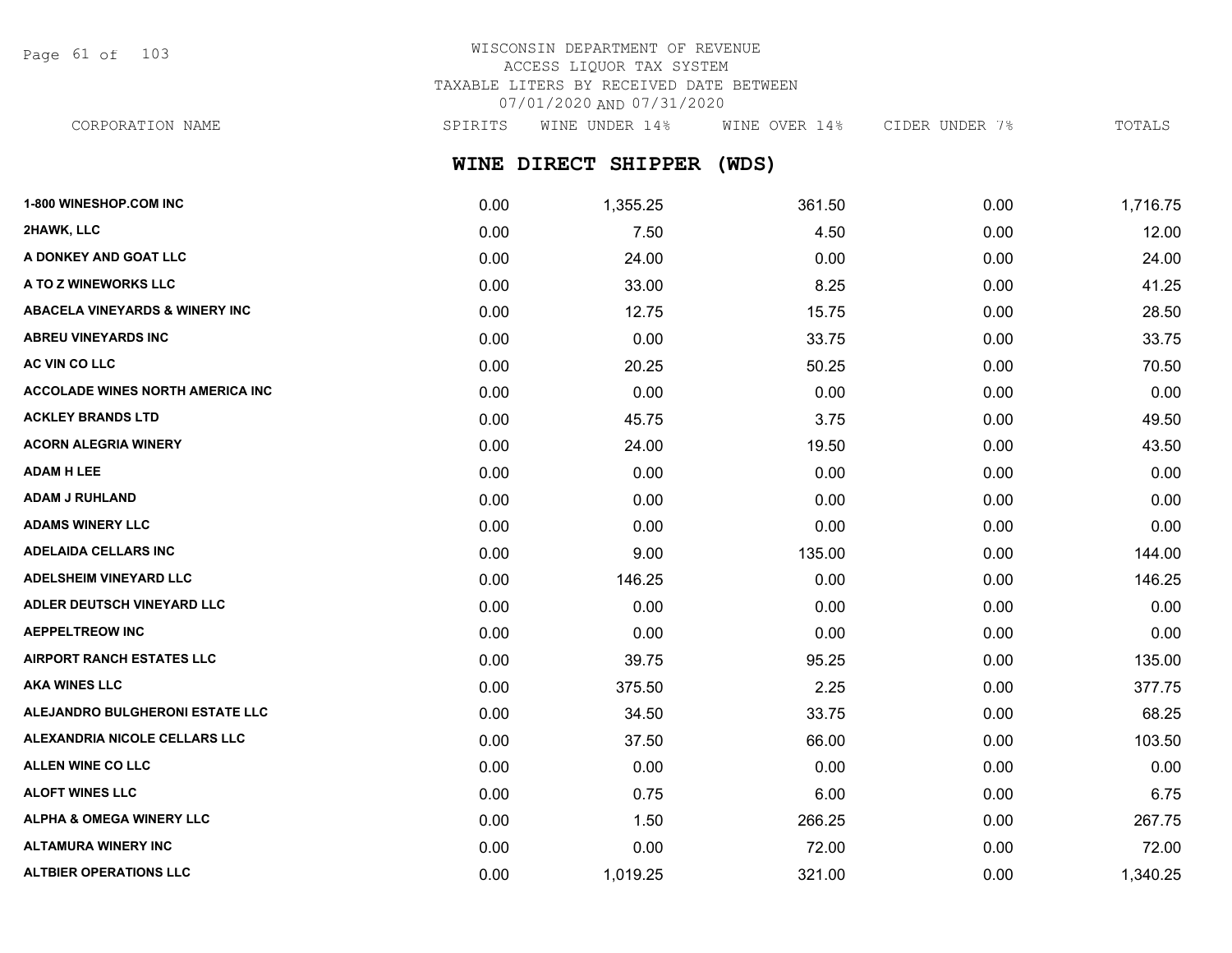Page 62 of 103

| CORPORATION NAME                        | SPIRITS | WINE UNDER 14% | WINE OVER 14% | CIDER UNDER 7% | TOTALS |
|-----------------------------------------|---------|----------------|---------------|----------------|--------|
| <b>ALVAREZ VINEYARDS LLC</b>            | 0.00    | 16.50          | 18.00         | 0.00           | 34.50  |
| <b>AMANDA STEFL</b>                     | 0.00    | 0.00           | 0.00          | 0.00           | 0.00   |
| <b>AMAVI CELLARS LLC</b>                | 0.00    | 15.00          | 18.75         | 0.00           | 33.75  |
| <b>AMERICAN WINE TRADE INC</b>          | 0.00    | 86.25          | 18.00         | 0.00           | 104.25 |
| <b>AMICI CELLARS INC</b>                | 0.00    | 14.25          | 10.50         | 0.00           | 24.75  |
| <b>AMIZETTA VINEYARDS WINERY LLC</b>    | 0.00    | 2.25           | 154.59        | 0.00           | 156.84 |
| <b>AMPELOS CELLARS INC</b>              | 0.00    | 13.50          | 11.25         | 0.00           | 24.75  |
| <b>AMUSE BOUCHE LLC</b>                 | 0.00    | 0.00           | 0.00          | 0.00           | 0.00   |
| <b>ANCIEN WINES INC</b>                 | 0.00    | 0.00           | 6.75          | 0.00           | 6.75   |
| <b>ANCIENT PEAK INC</b>                 | 0.00    | 6.00           | 30.00         | 0.00           | 36.00  |
| <b>ANDERSONS CONN VALLEY WINERY INC</b> | 0.00    | 0.00           | 58.50         | 0.00           | 58.50  |
| <b>ANDIS WINES LLC</b>                  | 0.00    | 35.25          | 34.50         | 0.00           | 69.75  |
| <b>ANDREW J HEINZL</b>                  | 0.00    | 0.00           | 0.00          | 0.00           | 0.00   |
| <b>ANDREW MURRAY, LLC</b>               | 0.00    | 7.50           | 35.25         | 0.00           | 42.75  |
| <b>ANDREW TOW</b>                       | 0.00    | 0.00           | 0.00          | 0.00           | 0.00   |
| <b>ANIMOLP</b>                          | 0.00    | 1.50           | 8.25          | 0.00           | 9.75   |
| <b>ANOMALY VINEYARDS LLC</b>            | 0.00    | 0.00           | 0.00          | 0.00           | 0.00   |
| <b>ANTHILL FARMS LLC</b>                | 0.00    | 106.50         | 4.50          | 0.00           | 111.00 |
| <b>ANTHONY M TRUCHARD</b>               | 0.00    | 0.00           | 204.00        | 0.00           | 204.00 |
| <b>ANTHONY ROAD WINE CO INC</b>         | 0.00    | 9.75           | 0.00          | 0.00           | 9.75   |
| <b>APERTURE CELLARS, LLC</b>            | 0.00    | 0.00           | 0.00          | 0.00           | 0.00   |
| <b>APPELLATION TRADING COMPANY LLC</b>  | 0.00    | 913.50         | 85.50         | 0.00           | 999.00 |
| <b>AQUA PUMPKIN INC</b>                 | 0.00    | 4.50           | 3.75          | 0.00           | 8.25   |
| <b>ARCHANGEL INVESTMENTS LLC</b>        | 0.00    | 1.50           | 25.50         | 0.00           | 27.00  |
| <b>ARETE WINES LLC</b>                  | 0.00    | 0.00           | 0.00          | 0.00           | 0.00   |
| <b>ARIETTA INC</b>                      | 0.00    | 5.25           | 16.50         | 0.00           | 21.75  |
| <b>ARISTA WINES LLC</b>                 | 0.00    | 0.00           | 156.25        | 0.00           | 156.25 |
| <b>ARIZONA STRONGHOLD VINEYARDS LLC</b> | 0.00    | 0.00           | 0.00          | 0.00           | 0.00   |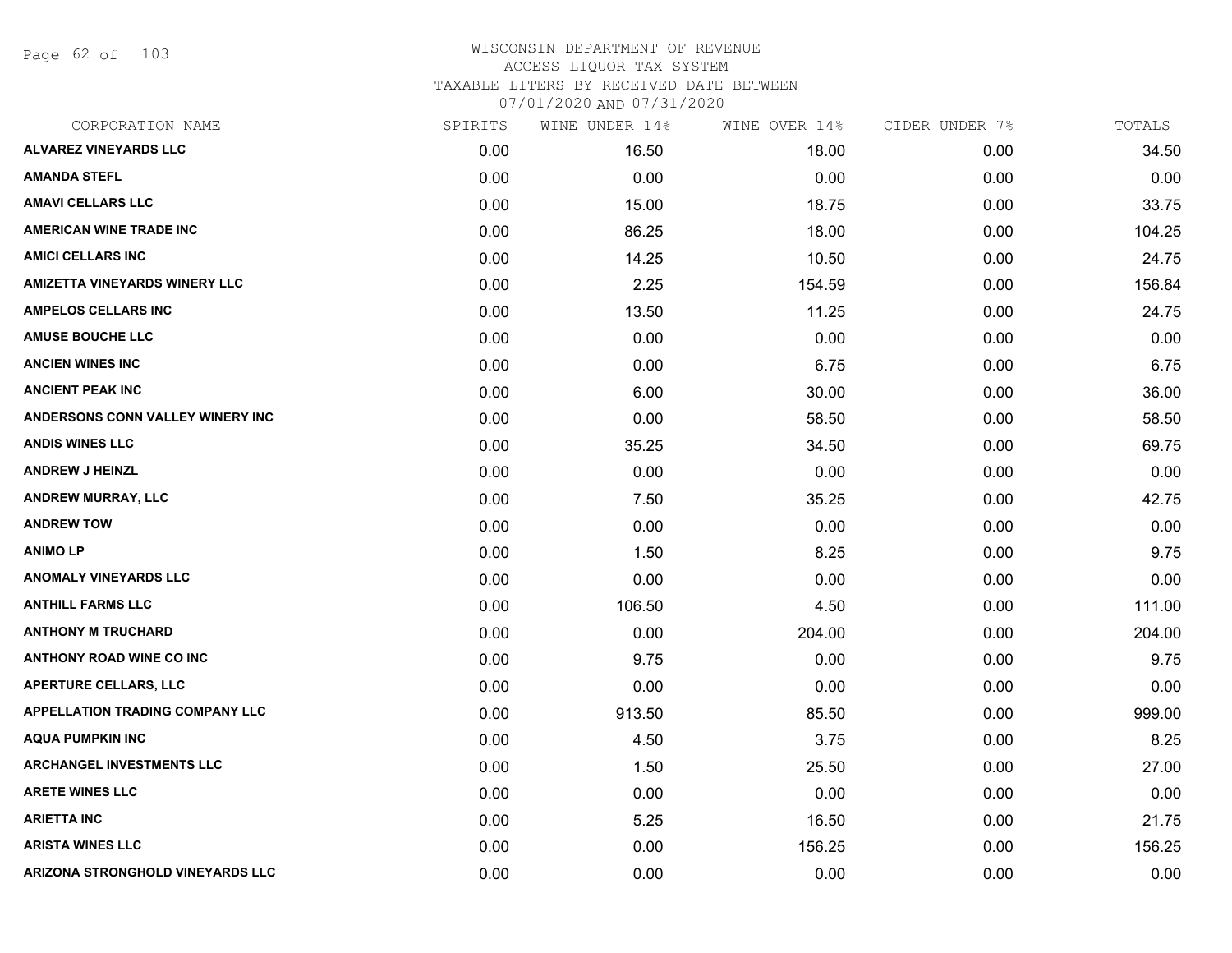Page 63 of 103

| CORPORATION NAME                        | SPIRITS | WINE UNDER 14% | WINE OVER 14% | CIDER UNDER 7% | TOTALS   |
|-----------------------------------------|---------|----------------|---------------|----------------|----------|
| <b>ARKENSTONE VINEYARDS LLC</b>         | 0.00    | 0.00           | 12.75         | 0.00           | 12.75    |
| <b>ARMIDA WINERY INC</b>                | 0.00    | 6.00           | 97.50         | 0.00           | 103.50   |
| <b>ARMSTRONG FAMILY WINERY LLC</b>      | 0.00    | 0.00           | 9.00          | 0.00           | 9.00     |
| <b>ARMSTRONG VINEYARDS INC</b>          | 0.00    | 5.25           | 8.25          | 0.00           | 13.50    |
| <b>ARNOT-ROBERTS LLC</b>                | 0.00    | 32.25          | 0.00          | 0.00           | 32.25    |
| <b>ARRINGTON VINEYARDS LLC</b>          | 0.00    | 128.70         | 186.63        | 0.00           | 315.33   |
| <b>ARTISTE MANAGEMENT CO LLC</b>        | 0.00    | 0.00           | 0.00          | 0.00           | 0.00     |
| AU BON CLIMAT LLC                       | 0.00    | 14.25          | 0.00          | 0.00           | 14.25    |
| <b>AUBERT WINEGROWING INC</b>           | 0.00    | 0.00           | 377.25        | 0.00           | 377.25   |
| <b>AUGUST BRIGGS JR INC</b>             | 0.00    | 18.00          | 0.00          | 0.00           | 18.00    |
| <b>AUSTIN NICHOLS &amp; CO INC</b>      | 0.00    | 410.25         | 0.00          | 0.00           | 410.25   |
| AVV WINERY CO LLC                       | 0.00    | 207.00         | 192.00        | 0.00           | 399.00   |
| <b>B &amp; B ORGANICS, LLC</b>          | 0.00    | 9.00           | 0.00          | 0.00           | 9.00     |
| <b>B WISE VINEYARDS LLC</b>             | 0.00    | 0.00           | 0.00          | 0.00           | 0.00     |
| <b>BABCOCK ENTERPRISES INC</b>          | 0.00    | 58.50          | 1.50          | 0.00           | 60.00    |
| <b>BADGER MOUNTAIN INC</b>              | 0.00    | 9.75           | 0.00          | 0.00           | 9.75     |
| <b>BALBOA WINERY LLC</b>                | 0.00    | 12.00          | 201.75        | 0.00           | 213.75   |
| <b>BALLENTINE VINEYARDS INC</b>         | 0.00    | 14.25          | 32.25         | 0.00           | 46.50    |
| <b>BALTIMORE BEND VINEYARD LLC</b>      | 0.00    | 0.00           | 0.00          | 0.00           | 0.00     |
| <b>BARGETTOS SANTA CRUZ WINERY INC.</b> | 0.00    | 43.75          | 22.50         | 0.00           | 66.25    |
| <b>BARLOW VINEYARDS LLC</b>             | 0.00    | 0.00           | 1.50          | 0.00           | 1.50     |
| <b>BARNARD GRIFFIN INC</b>              | 0.00    | 15.00          | 14.00         | 0.00           | 29.00    |
| <b>BARNETT VINEYARDS LP</b>             | 0.00    | 36.75          | 72.75         | 0.00           | 109.50   |
| <b>BATTLE FAMILY VINEYARDS LLC</b>      | 0.00    | 0.00           | 0.00          | 0.00           | 0.00     |
| <b>BAW INC</b>                          | 0.00    | 666.00         | 369.00        | 0.00           | 1,035.00 |
| <b>BAYFIELD WINERY, LTD.</b>            | 0.00    | 0.00           | 0.00          | 0.00           | 0.00     |
| <b>BEAUREGARD VINEYARDS LLC</b>         | 0.00    | 0.00           | 0.00          | 0.00           | 0.00     |
| <b>BEAUX FRERES LLC</b>                 | 0.00    | 60.75          | 2.25          | 0.00           | 63.00    |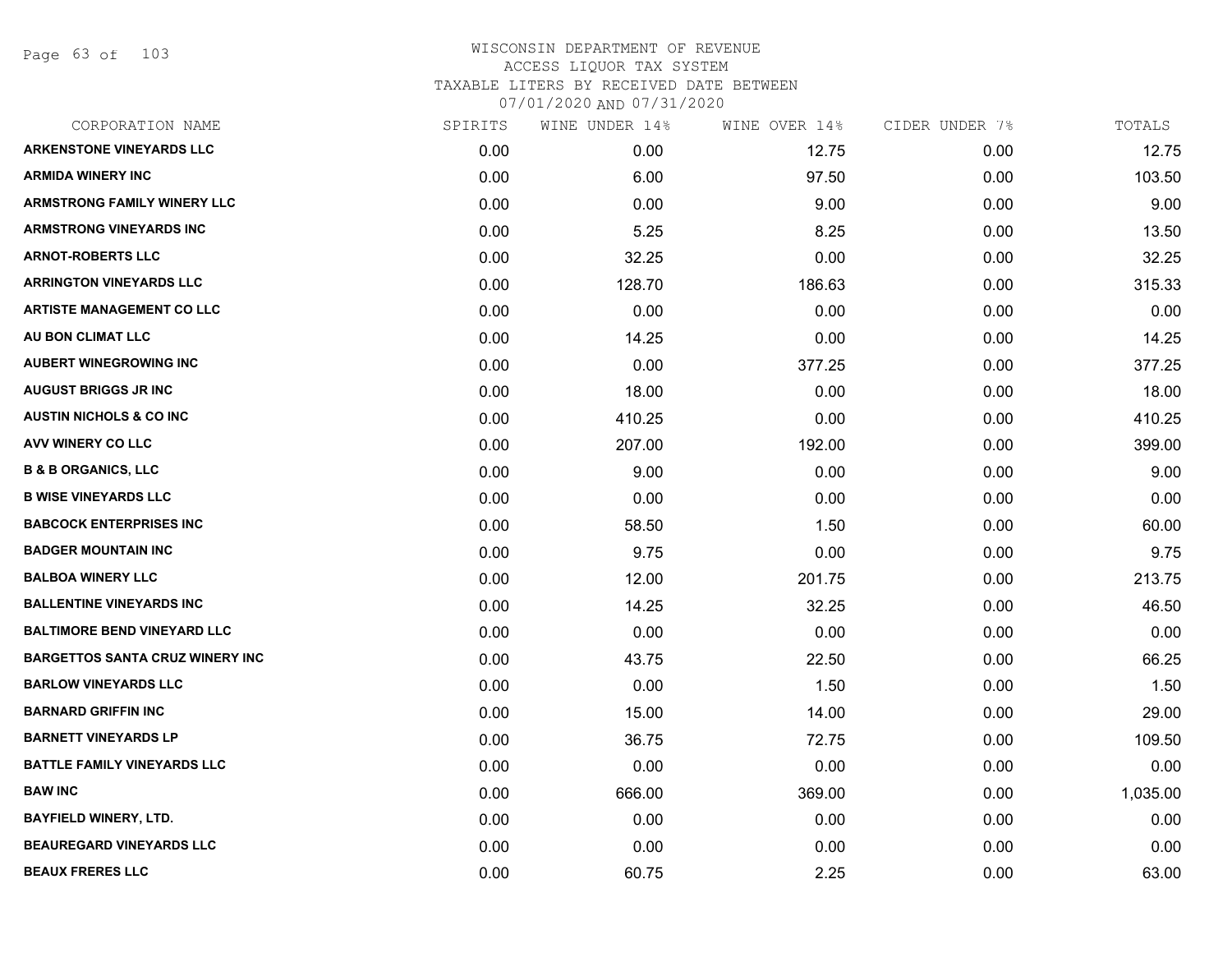Page 64 of 103

| CORPORATION NAME                                       | SPIRITS | WINE UNDER 14% | WINE OVER 14% | CIDER UNDER 7% | TOTALS |
|--------------------------------------------------------|---------|----------------|---------------|----------------|--------|
| <b>BECKER FARMS INC</b>                                | 0.00    | 0.00           | 0.00          | 0.00           | 0.00   |
| <b>BEDELL NORTH FORK LLC</b>                           | 0.00    | 47.25          | 0.00          | 0.00           | 47.25  |
| <b>BEDROCK WINE COMPANY LP</b>                         | 0.00    | 76.50          | 282.75        | 0.00           | 359.25 |
| <b>BEHRENS AND DRINKWARD</b>                           | 0.00    | 18.00          | 88.50         | 0.00           | 106.50 |
| <b>BEL VINO LLC</b>                                    | 0.00    | 29.25          | 3.00          | 0.00           | 32.25  |
| <b>BELLAVINI WINERY</b>                                | 0.00    | 0.00           | 0.00          | 0.00           | 0.00   |
| <b>BELLEVINEZ LLC</b>                                  | 0.00    | 0.00           | 0.00          | 0.00           | 0.00   |
| <b>BENESSERE VINEYARDS LTD</b>                         | 0.00    | 33.75          | 26.25         | 0.00           | 60.00  |
| <b>BENNETT LANE WINERY LLC</b>                         | 0.00    | 2.25           | 108.00        | 0.00           | 110.25 |
| <b>BENOVIA WINERY LLC</b>                              | 0.00    | 3.00           | 150.75        | 0.00           | 153.75 |
| <b>BENT CREEK WINERY LLC</b>                           | 0.00    | 0.00           | 11.25         | 0.00           | 11.25  |
| <b>BERGSTROM WINES LLC</b>                             | 0.00    | 137.25         | 5.25          | 0.00           | 142.50 |
| <b>BERNARDUS LLC</b>                                   | 0.00    | 26.25          | 74.63         | 0.00           | 100.88 |
| BETHEL HEIGHTS VINEYARD INC                            | 0.00    | 62.63          | 1.50          | 0.00           | 64.13  |
| BETTER BRANDS INTERNATIONAL                            | 0.00    | 6.00           | 11.25         | 0.00           | 17.25  |
| <b>BETZ CELLARS LLC</b>                                | 0.00    | 27.00          | 4.50          | 0.00           | 31.50  |
| <b>BEVAN CELLARS, LLC</b>                              | 0.00    | 6.00           | 76.50         | 0.00           | 82.50  |
| BIEN NACIDO VINEYARDS OF RANCHO TEPUSQUET<br><b>LP</b> | 0.00    | 3.00           | 0.00          | 0.00           | 3.00   |
| <b>BIG TABLE FARM, INC</b>                             | 0.00    | 45.75          | 21.00         | 0.00           | 66.75  |
| <b>BILTMORE ESTATE WINE COMPANY</b>                    | 0.00    | 582.00         | 237.75        | 0.00           | 819.75 |
| <b>BLACK CAT VINEYARD LLC</b>                          | 0.00    | 4.50           | 59.25         | 0.00           | 63.75  |
| <b>BLACK MESA WINERY LLC</b>                           | 0.00    | 975.50         | 0.00          | 0.00           | 975.50 |
| <b>BLACKBIRD VINEYARDS LLC</b>                         | 0.00    | 54.75          | 65.63         | 0.00           | 120.38 |
| <b>BLAIR VINEYARDS LLC</b>                             | 0.00    | 0.00           | 0.00          | 0.00           | 0.00   |
| <b>BLANKIET ESTATE LLC</b>                             | 0.00    | 0.00           | 9.00          | 0.00           | 9.00   |
| <b>BLIND HORSE WINERY LLC</b>                          | 0.00    | 0.00           | 0.00          | 0.00           | 0.00   |
| <b>BLUE FARM, LLC</b>                                  | 0.00    | 12.00          | 5.25          | 0.00           | 17.25  |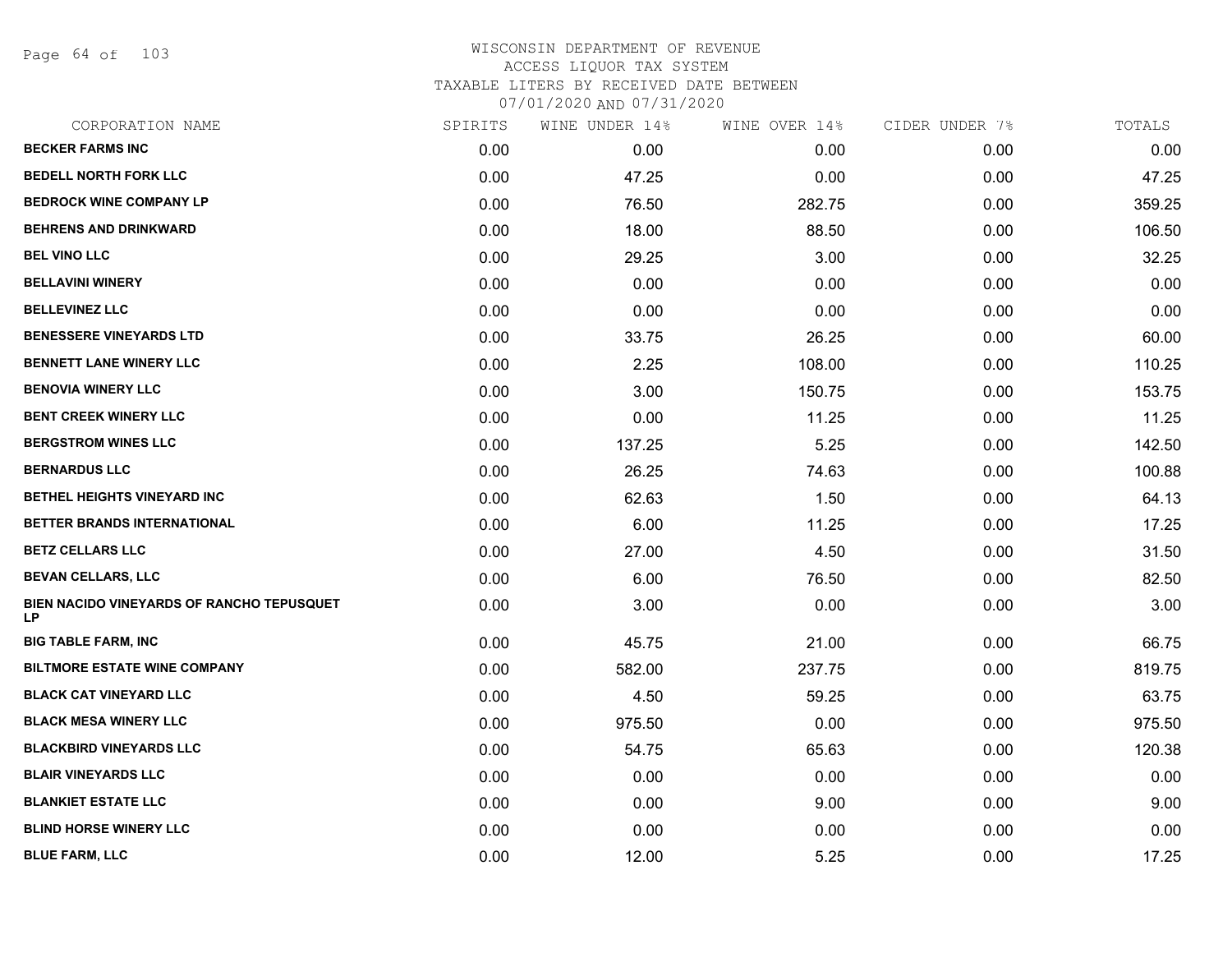Page 65 of 103

| CORPORATION NAME                              | SPIRITS | WINE UNDER 14% | WINE OVER 14% | CIDER UNDER 7% | TOTALS   |
|-----------------------------------------------|---------|----------------|---------------|----------------|----------|
| <b>BLUE SKY VINTNERS LLC</b>                  | 0.00    | 1.50           | 0.00          | 0.00           | 1.50     |
| <b>BNA WINE GROUP LLC</b>                     | 0.00    | 0.00           | 0.00          | 0.00           | 0.00     |
| <b>BOARS VIEW LLC</b>                         | 0.00    | 0.00           | 0.00          | 0.00           | 0.00     |
| <b>BOEDECKER CELLARS, LLC</b>                 | 0.00    | 9.00           | 0.00          | 0.00           | 9.00     |
| <b>BOEGER WINERY INC</b>                      | 0.00    | 55.50          | 99.75         | 0.00           | 155.25   |
| <b>BOEKENOOGEN WINERY LLC</b>                 | 0.00    | 0.00           | 2,018.40      | 0.00           | 2,018.40 |
| <b>BOGLE VINEYARDS INC</b>                    | 0.00    | 78.75          | 50.25         | 0.00           | 129.00   |
| <b>BOLO CELLARS, LLC</b>                      | 0.00    | 1.50           | 0.00          | 0.00           | 1.50     |
| <b>BONNY DOON WINERY INC</b>                  | 0.00    | 89.25          | 61.50         | 0.00           | 150.75   |
| <b>BOOKWALTER WINERY LLC</b>                  | 0.00    | 27.00          | 13.50         | 0.00           | 40.50    |
| <b>BOTHAM BRANDS LLC</b>                      | 0.00    | 0.00           | 0.00          | 0.00           | 0.00     |
| <b>BOUCHAINE VINEYARDS INC</b>                | 0.00    | 15.00          | 39.00         | 0.00           | 54.00    |
| <b>BOUNDARY BREAKS LLC</b>                    | 0.00    | 20.25          | 0.00          | 0.00           | 20.25    |
| <b>BOWERS HARBOR VINEYARDS AND WINERY INC</b> | 0.00    | 79.88          | 0.00          | 0.00           | 79.88    |
| <b>BRADLEY GEARHART</b>                       | 0.00    | 6.75           | 33.75         | 0.00           | 40.50    |
| <b>BRADLEY L ALLEN</b>                        | 0.00    | 0.00           | 0.00          | 0.00           | 0.00     |
| <b>BRANCHES WINERY LLC</b>                    | 0.00    | 0.00           | 0.00          | 0.00           | 0.00     |
| <b>BRASSFIELD ESTATE WINERY LLC</b>           | 0.00    | 6.00           | 33.00         | 0.00           | 39.00    |
| <b>BRECON ESTATE INC</b>                      | 0.00    | 4.50           | 39.75         | 0.00           | 44.25    |
| <b>BRET LOPEZ</b>                             | 0.00    | 0.00           | 60.00         | 0.00           | 60.00    |
| <b>BRETON WINE COMPANY INC</b>                | 0.00    | 0.00           | 0.00          | 0.00           | 0.00     |
| <b>BREWDOG BREWING COMPANY LLC</b>            | 0.00    | 0.00           | 0.00          | 0.00           | 0.00     |
| <b>BRIAN C LOKRANTZ</b>                       | 0.00    | 0.00           | 0.00          | 0.00           | 0.00     |
| <b>BRIAN CARTER CELLARS LLC</b>               | 0.00    | 4.50           | 9.00          | 0.00           | 13.50    |
| <b>BRIAN M HEATH</b>                          | 0.00    | 108.00         | 64.50         | 0.00           | 172.50   |
| <b>BRICOLEUR VINEYARDS LLC</b>                | 0.00    | 5.25           | 3.75          | 0.00           | 9.00     |
| <b>BRIDGEVIEW VINEYARDS INC</b>               | 0.00    | 0.00           | 0.00          | 0.00           | 0.00     |
| <b>BRIGADOON FARM &amp; WINERY LLC</b>        | 0.00    | 0.00           | 0.00          | 0.00           | 0.00     |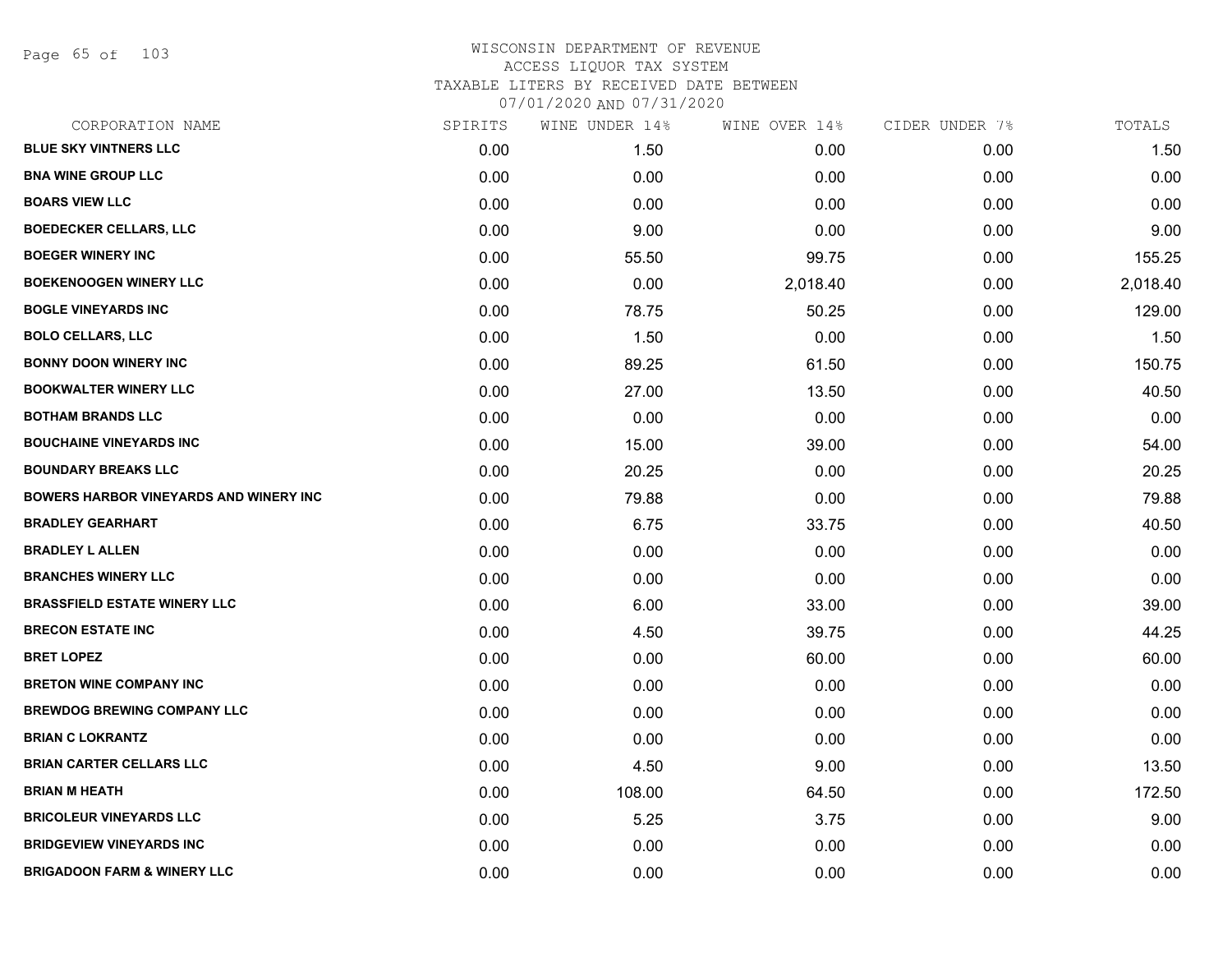Page 66 of 103

| CORPORATION NAME                    | SPIRITS | WINE UNDER 14% | WINE OVER 14% | CIDER UNDER 7% | TOTALS    |
|-------------------------------------|---------|----------------|---------------|----------------|-----------|
| <b>BRIGHT CELLARS INC</b>           | 0.00    | 0.00           | 0.00          | 0.00           | 0.00      |
| <b>BRIX CIDER LLC</b>               | 0.00    | 0.00           | 0.00          | 0.00           | 0.00      |
| <b>BRONCO WINE COMPANY</b>          | 0.00    | 6.00           | 36.00         | 0.00           | 42.00     |
| BROWN COUNTY WINE COMPANY, INC.     | 0.00    | 18.75          | 3.75          | 0.00           | 22.50     |
| <b>BROWN ESTATE VINEYARDS LLC</b>   | 0.00    | 20.25          | 93.00         | 0.00           | 113.25    |
| <b>BROWNE FAMILY WINES LLC</b>      | 0.00    | 0.00           | 0.00          | 0.00           | 0.00      |
| <b>BRUTOCAO CELLARS LP</b>          | 0.00    | 0.00           | 0.00          | 0.00           | 0.00      |
| <b>BRYANT VINEYARDS INC</b>         | 0.00    | 0.00           | 11.25         | 0.00           | 11.25     |
| <b>BUCKLER FAMILY VINEYARDS LLC</b> | 0.00    | 0.00           | 0.00          | 0.00           | 0.00      |
| <b>BUEHLER VINEYARDS INC</b>        | 0.00    | 0.00           | 18.00         | 0.00           | 18.00     |
| <b>BULLY HILL VINEYARDS INC</b>     | 0.00    | 135.75         | 0.00          | 0.00           | 135.75    |
| <b>BURGESS CELLARS INC</b>          | 0.00    | 0.00           | 33.00         | 0.00           | 33.00     |
| <b>BURRELL SCHOOL VINEYARDS INC</b> | 0.00    | 0.00           | 0.00          | 0.00           | 0.00      |
| <b>BUTTONWOOD FARM WINERY INC</b>   | 0.00    | 22.50          | 14.25         | 0.00           | 36.75     |
| <b>BWSC LLC</b>                     | 0.00    | 11,949.38      | 3,251.93      | 0.00           | 15,201.31 |
| <b>C &amp; C WINE SERVICES INC</b>  | 0.00    | 23.25          | 280.50        | 0.00           | 303.75    |
| <b>C &amp; N CORPORATION</b>        | 0.00    | 0.00           | 0.00          | 0.00           | 0.00      |
| C G DI ARIE VINEYARD & WINERY LLC   | 0.00    | 12.75          | 54.00         | 0.00           | 66.75     |
| <b>C MONDAVI &amp; FAMILY</b>       | 0.00    | 60.75          | 366.38        | 0.00           | 427.13    |
| <b>CADA LLC</b>                     | 0.00    | 4.50           | 0.00          | 0.00           | 4.50      |
| <b>CAIN CELLARS INC</b>             | 0.00    | 21.75          | 44.25         | 0.00           | 66.00     |
| <b>CAKEBREAD CELLARS</b>            | 0.00    | 910.50         | 432.75        | 0.00           | 1,343.25  |
| <b>CALCAREOUS VINEYARD LLC</b>      | 0.00    | 17.25          | 50.25         | 0.00           | 67.50     |
| <b>CALDWELL WINERY LLC</b>          | 0.00    | 0.00           | 0.00          | 0.00           | 0.00      |
| <b>CALLAWAY TEMECULA LP</b>         | 0.00    | 53.22          | 37.50         | 0.00           | 90.72     |
| CALWD, INC.                         | 0.00    | 0.00           | 14.25         | 0.00           | 14.25     |
| <b>CAMARDA CORP</b>                 | 0.00    | 10.80          | 32.90         | 0.00           | 43.70     |
| <b>CARACCIOLI CELLARS INC</b>       | 0.00    | 0.75           | 0.00          | 0.00           | 0.75      |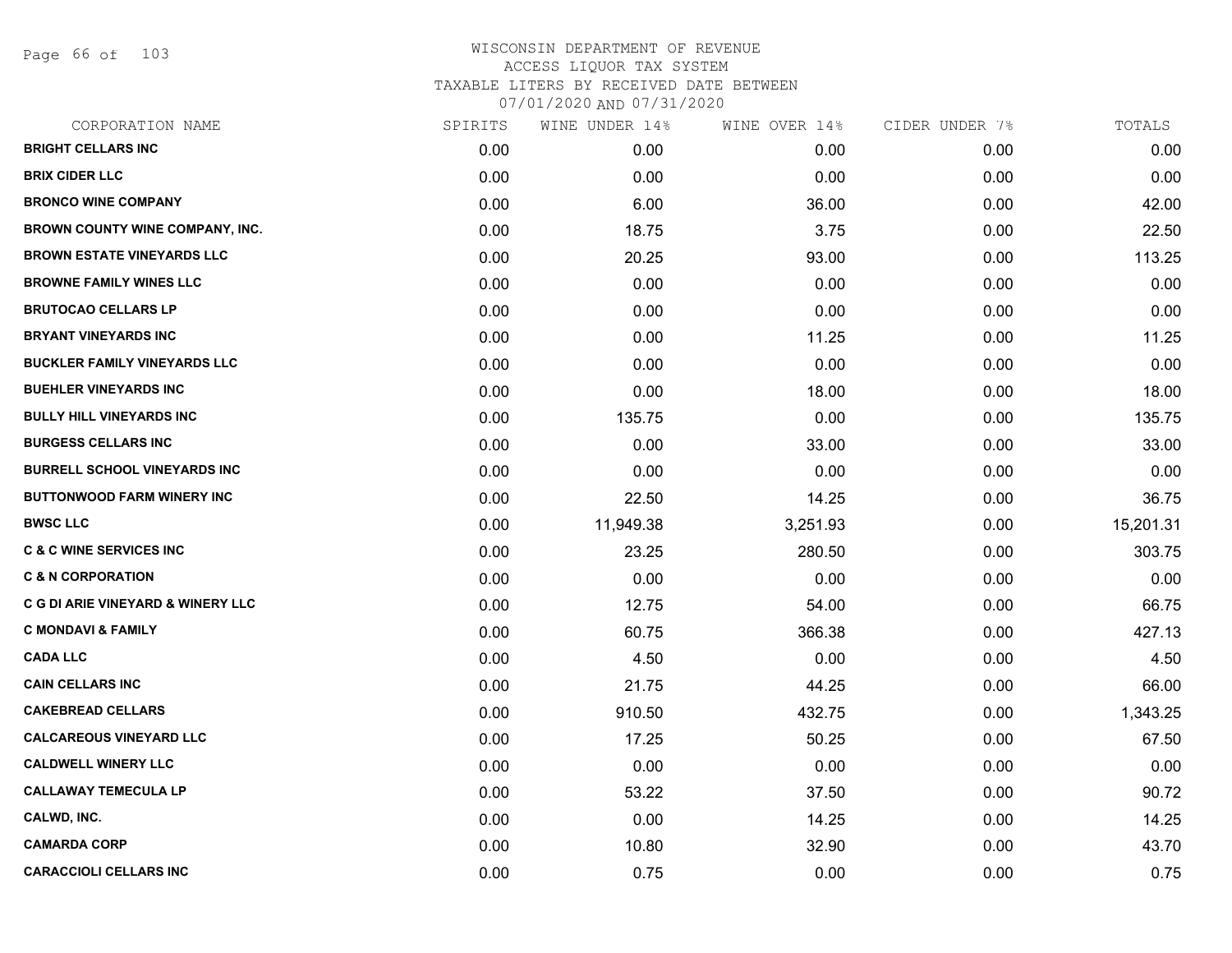Page 67 of 103

| CORPORATION NAME                                  | SPIRITS | WINE UNDER 14% | WINE OVER 14% | CIDER UNDER 7% | TOTALS |
|---------------------------------------------------|---------|----------------|---------------|----------------|--------|
| <b>CARHARTT VINEYARD, INC.</b>                    | 0.00    | 44.25          | 8.25          | 0.00           | 52.50  |
| <b>CARL THOMA</b>                                 | 0.00    | 24.00          | 4.50          | 0.00           | 28.50  |
| <b>CARLISLE WINERY &amp; VINEYARDS LLC</b>        | 0.00    | 39.75          | 429.00        | 0.00           | 468.75 |
| <b>CARLSON VINEYARDS INC</b>                      | 0.00    | 54.00          | 0.00          | 0.00           | 54.00  |
| <b>CARNEROS WINE COMPANY INC</b>                  | 0.00    | 0.00           | 1.50          | 0.00           | 1.50   |
| <b>CARR WINERY INC</b>                            | 0.00    | 15.75          | 3.00          | 0.00           | 18.75  |
| <b>CASTORO CELLARS</b>                            | 0.00    | 130.88         | 124.88        | 0.00           | 255.76 |
| <b>CATHERINE ELIZABETH INC</b>                    | 0.00    | 0.00           | 0.00          | 0.00           | 0.00   |
| <b>CAYMUS VINEYARDS INC</b>                       | 0.00    | 0.00           | 201.75        | 0.00           | 201.75 |
| <b>CBGE LLC</b>                                   | 0.00    | 0.00           | 0.00          | 0.00           | 0.00   |
| <b>CECIL A ZERBA</b>                              | 0.00    | 0.00           | 10.50         | 0.00           | 10.50  |
| <b>CEDAR KNOLL VINEYARDS INC</b>                  | 0.00    | 0.00           | 99.00         | 0.00           | 99.00  |
| <b>CEJA VINEYARDS INC</b>                         | 0.00    | 6.75           | 5.25          | 0.00           | 12.00  |
| <b>CELIA WELCH WINES LLC</b>                      | 0.00    | 0.00           | 0.00          | 0.00           | 0.00   |
| <b>CELLAR RAT CELLARS LLC</b>                     | 0.00    | 68.25          | 15.75         | 0.00           | 84.00  |
| <b>CHAPPELLET WINERY INC</b>                      | 0.00    | 144.00         | 623.25        | 0.00           | 767.25 |
| <b>CHARLES &amp; MARTHA BARRA</b>                 | 0.00    | 41.25          | 52.50         | 0.00           | 93.75  |
| <b>CHARLES REININGER LLC</b>                      | 0.00    | 13.50          | 42.75         | 0.00           | 56.25  |
| <b>CHATEAU BIANCA INC</b>                         | 0.00    | 32.25          | 0.00          | 0.00           | 32.25  |
| <b>CHATEAU DIANA LLC</b>                          | 0.00    | 28.50          | 9.00          | 0.00           | 37.50  |
| <b>CHATEAU GRAND TRAVERSE LTD</b>                 | 0.00    | 222.00         | 0.00          | 0.00           | 222.00 |
| <b>CHATEAU MARGENE INC</b>                        | 0.00    | 0.00           | 4.50          | 0.00           | 4.50   |
| <b>CHATEAU MORRISETTE INC</b>                     | 0.00    | 135.00         | 0.00          | 0.00           | 135.00 |
| <b>CHATEAU OPERATIONS, LTD.</b>                   | 0.00    | 59.25          | 9.75          | 0.00           | 69.00  |
| <b>CHATEAU POTELLE HOLDINGS LLC</b>               | 0.00    | 0.00           | 0.00          | 0.00           | 0.00   |
| <b>CHATEAU ST CROIX WINERY &amp; VINEYARD LLC</b> | 0.00    | 0.00           | 0.00          | 0.00           | 0.00   |
| <b>CHERRY HILL LLC</b>                            | 0.00    | 23.25          | 1.50          | 0.00           | 24.75  |
| <b>CHIARELLO FAMILY VINEYARDS LLC</b>             | 0.00    | 0.00           | 0.00          | 0.00           | 0.00   |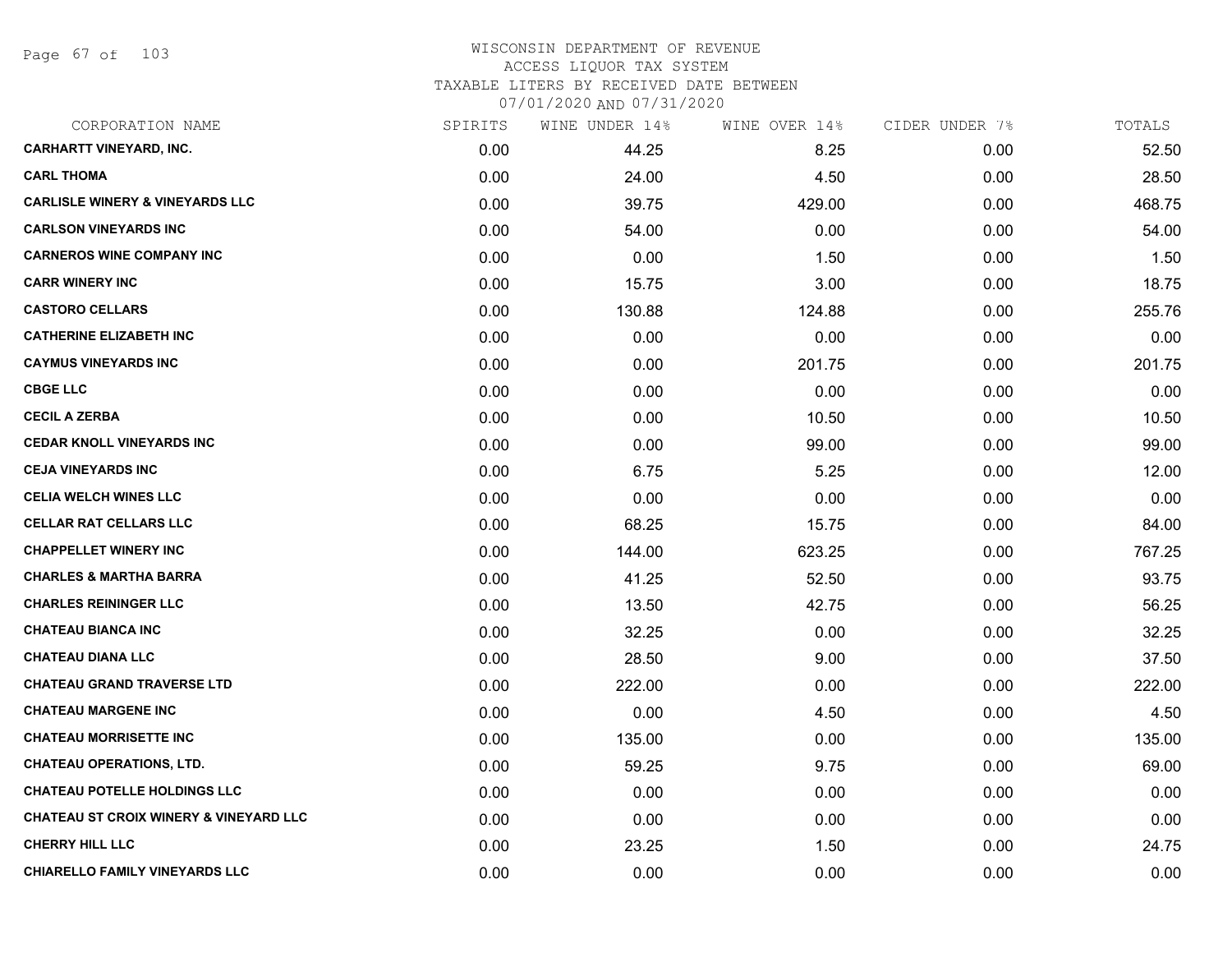Page 68 of 103

| CORPORATION NAME                            | SPIRITS | WINE UNDER 14% | WINE OVER 14% | CIDER UNDER 7% | TOTALS   |
|---------------------------------------------|---------|----------------|---------------|----------------|----------|
| <b>CHILDRESS WINERY, LLC</b>                | 0.00    | 54.00          | 0.38          | 0.00           | 54.38    |
| <b>CHIMNEY ROCK WINERY LLC</b>              | 0.00    | 104.25         | 218.25        | 0.00           | 322.50   |
| <b>CHRISTOPHE BARON</b>                     | 0.00    | 0.00           | 0.00          | 0.00           | 0.00     |
| <b>CHRISTOPHER FIGGINS</b>                  | 0.00    | 4.50           | 11.25         | 0.00           | 15.75    |
| <b>CHRISTOPHER L SHOWN</b>                  | 0.00    | 27.00          | 0.00          | 0.00           | 27.00    |
| CIPCO INC.                                  | 0.00    | 12.75          | 22.50         | 0.00           | 35.25    |
| <b>CLEARWATER CANYON CELLARS LLC</b>        | 0.00    | 3.00           | 10.50         | 0.00           | 13.50    |
| CLIF BAR FAMILY WINERY & FARM LLC           | 0.00    | 64.50          | 57.00         | 0.00           | 121.50   |
| <b>CLINE CELLARS INC</b>                    | 0.00    | 37.50          | 107.25        | 0.00           | 144.75   |
| <b>CLOS DU VAL WINE CO LTD</b>              | 0.00    | 65.25          | 99.75         | 0.00           | 165.00   |
| <b>CLOS LACHANCE WINES LLC</b>              | 0.00    | 9.00           | 22.50         | 0.00           | 31.50    |
| <b>COCKERELL WINE CONSULTING LLC</b>        | 0.00    | 0.00           | 0.00          | 0.00           | 0.00     |
| <b>CODORNIU NAPA INC</b>                    | 0.00    | 63.00          | 555.00        | 0.00           | 618.00   |
| <b>COELHO WINERY INC</b>                    | 0.00    | 1.50           | 1.25          | 0.00           | 2.75     |
| <b>COL SOLARE, LLP</b>                      | 0.00    | 0.00           | 46.50         | 0.00           | 46.50    |
| <b>COLGIN PARTNERS LLC</b>                  | 0.00    | 0.00           | 0.00          | 0.00           | 0.00     |
| <b>COLLEEN M BOS</b>                        | 0.00    | 0.00           | 0.00          | 0.00           | 0.00     |
| <b>COLONIAL GREEN TRUST</b>                 | 0.00    | 3.00           | 0.00          | 0.00           | 3.00     |
| <b>COLUMBIA RIVER WINERY INC</b>            | 0.00    | 30.25          | 63.75         | 0.00           | 94.00    |
| <b>COMSTOCK WINES LLC</b>                   | 0.00    | 0.00           | 0.00          | 0.00           | 0.00     |
| <b>CONSTELLATION BRANDS U.S. OPERATIONS</b> | 0.00    | 507.76         | 681.00        | 0.00           | 1,188.76 |
| <b>CONUNDRUM WINERY LLC</b>                 | 0.00    | 10.50          | 0.00          | 0.00           | 10.50    |
| <b>CONWAY VINEYARDS INC</b>                 | 0.00    | 0.00           | 0.00          | 0.00           | 0.00     |
| <b>COOL HAND VINEYARDS LLC</b>              | 0.00    | 33.00          | 45.75         | 0.00           | 78.75    |
| <b>COPPER CANE LLC</b>                      | 0.00    | 93.75          | 502.50        | 0.00           | 596.25   |
| <b>CORISON WINERY INC</b>                   | 0.00    | 77.25          | 0.00          | 0.00           | 77.25    |
| <b>CORNERSTONE CELLARS LLC</b>              | 0.00    | 0.75           | 6.00          | 0.00           | 6.75     |
| <b>CORY J MICHAL</b>                        | 0.00    | 60.75          | 0.00          | 0.00           | 60.75    |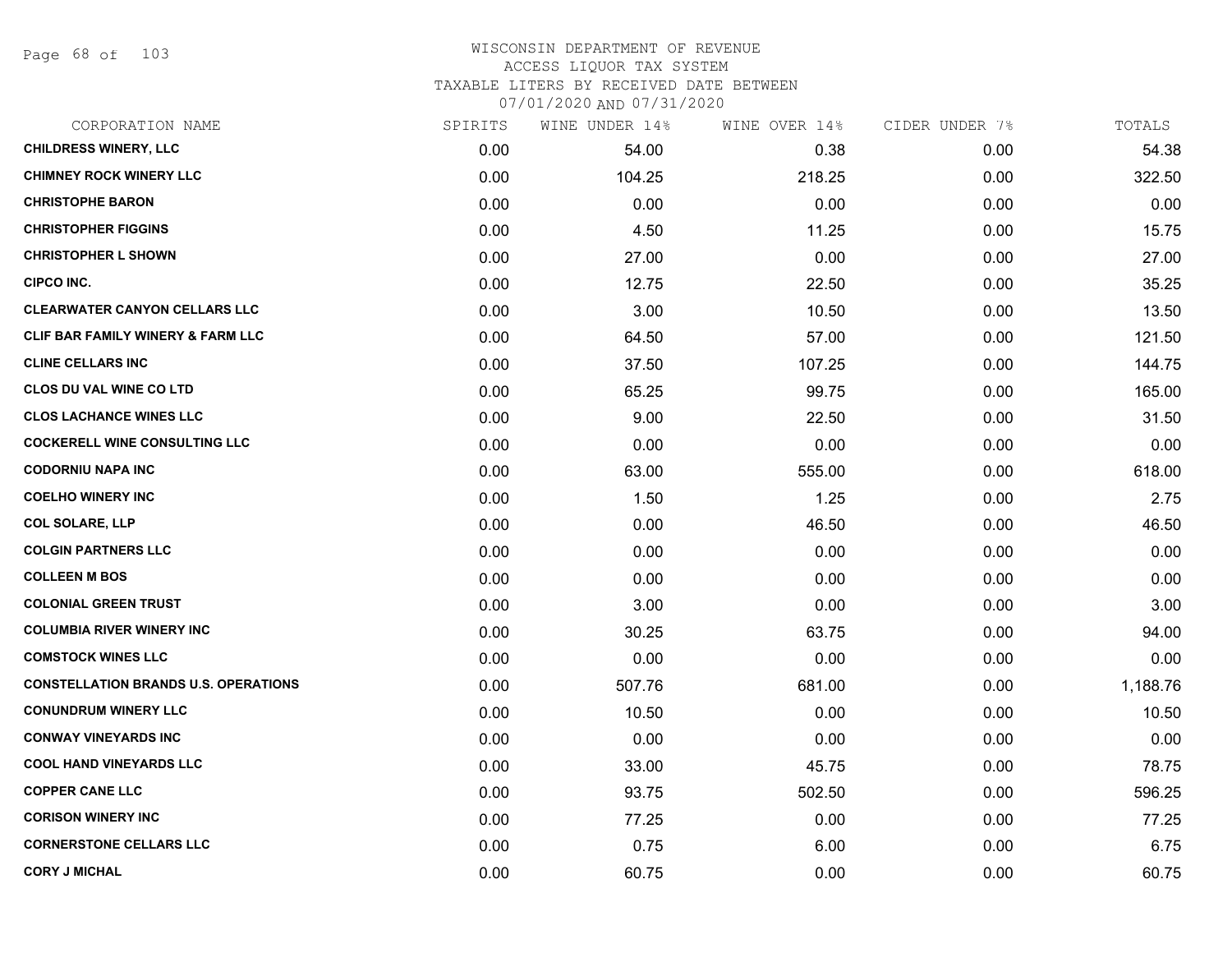Page 69 of 103

| CORPORATION NAME                       | SPIRITS | WINE UNDER 14% | WINE OVER 14% | CIDER UNDER 7% | TOTALS |
|----------------------------------------|---------|----------------|---------------|----------------|--------|
| <b>COTE D'OR IMPORTS LLC</b>           | 0.00    | 0.00           | 0.00          | 0.00           | 0.00   |
| <b>COURAGEOUS INC</b>                  | 0.00    | 0.00           | 0.00          | 0.00           | 0.00   |
| <b>CRAIG FLETCHER</b>                  | 0.00    | 0.00           | 0.00          | 0.00           | 0.00   |
| <b>CRAIG S HANDLY</b>                  | 0.00    | 2.25           | 11.25         | 0.00           | 13.50  |
| <b>CREATIVE WINE CONCEPTS INC</b>      | 0.00    | 0.00           | 9.00          | 0.00           | 9.00   |
| <b>CREW WINE COMPANY LLC</b>           | 0.00    | 15.75          | 0.00          | 0.00           | 15.75  |
| <b>CRIMSON WINE GROUP LTD</b>          | 0.00    | 108.00         | 9.00          | 0.00           | 117.00 |
| <b>CRISTOM VINEYARDS INC</b>           | 0.00    | 75.75          | 0.00          | 0.00           | 75.75  |
| <b>CROCKER &amp; STARR WINE CO LLC</b> | 0.00    | 0.00           | 69.00         | 0.00           | 69.00  |
| <b>CROFT LLC</b>                       | 0.00    | 39.76          | 0.00          | 0.00           | 39.76  |
| <b>CROWN POINT WINERY LLC</b>          | 0.00    | 0.00           | 1.50          | 0.00           | 1.50   |
| <b>CRUSE WINE COMPANY, LLC</b>         | 0.00    | 9.00           | 0.00          | 0.00           | 9.00   |
| <b>CULLEN AND HARRISON LLC</b>         | 0.00    | 0.00           | 0.00          | 0.00           | 0.00   |
| <b>CUNAT PREMIUM VINEYARDS LLC</b>     | 0.00    | 1.50           | 205.50        | 0.00           | 207.00 |
| <b>CUSHMAN WINERY CORPORATION</b>      | 0.00    | 21.75          | 78.75         | 0.00           | 100.50 |
| <b>CUVAISON INC</b>                    | 0.00    | 89.25          | 74.25         | 0.00           | 163.50 |
| <b>CWC WINERY LLC</b>                  | 0.00    | 0.00           | 0.00          | 0.00           | 0.00   |
| <b>D MYERS LLC</b>                     | 0.00    | 0.00           | 0.00          | 0.00           | 0.00   |
| <b>DADY CAPITAL LLLP</b>               | 0.00    | 0.00           | 0.00          | 0.00           | 0.00   |
| <b>DAMIANI WINE CELLARS, LLC</b>       | 0.00    | 29.25          | 0.00          | 0.00           | 29.25  |
| <b>DANA ESTATES INC</b>                | 0.00    | 0.00           | 8.25          | 0.00           | 8.25   |
| <b>DANICA PATRICK</b>                  | 0.00    | 15.75          | 6.76          | 0.00           | 22.51  |
| <b>DANIEL J KOEPKE</b>                 | 0.00    | 0.00           | 0.00          | 0.00           | 0.00   |
| DANZA DEL SOL WINERY INC               | 0.00    | 33.75          | 19.50         | 0.00           | 53.25  |
| <b>DANZINGER VINEYARDS LLC</b>         | 0.00    | 0.00           | 0.00          | 0.00           | 0.00   |
| <b>DAOU VINEYARDS LLC</b>              | 0.00    | 76.50          | 148.88        | 0.00           | 225.38 |
| <b>DARIOUSH KHALEDI WINERY LLC</b>     | 0.00    | 0.00           | 253.50        | 0.00           | 253.50 |
| DAVERO SONOMA, INC                     | 0.00    | 51.00          | 33.13         | 0.00           | 84.13  |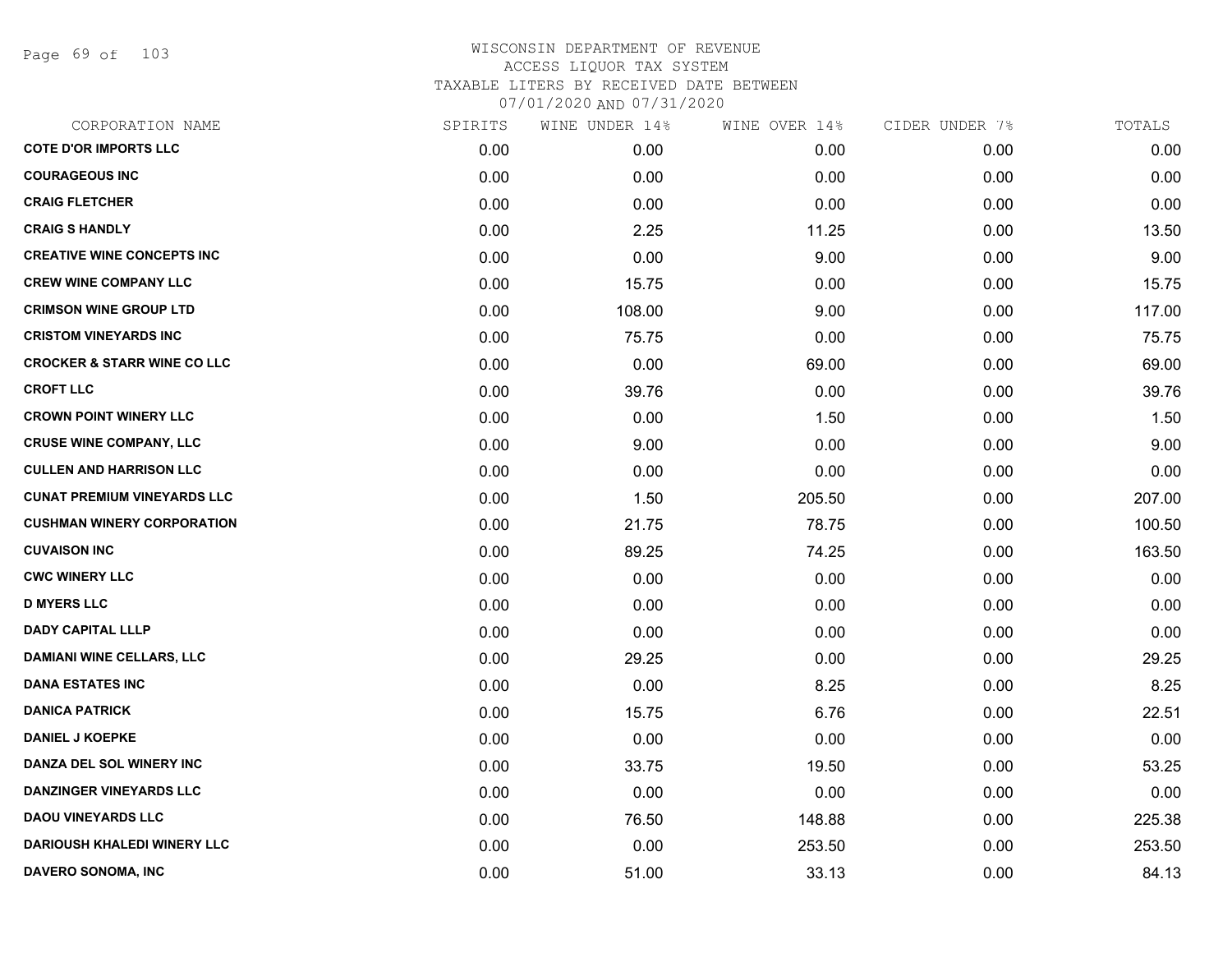Page 70 of 103

| CORPORATION NAME                                 | SPIRITS | WINE UNDER 14% | WINE OVER 14% | CIDER UNDER 7% | TOTALS |
|--------------------------------------------------|---------|----------------|---------------|----------------|--------|
| <b>DAVID BRUCE WINERY INC</b>                    | 0.00    | 0.00           | 18.00         | 0.00           | 18.00  |
| <b>DAVID COFFARO</b>                             | 0.00    | 7.50           | 8.25          | 0.00           | 15.75  |
| <b>DAVID F MAHER</b>                             | 0.00    | 0.00           | 0.00          | 0.00           | 0.00   |
| <b>DAVID J ECKERT</b>                            | 0.00    | 0.00           | 0.00          | 0.00           | 0.00   |
| <b>DAVID J MATTHEWS</b>                          | 0.00    | 51.00          | 0.00          | 0.00           | 51.00  |
| <b>DAVID JAMES LLC</b>                           | 0.00    | 55.50          | 15.00         | 0.00           | 70.50  |
| <b>DAVID L MCGEE</b>                             | 0.00    | 0.00           | 0.00          | 0.00           | 0.00   |
| <b>DAVID R RASMUSSEN</b>                         | 0.00    | 0.00           | 0.00          | 0.00           | 0.00   |
| <b>DAVIS ESTATES LLC</b>                         | 0.00    | 12.00          | 96.00         | 0.00           | 108.00 |
| <b>DAWN'S DREAM LLC</b>                          | 0.00    | 0.00           | 9.75          | 0.00           | 9.75   |
| DE LA MONTANYA WINERY INC                        | 0.00    | 0.00           | 0.00          | 0.00           | 0.00   |
| <b>DEAN VINCENT BORDIGIONI</b>                   | 0.00    | 3.00           | 19.50         | 0.00           | 22.50  |
| DEERFIELD RANCH WINERY LLC                       | 0.00    | 15.75          | 62.25         | 0.00           | 78.00  |
| DEL DOTTO VINEYARDS INC                          | 0.00    | 6.00           | 493.50        | 0.00           | 499.50 |
| <b>DELICATO VINEYARDS INC</b>                    | 0.00    | 77.50          | 208.50        | 0.00           | 286.00 |
| <b>DELILLE CELLARS LLC</b>                       | 0.00    | 0.00           | 0.00          | 0.00           | 0.00   |
| <b>DELLA TERRA LLC</b>                           | 0.00    | 0.00           | 0.00          | 0.00           | 0.00   |
| <b>DENNIS R ONEIL</b>                            | 0.00    | 0.00           | 0.00          | 0.00           | 0.00   |
| DH GUSTAFSON FAMILY VINEYARDS LLC                | 0.00    | 48.75          | 111.50        | 0.00           | 160.25 |
| <b>DIANA HOBSON</b>                              | 0.00    | 0.00           | 0.00          | 0.00           | 0.00   |
| <b>DINO DINA</b>                                 | 0.00    | 0.00           | 0.00          | 0.00           | 0.00   |
| <b>DOMAINE CARNEROS LTD</b>                      | 0.00    | 354.00         | 135.75        | 0.00           | 489.75 |
| <b>DOMAINE CHANDON INC</b>                       | 0.00    | 520.05         | 0.00          | 0.00           | 520.05 |
| <b>DOMAINE DE MARIA SOTER LLC</b>                | 0.00    | 158.25         | 0.00          | 0.00           | 158.25 |
| <b>DOMAINE DROUHIN OREGON LLC</b>                | 0.00    | 42.00          | 73.50         | 0.00           | 115.50 |
| <b>DOMAINE SERENE VINEYARDS &amp; WINERY INC</b> | 0.00    | 76.50          | 93.00         | 0.00           | 169.50 |
| <b>DOMINICK CHIRICHILLO</b>                      | 0.00    | 0.00           | 3.00          | 0.00           | 3.00   |
| <b>DON GRASSE</b>                                | 0.00    | 0.00           | 0.00          | 0.00           | 0.00   |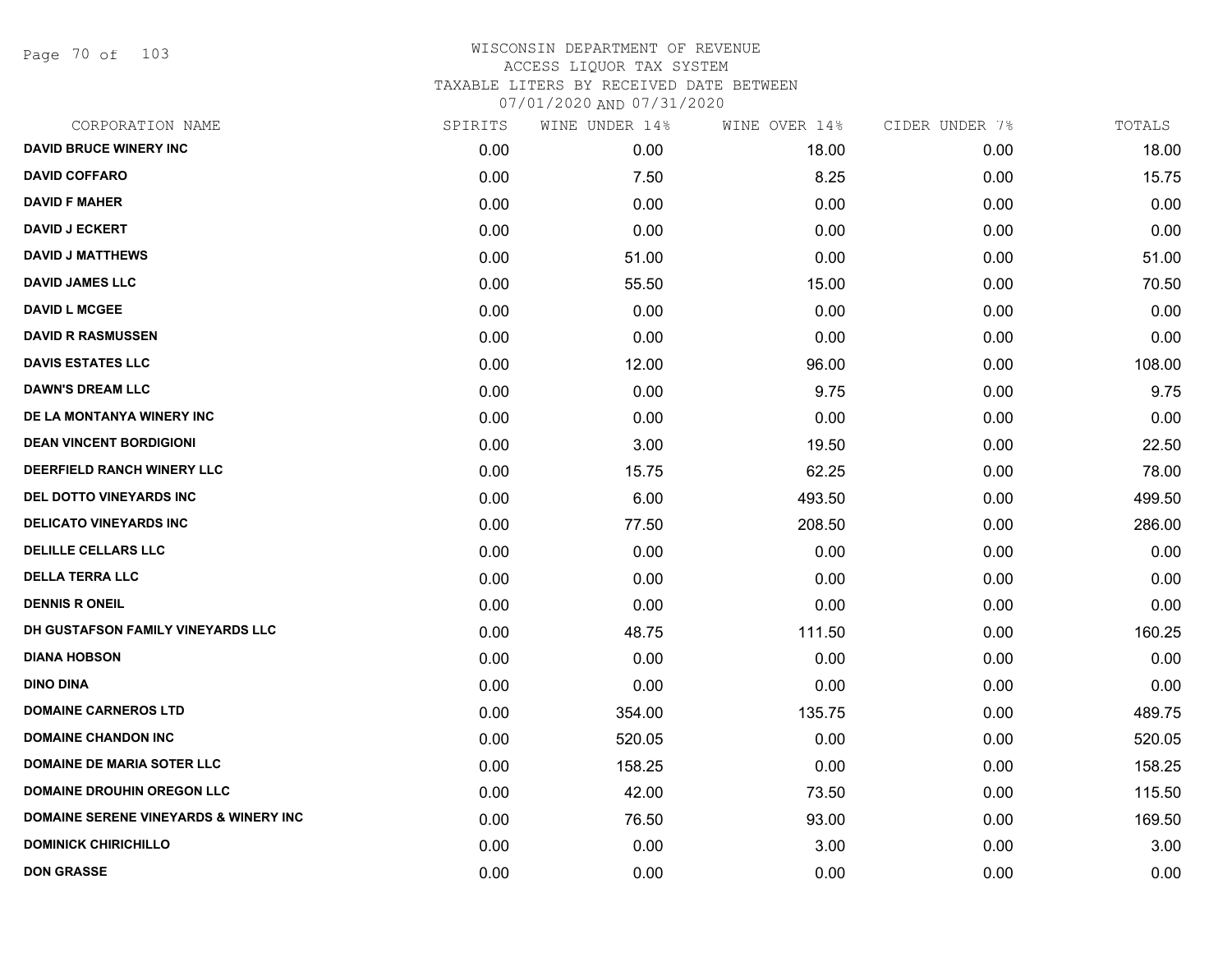Page 71 of 103

| CORPORATION NAME                                              | SPIRITS | WINE UNDER 14% | WINE OVER 14% | CIDER UNDER 7% | TOTALS   |
|---------------------------------------------------------------|---------|----------------|---------------|----------------|----------|
| DON SEBASTIANI & SONS INTERNATIONAL WINE<br><b>NEGOCIANTS</b> | 0.00    | 0.00           | 0.00          | 0.00           | 0.00     |
| <b>DONALD PHILLIPS HILL JR</b>                                | 0.00    | 0.00           | 0.00          | 0.00           | 0.00     |
| DONATI FAMILY VINEYARD, INC                                   | 0.00    | 30.75          | 10.50         | 0.00           | 41.25    |
| DONELAN FAMILY WINE CELLARS LLC                               | 0.00    | 0.00           | 0.00          | 0.00           | 0.00     |
| DONGYI INTERNATIONAL LLC                                      | 0.00    | 3.00           | 18.00         | 0.00           | 21.00    |
| <b>DOROTHY PANELLA</b>                                        | 0.00    | 23.25          | 14.25         | 0.00           | 37.50    |
| <b>DOSSEY VINEYARDS LLC</b>                                   | 0.00    | 150.01         | 3.00          | 0.00           | 153.01   |
| DOUBLE CANYON VINEYARDS LLC                                   | 0.00    | 42.75          | 32.25         | 0.00           | 75.00    |
| <b>DOUKENIE WINERY, INC.</b>                                  | 0.00    | 0.00           | 0.00          | 0.00           | 0.00     |
| DRAGONETTE CELLARS LLC                                        | 0.00    | 23.25          | 32.25         | 0.00           | 55.50    |
| <b>DRAKE MAKES WINE, INC.</b>                                 | 0.00    | 7.50           | 0.00          | 0.00           | 7.50     |
| DRUMLIN RIDGE WINERY LLC                                      | 0.00    | 0.00           | 0.00          | 0.00           | 0.00     |
| DRY CREEK VINEYARD INC                                        | 0.00    | 533.25         | 586.50        | 0.00           | 1,119.75 |
| <b>DSC INVESTORS INC</b>                                      | 0.00    | 0.00           | 0.00          | 0.00           | 0.00     |
| <b>DUCKHORN WINE COMPANY</b>                                  | 0.00    | 267.00         | 1,132.90      | 0.00           | 1,399.90 |
| <b>DUMOL WINERY LLC</b>                                       | 0.00    | 11.25          | 43.50         | 0.00           | 54.75    |
| <b>DUNHAM CELLARS LLC</b>                                     | 0.00    | 97.50          | 21.00         | 0.00           | 118.50   |
| <b>DUNN VINEYARDS LLC</b>                                     | 0.00    | 0.00           | 0.00          | 0.00           | 0.00     |
| <b>DUPLIN WINE CELLARS INC</b>                                | 0.00    | 988.50         | 0.00          | 0.00           | 988.50   |
| <b>DURANT VINEYARDS LLC</b>                                   | 0.00    | 13.50          | 0.00          | 0.00           | 13.50    |
| DUTTON GOLDFIELD WINERY LLC                                   | 0.00    | 114.00         | 32.25         | 0.00           | 146.25   |
| <b>E &amp; J GALLO WINERY</b>                                 | 0.00    | 1,129.58       | 1,572.00      | 0.00           | 2,701.58 |
| <b>E STRING CELLARS LLC</b>                                   | 0.00    | 32.25          | 30.75         | 0.00           | 63.00    |
| <b>EAGLES LANDING WINERY LLC</b>                              | 0.00    | 0.00           | 0.00          | 0.00           | 0.00     |
| <b>EAST BRANCH WINERY, INC.</b>                               | 0.00    | 0.00           | 0.00          | 0.00           | 0.00     |
| <b>EASTERN RIDGES VINEYARD, LLC</b>                           | 0.00    | 0.00           | 0.00          | 0.00           | 0.00     |
| <b>EBERLE WINERY LP</b>                                       | 0.00    | 74.25          | 58.50         | 0.00           | 132.75   |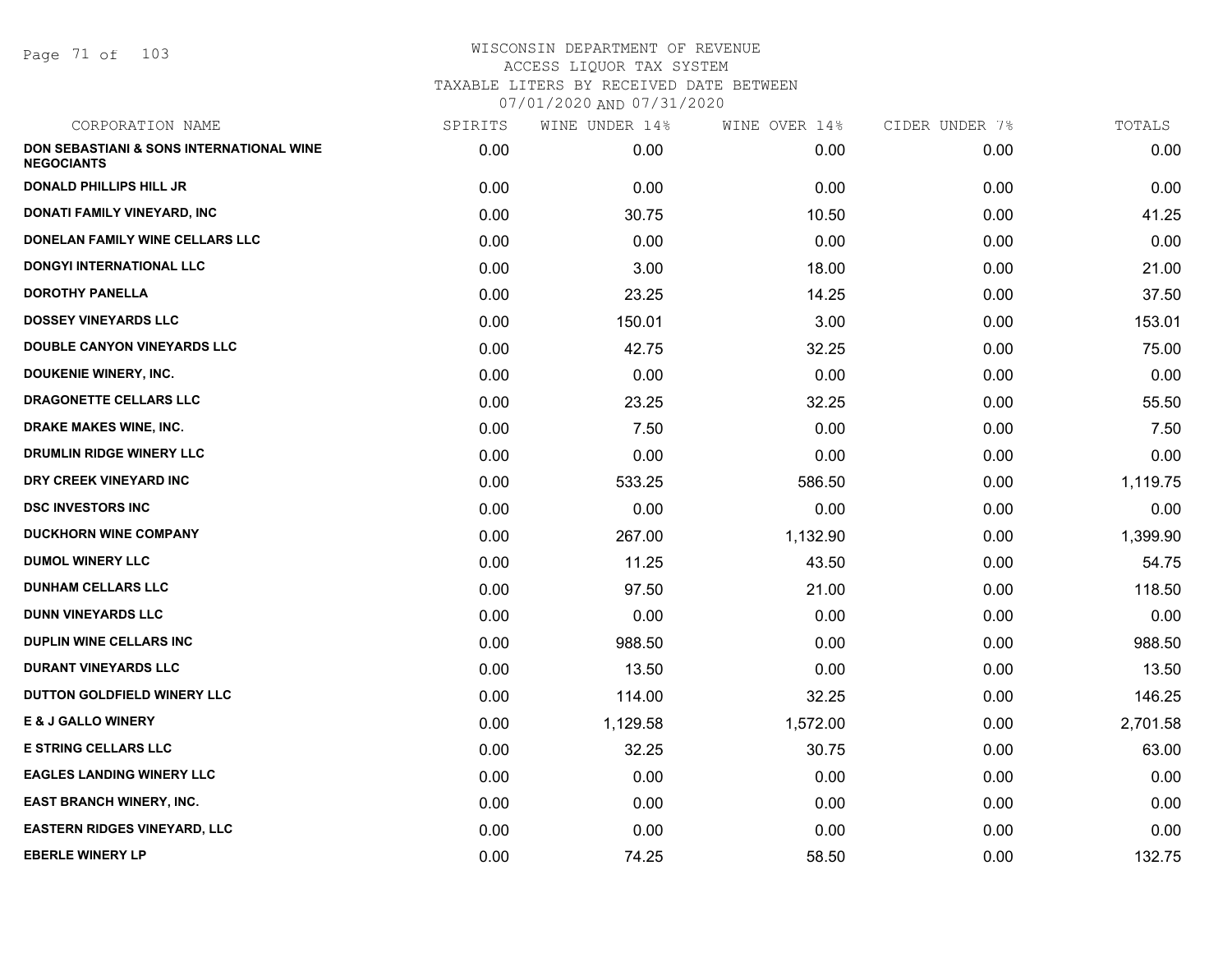| CORPORATION NAME                         | SPIRITS | WINE UNDER 14% | WINE OVER 14% | CIDER UNDER 7% | TOTALS |
|------------------------------------------|---------|----------------|---------------|----------------|--------|
| EDEN ICE CIDER COMPANY INC.              | 0.00    | 3.89           | 0.75          | 0.00           | 4.64   |
| <b>EDWARD J RINK</b>                     | 0.00    | 0.00           | 0.00          | 0.00           | 0.00   |
| <b>EDWARD T MARKS</b>                    | 0.00    | 9.75           | 0.00          | 0.00           | 9.75   |
| EHREN JORDAN WINE CELLARS LLC            | 0.00    | 196.50         | 138.75        | 0.00           | 335.25 |
| <b>EILEEN BRYS</b>                       | 0.00    | 223.50         | 0.00          | 0.00           | 223.50 |
| <b>ELEGANCE PROPERTIES LLC</b>           | 0.00    | 0.00           | 0.00          | 0.00           | 0.00   |
| <b>ELISABETH W KLEIN</b>                 | 0.00    | 0.00           | 0.00          | 0.00           | 0.00   |
| ELK COVE VINEYARDS INC                   | 0.00    | 198.75         | 0.00          | 0.00           | 198.75 |
| ELLIOTT SMITH DEVELOPMENT COMPANY        | 0.00    | 0.00           | 22.50         | 0.00           | 22.50  |
| <b>ELV-OREGON LLC</b>                    | 0.00    | 0.00           | 0.00          | 0.00           | 0.00   |
| <b>EMILIO GUGLIELMO WINERY INC</b>       | 0.00    | 46.50          | 1.50          | 0.00           | 48.00  |
| <b>EMMOLO RIVER RANCH LLC</b>            | 0.00    | 0.00           | 3.75          | 0.00           | 3.75   |
| <b>ENTENTE SPIRITS LLC</b>               | 0.00    | 687.10         | 0.00          | 0.00           | 687.10 |
| <b>EOLA HILLS WINE CELLARS INC</b>       | 0.00    | 19.50          | 12.00         | 0.00           | 31.50  |
| <b>ERIC FLANAGAN</b>                     | 0.00    | 0.00           | 0.00          | 0.00           | 0.00   |
| <b>ERIC TRUMP WINE MANUFACTURING LLC</b> | 0.00    | 276.41         | 12.75         | 0.00           | 289.16 |
| <b>ERIK MILLER WINES, INC.</b>           | 0.00    | 36.00          | 9.00          | 0.00           | 45.00  |
| <b>ERNEST VINEYARDS LLC</b>              | 0.00    | 0.00           | 0.00          | 0.00           | 0.00   |
| <b>EUGENE PERATA</b>                     | 0.00    | 6.75           | 12.75         | 0.00           | 19.50  |
| <b>F KORBEL &amp; BROS INC</b>           | 0.00    | 282.50         | 20.00         | 0.00           | 302.50 |
| <b>FAETHM INC</b>                        | 0.00    | 0.00           | 0.00          | 0.00           | 0.00   |
| <b>FANTESCA LLC</b>                      | 0.00    | 1.50           | 117.75        | 0.00           | 119.25 |
| <b>FAT BOYS INC</b>                      | 0.00    | 102.00         | 9.75          | 0.00           | 111.75 |
| <b>FAWN CREEK WINERY LLC</b>             | 0.00    | 0.00           | 0.00          | 0.00           | 0.00   |
| <b>FAZELI VINEYARDS, LLC</b>             | 0.00    | 4.50           | 18.00         | 0.00           | 22.50  |
| <b>FENESTRA WINERY INC</b>               | 0.00    | 0.75           | 0.75          | 0.00           | 1.50   |
| FENN VALLEY VINEYARDS, INC.              | 0.00    | 165.00         | 0.50          | 1.90           | 167.40 |
| <b>FERMENTING CELLARS LLC</b>            | 0.00    | 0.00           | 0.00          | 0.00           | 0.00   |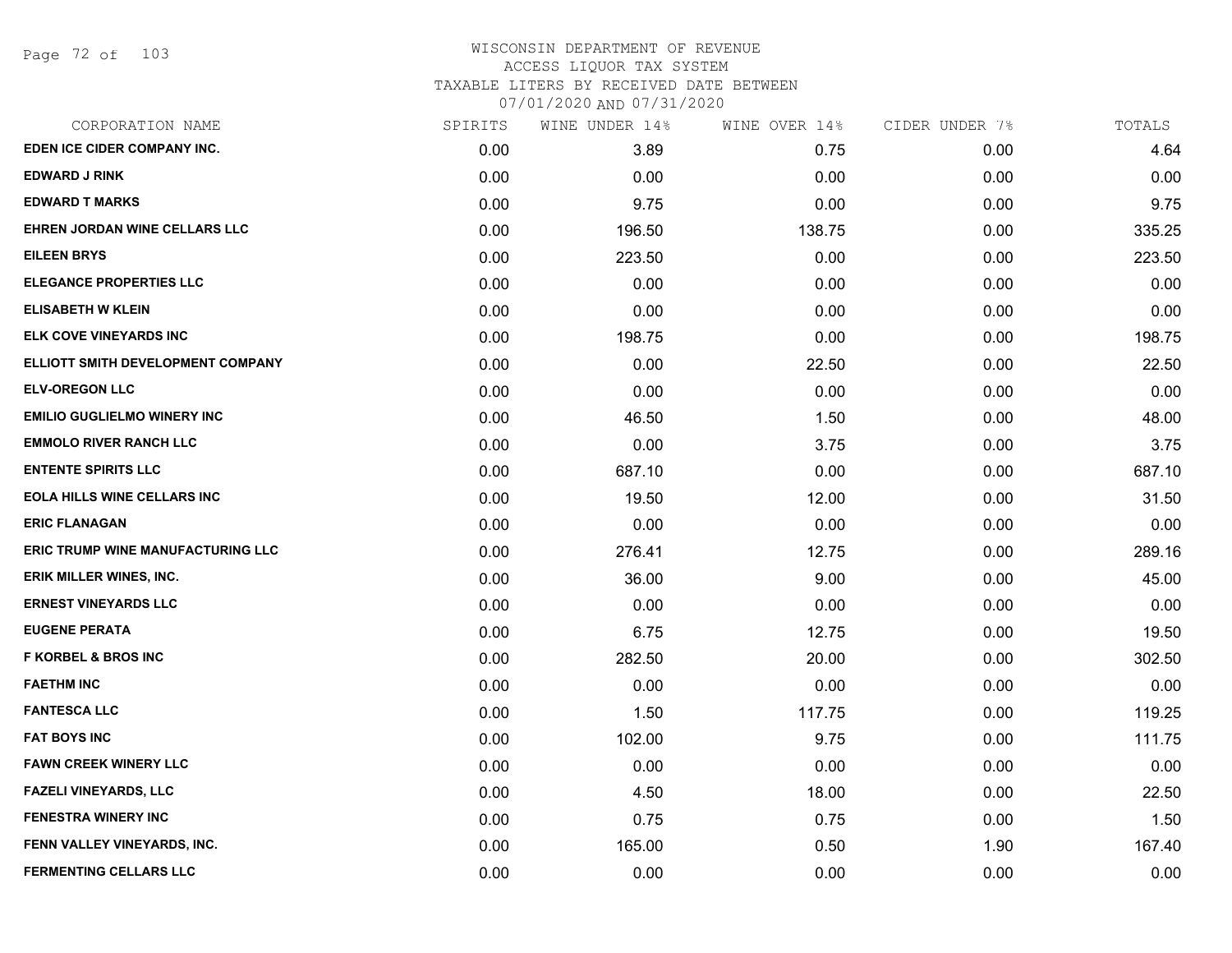Page 73 of 103

| CORPORATION NAME                                 | SPIRITS | WINE UNDER 14% | WINE OVER 14% | CIDER UNDER 7% | TOTALS   |
|--------------------------------------------------|---------|----------------|---------------|----------------|----------|
| <b>FERNRAY LLC</b>                               | 0.00    | 0.00           | 0.00          | 0.00           | 0.00     |
| <b>FERRARI CARANO VINEYARDS &amp; WINERY LLC</b> | 0.00    | 88.50          | 353.25        | 0.00           | 441.75   |
| <b>FETZER VINEYARDS</b>                          | 0.00    | 560.75         | 219.75        | 0.00           | 780.50   |
| <b>FICKLIN VINEYARDS INC</b>                     | 0.00    | 0.00           | 176.00        | 0.00           | 176.00   |
| <b>FIDDLEHEAD CELLARS LP</b>                     | 0.00    | 116.25         | 11.25         | 0.00           | 127.50   |
| <b>FIDELITAS WINES LLC</b>                       | 0.00    | 4.50           | 22.50         | 0.00           | 27.00    |
| <b>FIESTA VINEYARD &amp; WINERY LLC</b>          | 0.00    | 21.75          | 0.00          | 0.00           | 21.75    |
| <b>FINKELSTEIN VINEYARDS INC</b>                 | 0.00    | 4.50           | 9.00          | 0.00           | 13.50    |
| <b>FIRESTEED CORPORATION</b>                     | 0.00    | 0.00           | 0.00          | 0.00           | 0.00     |
| FISHER KING WINERY, LLC                          | 0.00    | 0.00           | 0.00          | 0.00           | 0.00     |
| <b>FISHER VINEYARDS</b>                          | 0.00    | 0.00           | 40.50         | 0.00           | 40.50    |
| <b>FITVINE LLC</b>                               | 0.00    | 1,229.25       | 0.00          | 0.00           | 1,229.25 |
| <b>FIVE VINES LLC</b>                            | 0.00    | 0.00           | 0.00          | 0.00           | 0.00     |
| <b>FLOOD RANCH COMPANY</b>                       | 0.00    | 8.25           | 10.50         | 0.00           | 18.75    |
| <b>FLORA SPRINGS WINE COMPANY</b>                | 0.00    | 0.00           | 472.13        | 0.00           | 472.13   |
| <b>FLORIDA ORANGE GROVES INC</b>                 | 0.00    | 86.62          | 0.00          | 0.00           | 86.62    |
| <b>FLOWERS VINEYARD AND WINERY, LLC</b>          | 0.00    | 36.00          | 0.00          | 0.00           | 36.00    |
| <b>FLYING B VINEYARD LP</b>                      | 0.00    | 0.00           | 32.25         | 0.00           | 32.25    |
| <b>FN CELLARS LLC</b>                            | 0.00    | 103.88         | 507.00        | 0.00           | 610.88   |
| <b>FOLEY ESTATES VINEYARD &amp; WINERY LLC</b>   | 0.00    | 15.75          | 55.50         | 0.00           | 71.25    |
| <b>FOLEY FAMILY WINES INC</b>                    | 0.00    | 353.25         | 809.00        | 0.00           | 1,162.25 |
| <b>FOLIO WINE COMPANY LLC</b>                    | 0.00    | 21.00          | 0.00          | 0.00           | 21.00    |
| <b>FONTANELLA WINES LLC</b>                      | 0.00    | 0.00           | 102.75        | 0.00           | 102.75   |
| <b>FORIS VINEYARDS WINERY LLC</b>                | 0.00    | 32.25          | 0.00          | 0.00           | 32.25    |
| <b>FORT ROSS VINEYARD &amp; WINERY LLC</b>       | 0.00    | 3.00           | 3.75          | 0.00           | 6.75     |
| <b>FORWARD CIDER LLC</b>                         | 0.00    | 0.00           | 0.00          | 0.00           | 0.00     |
| <b>FOUR BEARS WINERY LLC</b>                     | 0.00    | 2.25           | 0.75          | 0.00           | 3.00     |
| FOUR DAUGHTERS VINEYARD AND WINERY LLC           | 0.00    | 24.00          | 0.00          | 42.60          | 66.60    |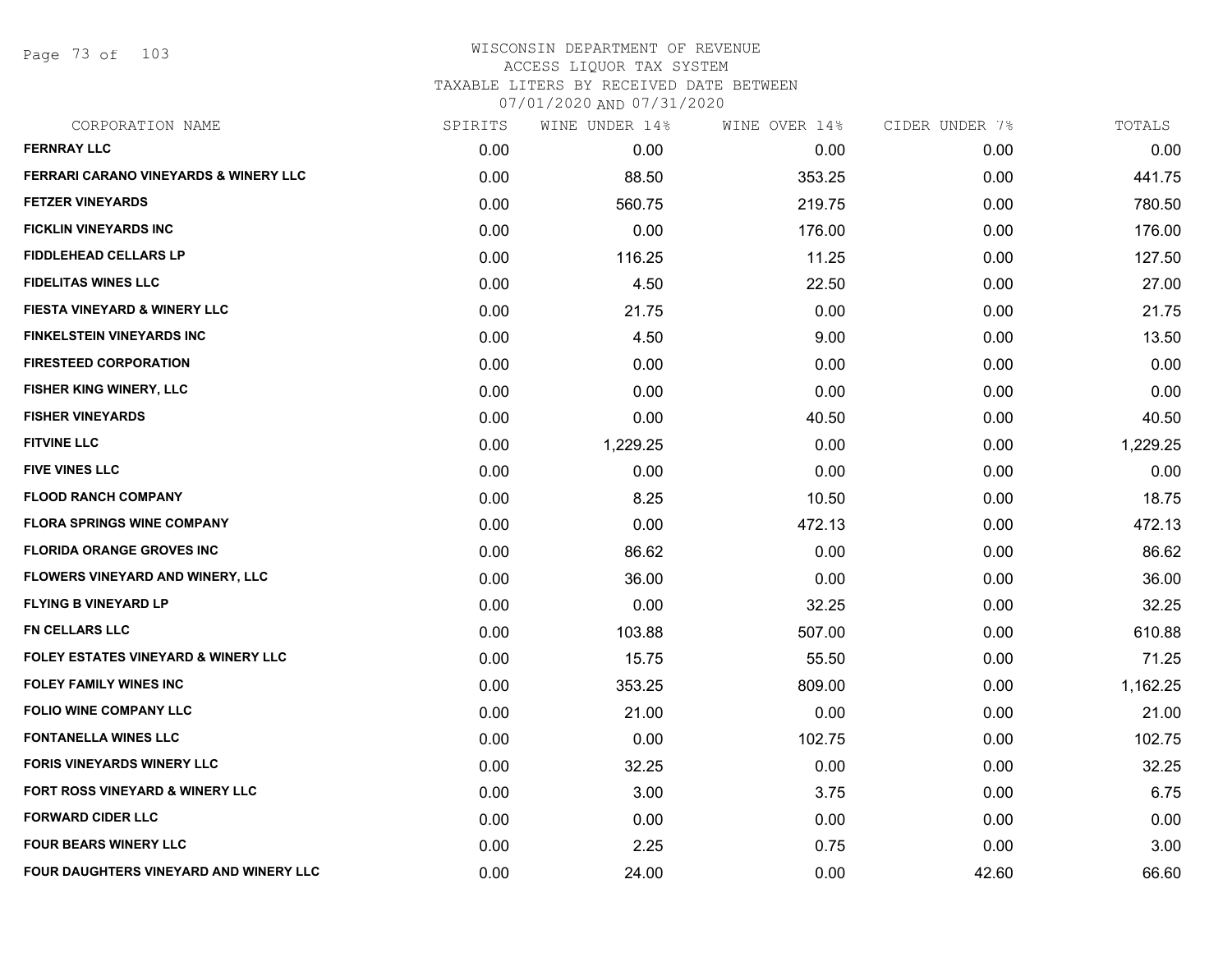Page 74 of 103

| CORPORATION NAME                      | SPIRITS | WINE UNDER 14% | WINE OVER 14% | CIDER UNDER 7% | TOTALS   |
|---------------------------------------|---------|----------------|---------------|----------------|----------|
| <b>FOX RUN VINEYARDS INC</b>          | 0.00    | 42.00          | 1.13          | 0.00           | 43.13    |
| <b>FOXEN VINEYARD INC</b>             | 0.00    | 99.00          | 32.63         | 0.00           | 131.63   |
| FRANCIS COPPOLA WINERY LLC            | 0.00    | 700.72         | 796.00        | 0.00           | 1,496.72 |
| <b>FRANCISCAN VINEYARDS INC</b>       | 0.00    | 146.25         | 826.13        | 0.00           | 972.38   |
| <b>FRANK FAMILY VINEYARDS LLC</b>     | 0.00    | 64.50          | 153.75        | 0.00           | 218.25   |
| <b>FRED C SCHERRER</b>                | 0.00    | 2.18           | 21.82         | 0.00           | 24.00    |
| <b>FREDERICK QUANDT</b>               | 0.00    | 0.00           | 0.00          | 0.00           | 0.00     |
| <b>FREIXENET SONOMA CAVES INC</b>     | 0.00    | 174.75         | 25.50         | 0.00           | 200.25   |
| <b>FREY FAMILY WINERY LLC</b>         | 0.00    | 18.00          | 6.00          | 0.00           | 24.00    |
| <b>FREY VINEYARDS LTD</b>             | 0.00    | 128.15         | 71.25         | 0.00           | 199.40   |
| <b>FROGS LEAP WINERY</b>              | 0.00    | 373.92         | 112.92        | 0.00           | 486.84   |
| <b>FROGTOWN CELLARS LLP</b>           | 0.00    | 13.50          | 0.00          | 0.00           | 13.50    |
| <b>FROST WINES LLC</b>                | 0.00    | 105.00         | 0.50          | 0.00           | 105.50   |
| FRUIT OF THE WOODS WINE CELLAR, INC.  | 0.00    | 0.00           | 0.00          | 0.00           | 0.00     |
| <b>FULCRUM WINES LLC</b>              | 0.00    | 0.00           | 0.00          | 0.00           | 0.00     |
| FULKERSON WINE CELLARS LLC            | 0.00    | 3.00           | 0.00          | 0.00           | 3.00     |
| <b>FULLERTON WINES, INC</b>           | 0.00    | 12.00          | 0.00          | 0.00           | 12.00    |
| <b>FURTHERMORE LLC</b>                | 0.00    | 14.25          | 89.25         | 0.00           | 103.50   |
| <b>G GRAHAM WINES INC</b>             | 0.00    | 0.00           | 31.50         | 0.00           | 31.50    |
| <b>GALANTE FAMILY WINERY INC</b>      | 0.00    | 0.00           | 63.00         | 0.00           | 63.00    |
| <b>GALENA CELLARS INC</b>             | 0.00    | 725.76         | 9.42          | 0.00           | 735.18   |
| <b>GALLICA WINES LLC</b>              | 0.00    | 15.75          | 0.00          | 0.00           | 15.75    |
| <b>GAMBA VINEYARDS AND WINERY LLC</b> | 0.00    | 0.00           | 0.00          | 0.00           | 0.00     |
| <b>GAMBLE FAMILY VINEYARDS LLC</b>    | 0.00    | 27.75          | 22.50         | 0.00           | 50.25    |
| <b>GANDONA INC</b>                    | 0.00    | 0.00           | 4.50          | 0.00           | 4.50     |
| <b>GARGIULO VINEYARD LLC</b>          | 0.00    | 56.25          | 73.50         | 0.00           | 129.75   |
| <b>GARROD TRUST</b>                   | 0.00    | 0.00           | 0.00          | 0.00           | 0.00     |
| <b>GARY FRANSCIONI, INC.</b>          | 0.00    | 0.00           | 13.50         | 0.00           | 13.50    |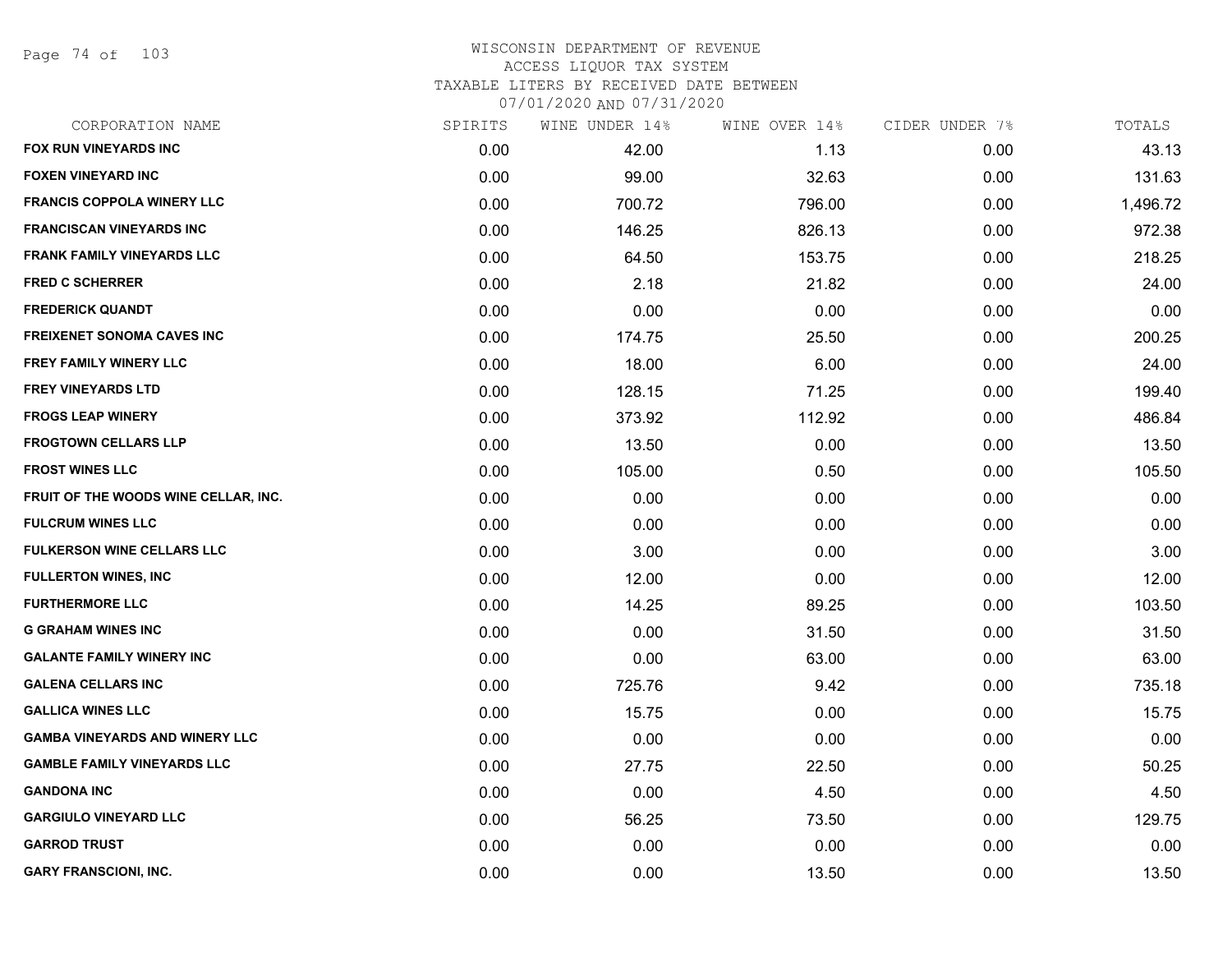Page 75 of 103

| CORPORATION NAME                           | SPIRITS | WINE UNDER 14% | WINE OVER 14% | CIDER UNDER 7% | TOTALS |
|--------------------------------------------|---------|----------------|---------------|----------------|--------|
| <b>GEARY MARKET INVESTMENT COMPANY LTD</b> | 0.00    | 0.00           | 0.00          | 0.00           | 0.00   |
| <b>GEMSTONE VINEYARDS LLC</b>              | 0.00    | 0.00           | 4.50          | 0.00           | 4.50   |
| <b>GENERATIONS OF SONOMA LLC</b>           | 0.00    | 73.50          | 63.75         | 0.00           | 137.25 |
| <b>GENESEO PARTNERS LP</b>                 | 0.00    | 0.00           | 69.50         | 0.00           | 69.50  |
| <b>GEORGE O HENDRY</b>                     | 0.00    | 35.25          | 141.00        | 0.00           | 176.25 |
| <b>GEORGE RONALD DENNER</b>                | 0.00    | 9.00           | 8.25          | 0.00           | 17.25  |
| <b>GERALD E FORTH</b>                      | 0.00    | 0.00           | 0.00          | 0.00           | 0.00   |
| <b>GF VINEYARDS LLC</b>                    | 0.00    | 0.00           | 0.00          | 0.00           | 0.00   |
| <b>GF WINES LLC</b>                        | 0.00    | 182.25         | 31.50         | 0.00           | 213.75 |
| <b>GIFT SERVICES INC</b>                   | 0.00    | 0.00           | 0.00          | 0.00           | 0.00   |
| <b>GLENORA WINE CELLARS INC</b>            | 0.00    | 108.00         | 0.38          | 0.66           | 109.04 |
| <b>GLOBAL UNIVERSAL SRL</b>                | 0.00    | 0.00           | 0.00          | 0.00           | 0.00   |
| <b>GOLDIN INVESTMENT II INC</b>            | 0.00    | 0.00           | 0.00          | 0.00           | 0.00   |
| <b>GOLDRIDGEPINOT.COM LLC</b>              | 0.00    | 35.25          | 3.75          | 0.00           | 39.00  |
| <b>GOOD FOUNDATIONS INC</b>                | 0.00    | 50.25          | 0.00          | 0.00           | 50.25  |
| <b>GOOSE EGG, LLC</b>                      | 0.00    | 234.00         | 56.25         | 0.00           | 290.25 |
| <b>GOOSE RIDGE LLC</b>                     | 0.00    | 31.50          | 66.00         | 0.00           | 97.50  |
| <b>GRAPE VISIONS LLC</b>                   | 0.00    | 46.50          | 118.50        | 0.00           | 165.00 |
| <b>GRAPESEED WINE FUND LLC</b>             | 0.00    | 2.25           | 6.75          | 0.00           | 9.00   |
| <b>GRASSINI FAMILY VINEYARDS LLC</b>       | 0.00    | 0.00           | 0.00          | 0.00           | 0.00   |
| <b>GREEN FAMILY WINERY LLC</b>             | 0.00    | 0.00           | 0.00          | 0.00           | 0.00   |
| <b>GREG MICHAEL CELLARS, LLC</b>           | 0.00    | 0.00           | 0.00          | 0.00           | 0.00   |
| <b>GREG SANDERS</b>                        | 0.00    | 54.75          | 0.00          | 0.00           | 54.75  |
| <b>GREGORY EDWARD GRAZIANO</b>             | 0.00    | 57.47          | 128.24        | 0.00           | 185.71 |
| <b>GRGICH HILLS CELLAR</b>                 | 0.00    | 111.00         | 202.50        | 0.00           | 313.50 |
| <b>GRIEB OPTIMAL WINECRAFTING LLC</b>      | 0.00    | 0.00           | 0.00          | 0.00           | 0.00   |
| <b>GROENNFELL MEADERY LLC</b>              | 0.00    | 0.00           | 0.00          | 0.00           | 0.00   |
| <b>GROTH VINEYARDS &amp; WINERY LLC</b>    | 0.00    | 9.00           | 60.75         | 0.00           | 69.75  |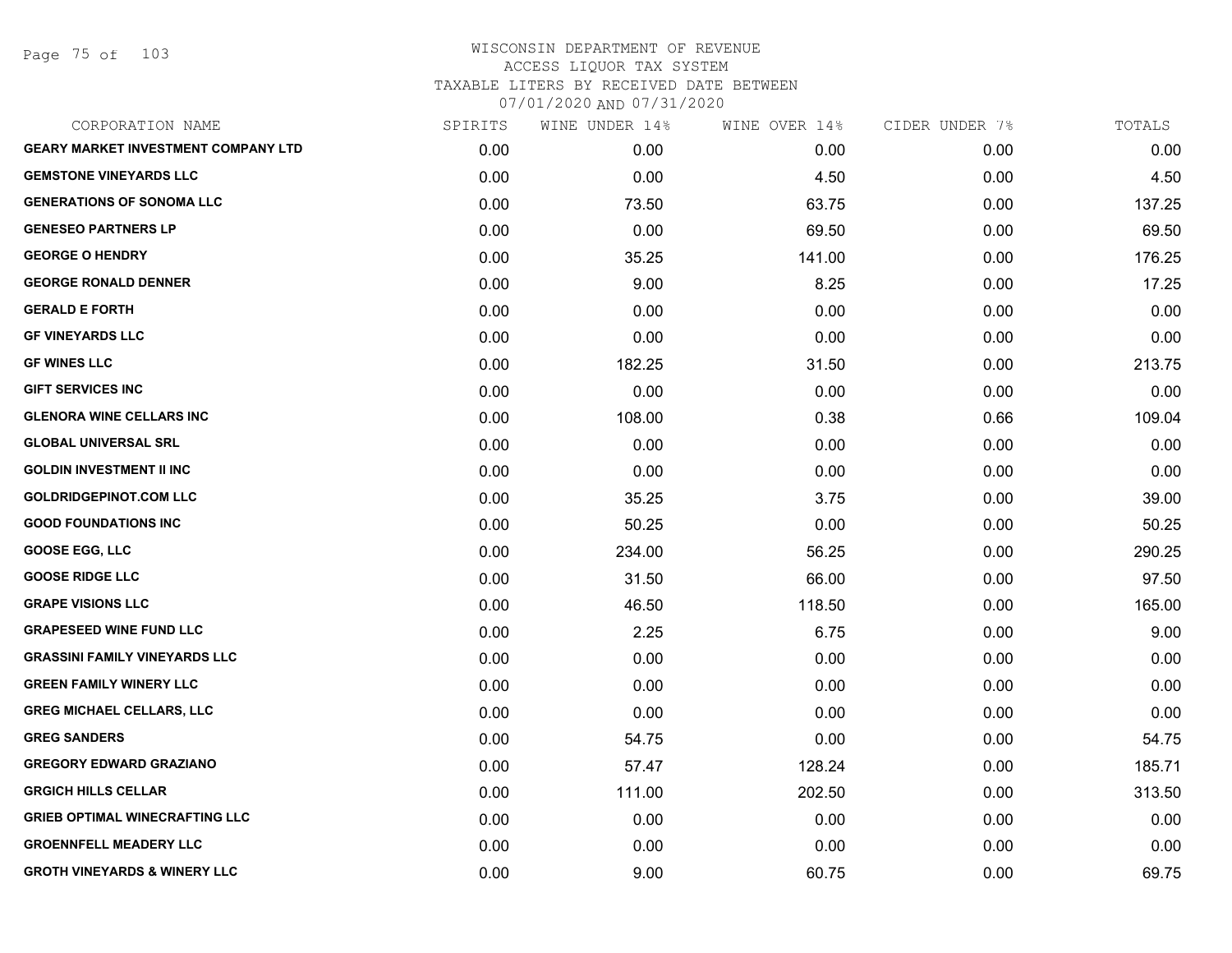Page 76 of 103

#### WISCONSIN DEPARTMENT OF REVENUE ACCESS LIQUOR TAX SYSTEM

TAXABLE LITERS BY RECEIVED DATE BETWEEN

07/01/2020 AND 07/31/2020

| CORPORATION NAME                      | SPIRITS | WINE UNDER 14% | WINE OVER 14% | CIDER UNDER 7% | TOTALS    |
|---------------------------------------|---------|----------------|---------------|----------------|-----------|
| <b>GULLETT &amp; GULLETT</b>          | 0.00    | 258.75         | 37.00         | 0.00           | 295.75    |
| H DE V LLC                            | 0.00    | 9.00           | 0.00          | 0.00           | 9.00      |
| <b>HAFNER VINEYARD LLC</b>            | 0.00    | 300.00         | 0.00          | 0.00           | 300.00    |
| <b>HAGAFEN CELLARS INC</b>            | 0.00    | 0.00           | 28.50         | 0.00           | 28.50     |
| <b>HAHN ESTATE</b>                    | 0.00    | 3.75           | 130.50        | 0.00           | 134.25    |
| <b>HALF KRAKT LLC</b>                 | 0.00    | 0.00           | 0.00          | 0.00           | 0.00      |
| <b>HALF MOON HILL LLC</b>             | 0.00    | 0.00           | 0.00          | 0.00           | 0.00      |
| <b>HALL WINES LLC</b>                 | 0.00    | 21.00          | 961.50        | 0.00           | 982.50    |
| <b>HAMEL FAMILY WINES LLC</b>         | 0.00    | 201.38         | 507.00        | 0.00           | 708.38    |
| <b>HAMMLER WINE CORP</b>              | 0.00    | 0.00           | 0.00          | 0.00           | 0.00      |
| HANDLEY CELLARS LIMITED PARTNERSHIP   | 0.00    | 81.75          | 56.25         | 0.00           | 138.00    |
| <b>HANNA WINERY INC</b>               | 0.00    | 33.75          | 103.50        | 0.00           | 137.25    |
| <b>HANSJOERG WYSS</b>                 | 0.00    | 36.75          | 134.25        | 0.00           | 171.00    |
| <b>HARBOR RIDGE WINERY INC.</b>       | 0.00    | 0.00           | 0.00          | 0.00           | 0.00      |
| <b>HARLAN ESTATE WINERY INC</b>       | 0.00    | 0.00           | 140.25        | 0.00           | 140.25    |
| <b>HARMELL CELLARS LLC</b>            | 0.00    | 1,415.25       | 0.00          | 0.00           | 1,415.25  |
| <b>HARRIS &amp; HARRIS</b>            | 0.00    | 0.75           | 27.00         | 0.00           | 27.75     |
| <b>HARRY &amp; DAVID HOLDINGS INC</b> | 0.00    | 530.25         | 172.50        | 0.00           | 702.75    |
| <b>HAUS BEVERAGE, INC</b>             | 0.00    | 0.00           | 31.00         | 0.00           | 31.00     |
| <b>HAWK AND HORSE VINEYARDS LLC</b>   | 0.00    | 0.00           | 0.00          | 0.00           | 0.00      |
| <b>HAWKES LLC</b>                     | 0.00    | 72.75          | 125.25        | 0.00           | 198.00    |
| <b>HAZLITT 1852 VINEYARDS INC</b>     | 0.00    | 106.50         | 0.00          | 0.00           | 106.50    |
| <b>HDD LLC</b>                        | 0.00    | 6.00           | 661.50        | 0.00           | 667.50    |
| <b>HEITZ WINE CELLARS</b>             | 0.00    | 3.75           | 80.25         | 0.00           | 84.00     |
| <b>HEMISPHERE WINE COMPANY INC</b>    | 0.00    | 53.25          | 72.75         | 0.00           | 126.00    |
| <b>HEMISPHERES LLC</b>                | 0.00    | 31,058.25      | 2,007.00      | 0.00           | 33,065.25 |
| <b>HERDIE BAISDEN</b>                 | 0.00    | 0.00           | 0.00          | 0.00           | 0.00      |
| <b>HERMAN STORY WINES INC</b>         | 0.00    | 6.75           | 75.00         | 0.00           | 81.75     |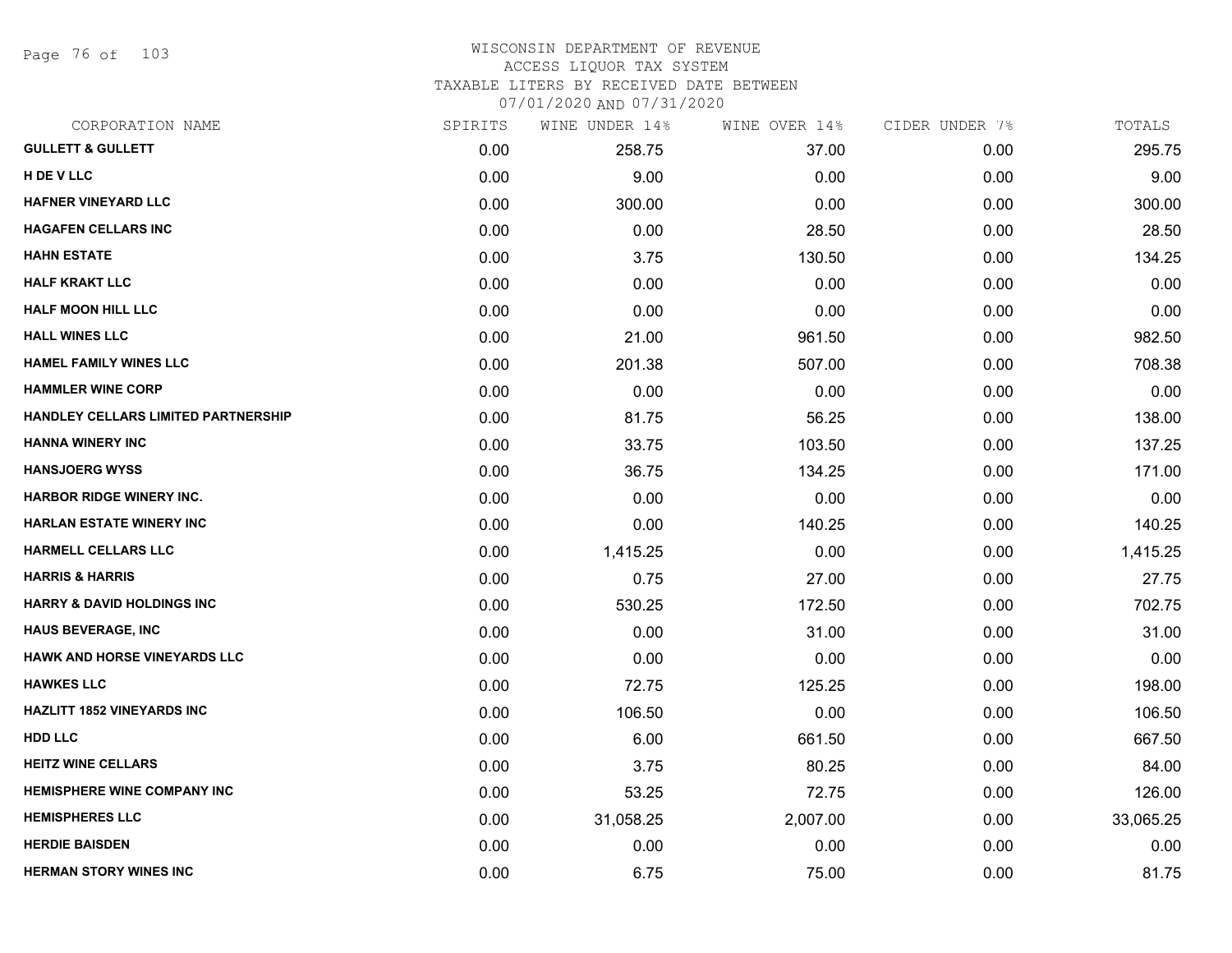Page 77 of 103

| CORPORATION NAME                             | SPIRITS | WINE UNDER 14% | WINE OVER 14% | CIDER UNDER 7% | TOTALS   |
|----------------------------------------------|---------|----------------|---------------|----------------|----------|
| <b>HERON HILL VINEYARDS INC</b>              | 0.00    | 38.25          | 0.00          | 0.00           | 38.25    |
| <b>HERRERA &amp; HERRERA</b>                 | 0.00    | 0.00           | 102.00        | 0.00           | 102.00   |
| <b>HESTAN VINEYARDS LLC</b>                  | 0.00    | 0.00           | 20.25         | 0.00           | 20.25    |
| <b>HICKORY FARMS LLC</b>                     | 0.00    | 66.75          | 0.00          | 0.00           | 66.75    |
| <b>HIDDEN RIDGE VINEYARD LLC</b>             | 0.00    | 0.00           | 19.50         | 0.00           | 19.50    |
| <b>HILL ESTATES INC</b>                      | 0.00    | 39.00          | 100.50        | 0.00           | 139.50   |
| <b>HILLSIDE WINERY</b>                       | 0.00    | 0.00           | 0.00          | 0.00           | 0.00     |
| <b>HIRSCH WINERY LLC</b>                     | 0.00    | 39.00          | 0.00          | 0.00           | 39.00    |
| <b>HOLLYS HILL VINEYARDS LLC</b>             | 0.00    | 0.00           | 0.00          | 0.00           | 0.00     |
| HONIG VINEYARD AND WINERY LLC                | 0.00    | 3.75           | 51.00         | 0.00           | 54.75    |
| <b>HOPE WINE LLC</b>                         | 0.00    | 782.51         | 19.75         | 0.00           | 802.26   |
| <b>HOUDINI INC</b>                           | 0.00    | 1,676.25       | 168.00        | 0.00           | 1,844.25 |
| <b>HOURGLASS WINE COMPANY INC</b>            | 0.00    | 0.00           | 86.25         | 0.00           | 86.25    |
| <b>HQ WINERY LLC</b>                         | 0.00    | 0.00           | 141.75        | 0.00           | 141.75   |
| <b>HUA YUAN</b>                              | 0.00    | 0.00           | 0.00          | 0.00           | 0.00     |
| HUNEEUS VINTNERS LLC                         | 0.00    | 14.25          | 80.27         | 0.00           | 94.52    |
| HUNEEUS WINES HOLDCO LLC                     | 0.00    | 127.50         | 37.51         | 0.00           | 165.01   |
| HUNT COUNTRY VINEYARDS LLC                   | 0.00    | 49.50          | 0.00          | 0.00           | 49.50    |
| <b>HUSCH VINEYARDS INC</b>                   | 0.00    | 297.37         | 57.00         | 0.00           | 354.37   |
| <b>INCEPTION WINES LLC</b>                   | 0.00    | 0.00           | 0.00          | 0.00           | 0.00     |
| INCIDER, INC.                                | 0.00    | 0.00           | 0.00          | 0.00           | 0.00     |
| <b>INMAN FAMILY WINES LLC</b>                | 0.00    | 16.50          | 4.50          | 0.00           | 21.00    |
| <b>INVESTOR'S OF AMERICA LP</b>              | 0.00    | 12.75          | 11.25         | 0.00           | 24.00    |
| <b>IRON HORSE VINEYARDS LP</b>               | 0.00    | 330.75         | 21.00         | 0.00           | 351.75   |
| <b>ISENHOWER CELLARS LLC</b>                 | 0.00    | 1.50           | 5.25          | 0.00           | 6.75     |
| <b>ISLAND ORCHARD CIDER LLC</b>              | 0.00    | 0.00           | 0.00          | 0.00           | 0.00     |
| <b>ISR VINEYARDS ASSOCIATION</b>             | 0.00    | 7.50           | 30.38         | 0.00           | 37.88    |
| J BLAIR PENCE, TRUSTEE OF PENCE FAMILY TRUST | 0.00    | 12.75          | 0.00          | 0.00           | 12.75    |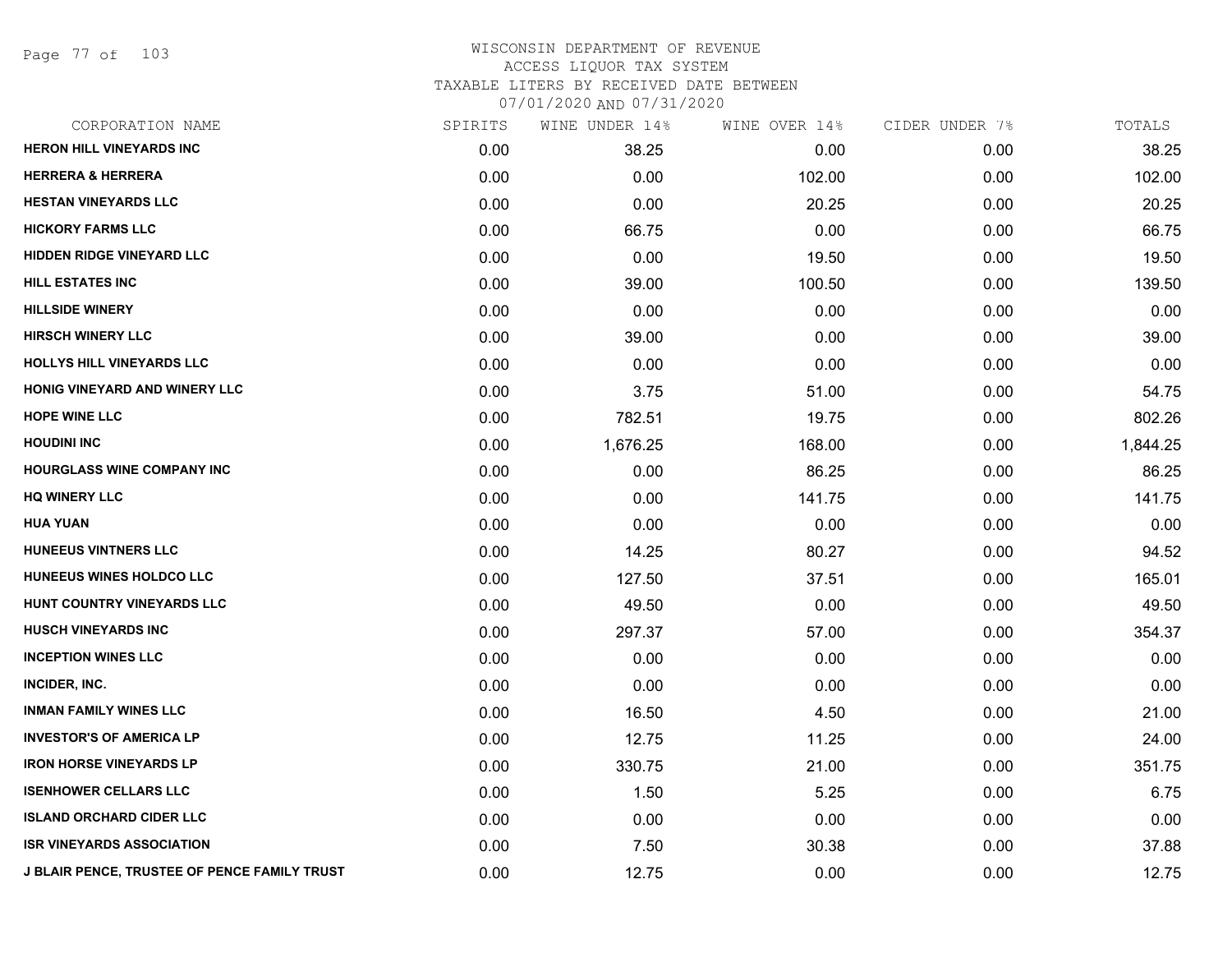Page 78 of 103

| CORPORATION NAME                      | SPIRITS | WINE UNDER 14% | WINE OVER 14% | CIDER UNDER 7% | TOTALS   |
|---------------------------------------|---------|----------------|---------------|----------------|----------|
| <b>J CELLARS INVESTMENTS LLC</b>      | 0.00    | 3.75           | 22.50         | 0.00           | 26.25    |
| <b>J LOHR WINERY CORP</b>             | 0.00    | 5.63           | 39.00         | 0.00           | 44.63    |
| <b>J PEDRONCELLI WINERY</b>           | 0.00    | 81.75          | 210.00        | 0.00           | 291.75   |
| <b>J RICKARDS WINERY LLC</b>          | 0.00    | 0.00           | 0.00          | 0.00           | 0.00     |
| <b>J WILLETT COMPANIES</b>            | 0.00    | 0.00           | 0.00          | 0.00           | 0.00     |
| J. DUSI, INC.                         | 0.00    | 0.00           | 0.00          | 0.00           | 0.00     |
| <b>J.W. THOMAS LLC</b>                | 0.00    | 0.00           | 0.00          | 0.00           | 0.00     |
| <b>J3 WINE PARTNERS LLC</b>           | 0.00    | 164.25         | 231.00        | 0.00           | 395.25   |
| <b>JACK JOHN INVESTMENTS INC</b>      | 0.00    | 2.25           | 11.25         | 0.00           | 13.50    |
| <b>JACKSON FAMILY WINES INC</b>       | 0.00    | 1,491.40       | 558.75        | 0.00           | 2,050.15 |
| <b>JACKSON WINE LLC</b>               | 0.00    | 0.00           | 0.00          | 0.00           | 0.00     |
| <b>JACKSON WINERY &amp; VINEYARDS</b> | 0.00    | 13.50          | 0.00          | 0.00           | 13.50    |
| <b>JACUZZI FAMILY VINEYARDS LLC</b>   | 0.00    | 63.00          | 118.50        | 0.00           | 181.50   |
| <b>JAM CELLARS INC</b>                | 0.00    | 2.25           | 23.25         | 0.00           | 25.50    |
| <b>JAMES L LAMBERT</b>                | 0.00    | 0.75           | 9.00          | 0.00           | 9.75     |
| <b>JAMES P PROSSER</b>                | 0.00    | 45.00          | 0.00          | 0.00           | 45.00    |
| <b>JARVIS</b>                         | 0.00    | 0.00           | 0.00          | 0.00           | 0.00     |
| <b>JB GEORGE LLC</b>                  | 0.00    | 1.78           | 2.57          | 0.00           | 4.35     |
| <b>JC CELLARS INC</b>                 | 0.00    | 11.25          | 47.25         | 0.00           | 58.50    |
| JEFF RUNQUIST WINES INC               | 0.00    | 26.25          | 96.00         | 0.00           | 122.25   |
| <b>JEFFERY BEMIS</b>                  | 0.00    | 0.00           | 0.00          | 0.00           | 0.00     |
| <b>JEFFERY M GORDON</b>               | 0.00    | 0.00           | 0.00          | 0.00           | 0.00     |
| <b>JEFFREY L STOEGER</b>              | 0.00    | 0.00           | 0.00          | 0.00           | 0.00     |
| <b>JENNIFER L JACKSON-HARTFORD</b>    | 0.00    | 65.25          | 94.88         | 0.00           | 160.13   |
| <b>JESSIES GROVE WINERY INC</b>       | 0.00    | 0.00           | 15.75         | 0.00           | 15.75    |
| <b>JESSUP CELLARS HOLDING CO LLC</b>  | 0.00    | 30.75          | 288.51        | 0.00           | 319.26   |
| <b>JM CELLARS COMPANY</b>             | 0.00    | 9.00           | 9.00          | 0.00           | 18.00    |
| <b>J-NH WINE GROUP LLC</b>            | 0.00    | 4.50           | 33.00         | 0.00           | 37.50    |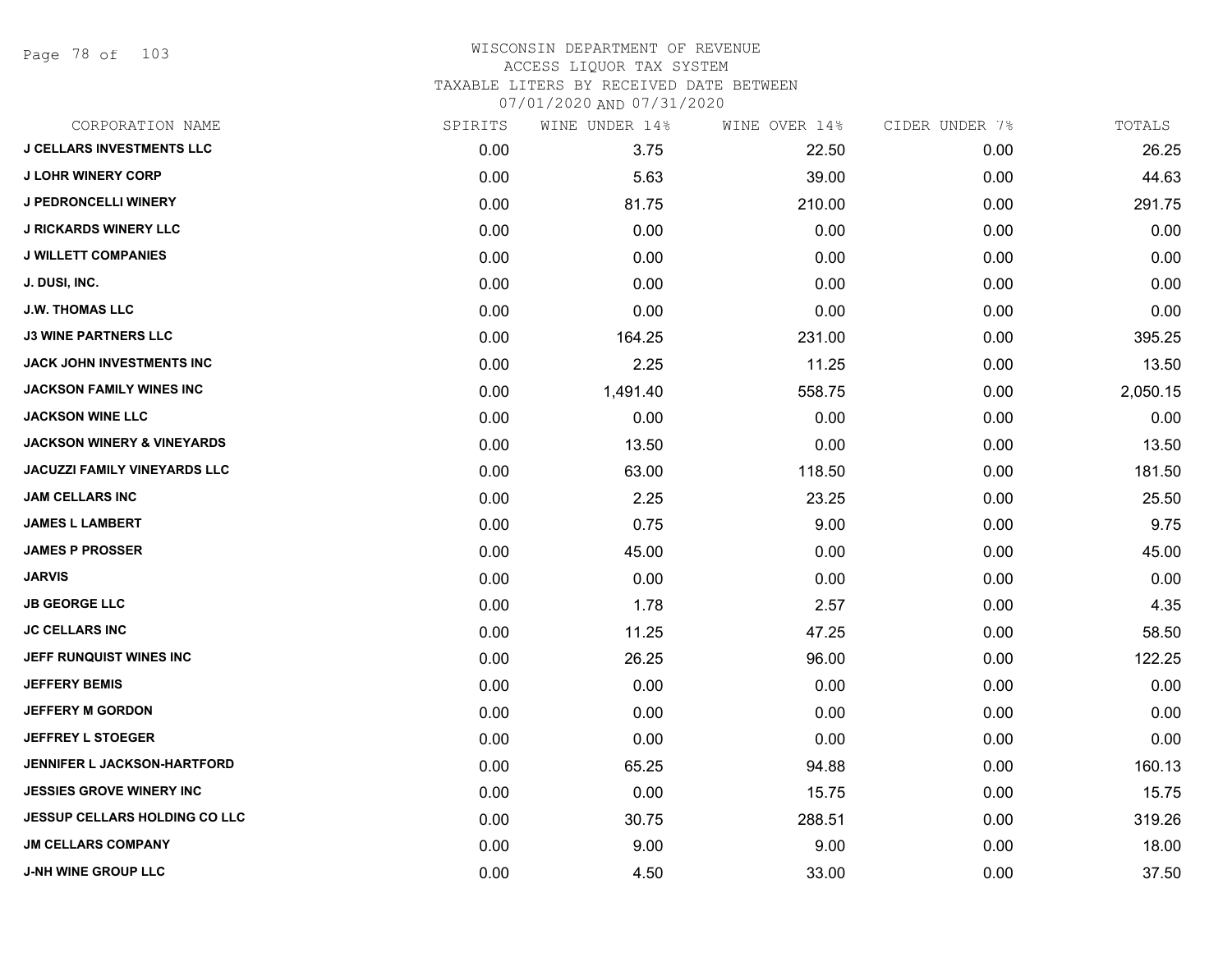Page 79 of 103

| CORPORATION NAME                         | SPIRITS | WINE UNDER 14% | WINE OVER 14% | CIDER UNDER 7% | TOTALS   |
|------------------------------------------|---------|----------------|---------------|----------------|----------|
| JOHN ANTHONY VINEYARDS LLC               | 0.00    | 0.75           | 3.75          | 0.00           | 4.50     |
| <b>JOHN R LUCAS</b>                      | 0.00    | 9.00           | 0.00          | 0.00           | 9.00     |
| JOHNSON ESTATE WINERY LLC                | 0.00    | 0.00           | 0.00          | 0.00           | 0.00     |
| <b>JONATHAN DALE</b>                     | 0.00    | 0.00           | 0.00          | 0.00           | 0.00     |
| <b>JONES FAMILY WINERY LLC</b>           | 0.00    | 0.00           | 4.50          | 0.00           | 4.50     |
| <b>JORNY'S END LLC</b>                   | 0.00    | 0.00           | 0.00          | 0.00           | 0.00     |
| JOSEPH ALEXANDER VILLICANA II            | 0.00    | 0.00           | 0.00          | 0.00           | 0.00     |
| <b>JOSEPH CALLOW</b>                     | 0.00    | 0.00           | 0.00          | 0.00           | 0.00     |
| JOSEPH PHELPS VINEYARDS LLC              | 0.00    | 229.51         | 130.50        | 0.00           | 360.01   |
| <b>JOSEPH STALLER</b>                    | 0.00    | 0.00           | 0.00          | 0.00           | 0.00     |
| <b>JOSEPH WYNIMKO</b>                    | 0.00    | 0.00           | 0.00          | 0.00           | 0.00     |
| <b>JOYCE VINEYARDS LLC</b>               | 0.00    | 9.00           | 0.00          | 0.00           | 9.00     |
| <b>JUSTIN VINEYARDS &amp; WINERY LLC</b> | 0.00    | 97.50          | 752.25        | 0.00           | 849.75   |
| <b>JVW CORPORATION</b>                   | 0.00    | 86.25          | 0.00          | 0.00           | 86.25    |
| <b>K VINTNERS LLC</b>                    | 0.00    | 108.00         | 37.50         | 0.00           | 145.50   |
| <b>KACHINA CELLARS LLC</b>               | 0.00    | 1,821.00       | 2,336.37      | 0.00           | 4,157.37 |
| <b>KALYRA WINERY LLC</b>                 | 0.00    | 24.00          | 0.00          | 0.00           | 24.00    |
| <b>KAMEN WINES LLC</b>                   | 0.00    | 0.00           | 27.00         | 0.00           | 27.00    |
| <b>KANGARU ENTERPRISES LLC</b>           | 0.00    | 53.25          | 13.50         | 0.00           | 66.75    |
| <b>KATCHEVER &amp; CO LLC</b>            | 0.00    | 0.00           | 0.00          | 0.00           | 0.00     |
| <b>KDS LLC</b>                           | 0.00    | 93.32          | 0.00          | 0.00           | 93.32    |
| <b>KEEVER VINEYARDS LLC</b>              | 0.00    | 0.00           | 0.00          | 0.00           | 0.00     |
| <b>KEN BROWN WINES LLC</b>               | 0.00    | 2.25           | 6.75          | 0.00           | 9.00     |
| <b>KENEFICK RANCHES WINERY LLC</b>       | 0.00    | 0.00           | 15.00         | 0.00           | 15.00    |
| <b>KENT HUMPHREY</b>                     | 0.00    | 12.00          | 96.75         | 0.00           | 108.75   |
| <b>KENWARD FAMILY VINEYARDS, LLC</b>     | 0.00    | 0.00           | 6.00          | 0.00           | 6.00     |
| <b>KENZO ESTATE INC</b>                  | 0.00    | 0.38           | 35.25         | 0.00           | 35.63    |
| <b>KERWIN ESTATE LLC</b>                 | 0.00    | 0.00           | 5.63          | 0.00           | 5.63     |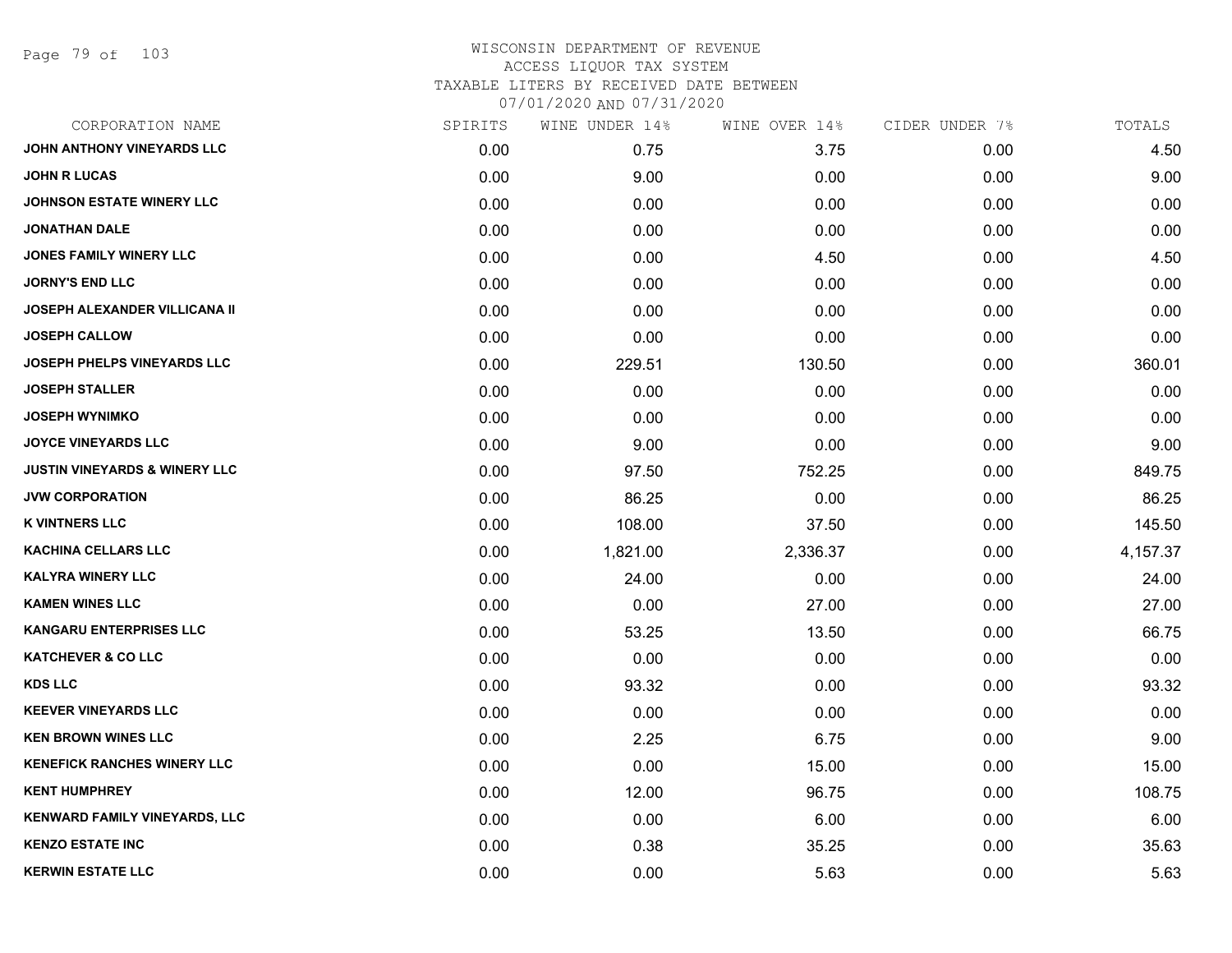Page 80 of 103

| CORPORATION NAME                             | SPIRITS | WINE UNDER 14% | WINE OVER 14% | CIDER UNDER 7% | TOTALS   |
|----------------------------------------------|---------|----------------|---------------|----------------|----------|
| <b>KESTREL PROPERTIES LLC</b>                | 0.00    | 106.50         | 7.50          | 0.00           | 114.00   |
| <b>KEVIN BEHNKE</b>                          | 0.00    | 0.00           | 0.00          | 0.00           | 0.00     |
| <b>KING ESTATE WINERY LP</b>                 | 0.00    | 12.00          | 10.50         | 0.00           | 22.50    |
| <b>KISMET WINE, INC.</b>                     | 0.00    | 0.00           | 4.75          | 0.00           | 4.75     |
| <b>KISTLER VINEYARDS, LLC</b>                | 0.00    | 40.50          | 323.25        | 0.00           | 363.75   |
| <b>KLEIN FOODS INC</b>                       | 0.00    | 45.00          | 450.00        | 0.00           | 495.00   |
| <b>KNIGHTS BRIDGE WINERY LLC</b>             | 0.00    | 0.00           | 4.13          | 0.00           | 4.13     |
| <b>KOEHLER WINERY LLC</b>                    | 0.00    | 7.50           | 39.00         | 0.00           | 46.50    |
| <b>KONSTANTIN D FRANK &amp; SONS</b>         | 0.00    | 186.00         | 0.00          | 0.00           | 186.00   |
| <b>KOPRI INC</b>                             | 0.00    | 36.00          | 0.00          | 0.00           | 36.00    |
| <b>KPC MT. PALOMAR WINERY LLC</b>            | 0.00    | 0.00           | 0.00          | 0.00           | 0.00     |
| <b>KRAUSE FAMILY CELLARS LLC</b>             | 0.00    | 0.75           | 24.00         | 0.00           | 24.75    |
| <b>KRISTIN HARRINGTON-BOEGNER</b>            | 0.00    | 0.00           | 0.00          | 0.00           | 0.00     |
| <b>KRUPP BROTHERS LLC</b>                    | 0.00    | 16.50          | 36.00         | 0.00           | 52.50    |
| <b>KSSM LLC</b>                              | 0.00    | 276.75         | 412.75        | 0.00           | 689.50   |
| <b>KT WINECO LLC</b>                         | 0.00    | 0.00           | 0.00          | 0.00           | 0.00     |
| <b>KULETO VILLA LLC</b>                      | 0.00    | 3.00           | 65.25         | 0.00           | 68.25    |
| <b>KUNDE ENTERPRISES INC</b>                 | 0.00    | 270.00         | 920.25        | 0.00           | 1,190.25 |
| <b>KV WINES LLC</b>                          | 0.00    | 2.25           | 6.00          | 0.00           | 8.25     |
| <b>LC WINE</b>                               | 0.00    | 0.00           | 74.25         | 0.00           | 74.25    |
| L FOPPIANO WINE CO INC                       | 0.00    | 5.25           | 120.75        | 0.00           | 126.00   |
| L. MAWBY, LLC                                | 0.00    | 194.18         | 0.00          | 0.00           | 194.18   |
| <b>L18 HOLDINGS, INC.</b>                    | 0.00    | 917.40         | 120.15        | 0.00           | 1,037.55 |
| <b>LADERA WINERY LLC</b>                     | 0.00    | 72.00          | 33.75         | 0.00           | 105.75   |
| <b>LAGUNA OAKS VINEYARD &amp; WINERY INC</b> | 0.00    | 153.75         | 48.00         | 0.00           | 201.75   |
| <b>LAIL VINEYARDS LLC</b>                    | 0.00    | 0.00           | 65.25         | 0.00           | 65.25    |
| <b>LAIRD FAMILY ESTATE LLC</b>               | 0.00    | 0.00           | 12.00         | 0.00           | 12.00    |
| <b>LAKE NOKOMIS CRANBERRIES INC</b>          | 0.00    | 0.00           | 0.00          | 0.00           | 0.00     |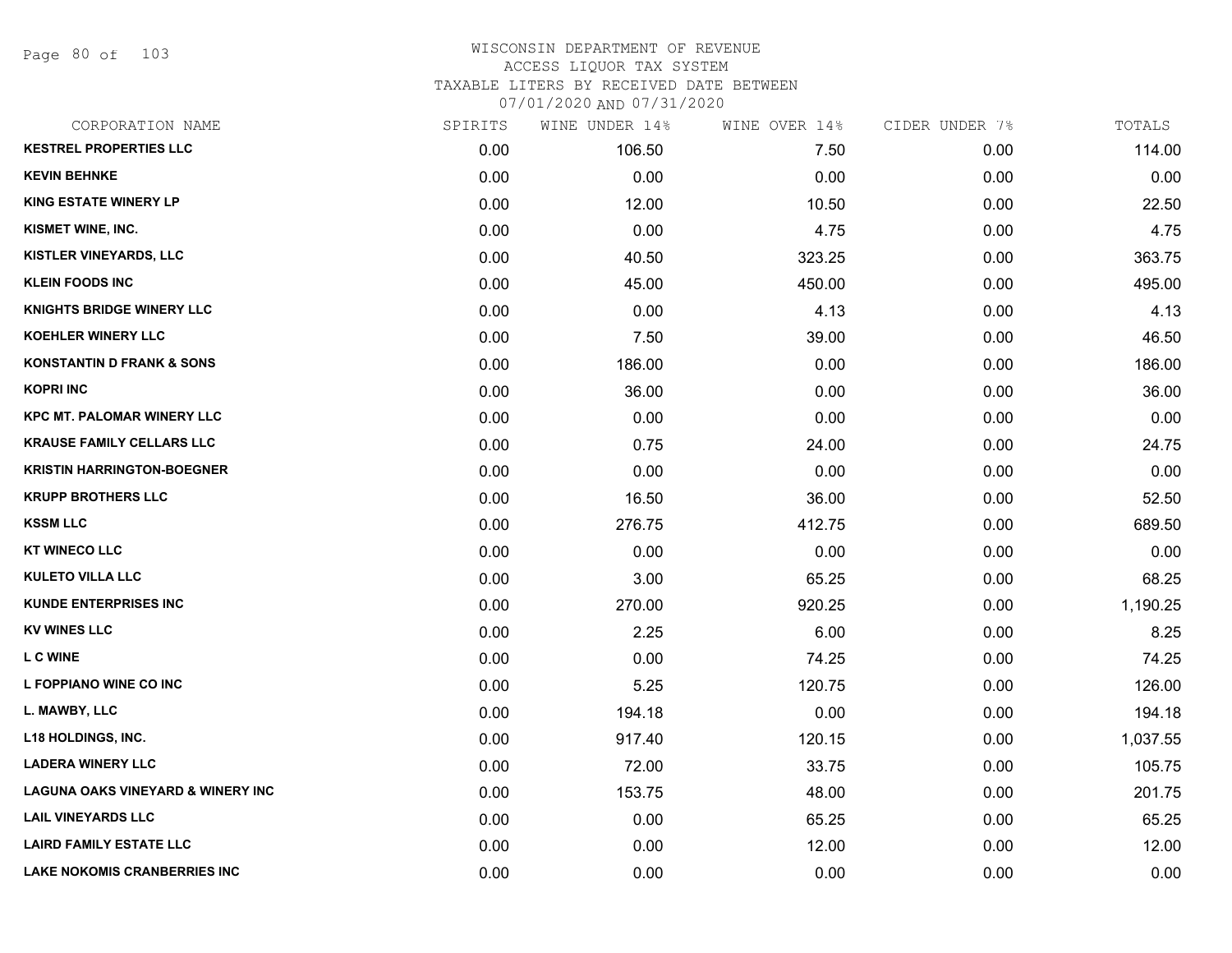| CORPORATION NAME                                  | SPIRITS | WINE UNDER 14% | WINE OVER 14% | CIDER UNDER 7% | TOTALS |
|---------------------------------------------------|---------|----------------|---------------|----------------|--------|
| <b>LAMBERT BRIDGE WINERY INC</b>                  | 0.00    | 0.00           | 147.75        | 0.00           | 147.75 |
| <b>LAMBORN FAMILY WINE COMPANY LP</b>             | 0.00    | 2.25           | 35.25         | 0.00           | 37.50  |
| <b>LAMOREAUX LANDING WINE CELLARS LLC</b>         | 0.00    | 36.75          | 0.00          | 0.00           | 36.75  |
| <b>LANCASTER ESTATE VINEYARD &amp; WINERY LLC</b> | 0.00    | 18.00          | 42.75         | 0.00           | 60.75  |
| <b>LANGE WINERY LLC</b>                           | 0.00    | 82.50          | 42.75         | 0.00           | 125.25 |
| <b>LANGETWINS WINE CO INC</b>                     | 0.00    | 27.00          | 18.75         | 0.00           | 45.75  |
| <b>LANGTRY VINEYARD &amp; WINERY, LLC</b>         | 0.00    | 6.38           | 12.38         | 0.00           | 18.76  |
| <b>LARKMEAD VINEYARDS INC</b>                     | 0.00    | 1.50           | 80.25         | 0.00           | 81.75  |
| <b>LARSON FAMILY WINERY INC</b>                   | 0.00    | 9.00           | 181.50        | 0.00           | 190.50 |
| <b>LASSETER FAMILY WINERY LLC</b>                 | 0.00    | 9.75           | 45.00         | 0.00           | 54.75  |
| <b>LATAH CREEK WINE CELLARS LTD</b>               | 0.00    | 3.38           | 0.00          | 0.00           | 3.38   |
| <b>LAURO GUERRA</b>                               | 0.00    | 1.50           | 7.50          | 0.00           | 9.00   |
| LAUTENBACH'S ORCHARD COUNTRY INC                  | 0.00    | 0.00           | 0.00          | 0.00           | 0.00   |
| <b>LAVA SPRINGS INC</b>                           | 0.00    | 0.00           | 54.75         | 0.00           | 54.75  |
| <b>LAW ESTATE WINES</b>                           | 0.00    | 0.00           | 9.00          | 0.00           | 9.00   |
| <b>LAWER FAMILY WINERY INC</b>                    | 0.00    | 0.00           | 0.00          | 0.00           | 0.00   |
| <b>LAWRENCE CELLARS LLC</b>                       | 0.00    | 0.00           | 0.00          | 0.00           | 0.00   |
| LE CEP II INC                                     | 0.00    | 39.75          | 2.25          | 0.00           | 42.00  |
| <b>LEAL VINEYARDS INC</b>                         | 0.00    | 0.00           | 4.50          | 0.00           | 4.50   |
| <b>LEDGESTONE ESTATE LLC</b>                      | 0.00    | 0.00           | 0.00          | 0.00           | 0.00   |
| LEELANAU WINE CELLARS, LTD.                       | 0.00    | 103.88         | 2.63          | 0.00           | 106.51 |
| LEFT COAST CELLARS LLC                            | 0.00    | 38.25          | 3.75          | 0.00           | 42.00  |
| <b>LEMELSON WINERY LLC</b>                        | 0.00    | 50.15          | 0.00          | 0.00           | 50.15  |
| <b>LEONARDINI FAMILY WINERY LLC</b>               | 0.00    | 43.50          | 48.00         | 0.00           | 91.50  |
| <b>LEONESSE CELLARS LLC</b>                       | 0.00    | 49.50          | 41.25         | 0.00           | 90.75  |
| <b>LEONETTI CELLAR LLC</b>                        | 0.00    | 0.00           | 4.50          | 0.00           | 4.50   |
| LIFE IS SHORT! LLC                                | 0.00    | 0.00           | 0.00          | 0.00           | 0.00   |
| LIL' OLE WINEMAKER SHOPPE LLC                     | 0.00    | 0.00           | 0.00          | 0.00           | 0.00   |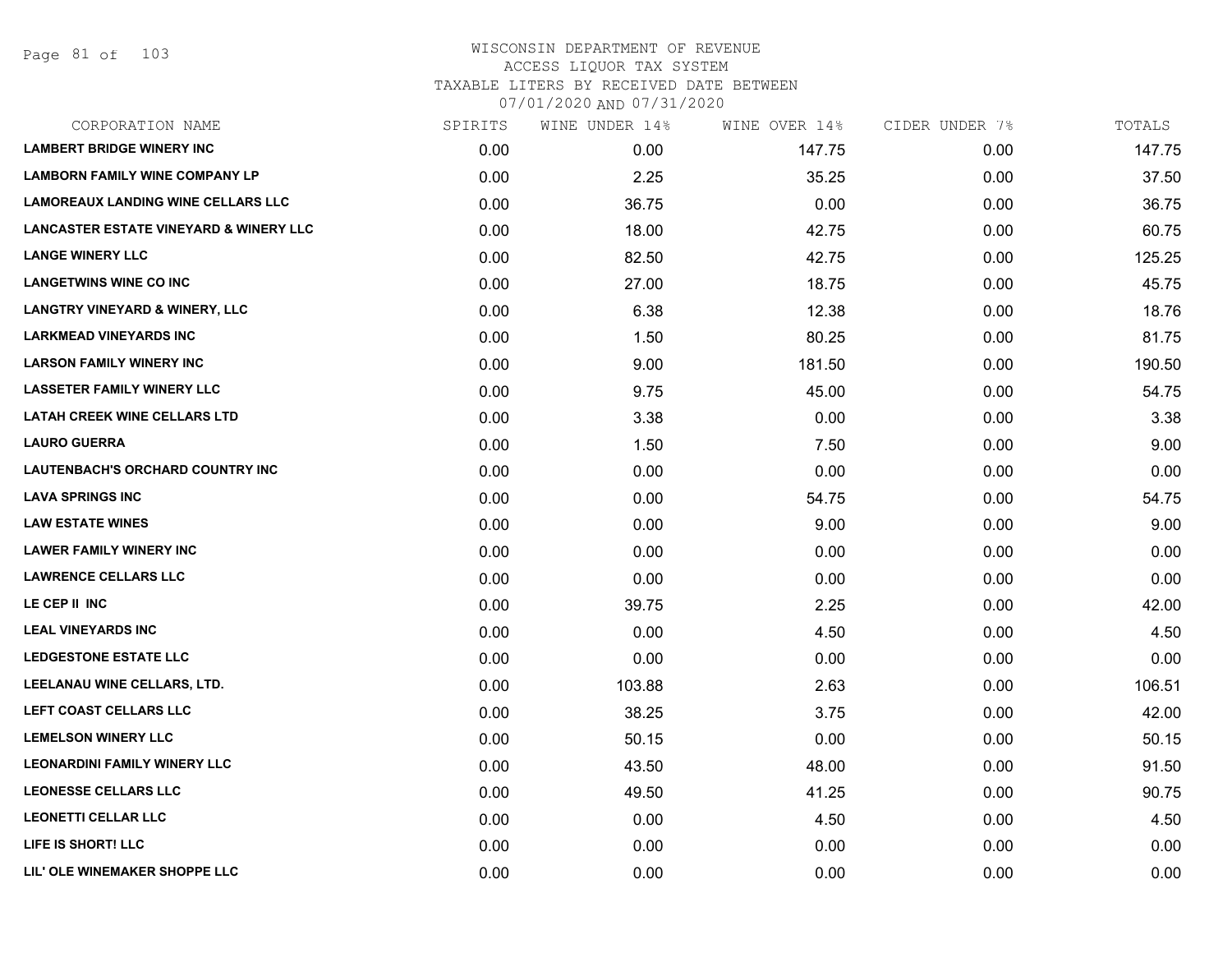# WISCONSIN DEPARTMENT OF REVENUE ACCESS LIQUOR TAX SYSTEM TAXABLE LITERS BY RECEIVED DATE BETWEEN

07/01/2020 AND 07/31/2020

| CORPORATION NAME                          | SPIRITS | WINE UNDER 14% | WINE OVER 14% | CIDER UNDER 7% | TOTALS |
|-------------------------------------------|---------|----------------|---------------|----------------|--------|
| <b>LIMERICK LANE CELLARS INC</b>          | 0.00    | 0.00           | 200.25        | 0.00           | 200.25 |
| LINGUA FRANCA-LS VINEYARDS HOLDINGS, LLC  | 0.00    | 7.50           | 0.00          | 0.00           | 7.50   |
| <b>LINSFIELD WINE CO., LLC</b>            | 0.00    | 0.00           | 0.00          | 0.00           | 0.00   |
| <b>LION NATHAN USA INC</b>                | 0.00    | 436.50         | 344.64        | 0.00           | 781.14 |
| <b>LIONS PEAK</b>                         | 0.00    | 3.00           | 6.00          | 0.00           | 9.00   |
| <b>LISA REDMON</b>                        | 0.00    | 2.25           | 6.75          | 0.00           | 9.00   |
| <b>LLOYD CELLARS INC</b>                  | 0.00    | 0.00           | 8.72          | 0.00           | 8.72   |
| <b>LLOYD W DAVIS</b>                      | 0.00    | 80.25          | 26.25         | 0.00           | 106.50 |
| <b>LOBO WINES LLC</b>                     | 0.00    | 0.00           | 5.25          | 0.00           | 5.25   |
| <b>LONG MEADOW RANCH WINERY INC</b>       | 0.00    | 115.88         | 0.75          | 0.00           | 116.63 |
| <b>LONG SHADOWS VINTNERS LLC</b>          | 0.00    | 11.25          | 64.50         | 0.00           | 75.75  |
| <b>LONGBOARD VINEYARDS LLC</b>            | 0.00    | 0.00           | 0.00          | 0.00           | 0.00   |
| <b>LONGORIA &amp; LONGORIA</b>            | 0.00    | 9.75           | 12.00         | 0.00           | 21.75  |
| <b>LORENZI ESTATE WINES, INC</b>          | 0.00    | 0.00           | 0.00          | 0.00           | 0.00   |
| <b>LORIMAR WINERY INC</b>                 | 0.00    | 15.75          | 10.50         | 0.00           | 26.25  |
| <b>LOST ISLAND WINE LLC</b>               | 0.00    | 0.00           | 0.00          | 0.00           | 0.00   |
| <b>LOWDEN SCHOOLHOUSE CORPORATION</b>     | 0.00    | 18.00          | 146.25        | 0.00           | 164.25 |
| <b>LUCAS &amp; LEWELLEN VINEYARDS INC</b> | 0.00    | 83.25          | 49.50         | 0.00           | 132.75 |
| <b>LUKE BRADFORD</b>                      | 0.00    | 0.00           | 0.00          | 0.00           | 0.00   |
| <b>LUNA VINEYARDS INC</b>                 | 0.00    | 4.50           | 78.00         | 0.00           | 82.50  |
| <b>LYNFRED WINERY INC</b>                 | 0.00    | 102.80         | 0.00          | 0.00           | 102.80 |
| <b>LYNMAR WINERY LLC</b>                  | 0.00    | 2.25           | 197.25        | 0.00           | 199.50 |
| <b>M &amp; J MONDAVI FAMILY LLC</b>       | 0.00    | 0.00           | 0.00          | 0.00           | 0.00   |
| M.A.C. WINES, LLC                         | 0.00    | 6.75           | 29.25         | 0.00           | 36.00  |
| <b>MACCHIA, INC</b>                       | 0.00    | 0.00           | 0.00          | 0.00           | 0.00   |
| <b>MADRIGAL FAMILY WINERY LLC</b>         | 0.00    | 0.00           | 18.00         | 0.00           | 18.00  |
| <b>MADRONA VINEYARDS LP</b>               | 0.00    | 12.75          | 19.74         | 0.00           | 32.49  |
| <b>MAKK WINE LLC</b>                      | 0.00    | 0.00           | 0.00          | 0.00           | 0.00   |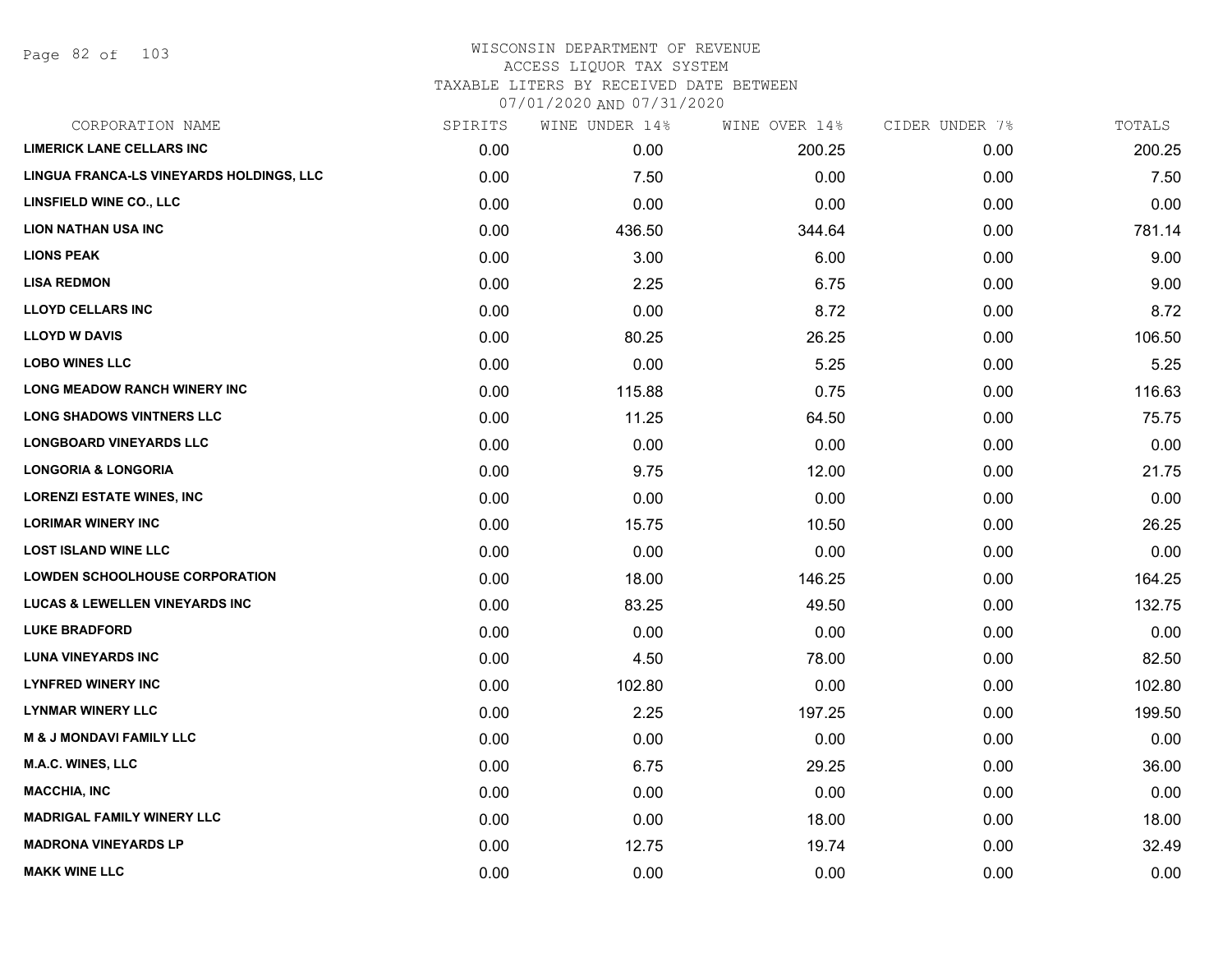Page 83 of 103

| CORPORATION NAME                              | SPIRITS | WINE UNDER 14% | WINE OVER 14% | CIDER UNDER 7% | TOTALS   |
|-----------------------------------------------|---------|----------------|---------------|----------------|----------|
| <b>MANO'S INC</b>                             | 0.00    | 4.50           | 0.00          | 0.00           | 4.50     |
| <b>MARGERUM WINE COMPANY INC</b>              | 0.00    | 33.75          | 6.00          | 0.00           | 39.75    |
| <b>MARIETTA CELLARS INC</b>                   | 0.00    | 0.00           | 0.00          | 0.00           | 0.00     |
| <b>MARK HEROLD</b>                            | 0.00    | 0.00           | 17.50         | 0.00           | 17.50    |
| <b>MARK J NEAL</b>                            | 0.00    | 0.00           | 0.00          | 0.00           | 0.00     |
| <b>MARK RYAN WINERY, LLC</b>                  | 0.00    | 28.50          | 50.25         | 0.00           | 78.75    |
| <b>MARKHAM VINEYARDS</b>                      | 0.00    | 37.50          | 103.50        | 0.00           | 141.00   |
| <b>MARTIN E SELL</b>                          | 0.00    | 0.00           | 0.00          | 0.00           | 0.00     |
| <b>MARTIN RAY WINERY INC</b>                  | 0.00    | 18.00          | 45.00         | 0.00           | 63.00    |
| <b>MARTINELLI WINERY INC</b>                  | 0.00    | 0.00           | 76.50         | 0.00           | 76.50    |
| <b>MARYANN MCNALLY</b>                        | 0.00    | 13.50          | 13.50         | 0.00           | 27.00    |
| <b>MATHY WINERY LLC</b>                       | 0.00    | 609.94         | 811.51        | 0.00           | 1,421.45 |
| <b>MATRICK HOLDINGS CORPORATION</b>           | 0.00    | 36.75          | 0.00          | 0.00           | 36.75    |
| <b>MATT PREIS</b>                             | 0.00    | 0.00           | 0.00          | 0.00           | 0.00     |
| <b>MATTHEW RICK</b>                           | 0.00    | 0.00           | 0.00          | 0.00           | 0.00     |
| <b>MATTHIAS A PIPPIG &amp; JAMIE M KINSER</b> | 0.00    | 0.00           | 30.75         | 0.00           | 30.75    |
| <b>MAUI WINE LTD</b>                          | 0.00    | 168.38         | 0.38          | 0.00           | 168.76   |
| <b>MAURITSON FAMILY WINERY</b>                | 0.00    | 29.25          | 292.50        | 0.00           | 321.75   |
| <b>MAYACAMAS VINEYARDS INC</b>                | 0.00    | 10.50          | 21.75         | 0.00           | 32.25    |
| <b>MAYNARD JAMES KEENAN</b>                   | 0.00    | 30.02          | 0.00          | 0.00           | 30.02    |
| <b>MCBRIDE SISTERS COLLECTIONS INC</b>        | 0.00    | 162.75         | 0.00          | 0.00           | 162.75   |
| <b>MCILQUHAM LLC</b>                          | 0.00    | 0.00           | 0.00          | 0.00           | 0.00     |
| <b>MCKAHN FAMILY CELLARS, LLC</b>             | 0.00    | 0.00           | 6.00          | 0.00           | 6.00     |
| <b>MCMENAMINS INC</b>                         | 0.00    | 8.25           | 2.25          | 0.00           | 10.50    |
| <b>MCNAB RIDGE WINERY LLC</b>                 | 0.00    | 4.50           | 4.50          | 0.00           | 9.00     |
| <b>MELROSE CELLARS LLC</b>                    | 0.00    | 0.00           | 1.50          | 0.00           | 1.50     |
| <b>MELVILLE VINEYARDS SOUTH LLC</b>           | 0.00    | 77.25          | 26.25         | 0.00           | 103.50   |
| <b>MENDOCINO WINE GROUP LLC</b>               | 0.00    | 45.75          | 33.00         | 0.00           | 78.75    |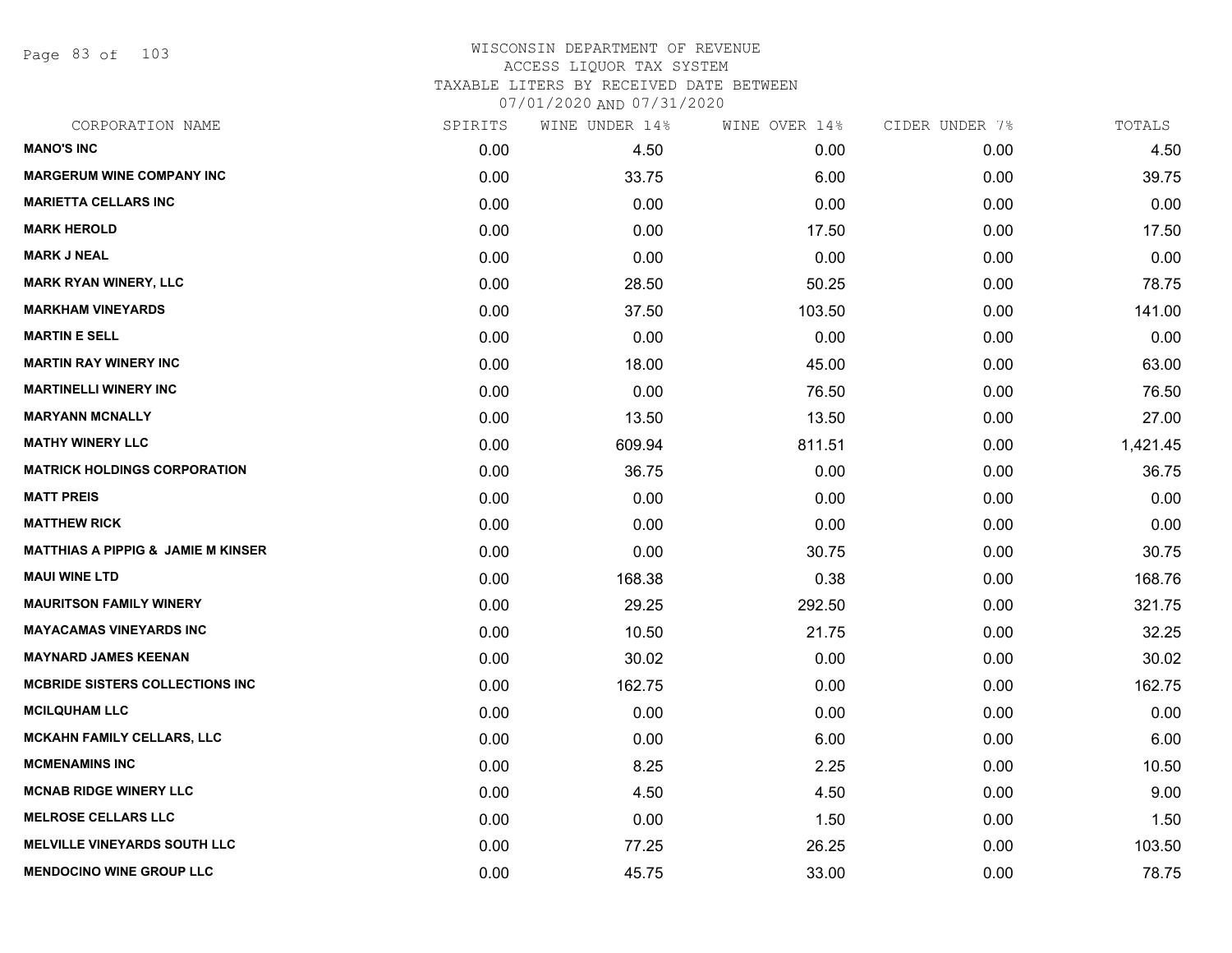Page 84 of 103

| CORPORATION NAME                                  | SPIRITS | WINE UNDER 14% | WINE OVER 14% | CIDER UNDER 7% | TOTALS   |
|---------------------------------------------------|---------|----------------|---------------|----------------|----------|
| <b>MER ET SOLEIL LLC</b>                          | 0.00    | 0.00           | 14.25         | 0.00           | 14.25    |
| <b>MERCER WINE ESTATES LLC</b>                    | 0.00    | 6.75           | 0.00          | 0.00           | 6.75     |
| <b>MERRYVALE VINEYARDS LLC</b>                    | 0.00    | 69.00          | 136.13        | 0.00           | 205.13   |
| <b>MERSHONIAN CIDERY LLC</b>                      | 0.00    | 0.00           | 0.00          | 0.00           | 0.00     |
| <b>MESSINA HOF WINE CELLARS INC</b>               | 0.00    | 31.50          | 3.00          | 0.00           | 34.50    |
| <b>METAMORPHOSIS WINES LLC</b>                    | 0.00    | 0.00           | 94.50         | 0.00           | 94.50    |
| <b>METEOR VINEYARD LLC</b>                        | 0.00    | 0.00           | 0.00          | 0.00           | 0.00     |
| <b>METROPOLITAN WINES LLC</b>                     | 0.00    | 62.25          | 2.25          | 0.00           | 64.50    |
| <b>METTLER WINES LLC</b>                          | 0.00    | 15.75          | 105.75        | 0.00           | 121.50   |
| <b>MEV CORPORATION</b>                            | 0.00    | 22.50          | 0.00          | 0.00           | 22.50    |
| <b>MEYER CELLARS LLC</b>                          | 0.00    | 21.75          | 0.00          | 0.00           | 21.75    |
| <b>MICHAEL C YATES</b>                            | 0.00    | 0.00           | 0.00          | 0.00           | 0.00     |
| <b>MICHEAL DASHE</b>                              | 0.00    | 0.75           | 0.00          | 0.00           | 0.75     |
| <b>MIDNIGHT CELLARS INC</b>                       | 0.00    | 9.00           | 36.00         | 0.00           | 45.00    |
| <b>MILBRANDT FAMILY WINES LLC</b>                 | 0.00    | 0.00           | 9.00          | 0.00           | 9.00     |
| <b>MILDARA BLASS INC</b>                          | 0.00    | 4,155.00       | 649.50        | 0.00           | 4,804.50 |
| <b>MILL CREEK VINEYARDS</b>                       | 0.00    | 0.00           | 13.50         | 0.00           | 13.50    |
| <b>MILLBROOK WINERY INC</b>                       | 0.00    | 42.75          | 0.00          | 0.00           | 42.75    |
| <b>MINER FAMILY WINERY LLC</b>                    | 0.00    | 9.00           | 283.50        | 0.00           | 292.50   |
| <b>MINNESOTAS FINEST FERMENTED PRODUCTS</b>       | 0.00    | 0.00           | 0.00          | 0.00           | 0.00     |
| <b>MIRA WINERY LLC</b>                            | 0.00    | 9.00           | 28.50         | 0.00           | 37.50    |
| <b>MIRAMONT ESTATE VINEYARDS &amp; WINERY INC</b> | 0.00    | 0.00           | 0.00          | 0.00           | 0.00     |
| <b>MIRASOL WINE LLC</b>                           | 0.00    | 31.50          | 10.50         | 0.00           | 42.00    |
| <b>MOBCRAFT BEER INC</b>                          | 0.00    | 0.00           | 0.00          | 0.00           | 0.00     |
| <b>MODERN DEVELOPMENT COMPANY</b>                 | 0.00    | 0.75           | 3.75          | 0.00           | 4.50     |
| <b>MOLLY AIDA INC</b>                             | 0.00    | 0.00           | 0.00          | 0.00           | 0.00     |
| <b>MOLLYDOOKER INTERNATIONAL LLC</b>              | 0.00    | 8.25           | 159.75        | 0.00           | 168.00   |
| <b>MONTEREY WINE AND PRODUCE CORP</b>             | 0.00    | 60.00          | 0.00          | 0.00           | 60.00    |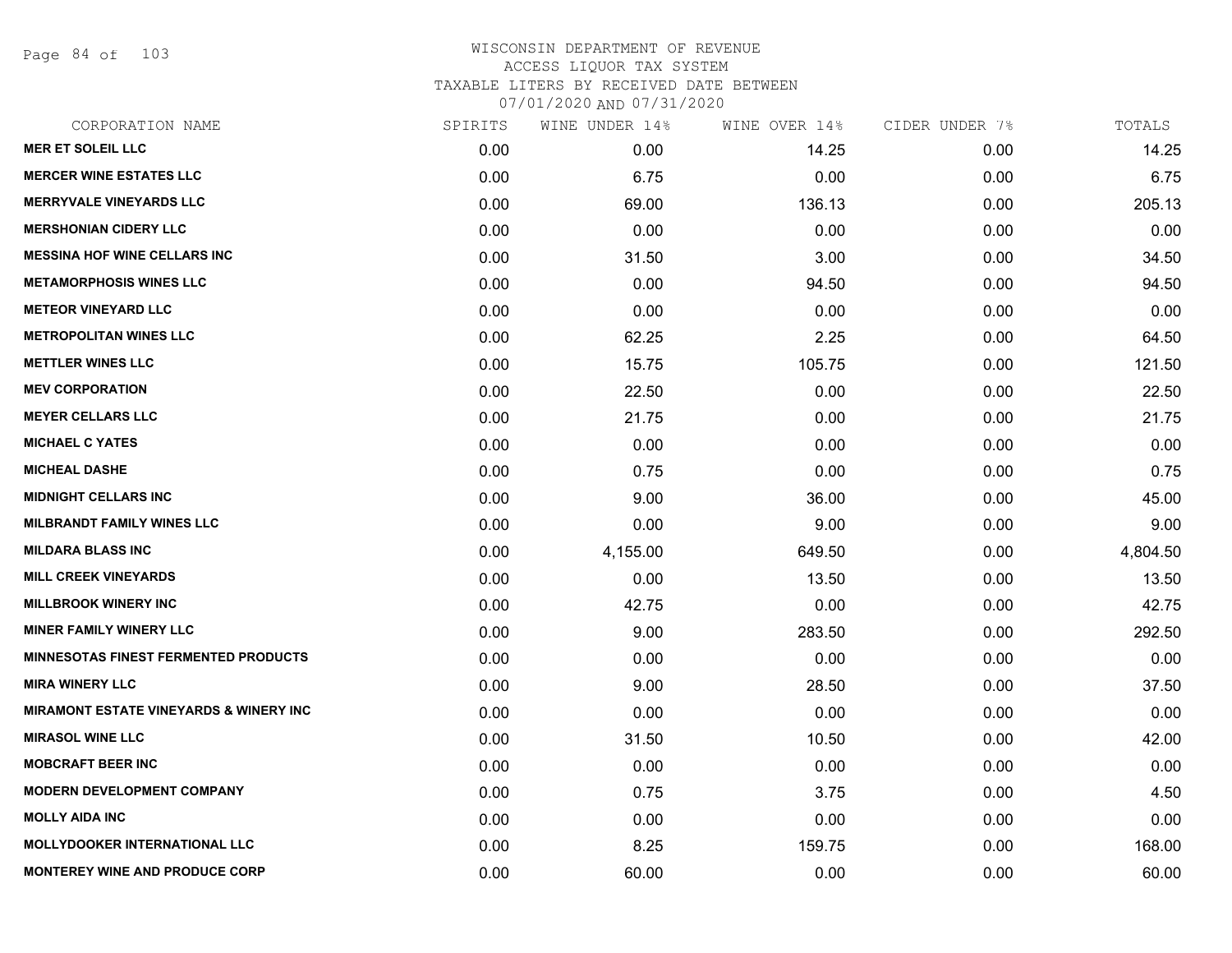Page 85 of 103

| CORPORATION NAME                  | SPIRITS | WINE UNDER 14% | WINE OVER 14% | CIDER UNDER 7% | TOTALS    |
|-----------------------------------|---------|----------------|---------------|----------------|-----------|
| <b>MONTICELLO CELLARS INC</b>     | 0.00    | 40.50          | 46.50         | 0.00           | 87.00     |
| <b>MOONDANCER LLC</b>             | 0.00    | 0.00           | 0.00          | 0.00           | 0.00      |
| <b>MORCHELLA WINE CELLARS LLC</b> | 0.00    | 8.25           | 8.25          | 0.00           | 16.50     |
| <b>MORGAN WINERY INC</b>          | 0.00    | 15.00          | 11.25         | 0.00           | 26.25     |
| <b>MOSHIN VINEYARDS INC</b>       | 0.00    | 68.27          | 55.88         | 0.00           | 124.15    |
| <b>MOUNT VEEDER SPRINGS LLC</b>   | 0.00    | 0.00           | 1.50          | 0.00           | 1.50      |
| <b>MULLIGAN &amp; MULLIGAN</b>    | 0.00    | 32.25          | 0.00          | 0.00           | 32.25     |
| <b>MUNCH &amp; FOX</b>            | 0.00    | 0.00           | 23.25         | 0.00           | 23.25     |
| <b>MUNSON BRIDGE WINERY INC</b>   | 0.00    | 0.00           | 0.00          | 0.00           | 0.00      |
| <b>MUSCARDINI CELLARS, LLC</b>    | 0.00    | 7.50           | 133.50        | 0.00           | 141.00    |
| <b>MUSETTA WINERY, LLC</b>        | 0.00    | 0.00           | 0.00          | 0.00           | 0.00      |
| <b>NCWGINC</b>                    | 0.00    | 0.00           | 0.00          | 0.00           | 0.00      |
| <b>NABOR WINES LLC</b>            | 0.00    | 6.00           | 9.75          | 0.00           | 15.75     |
| <b>NAKED WINES LLC</b>            | 0.00    | 0.00           | 0.00          | 0.00           | 0.00      |
| <b>NAKEDWINES.COM INC</b>         | 0.00    | 42,161.67      | 30,172.25     | 0.00           | 72,333.92 |
| <b>NALLE WINERY, INC.</b>         | 0.00    | 1,238.40       | 0.00          | 0.00           | 1,238.40  |
| <b>NAPA WINE CELLAR, INC.</b>     | 0.00    | 1,880.25       | 0.00          | 0.00           | 1,880.25  |
| NAPA WINERY GROUP, LLC            | 0.00    | 33.00          | 2.25          | 0.00           | 35.25     |
| <b>NATURAL SELECTIONS 357 LLC</b> | 0.00    | 0.00           | 18.00         | 0.00           | 18.00     |
| <b>NAVARRE CELLARS LTD</b>        | 0.00    | 0.00           | 4.50          | 0.00           | 4.50      |
| <b>NAVARRO VINEYARDS, LLC</b>     | 0.00    | 733.85         | 4.12          | 0.00           | 737.97    |
| <b>NEFF CELLARS LLC</b>           | 0.00    | 45.00          | 0.00          | 0.00           | 45.00     |
| <b>NEVADA WINE CELLARS INC</b>    | 0.00    | 0.00           | 0.00          | 0.00           | 0.00      |
| <b>NEW VAVIN INC</b>              | 0.00    | 35.25          | 52.50         | 0.00           | 87.75     |
| <b>NEWBERG MAIL ROOM INC</b>      | 0.00    | 708.75         | 0.00          | 0.00           | 708.75    |
| <b>NEWTON VINEYARD LLC</b>        | 0.00    | 60.75          | 40.50         | 0.00           | 101.25    |
| NICALI, LLC                       | 0.00    | 1,140.00       | 0.00          | 0.00           | 1,140.00  |
| <b>NICHOLSON RANCH LLC</b>        | 0.00    | 0.00           | 292.50        | 0.00           | 292.50    |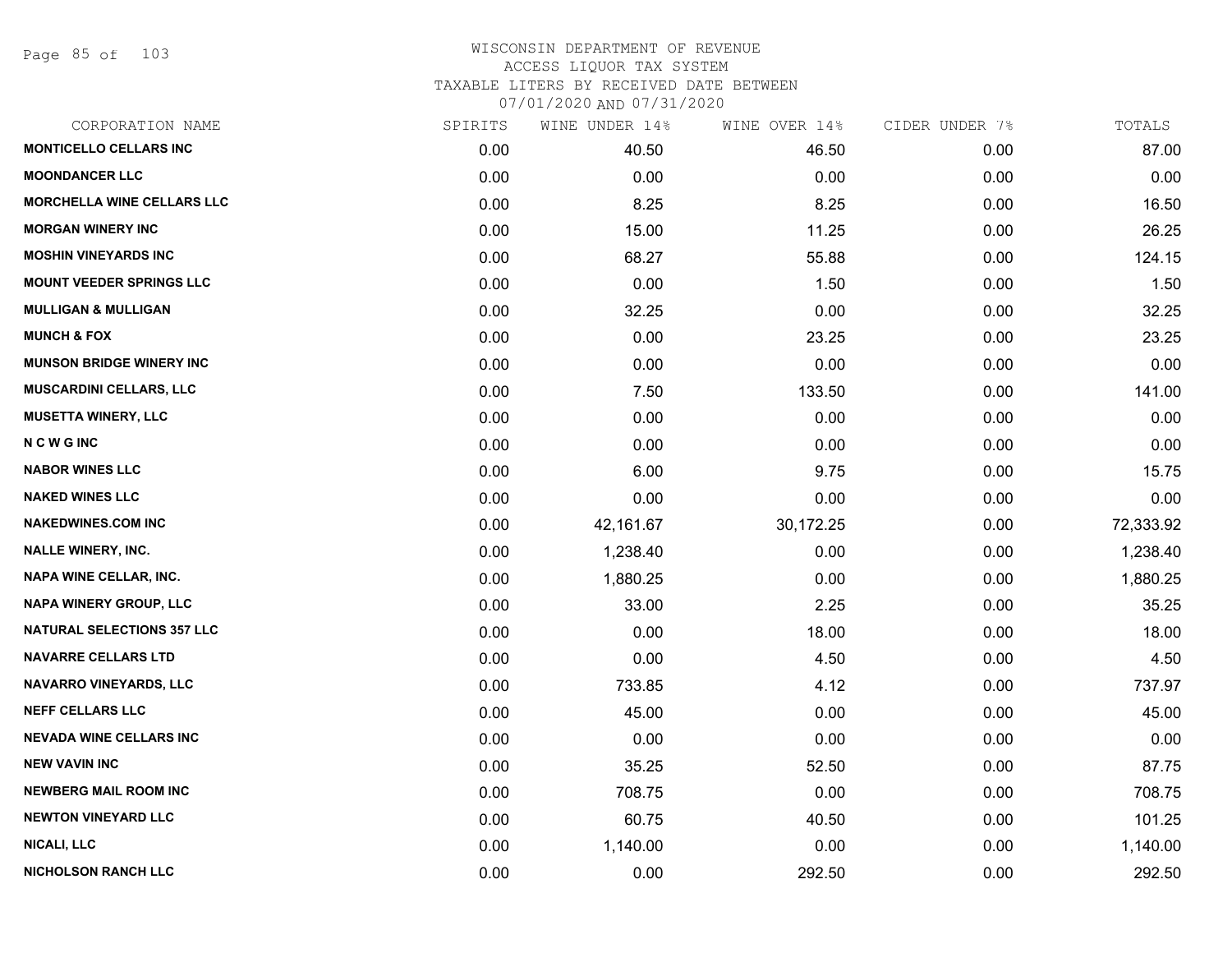Page 86 of 103

| CORPORATION NAME                         | SPIRITS | WINE UNDER 14% | WINE OVER 14% | CIDER UNDER 7% | TOTALS |
|------------------------------------------|---------|----------------|---------------|----------------|--------|
| NIEBAUM-COPPOLA ESTATE WINERY LP         | 0.00    | 42.75          | 278.25        | 0.00           | 321.00 |
| <b>NINER WINE ESTATES LLC</b>            | 0.00    | 1.50           | 27.75         | 0.00           | 29.25  |
| <b>NOAH DORRANCE</b>                     | 0.00    | 0.00           | 15.75         | 0.00           | 15.75  |
| <b>NORMAN LEE WILLIAMS</b>               | 0.00    | 57.75          | 0.00          | 0.00           | 57.75  |
| <b>NORTH SHORE WINERY LLC</b>            | 0.00    | 0.00           | 0.00          | 0.00           | 0.00   |
| <b>NORTHLEAF WINERY, LLC</b>             | 0.00    | 0.00           | 0.00          | 0.00           | 0.00   |
| <b>NOTRE VUE ESTATE WINE GROUP, INC.</b> | 0.00    | 0.75           | 17.25         | 0.00           | 18.00  |
| NOVA WINES, INC.                         | 0.00    | 11.25          | 4.50          | 0.00           | 15.75  |
| <b>NV AWG LTD</b>                        | 0.00    | 0.00           | 237.00        | 0.00           | 237.00 |
| <b>NW WINE COMPANY LLC</b>               | 0.00    | 96.38          | 17.25         | 0.00           | 113.63 |
| OAK RIDGE WINERY LLC                     | 0.00    | 28.50          | 6.75          | 0.00           | 35.25  |
| <b>OAKVILLE HILLS CELLARS INC</b>        | 0.00    | 0.00           | 11.25         | 0.00           | 11.25  |
| <b>OAKVILLE RANCH WINERY INC</b>         | 0.00    | 0.00           | 0.00          | 0.00           | 0.00   |
| <b>OAT HILL CORPORATION</b>              | 0.00    | 9.00           | 9.00          | 0.00           | 18.00  |
| OBLOQUY, INC.                            | 0.00    | 0.00           | 0.00          | 0.00           | 0.00   |
| <b>OBRIEN FAMILY VINEYARD LLC</b>        | 0.00    | 9.00           | 133.13        | 0.00           | 142.13 |
| <b>ODILON FORD WINERY INC</b>            | 0.00    | 0.00           | 0.00          | 0.00           | 0.00   |
| <b>OGB PARTNERS LLC</b>                  | 0.00    | 58.50          | 48.38         | 0.00           | 106.88 |
| <b>OGILVIE MERWIN VENTURES, LLC</b>      | 0.00    | 0.00           | 0.00          | 0.00           | 0.00   |
| OLD VINE WINE PARTNERS LLC               | 0.00    | 27.00          | 108.75        | 0.00           | 135.75 |
| <b>OLIVER WINE COMPANY INC</b>           | 0.00    | 630.38         | 22.91         | 0.00           | 653.29 |
| ON Q WINES, LLC                          | 0.00    | 0.00           | 0.00          | 0.00           | 0.00   |
| ONE TRUE VINE LLC                        | 0.00    | 0.00           | 93.00         | 0.00           | 93.00  |
| O'NEILL BEVERAGES CO LLC                 | 0.00    | 190.00         | 27.00         | 0.00           | 217.00 |
| <b>ONX WINERY INC</b>                    | 0.00    | 0.00           | 3.30          | 0.00           | 3.30   |
| OPAL WEST WINES, LLC                     | 0.00    | 0.75           | 11.25         | 0.00           | 12.00  |
| <b>OPOLO WINES LP</b>                    | 0.00    | 70.50          | 203.25        | 0.00           | 273.75 |
| OPUS ONE WINERY LLC                      | 0.00    | 0.00           | 14.25         | 0.00           | 14.25  |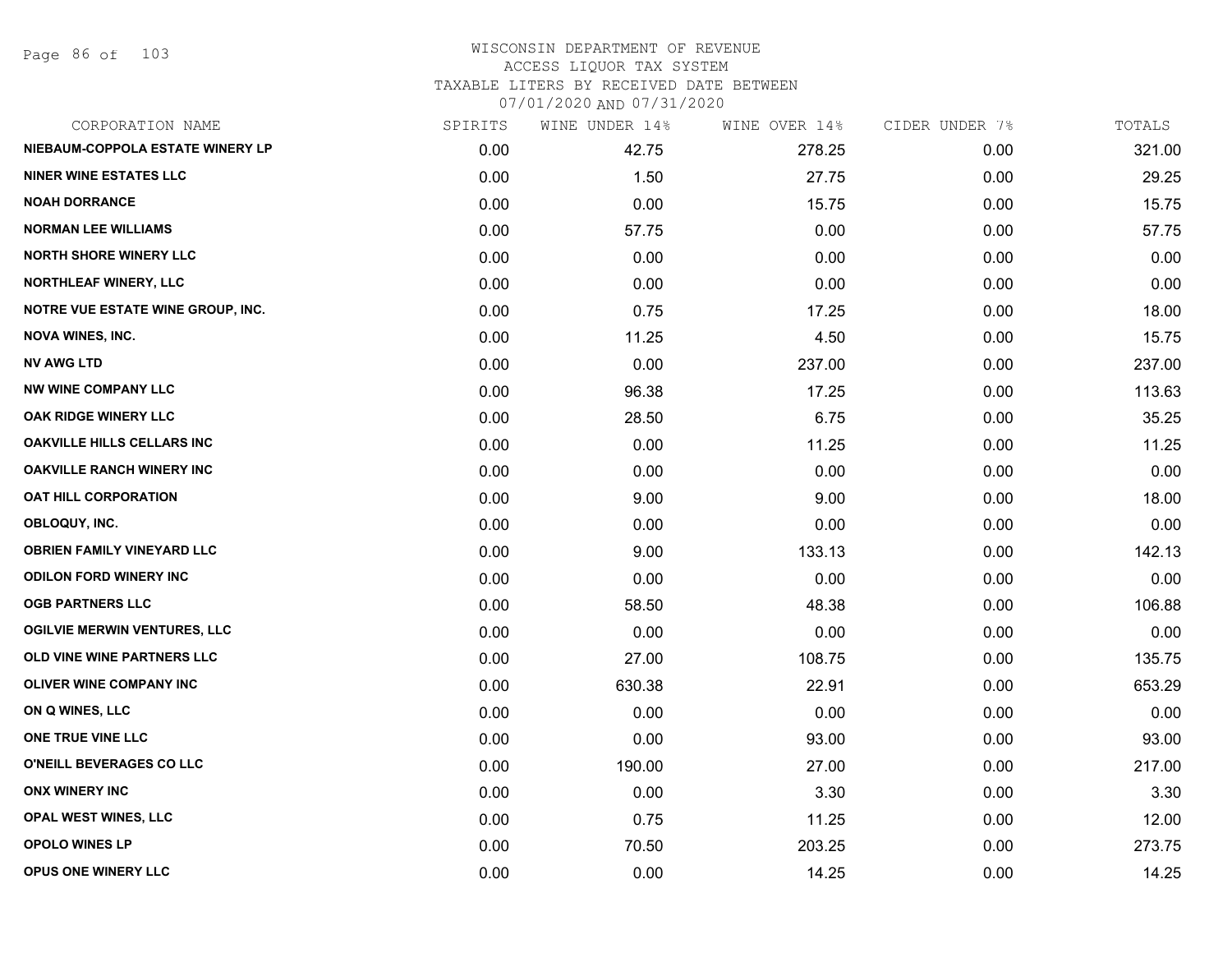Page 87 of 103

## WISCONSIN DEPARTMENT OF REVENUE ACCESS LIQUOR TAX SYSTEM TAXABLE LITERS BY RECEIVED DATE BETWEEN

07/01/2020 AND 07/31/2020

| CORPORATION NAME                    | SPIRITS | WINE UNDER 14% | WINE OVER 14% | CIDER UNDER 7% | TOTALS |
|-------------------------------------|---------|----------------|---------------|----------------|--------|
| ORCA PROPERTIES LLC                 | 0.00    | 13.50          | 6.75          | 0.00           | 20.25  |
| <b>ORFILA VINEYARDS INC</b>         | 0.00    | 12.75          | 33.75         | 0.00           | 46.50  |
| <b>ORGANIC ELIXIR WINERY INC</b>    | 0.00    | 0.00           | 0.00          | 0.00           | 0.00   |
| <b>O'SHAUGHNESSY DEL OSO LLC</b>    | 0.00    | 0.00           | 37.50         | 0.00           | 37.50  |
| OUT FROM LAND INVESTOR GROUP LLC    | 0.00    | 0.00           | 24.00         | 0.00           | 24.00  |
| <b>OWEN ROE LLC</b>                 | 0.00    | 2.25           | 27.00         | 0.00           | 29.25  |
| <b>PAHLMEYER LLC</b>                | 0.00    | 0.00           | 27.00         | 0.00           | 27.00  |
| <b>PAIX SUR TERRE, LLC</b>          | 0.00    | 0.00           | 0.00          | 0.00           | 0.00   |
| PALI WINE COMPANY LP                | 0.00    | 38.25          | 26.25         | 0.00           | 64.50  |
| PALM BAY HOLDINGS LLC               | 0.00    | 9.00           | 9.00          | 0.00           | 18.00  |
| PALOMA VINEYARD LLC                 | 0.00    | 0.00           | 0.00          | 0.00           | 0.00   |
| PAOLETTI ESTATES WINERY, INC        | 0.00    | 0.00           | 22.50         | 0.00           | 22.50  |
| <b>PARADISE RIDGE WINERY</b>        | 0.00    | 44.25          | 0.00          | 0.00           | 44.25  |
| <b>PARAGON VINEYARD CO INC</b>      | 0.00    | 27.00          | 9.75          | 0.00           | 36.75  |
| PARALLEL 44 VINEYARD & WINERY, INC. | 0.00    | 0.00           | 0.00          | 0.00           | 0.00   |
| <b>PARKER STATION INC</b>           | 0.00    | 39.00          | 158.63        | 0.00           | 197.63 |
| <b>PARMESON FAMILY LLC</b>          | 0.00    | 3.00           | 4.50          | 0.00           | 7.50   |
| PARSONAGE CELLARS INC               | 0.00    | 0.00           | 13.50         | 0.00           | 13.50  |
| <b>PASSAGGIO WINES LLC</b>          | 0.00    | 0.00           | 0.00          | 0.00           | 0.00   |
| <b>PATEL WINERY LLC</b>             | 0.00    | 0.00           | 0.00          | 0.00           | 0.00   |
| <b>PATRICIA A HOOVER</b>            | 0.00    | 4.50           | 0.00          | 0.00           | 4.50   |
| PATRICIA GREEN CELLARS LLC          | 0.00    | 63.00          | 4.50          | 0.00           | 67.50  |
| <b>PATRICK ARNDT</b>                | 0.00    | 0.00           | 0.00          | 0.00           | 0.00   |
| <b>PAUL D ASPER</b>                 | 0.00    | 0.00           | 0.00          | 0.00           | 0.00   |
| <b>PAUL G BLOMMEL</b>               | 0.00    | 0.00           | 0.00          | 0.00           | 0.00   |
| <b>PAUL HOBBS WINERY LP</b>         | 0.00    | 7.50           | 87.75         | 0.00           | 95.25  |
| <b>PAUL J FRANZEN</b>               | 0.00    | 0.00           | 0.00          | 0.00           | 0.00   |
| <b>PAVI WINES LLC</b>               | 0.00    | 0.00           | 0.00          | 0.00           | 0.00   |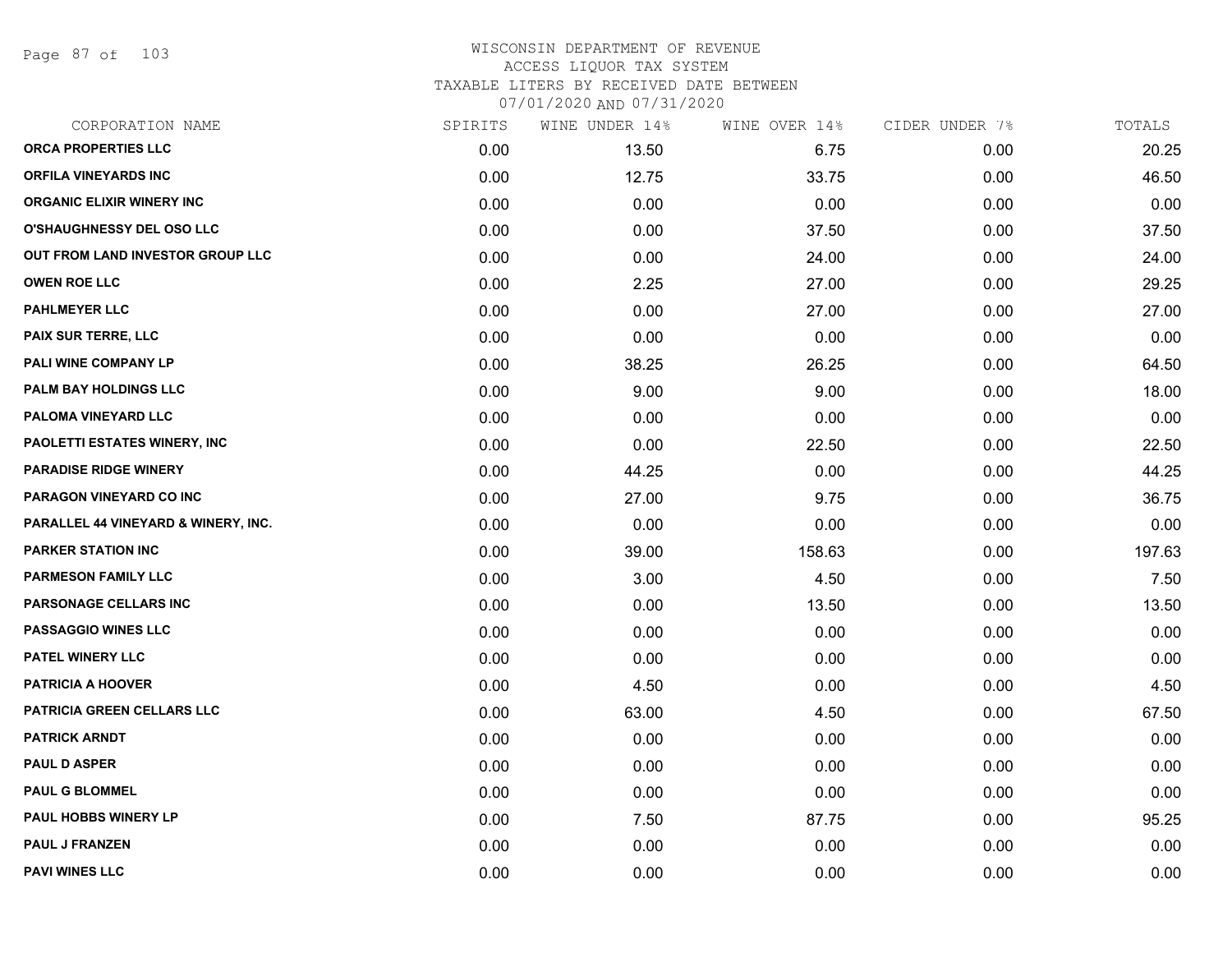Page 88 of 103

| CORPORATION NAME                     | SPIRITS | WINE UNDER 14% | WINE OVER 14% | CIDER UNDER 7% | TOTALS    |
|--------------------------------------|---------|----------------|---------------|----------------|-----------|
| PCJ, INC.                            | 0.00    | 0.00           | 0.00          | 0.00           | 0.00      |
| PEACHY CANYON WINERY                 | 0.00    | 3.00           | 70.25         | 0.00           | 73.25     |
| PEAR VALLEY VINEYARD, INC.           | 0.00    | 14.25          | 18.75         | 0.00           | 33.00     |
| PEAY VINEYARDS LLC                   | 0.00    | 21.00          | 0.00          | 0.00           | 21.00     |
| PEIRANO ESTATE WINERY INC.           | 0.00    | 0.00           | 0.00          | 0.00           | 0.00      |
| PEJU FAMILY OPERATING PARTNERSHIP LP | 0.00    | 0.00           | 0.00          | 0.00           | 0.00      |
| PELLEGRINI RANCHES INC               | 0.00    | 0.00           | 46.50         | 0.00           | 46.50     |
| PENROSE HILL, LIMITED                | 0.00    | 16,234.50      | 10,983.75     | 0.00           | 27,218.25 |
| PEPPER BRIDGE WINERY LLC             | 0.00    | 0.00           | 24.75         | 0.00           | 24.75     |
| PERNOD RICARD KENWOOD HOLDING LLC    | 0.00    | 185.25         | 117.00        | 0.00           | 302.25    |
| <b>PERVINO INC</b>                   | 0.00    | 61.69          | 3.00          | 0.00           | 64.69     |
| PETER FRANUS WINE COMPANY INC        | 0.00    | 3.00           | 1.50          | 0.00           | 4.50      |
| PETER MICHAEL WINERY                 | 0.00    | 0.00           | 287.25        | 0.00           | 287.25    |
| PETERSON WINERY LLC                  | 0.00    | 67.50          | 120.75        | 0.00           | 188.25    |
| PETROGLYPH WINERY LLC                | 0.00    | 30.75          | 63.75         | 0.00           | 94.50     |
| PETRONI VINEYARDS LLC                | 0.00    | 0.00           | 84.00         | 0.00           | 84.00     |
| PHASE 2 CELLARS LLC                  | 0.00    | 2.25           | 6.75          | 0.00           | 9.00      |
| PHILIP TOGNI VINEYARD LP             | 0.00    | 0.00           | 0.00          | 0.00           | 0.00      |
| <b>PHILLIPS FARMS LLC</b>            | 0.00    | 78.75          | 360.72        | 0.00           | 439.47    |
| <b>PIEPERTK LLC</b>                  | 0.00    | 0.00           | 0.00          | 0.00           | 0.00      |
| <b>PINA CELLARS LP</b>               | 0.00    | 0.00           | 0.00          | 0.00           | 0.00      |
| PINE RIDGE WINERY LLC                | 0.00    | 268.50         | 1,017.75      | 0.00           | 1,286.25  |
| PINK SANDS, INC.                     | 0.00    | 0.00           | 0.00          | 0.00           | 0.00      |
| <b>PJK WINERY LLC</b>                | 0.00    | 97.50          | 93.00         | 0.00           | 190.50    |
| PLYMOUTH ROCKS WINE, LLC             | 0.00    | 0.00           | 0.00          | 0.00           | 0.00      |
| PONZI VINEYARDS, LLC                 | 0.00    | 147.00         | 1.50          | 0.00           | 148.50    |
| POPE VALLEY WINERY LLC               | 0.00    | 0.75           | 0.75          | 0.00           | 1.50      |
| PORTER FAMILY VINEYARDS LLC          | 0.00    | 6.00           | 25.50         | 0.00           | 31.50     |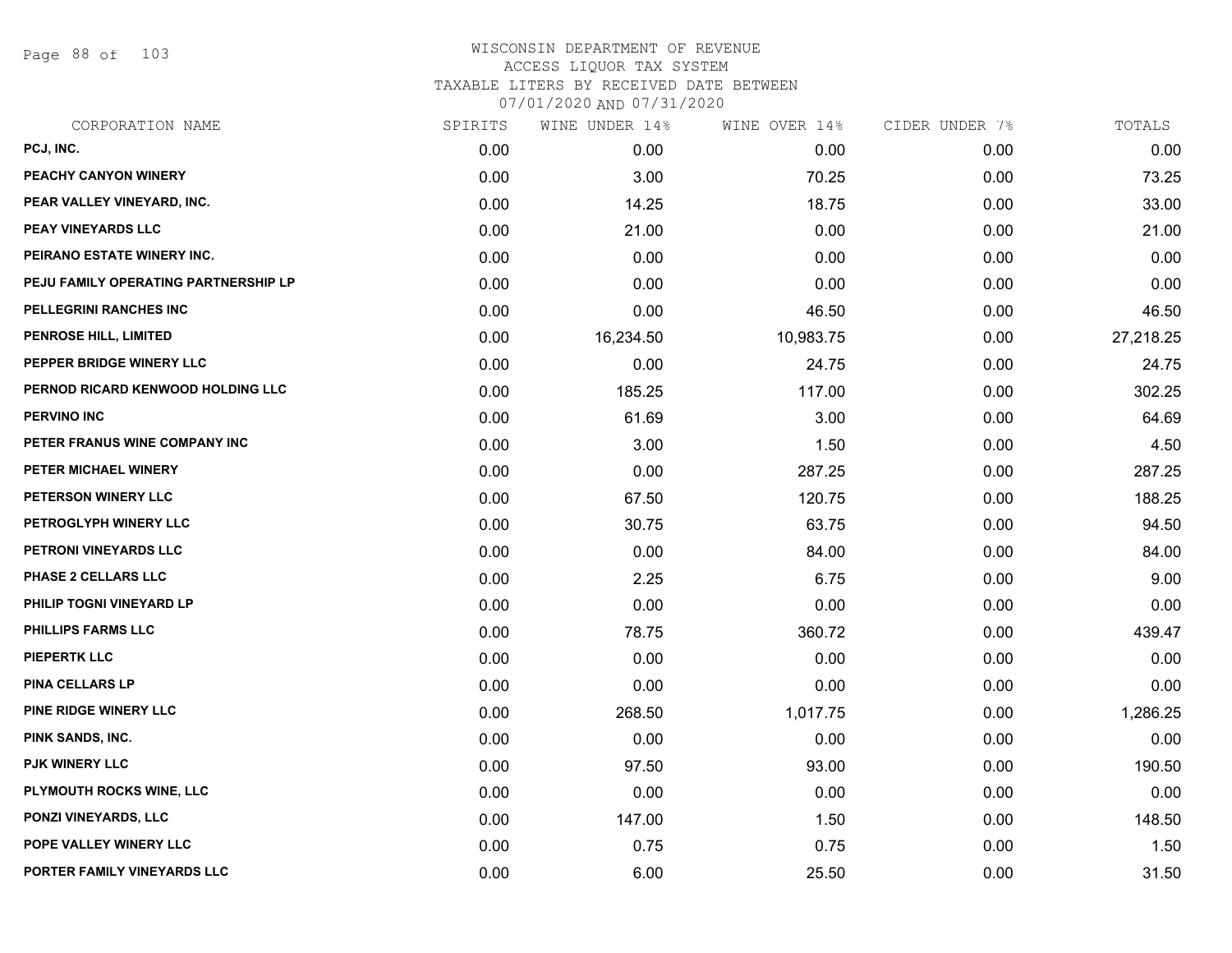Page 89 of 103

# WISCONSIN DEPARTMENT OF REVENUE ACCESS LIQUOR TAX SYSTEM TAXABLE LITERS BY RECEIVED DATE BETWEEN

07/01/2020 AND 07/31/2020

| CORPORATION NAME                         | SPIRITS | WINE UNDER 14% | WINE OVER 14% | CIDER UNDER 7% | TOTALS   |
|------------------------------------------|---------|----------------|---------------|----------------|----------|
| <b>POTT WINE</b>                         | 0.00    | 0.00           | 0.00          | 0.00           | 0.00     |
| PRAGER WINERY & PORT WORKS, INC.         | 0.00    | 2.63           | 36.75         | 0.00           | 39.38    |
| PRAIRIE BERRY LLC                        | 0.00    | 1,660.50       | 24.75         | 0.00           | 1,685.25 |
| <b>PRAIRIE HAWK WINERY INC</b>           | 0.00    | 0.00           | 0.00          | 0.00           | 0.00     |
| PRECEPT BRANDS LLC                       | 0.00    | 0.00           | 0.00          | 0.00           | 0.00     |
| PREMIUM VINTNERS LLC                     | 0.00    | 0.75           | 0.00          | 0.00           | 0.75     |
| PRESQU'ILE WINERY                        | 0.00    | 24.75          | 0.00          | 0.00           | 24.75    |
| PRIDE MOUNTAIN VINEYARDS LLC             | 0.00    | 0.00           | 222.00        | 0.00           | 222.00   |
| <b>PRINCE MICHEL LLC</b>                 | 0.00    | 0.00           | 0.00          | 0.00           | 0.00     |
| <b>PROMONTORY LLC</b>                    | 0.00    | 0.00           | 0.00          | 0.00           | 0.00     |
| <b>PWG LLC</b>                           | 0.00    | 0.00           | 90.00         | 0.00           | 90.00    |
| <b>QUADY SOUTH WINERY LLC</b>            | 0.00    | 106.50         | 29.25         | 0.00           | 135.75   |
| <b>QUILCEDA CREEK VINTNERS INC</b>       | 0.00    | 0.00           | 0.00          | 0.00           | 0.00     |
| <b>QUIXOTE WINERY, LLC</b>               | 0.00    | 1.50           | 3.75          | 0.00           | 5.25     |
| <b>RH KEENAN CO</b>                      | 0.00    | 0.00           | 0.00          | 0.00           | 0.00     |
| RADIO-COTEAU WINE CELLARS LLC            | 0.00    | 6.00           | 3.00          | 0.00           | 9.00     |
| <b>RAMAZZOTTI WINES LLC</b>              | 0.00    | 75.00          | 0.00          | 0.00           | 75.00    |
| <b>RAMEY WINE CELLARS INC</b>            | 0.00    | 0.00           | 6.75          | 0.00           | 6.75     |
| <b>RAPTOR RIDGE WINERY LLC</b>           | 0.00    | 9.00           | 6.75          | 0.00           | 15.75    |
| <b>RASA VINEYARDS, LLC</b>               | 0.00    | 36.00          | 38.25         | 0.00           | 74.25    |
| <b>RASMUSSEN FAMILY WINES, LLC</b>       | 0.00    | 0.00           | 0.00          | 0.00           | 0.00     |
| <b>RAYMOND SIGNORELLO</b>                | 0.00    | 0.00           | 31.50         | 0.00           | 31.50    |
| <b>RAYMOND VINEYARD &amp; CELLAR INC</b> | 0.00    | 164.25         | 222.75        | 0.00           | 387.00   |
| <b>RB WINE ASSOCIATES LLC</b>            | 0.00    | 50.25          | 0.00          | 0.00           | 50.25    |
| <b>RBZ VINEYARDS LLC</b>                 | 0.00    | 23.25          | 77.25         | 0.00           | 100.50   |
| <b>RED CAR WINE COMPANY LLC</b>          | 0.00    | 28.50          | 0.00          | 0.00           | 28.50    |
| <b>RED HILLS CELLARS, LLC</b>            | 0.00    | 179.25         | 43.25         | 0.00           | 222.50   |
| <b>RED MARE WINES LLC</b>                | 0.00    | 0.00           | 0.00          | 0.00           | 0.00     |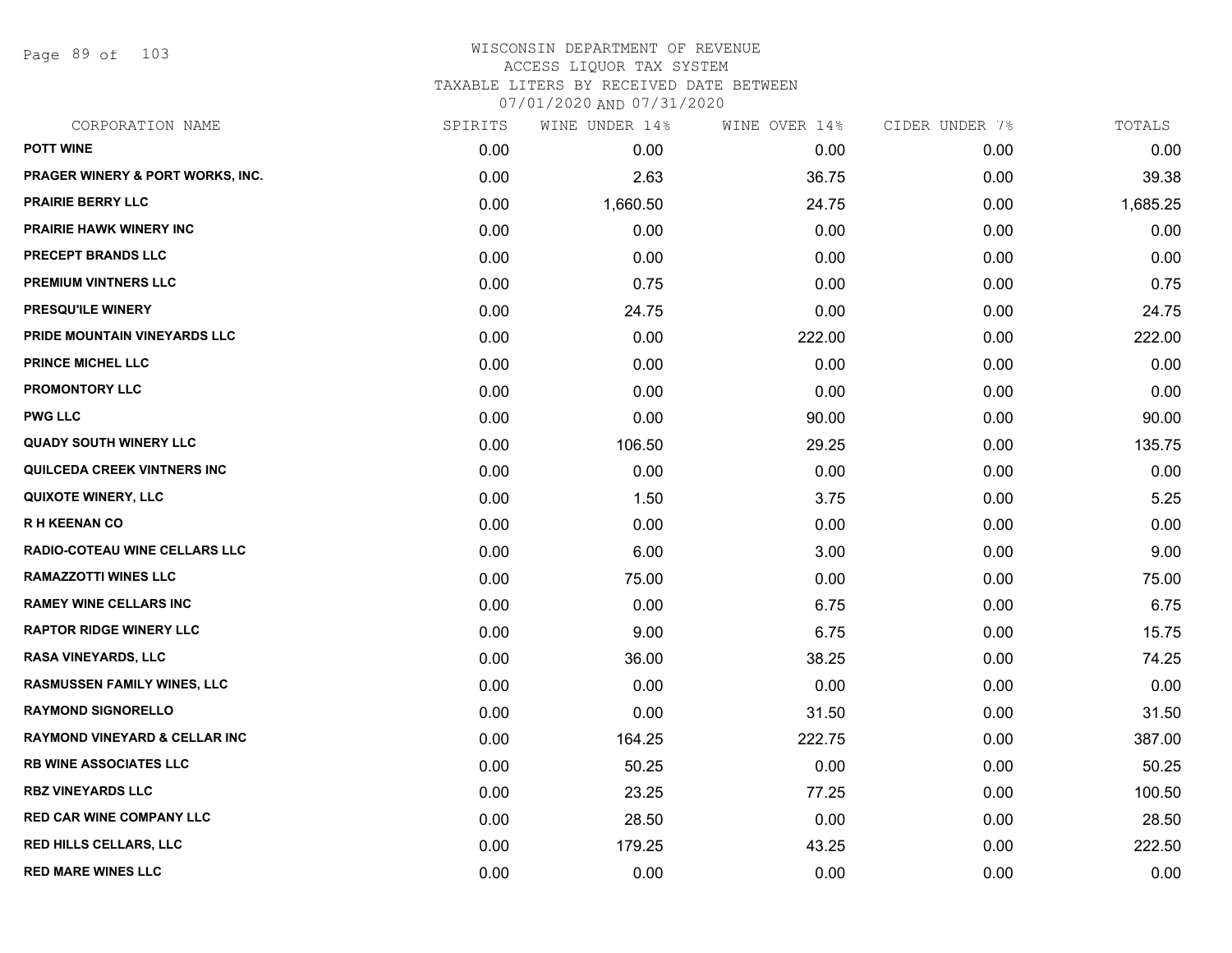Page 90 of 103

| CORPORATION NAME                            | SPIRITS | WINE UNDER 14% | WINE OVER 14% | CIDER UNDER 7% | TOTALS   |
|---------------------------------------------|---------|----------------|---------------|----------------|----------|
| <b>RED OAK VINEYARD INC</b>                 | 0.00    | 0.00           | 0.00          | 0.00           | 0.00     |
| <b>REGENERATIVE GIFT, LLC</b>               | 0.00    | 0.00           | 0.00          | 0.00           | 0.00     |
| <b>REGUSCI WINERY INC</b>                   | 0.00    | 3.00           | 189.75        | 0.00           | 192.75   |
| <b>REVANA FAMILY PARTNERS LP</b>            | 0.00    | 36.75          | 15.75         | 0.00           | 52.50    |
| <b>REVANA FAMILY PARTNERS LP</b>            | 0.00    | 29.25          | 29.25         | 0.00           | 58.50    |
| <b>REVELRY VINTNERS LLC</b>                 | 0.00    | 0.00           | 2.25          | 0.00           | 2.25     |
| <b>REYNOLDS CREATIVE PRODUCTS INC</b>       | 0.00    | 0.00           | 0.00          | 0.00           | 0.00     |
| <b>RH WINERY LLC</b>                        | 0.00    | 0.00           | 52.50         | 0.00           | 52.50    |
| <b>RHYS VINEYARDS LLC</b>                   | 0.00    | 106.50         | 0.00          | 0.00           | 106.50   |
| <b>RICHARD E LIBBY</b>                      | 0.00    | 5,856.00       | 841.50        | 0.00           | 6,697.50 |
| <b>RICHARD FORTUNE</b>                      | 0.00    | 0.00           | 0.00          | 0.00           | 0.00     |
| <b>RIDGE VINEYARDS INC</b>                  | 0.00    | 391.88         | 144.38        | 0.00           | 536.26   |
| <b>RIGHT SIDE LLC</b>                       | 0.00    | 228.00         | 137.25        | 0.00           | 365.25   |
| <b>RIO LOBO LLC</b>                         | 0.00    | 0.00           | 0.00          | 0.00           | 0.00     |
| <b>RIVER BEND VINEYARD &amp; WINERY LLC</b> | 0.00    | 0.00           | 0.00          | 0.00           | 0.00     |
| RIVER VALLEY VINEYARD INC                   | 0.00    | 2,441.06       | 3.75          | 0.00           | 2,444.81 |
| <b>RIVERBENCH LLC</b>                       | 0.00    | 20.25          | 5.25          | 0.00           | 25.50    |
| <b>ROBERT CRAIG WINERY LP</b>               | 0.00    | 45.00          | 2.25          | 0.00           | 47.25    |
| <b>ROBERT DUNNING</b>                       | 0.00    | 0.00           | 0.00          | 0.00           | 0.00     |
| <b>ROBERT FOLEY LLC</b>                     | 0.00    | 0.75           | 27.75         | 0.00           | 28.50    |
| <b>ROBERT J BRAKESMAN</b>                   | 0.00    | 1.50           | 24.38         | 0.00           | 25.88    |
| <b>ROBERT J FOWLER</b>                      | 0.00    | $-9.00$        | 0.00          | 0.00           | $-9.00$  |
| <b>ROBERT L HUDSON</b>                      | 0.00    | 0.00           | 18.00         | 0.00           | 18.00    |
| <b>ROBERT MUELLER CELLARS</b>               | 0.00    | 1.50           | 50.25         | 0.00           | 51.75    |
| <b>ROBERT YOUNG ESTATE WINERY LLC</b>       | 0.00    | 24.00          | 102.00        | 0.00           | 126.00   |
| <b>ROBIN PFEIFFER</b>                       | 0.00    | 18.00          | 0.00          | 0.00           | 18.00    |
| <b>ROBINSON FAMILY VINEYARDS LLC</b>        | 0.00    | 0.00           | 0.00          | 0.00           | 0.00     |
| <b>ROBLAR LLC</b>                           | 0.00    | 15.75          | 177.75        | 0.00           | 193.50   |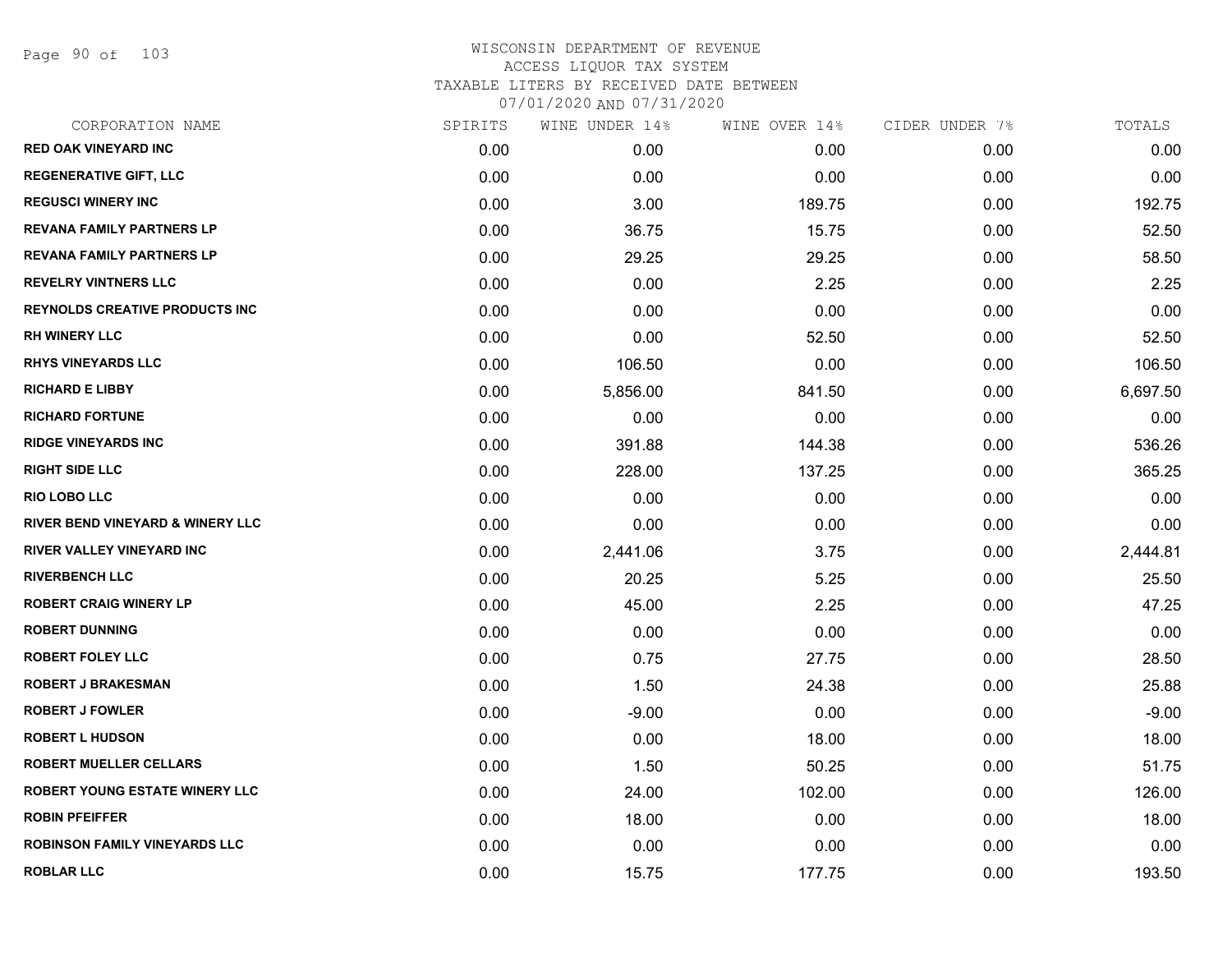| <b>ROCCA FAMILY VINEYARDS INC</b><br>0.00<br>0.00<br><b>ROCHE WINERY LLC</b><br>0.00<br>0.00 | 4.50<br>0.00 | 0.00 | 4.50     |
|----------------------------------------------------------------------------------------------|--------------|------|----------|
|                                                                                              |              |      |          |
|                                                                                              |              | 0.00 | 0.00     |
| <b>ROCHIOLI VINEYARD &amp; WINERY LLC</b><br>0.00<br>0.00                                    | 40.50        | 0.00 | 40.50    |
| <b>ROCK N WOOL WINERY LLC</b><br>0.00<br>0.00                                                | 0.00         | 0.00 | 0.00     |
| ROCK WALL WINE COMPANY INC<br>0.00<br>2.25                                                   | 18.75        | 0.00 | 21.00    |
| <b>ROEDERER ESTATE INC</b><br>0.00<br>0.00                                                   | 0.00         | 0.00 | 0.00     |
| <b>ROGER PENG</b><br>0.00<br>0.00                                                            | 0.00         | 0.00 | 0.00     |
| <b>ROMBAUER VINEYARDS INC</b><br>0.00<br>0.00                                                | 1,141.14     | 0.00 | 1,141.14 |
| <b>RONALD J BENZA</b><br>0.00<br>0.00                                                        | 0.00         | 0.00 | 0.00     |
| <b>RONALD L FENOLIO</b><br>0.00<br>0.00                                                      | 0.00         | 0.00 | 0.00     |
| <b>RONALD T RUBIN</b><br>0.00<br>0.00                                                        | 0.00         | 0.00 | 0.00     |
| <b>ROUND HILL CELLARS</b><br>0.00<br>75.75                                                   | 57.00        | 0.00 | 132.75   |
| <b>ROUND POND ESTATE LLC</b><br>0.00<br>67.50                                                | 328.13       | 0.00 | 395.63   |
| <b>RRJ REAL PROPERTIES LLC</b><br>0.00<br>0.00                                               | 0.00         | 0.00 | 0.00     |
| <b>RUDD WINES INC</b><br>0.00<br>0.00                                                        | 16.50        | 0.00 | 16.50    |
| <b>RUDIUS WINES, LLC</b><br>0.00<br>0.00                                                     | 0.00         | 0.00 | 0.00     |
| <b>RUED WINERY INC</b><br>0.00<br>0.00                                                       | 0.00         | 0.00 | 0.00     |
| <b>RUSHFORD MEADERY AND WINERY LLC</b><br>0.00<br>0.00                                       | 0.00         | 0.00 | 0.00     |
| <b>RUSSIAN RIVER WINES, LLC</b><br>0.00<br>0.00                                              | 46.50        | 0.00 | 46.50    |
| RUTHERFORD HILL WINERY LLC<br>0.00<br>173.44                                                 | 326.22       | 0.00 | 499.66   |
| <b>RYAN K ZAHLER</b><br>0.00<br>0.00                                                         | 0.00         | 0.00 | 0.00     |
| <b>RYAN PRELLWITZ</b><br>0.00<br>0.00                                                        | 0.00         | 0.00 | 0.00     |
| <b>SLJ GROUP INC</b><br>0.00<br>0.00                                                         | 0.00         | 0.00 | 0.00     |
| <b>SAARLOOS ESTATE VINEYARDS LLC</b><br>0.00<br>0.00                                         | 0.00         | 0.00 | 0.00     |
| <b>SAINTSBURY LLC</b><br>0.00<br>37.50                                                       | 23.25        | 0.00 | 60.75    |
| <b>SAMUEL P BAXTER</b><br>0.00<br>0.00                                                       | 57.00        | 0.00 | 57.00    |
| <b>SANDHI VINTNERS LLC</b><br>0.00<br>0.00                                                   | 0.00         | 0.00 | 0.00     |
| <b>SANDPOINT WINES</b><br>0.00<br>1.50                                                       | 1.50         | 0.00 | 3.00     |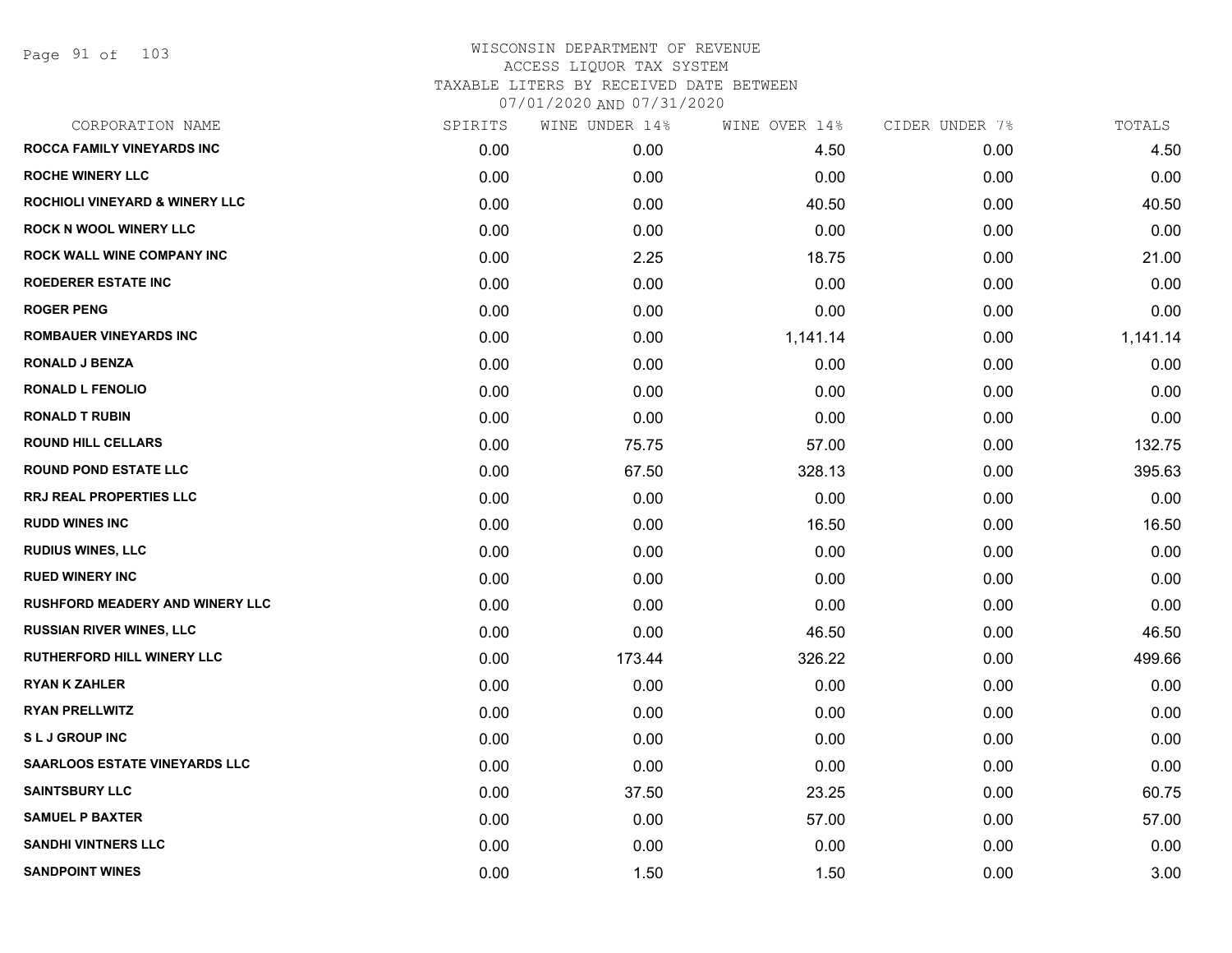Page 92 of 103

| CORPORATION NAME                              | SPIRITS | WINE UNDER 14% | WINE OVER 14% | CIDER UNDER 7% | TOTALS   |
|-----------------------------------------------|---------|----------------|---------------|----------------|----------|
| SANFORD WINERY COMPANY LP                     | 0.00    | 172.50         | 8.25          | 0.00           | 180.75   |
| <b>SANS LIEGE INC</b>                         | 0.00    | 75.75          | 9.75          | 0.00           | 85.50    |
| SANTA YNEZ WINE CORP.                         | 0.00    | 2.25           | 11.25         | 0.00           | 13.50    |
| <b>SARAH J SHADONIX</b>                       | 0.00    | 3,088.04       | 900.56        | 0.00           | 3,988.60 |
| <b>SAUCELITO CANYON LP</b>                    | 0.00    | 16.50          | 0.00          | 0.00           | 16.50    |
| SAVANNAH CHANELLE VINEYARDS INC               | 0.00    | 0.00           | 0.00          | 0.00           | 0.00     |
| <b>SAVIAH ROSE WINERY LLC</b>                 | 0.00    | 0.00           | 23.25         | 0.00           | 23.25    |
| <b>SAXUM VINEYARDS INC</b>                    | 0.00    | 0.00           | 19.50         | 0.00           | 19.50    |
| <b>SBRAGIA FAMILY VINEYARDS LLC</b>           | 0.00    | 84.75          | 142.50        | 0.00           | 227.25   |
| <b>SCHEID VINEYARDS CALIFORNIA INC</b>        | 0.00    | 123.76         | 25.50         | 0.00           | 149.26   |
| <b>SCHLOSSADLER INC</b>                       | 0.00    | 72.00          | 22.50         | 0.00           | 94.50    |
| <b>SCHRADER CELLARS LLC</b>                   | 0.00    | 0.00           | 21.75         | 0.00           | 21.75    |
| <b>SCHRAMSBERG VINEYARDS CO INC</b>           | 0.00    | 456.38         | 116.25        | 0.00           | 572.63   |
| <b>SCHUG WINERY LLC</b>                       | 0.00    | 124.50         | 30.75         | 0.00           | 155.25   |
| <b>SCHWEIGER VINEYARDS INC</b>                | 0.00    | 30.00          | 22.51         | 0.00           | 52.51    |
| <b>SCREAMING EAGLE LLC</b>                    | 0.00    | 0.00           | 0.00          | 0.00           | 0.00     |
| <b>SEA SMOKE INC</b>                          | 0.00    | 0.00           | 0.00          | 0.00           | 0.00     |
| <b>SEAVER VINEYARDS LLC</b>                   | 0.00    | 0.00           | 10.50         | 0.00           | 10.50    |
| <b>SEAVEY VINEYARD LP</b>                     | 0.00    | 1.50           | 18.00         | 0.00           | 19.50    |
| <b>SEBASTOPOL VINEYARDS &amp; WINERY CORP</b> | 0.00    | 0.00           | 0.00          | 0.00           | 0.00     |
| <b>SELBY ENTERPRISES INC</b>                  | 0.00    | 0.00           | 27.00         | 0.00           | 27.00    |
| <b>SEQUOIA GROVE VINEYARDS LP</b>             | 0.00    | 24.75          | 222.00        | 0.00           | 246.75   |
| <b>SEVEN STONES WINERY LLC</b>                | 0.00    | 0.00           | 0.00          | 0.00           | 0.00     |
| <b>SFW, LLC</b>                               | 0.00    | 0.00           | 0.00          | 0.00           | 0.00     |
| SFW, LLC                                      | 0.00    | 1.50           | 9.75          | 0.00           | 11.25    |
| <b>SHADY LADIES LLC</b>                       | 0.00    | 0.00           | 0.00          | 0.00           | 0.00     |
| <b>SHADYBROOK ESTATE LLC</b>                  | 0.00    | 0.00           | 108.00        | 0.00           | 108.00   |
| <b>SHAFER VINEYARDS INC</b>                   | 0.00    | 0.00           | 33.75         | 0.00           | 33.75    |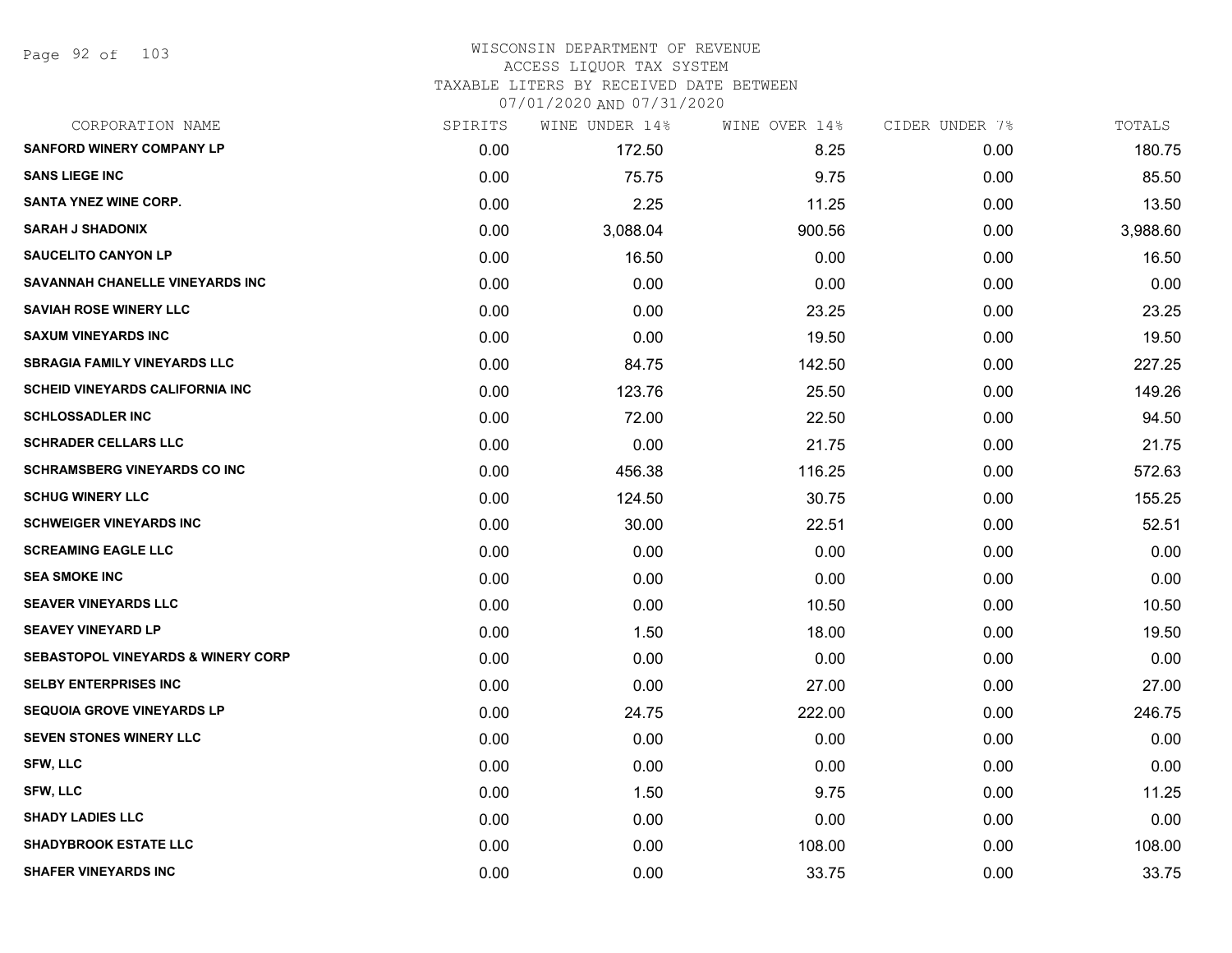Page 93 of 103

| CORPORATION NAME                   | SPIRITS | WINE UNDER 14% | WINE OVER 14% | CIDER UNDER 7% | TOTALS |
|------------------------------------|---------|----------------|---------------|----------------|--------|
| <b>SHANNON RIDGE INC</b>           | 0.00    | 65.25          | 58.50         | 0.00           | 123.75 |
| <b>SHARON L PINGEL</b>             | 0.00    | 0.00           | 0.00          | 0.00           | 0.00   |
| SHELDRAKE POINT VINEYARD LLC       | 0.00    | 24.88          | 0.88          | 0.00           | 25.76  |
| SHELTON-MACKENZIE WINE COMPANY     | 0.00    | 50.25          | 19.50         | 0.00           | 69.75  |
| <b>SHERRY HARDIE</b>               | 0.00    | 0.00           | 0.00          | 0.00           | 0.00   |
| SHERWIN FAMILY VINEYARDS LLC       | 0.00    | 12.00          | 42.00         | 0.00           | 54.00  |
| SILVER OAK WINE CELLARS LLC        | 0.00    | 267.00         | 260.25        | 0.00           | 527.25 |
| SILVER TRIDENT WINERY LLC          | 0.00    | 0.00           | 49.50         | 0.00           | 49.50  |
| <b>SINE QUA NON INC</b>            | 0.00    | 0.00           | 1.50          | 0.00           | 1.50   |
| SINNIPEE VALLEY VINEYARD LLC       | 0.00    | 0.00           | 0.00          | 0.00           | 0.00   |
| <b>SINSKEY VINEYARDS INC</b>       | 0.00    | 157.50         | 0.00          | 0.00           | 157.50 |
| <b>SIX SIGMA WINERY LLC</b>        | 0.00    | 6.00           | 0.00          | 0.00           | 6.00   |
| <b>SKYWALKER VINEYARDS, LLC</b>    | 0.00    | 42.75          | 18.75         | 0.00           | 61.50  |
| SLEIGHT OF HAND CELLARS, LLC       | 0.00    | 1.50           | 7.50          | 0.00           | 9.00   |
| <b>SMALL VINES WINES INC</b>       | 0.00    | 10.50          | 0.00          | 0.00           | 10.50  |
| SMITH ANDERSON ENTERPRISES INC     | 0.00    | 0.00           | 0.00          | 0.00           | 0.00   |
| <b>SOCIAL ENJOYMENTS LLC</b>       | 0.00    | 0.00           | 0.00          | 0.00           | 0.00   |
| <b>SOKOL BLOSSER LTD</b>           | 0.00    | 156.00         | 17.25         | 0.00           | 173.25 |
| <b>SOMERSTON WINE COMPANY, LLC</b> | 0.00    | 0.75           | 55.25         | 0.00           | 56.00  |
| <b>SONJA MAGDEVSKI</b>             | 0.00    | 0.00           | 0.00          | 0.00           | 0.00   |
| SONOMA VINEYARD COMPANY, INC.      | 0.00    | 2.25           | 361.50        | 0.00           | 363.75 |
| SONOMA-CUTRER VINEYARDS INC        | 0.00    | 145.88         | 273.00        | 0.00           | 418.88 |
| <b>SOQUEL VINEYARDS</b>            | 0.00    | 0.00           | 6.00          | 0.00           | 6.00   |
| SOUTH COAST WINERY INC             | 0.00    | 29.25          | 6.75          | 0.00           | 36.00  |
| <b>SP GROSSNICKLE LLC</b>          | 0.00    | 30.75          | 0.00          | 0.00           | 30.75  |
| <b>SPANOS BERBERIAN WINERY LLC</b> | 0.00    | 0.00           | 133.50        | 0.00           | 133.50 |
| <b>SPARKLING OREGON LLC</b>        | 0.00    | 32.25          | 2.25          | 0.00           | 34.50  |
| <b>SPENCE VINEYARDS LLC</b>        | 0.00    | 0.00           | 0.00          | 0.00           | 0.00   |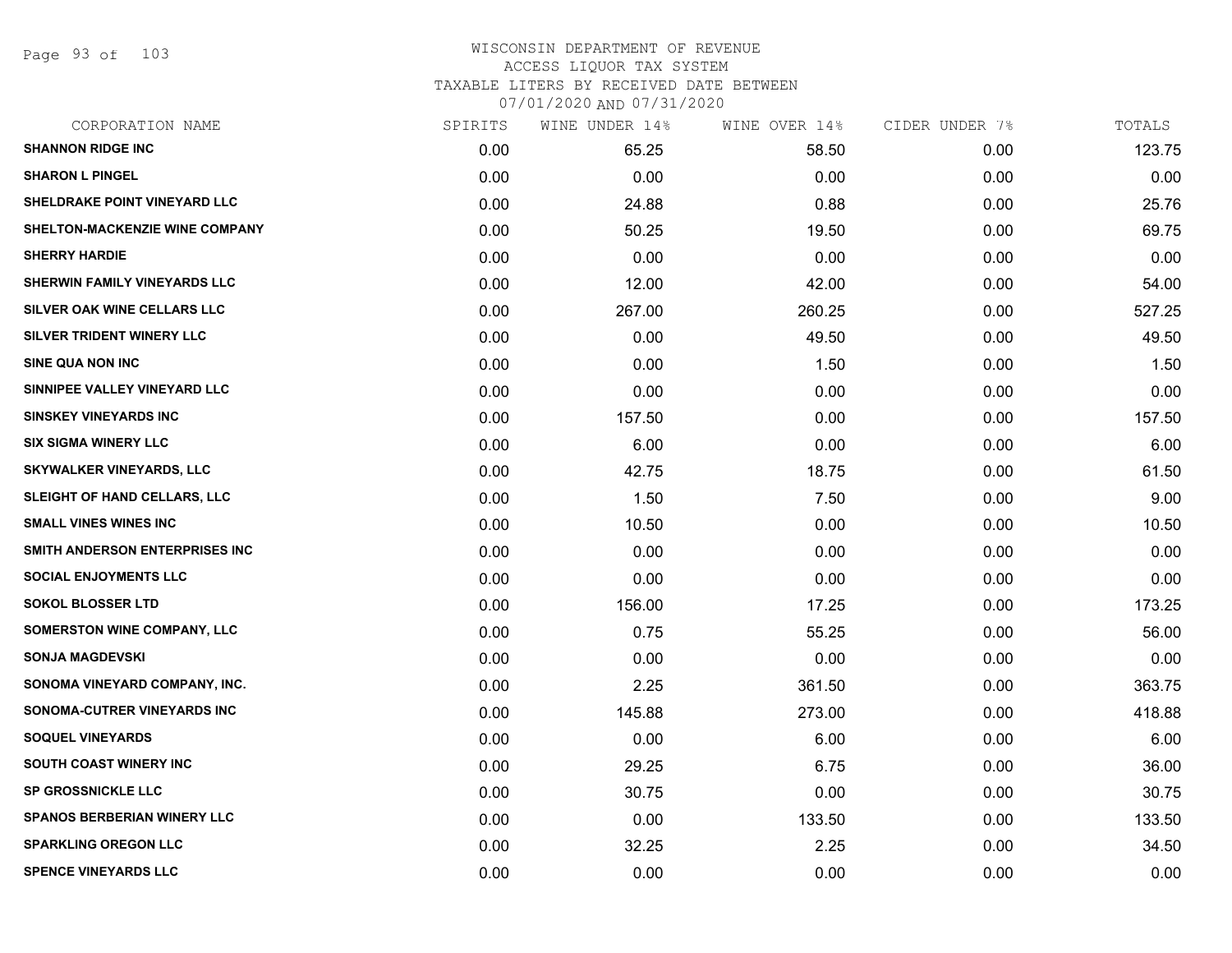Page 94 of 103

| CORPORATION NAME                           | SPIRITS | WINE UNDER 14% | WINE OVER 14% | CIDER UNDER 7% | TOTALS   |
|--------------------------------------------|---------|----------------|---------------|----------------|----------|
| SPIRITS OF NORWAY VINEYARD LLC             | 0.00    | 0.00           | 0.00          | 0.00           | 0.00     |
| <b>SPOTTSWOODE WINERY INC</b>              | 0.00    | 67.50          | 52.50         | 0.00           | 120.00   |
| SPRECHER BREWING COMPANY, LLC              | 0.00    | 0.00           | 0.00          | 0.00           | 0.00     |
| <b>SPRING MOUNTAIN VINEYARD INC</b>        | 0.00    | 35.25          | 59.25         | 0.00           | 94.50    |
| <b>SPURGEON VINEYARDS &amp; WINERY LLC</b> | 0.00    | 0.00           | 0.00          | 0.00           | 0.00     |
| <b>SQUIX LLC</b>                           | 0.00    | 327.00         | 5.25          | 0.00           | 332.25   |
| <b>ST HELENA ESTATE LLC</b>                | 0.00    | 14.25          | 11.25         | 0.00           | 25.50    |
| <b>ST JAMES WINERY INC</b>                 | 0.00    | 614.63         | 0.38          | 0.00           | 615.01   |
| ST JULIAN WINE COMPANY INC                 | 0.00    | 2,232.72       | 28.00         | 0.00           | 2,260.72 |
| <b>ST SUPERY INC</b>                       | 0.00    | 125.25         | 254.25        | 0.00           | 379.50   |
| ST. FRANCIS WINERY & VINEYARD L.P.         | 0.00    | 119.25         | 562.50        | 0.00           | 681.75   |
| STAGLIN FAMILY VINEYARD LLC                | 0.00    | 11.25          | 63.75         | 0.00           | 75.00    |
| STAG'S LEAP WINE CELLARS LLC               | 0.00    | 59.25          | 185.25        | 0.00           | 244.50   |
| <b>STANDING JOURNEY LLC</b>                | 0.00    | 192.00         | 96.75         | 0.00           | 288.75   |
| <b>STANLEY R BOYD</b>                      | 0.00    | 22.50          | 22.50         | 0.00           | 45.00    |
| STE. MICHELLE WINE ESTATES LTD.            | 0.00    | 923.90         | 765.00        | 0.00           | 1,688.90 |
| <b>STEDUM PROPERTIES LLC</b>               | 0.00    | 0.00           | 36.00         | 0.00           | 36.00    |
| <b>STEFFENS FAMILY WINES LLC</b>           | 0.00    | 0.00           | 0.00          | 0.00           | 0.00     |
| <b>STEPHAN VINEYARD INC</b>                | 0.00    | 34.50          | 72.00         | 0.00           | 106.50   |
| <b>STEPHEN A MCPHERSON</b>                 | 0.00    | 0.00           | 0.00          | 0.00           | 0.00     |
| <b>STEPHEN M KENNEDY</b>                   | 0.00    | 0.00           | 0.00          | 0.00           | 0.00     |
| <b>STEPHEN M REUSTLE</b>                   | 0.00    | 45.00          | 0.00          | 0.00           | 45.00    |
| <b>STEVE MANNEBACH</b>                     | 0.00    | 0.00           | 0.00          | 0.00           | 0.00     |
| <b>STEVEN DEBAKER</b>                      | 0.00    | 0.00           | 0.00          | 0.00           | 0.00     |
| STEVEN M & JUDITH A JACOBSON LLC           | 0.00    | 0.00           | 0.00          | 0.00           | 0.00     |
| <b>STEVEN N LEDSON</b>                     | 0.00    | 249.00         | 489.00        | 0.00           | 738.00   |
| <b>STEVEN TONELLA</b>                      | 0.00    | 0.00           | 0.00          | 0.00           | 0.00     |
| STEWART CELLARS, LLC                       | 0.00    | 4.50           | 31.50         | 0.00           | 36.00    |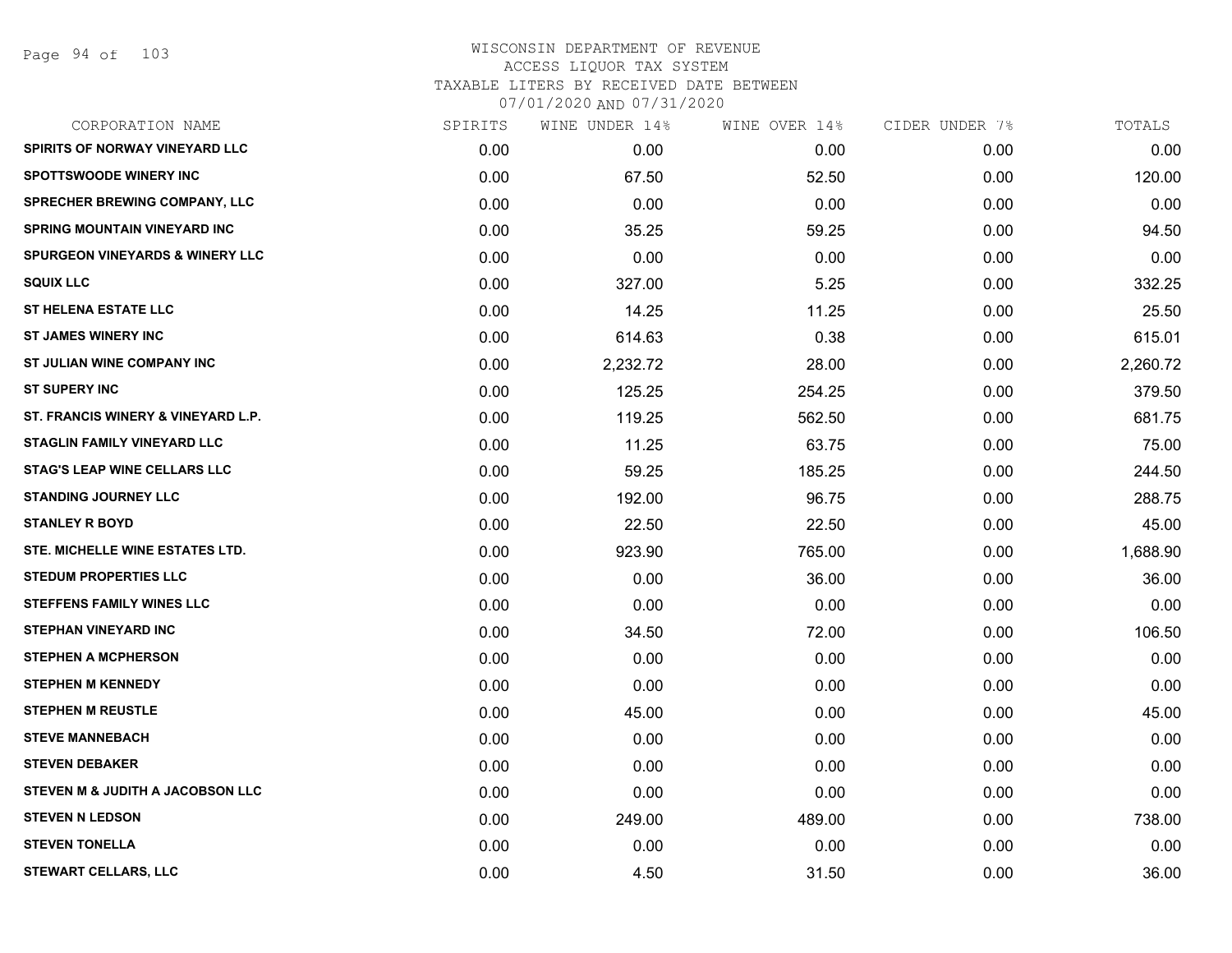Page 95 of 103

| CORPORATION NAME                           | SPIRITS | WINE UNDER 14% | WINE OVER 14% | CIDER UNDER 7% | TOTALS   |
|--------------------------------------------|---------|----------------|---------------|----------------|----------|
| <b>STOLLER VINEYARDS INC</b>               | 0.00    | 84.00          | 51.75         | 0.00           | 135.75   |
| STOLPMAN VINEYARDS LLC                     | 0.00    | 29.25          | 77.25         | 0.00           | 106.50   |
| <b>STONE EDGE WINERY LLC</b>               | 0.00    | 0.00           | 49.50         | 0.00           | 49.50    |
| <b>STONE HILL WINE CO INC</b>              | 0.00    | 511.88         | 19.50         | 0.00           | 531.38   |
| <b>STONE WOLF VINEYARDS, LLC</b>           | 0.00    | 60.19          | 6.00          | 0.00           | 66.19    |
| <b>STONECUSHION INC</b>                    | 0.00    | 0.00           | 396.75        | 0.00           | 396.75   |
| STONEHAUS WINERY, INC.                     | 0.00    | 89.25          | 0.00          | 0.00           | 89.25    |
| <b>STONES THROW WINERY INC</b>             | 0.00    | 0.00           | 0.00          | 0.00           | 0.00     |
| <b>STONY HILL VINEYARD INC</b>             | 0.00    | 75.75          | 0.00          | 0.00           | 75.75    |
| <b>STORYBOOK MOUNTAIN WINERY INC</b>       | 0.00    | 2.25           | 31.50         | 0.00           | 33.75    |
| <b>STRALA VINEYARDS, LLC</b>               | 0.00    | 42.75          | 0.00          | 0.00           | 42.75    |
| STRATEGY PARTNERS INTERNATIONAL            | 0.00    | 4.50           | 0.75          | 0.00           | 5.25     |
| SULPHUR SPRINGS WINERY LLC                 | 0.00    | 1.50           | 41.75         | 0.00           | 43.25    |
| SUMMERWOOD WINERY & INN INC                | 0.00    | 0.00           | 24.00         | 0.00           | 24.00    |
| <b>SUNSET HOLLOW RANCH</b>                 | 0.00    | 0.00           | 0.00          | 0.00           | 0.00     |
| <b>SUNSET POINT WINERY LLC</b>             | 0.00    | 0.00           | 0.00          | 0.00           | 0.00     |
| <b>SUNSTONE VINEYARDS &amp; WINERY INC</b> | 0.00    | 59.25          | 83.25         | 0.00           | 142.50   |
| <b>SUSAN M BOSWELL</b>                     | 0.00    | 0.00           | 0.00          | 0.00           | 0.00     |
| SUTTER HOME WINERY INC                     | 0.00    | 864.72         | 236.63        | 0.00           | 1,101.35 |
| <b>SWEAZEY WINERY INVESTMENT LLC</b>       | 0.00    | 74.25          | 55.89         | 0.00           | 130.14   |
| <b>SWEDISH HILL VINEYARD INC</b>           | 0.00    | 0.00           | 0.00          | 0.00           | 0.00     |
| <b>SWEET CHEEKS VINEYARDS INC</b>          | 0.00    | 59.25          | 0.00          | 0.00           | 59.25    |
| <b>TABLAS CREEK VINEYARD LP</b>            | 0.00    | 124.89         | 134.64        | 0.00           | 259.53   |
| <b>TAFT STREET INC</b>                     | 0.00    | 0.00           | 35.25         | 0.00           | 35.25    |
| TAKARA SAKE USA INC                        | 0.00    | 19.34          | 16.44         | 0.00           | 35.78    |
| <b>TALLEY VINEYARDS INC</b>                | 0.00    | 32.25          | 2.25          | 0.00           | 34.50    |
| <b>TAMBER BEY VINEYARDS LLC</b>            | 0.00    | 58.50          | 92.25         | 0.00           | 150.75   |
| <b>TANDEM WINES LLC</b>                    | 0.00    | 4.50           | 0.00          | 0.00           | 4.50     |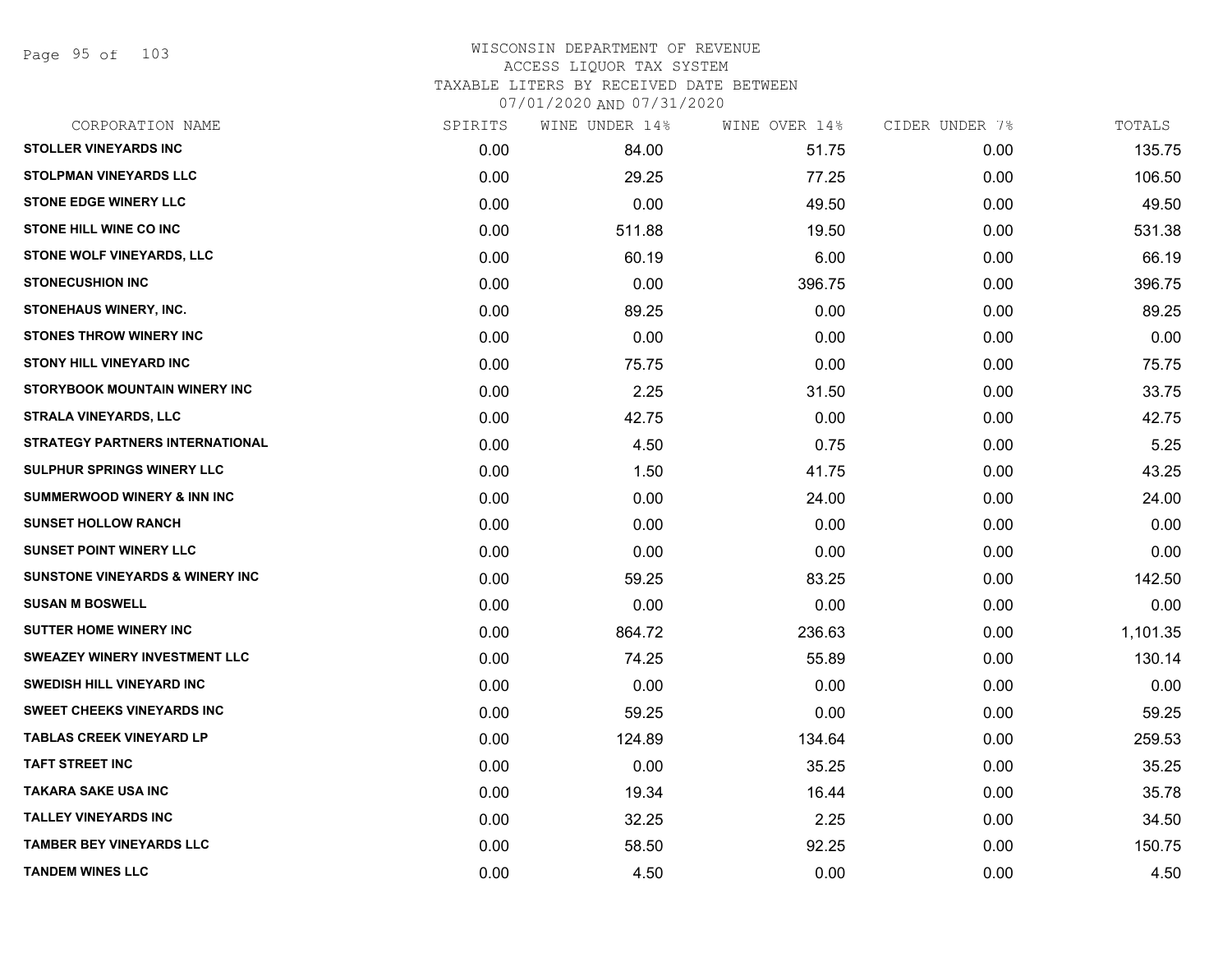Page 96 of 103

| CORPORATION NAME                   | SPIRITS | WINE UNDER 14% | WINE OVER 14% | CIDER UNDER 7% | TOTALS |
|------------------------------------|---------|----------------|---------------|----------------|--------|
| <b>TARA BELLA WINERY LLC</b>       | 0.00    | 29.25          | 0.00          | 0.00           | 29.25  |
| <b>TEALE CREEK ASSOCIATES</b>      | 0.00    | 23.25          | 20.25         | 0.00           | 43.50  |
| TELAYA, LLC                        | 0.00    | 10.50          | 1.50          | 0.00           | 12.00  |
| <b>TENBA RIDGE WINERY LLC</b>      | 0.00    | 0.00           | 0.00          | 0.00           | 0.00   |
| <b>TERMINAL VELOCITY INC</b>       | 0.00    | 0.00           | 0.00          | 0.00           | 0.00   |
| <b>TERRA BLANCA VINTERS INC</b>    | 0.00    | 0.00           | 0.00          | 0.00           | 0.00   |
| <b>TERRA VINUM LLC</b>             | 0.00    | 0.00           | 0.00          | 0.00           | 0.00   |
| <b>TERRAVANT WINE COMPANY LLC</b>  | 0.00    | 3.00           | 1.50          | 0.00           | 4.50   |
| <b>TESTAROSSA VINEYARDS LLC</b>    | 0.00    | 0.00           | 67.50         | 0.00           | 67.50  |
| <b>TEXAS FULFILLMENT SERVICES</b>  | 0.00    | 181.44         | 31.50         | 0.00           | 212.94 |
| <b>THATCH WINERY, LLC</b>          | 0.00    | 23.00          | 0.00          | 0.00           | 23.00  |
| THE ALIXIR COMPANY                 | 0.00    | 439.75         | 0.00          | 0.00           | 439.75 |
| THE BIALE ESTATE                   | 0.00    | 6.75           | 159.75        | 0.00           | 166.50 |
| THE BLEECHER FAMILY TRUST          | 0.00    | 0.00           | 28.50         | 0.00           | 28.50  |
| THE BRANDER VINEYARD               | 0.00    | 88.50          | 0.00          | 0.00           | 88.50  |
| THE BREMER GROUP, LLC              | 0.00    | 0.00           | 0.00          | 0.00           | 0.00   |
| THE GAINEY VINEYARD                | 0.00    | 27.75          | 79.20         | 0.00           | 106.95 |
| THE HARDER GROUP INC               | 0.00    | 0.00           | 106.50        | 0.00           | 106.50 |
| THE HESS COLLECTION WINERY         | 0.00    | 84.00          | 266.25        | 0.00           | 350.25 |
| THE HOGUE CELLARS LTD              | 0.00    | 0.00           | 0.00          | 0.00           | 0.00   |
| THE INFINITE MONKEY THEOREM INC    | 0.00    | 0.00           | 0.00          | 0.00           | 0.00   |
| THE LITTORAI WINES                 | 0.00    | 15.00          | 0.00          | 0.00           | 15.00  |
| THE LOCK AGRICULTURAL VENTURES LLC | 0.00    | 10.50          | 25.88         | 0.00           | 36.38  |
| THE MASCOT WINE, LLC               | 0.00    | 0.00           | 2.25          | 0.00           | 2.25   |
| THE MEEKER VINEYARD                | 0.00    | 32.65          | 250.00        | 0.00           | 282.65 |
| THE MORLET SELECTION INC           | 0.00    | 0.00           | 70.50         | 0.00           | 70.50  |
| THE MORNE WINE COMPANY             | 0.00    | 145.50         | 15.00         | 0.00           | 160.50 |
| THE OJAI VINEYARD INC              | 0.00    | 30.75          | 0.00          | 0.00           | 30.75  |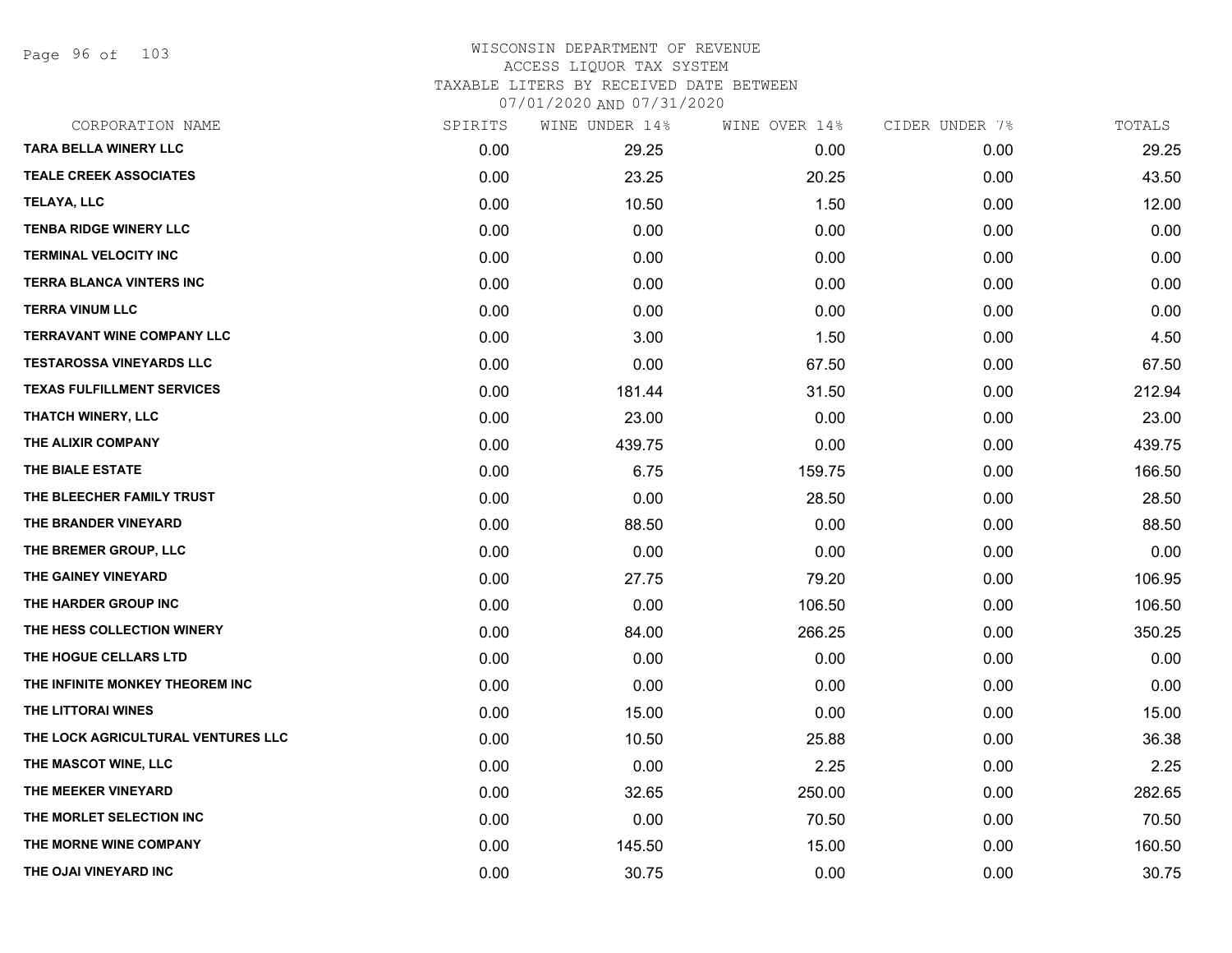| CORPORATION NAME                          | SPIRITS | WINE UNDER 14% | WINE OVER 14% | CIDER UNDER 7% | TOTALS   |
|-------------------------------------------|---------|----------------|---------------|----------------|----------|
| THE RED STITCH WINE GROUP, LLC            | 0.00    | 0.00           | 0.00          | 0.00           | 0.00     |
| THE RUM TREE, INC.                        | 0.00    | 0.00           | 0.00          | 0.00           | 0.00     |
| THE SHORES OF FAIRHAVEN INC               | 0.00    | 181.50         | 24.75         | 0.00           | 206.25   |
| THE SILVERADO VINEYARDS                   | 0.00    | 35.25          | 187.10        | 0.00           | 222.35   |
| THE VINEYARD LLC                          | 0.00    | 0.00           | 0.00          | 0.00           | 0.00     |
| THE WILLIAMSBURG WINERY LTD               | 0.00    | 58.50          | 0.75          | 0.00           | 59.25    |
| THE WINE GROUP INC                        | 0.00    | 334.50         | 1,390.50      | 0.00           | 1,725.00 |
| THE WINE VINEYARD LLC                     | 0.00    | 0.00           | 0.00          | 0.00           | 0.00     |
| THE WOODLAND TRAIL BEVERAGE COMPANY, INC. | 0.00    | 0.00           | 0.00          | 0.00           | 0.00     |
| <b>THERESA HIGH</b>                       | 0.00    | 10.00          | 10.50         | 0.00           | 20.50    |
| THIRTY-ONE PRODUCTION LLC                 | 0.00    | 0.00           | 0.00          | 0.00           | 0.00     |
| THIS REALM LLC                            | 0.00    | 0.00           | 91.50         | 0.00           | 91.50    |
| <b>THOMAS C HOFFMAN</b>                   | 0.00    | 0.00           | 37.50         | 0.00           | 37.50    |
| <b>THOMAS FOGARTY WINERY LLC</b>          | 0.00    | 28.50          | 0.00          | 0.00           | 28.50    |
| THOMAS L BECKMEN & JUDITH F BECKMEN       | 0.00    | 52.50          | 80.25         | 0.00           | 132.75   |
| <b>THURMAN J RODGERS</b>                  | 0.00    | 33.75          | 0.00          | 0.00           | 33.75    |
| <b>THVS CORP</b>                          | 0.00    | 0.00           | 93.00         | 0.00           | 93.00    |
| TIM BLUE WINES LLC                        | 0.00    | 0.00           | 0.00          | 0.00           | 0.00     |
| <b>TIM SLATER</b>                         | 0.00    | 0.00           | 24.75         | 0.00           | 24.75    |
| <b>TIMOTHY D GUILD</b>                    | 0.00    | 0.00           | 0.00          | 0.00           | 0.00     |
| <b>TIMOTHY P MCDONALD</b>                 | 0.00    | 0.00           | 0.00          | 0.00           | 0.00     |
| TMR WINE COMPANY LLC                      | 0.00    | 0.00           | 17.25         | 0.00           | 17.25    |
| <b>TOAD HOLLOW VINEYARDS INC</b>          | 0.00    | 33.00          | 0.00          | 0.00           | 33.00    |
| <b>TOBIN J HEMINWAY</b>                   | 0.00    | 0.00           | 1.50          | 0.00           | 1.50     |
| <b>TOBIN JAMES CELLARS</b>                | 0.00    | 0.00           | 0.00          | 0.00           | 0.00     |
| <b>TODD KUEHL</b>                         | 0.00    | 0.00           | 0.00          | 0.00           | 0.00     |
| <b>TOLLIVER RANCH BRANDS LLC</b>          | 0.00    | 4.50           | 18.00         | 0.00           | 22.50    |
| <b>TOM MEADOWCROFT</b>                    | 0.00    | 6.00           | 38.25         | 0.00           | 44.25    |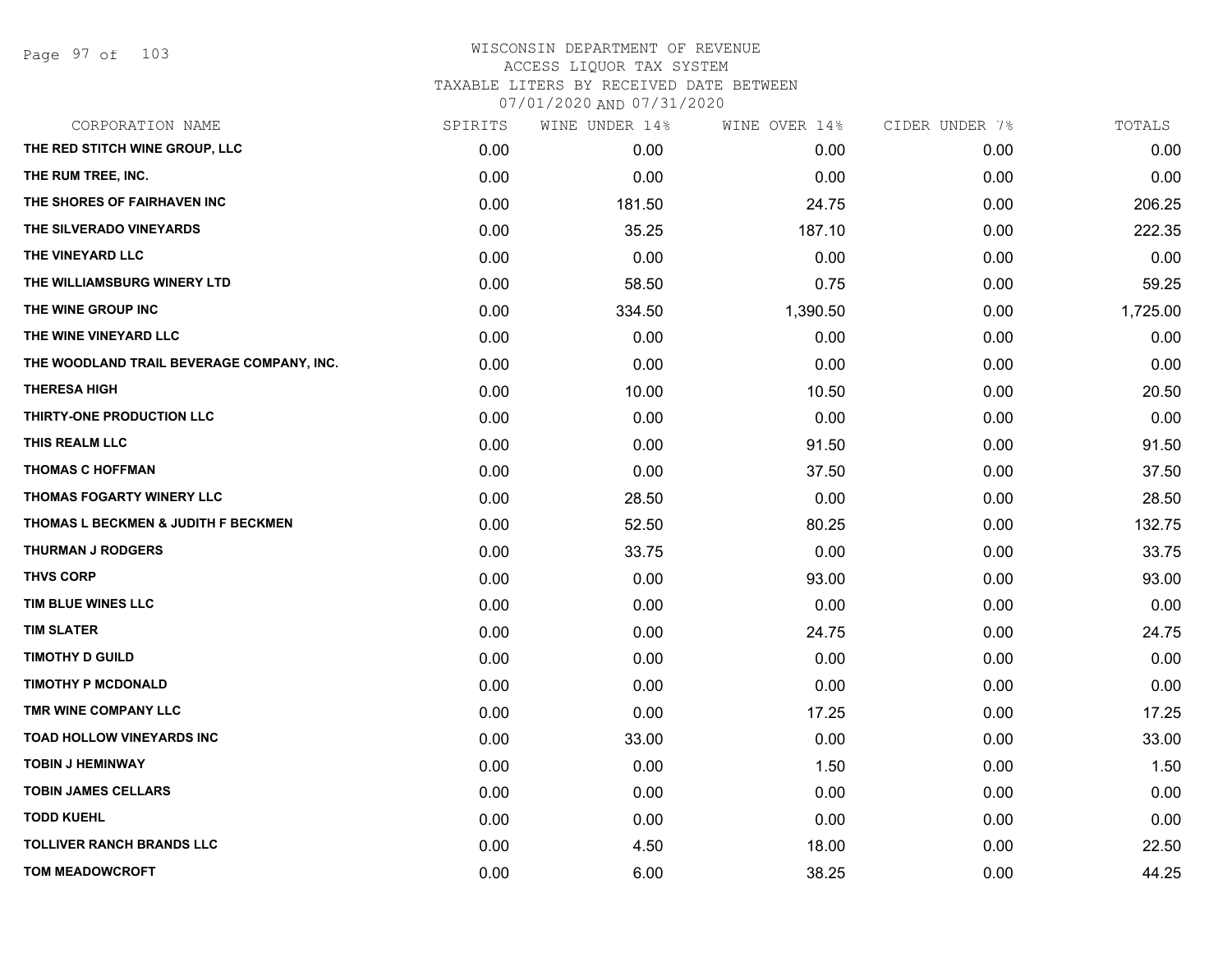#### WISCONSIN DEPARTMENT OF REVENUE ACCESS LIQUOR TAX SYSTEM TAXABLE LITERS BY RECEIVED DATE BETWEEN

07/01/2020 AND 07/31/2020

| CORPORATION NAME                              | SPIRITS | WINE UNDER 14% | WINE OVER 14% | CIDER UNDER 7% | TOTALS   |
|-----------------------------------------------|---------|----------------|---------------|----------------|----------|
| <b>TOMMYS TOO HIGH WINES LLC</b>              | 0.00    | 0.00           | 0.00          | 0.00           | 0.00     |
| <b>TOUR DE FORCE WINE COMPANY LLC</b>         | 0.00    | 0.75           | 0.75          | 0.00           | 1.50     |
| <b>TRACY A SOMERVILLE</b>                     | 0.00    | 0.00           | 0.00          | 0.00           | 0.00     |
| <b>TREANA WINERY LLC</b>                      | 0.00    | 19.50          | 115.50        | 0.00           | 135.00   |
| <b>TREASURY WINE ESTATES AMERICAS COMPANY</b> | 0.00    | 3,909.87       | 1,040.98      | 0.00           | 4,950.85 |
| <b>TREFETHEN VINEYARDS WINERY INC</b>         | 0.00    | 238.50         | 234.38        | 0.00           | 472.88   |
| <b>TRENTADUE WINERY LLC</b>                   | 0.00    | 117.64         | 54.75         | 0.00           | 172.39   |
| <b>TRESPASS VINEYARDS INC.</b>                | 0.00    | 0.00           | 0.00          | 0.00           | 0.00     |
| <b>TRINITAS CELLARS LLC</b>                   | 0.00    | 18.00          | 130.25        | 0.00           | 148.25   |
| <b>TRIONE VINEYARDS LLC</b>                   | 0.00    | 18.75          | 54.00         | 0.00           | 72.75    |
| <b>TROY LANDWEHR</b>                          | 0.00    | 0.00           | 0.00          | 0.00           | 0.00     |
| <b>TSG LLC</b>                                | 0.00    | 0.00           | 0.00          | 0.00           | 0.00     |
| <b>TURKOVICH FAMILY WINES LLC</b>             | 0.00    | 18.75          | 31.25         | 0.00           | 50.00    |
| <b>TURLEY WINE CELLARS INC</b>                | 0.00    | 316.50         | 1,234.50      | 0.00           | 1,551.00 |
| <b>TURNBULL WINE CELLARS</b>                  | 0.00    | 41.25          | 38.25         | 0.00           | 79.50    |
| <b>TUSK ESTATES LLC</b>                       | 0.00    | 0.00           | 0.00          | 0.00           | 0.00     |
| <b>TWIN PEAKS WINERY INC</b>                  | 0.00    | 43.50          | 271.50        | 0.00           | 315.00   |
| <b>TWIN RIDGE ESTATES LLC</b>                 | 0.00    | 0.00           | 0.00          | 0.00           | 0.00     |
| <b>TWISTED OAK WINERY LLC</b>                 | 0.00    | 0.00           | 25.50         | 0.00           | 25.50    |
| <b>TWO LADS LLC</b>                           | 0.00    | 186.75         | 0.00          | 0.00           | 186.75   |
| TY R CATON                                    | 0.00    | 72.75          | 85.50         | 0.00           | 158.25   |
| <b>UNION WINE COMPANY</b>                     | 0.00    | 0.00           | 0.00          | 0.00           | 0.00     |
| UNTI WINE CO LLC                              | 0.00    | 74.25          | 46.88         | 0.00           | 121.13   |
| <b>UPSTREAM CIDER LLC</b>                     | 0.00    | 0.00           | 0.00          | 0.00           | 0.00     |
| V & C LLC                                     | 0.00    | 39.75          | 105.00        | 0.00           | 144.75   |
| <b>V SATTUI WINERY INC</b>                    | 0.00    | 474.77         | 1,019.68      | 0.00           | 1,494.45 |
| <b>VALIANT VINEYARDS INC</b>                  | 0.00    | 0.00           | 0.00          | 0.00           | 0.00     |
| VAN RUITEN FAMILY WINERY LLC                  | 0.00    | 4.13           | 27.75         | 0.00           | 31.88    |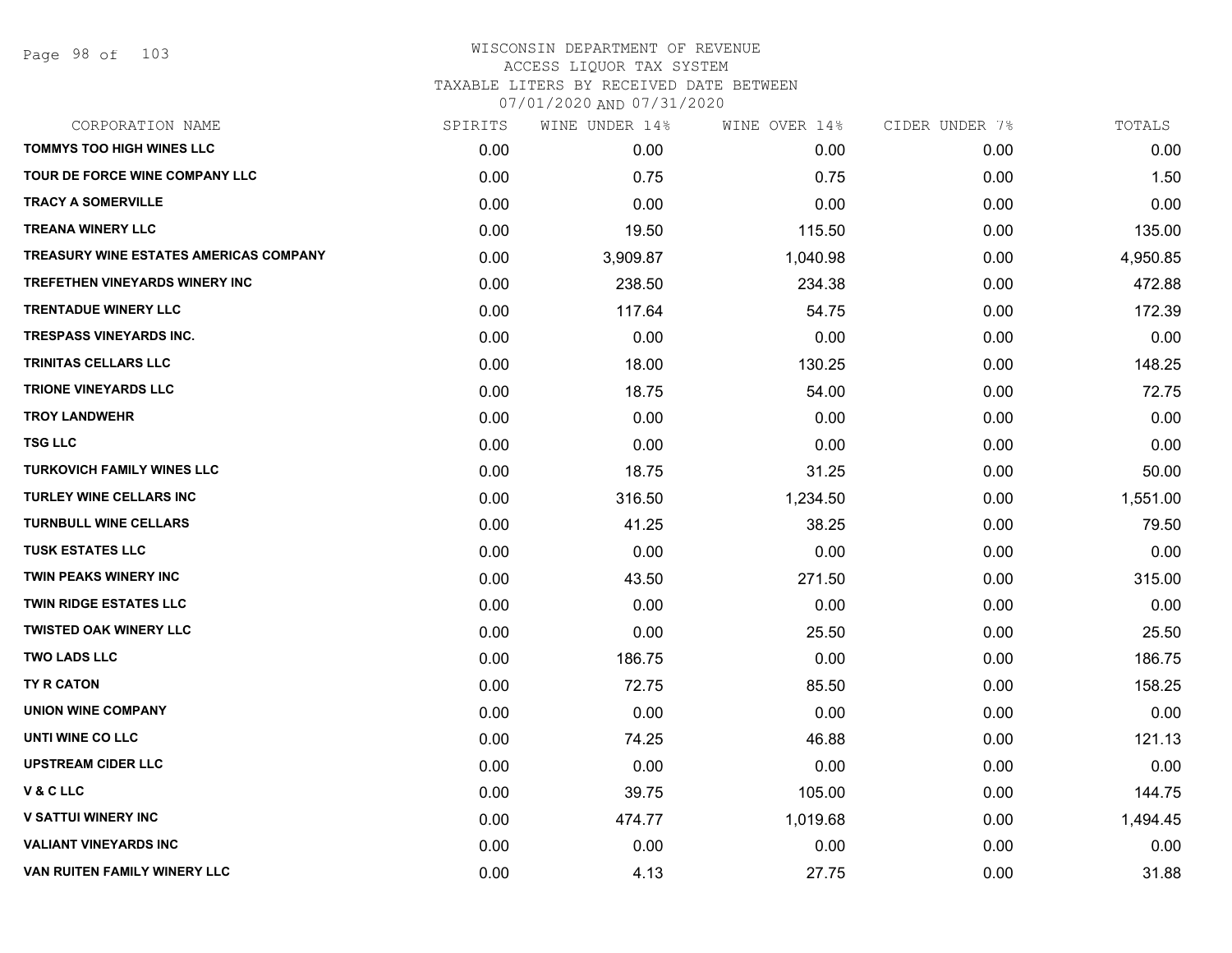Page 99 of 103

| CORPORATION NAME                  | SPIRITS | WINE UNDER 14% | WINE OVER 14% | CIDER UNDER 7% | TOTALS    |
|-----------------------------------|---------|----------------|---------------|----------------|-----------|
| VAN WYCHEN WINES INC.             | 0.00    | 0.00           | 0.00          | 0.00           | 0.00      |
| <b>VARINDER SAHI</b>              | 0.00    | 0.00           | 0.00          | 0.00           | 0.00      |
| <b>VERMEIL WINE GROUP LLC</b>     | 0.00    | 1.50           | 0.00          | 0.00           | 1.50      |
| <b>VERNON VINEYARDS LTD</b>       | 0.00    | 0.00           | 0.00          | 0.00           | 0.00      |
| <b>VICINI ENTERPRISES LLC</b>     | 0.00    | 18.75          | 3.00          | 0.00           | 21.75     |
| <b>VICTOR ROBERTS</b>             | 0.00    | 15.75          | 0.00          | 0.00           | 15.75     |
| <b>VIGNETTE WINERY LLC</b>        | 0.00    | 46.50          | 15.00         | 0.00           | 61.50     |
| <b>VILLA AMOROSA INC</b>          | 0.00    | 465.75         | 689.75        | 0.00           | 1,155.50  |
| <b>VILLA ENCINAL PARTNERS LP</b>  | 0.00    | 0.00           | 280.50        | 0.00           | 280.50    |
| <b>VILLA SAN JULIETTE INC</b>     | 0.00    | 0.00           | 3.00          | 0.00           | 3.00      |
| <b>VILLA TOSCANO INC</b>          | 0.00    | 0.00           | 0.00          | 0.00           | 0.00      |
| VIN DE ZO LLC                     | 0.00    | 12.00          | 4.50          | 0.00           | 16.50     |
| <b>VINA ROBLES INC</b>            | 0.00    | 6.50           | 20.25         | 0.00           | 26.75     |
| <b>VINCENT ARROYO WINERY INC</b>  | 0.00    | 74.75          | 0.00          | 0.00           | 74.75     |
| <b>VINE &amp; SUN LLC</b>         | 0.00    | 0.00           | 2.25          | 0.00           | 2.25      |
| <b>VINE CLIFF WINERY INC</b>      | 0.00    | 9.00           | 9.00          | 0.00           | 18.00     |
| <b>VINEBOX INC.</b>               | 0.00    | 518.20         | 0.00          | 0.00           | 518.20    |
| <b>VINEBURG LLC</b>               | 0.00    | 220.50         | 819.75        | 0.00           | 1,040.25  |
| <b>VINES TO CELLAR, INC.</b>      | 0.00    | 0.00           | 0.00          | 0.00           | 0.00      |
| <b>VINESSE LLC</b>                | 0.00    | 0.00           | 0.00          | 0.00           | 0.00      |
| <b>VINEYARD 29 LLC</b>            | 0.00    | 0.00           | 6.00          | 0.00           | 6.00      |
| VIN-GO, LLC                       | 0.00    | 23,333.43      | 0.00          | 0.00           | 23,333.43 |
| <b>VINTAGE WINE ESTATES, INC.</b> | 0.00    | 661.50         | 2,247.75      | 0.00           | 2,909.25  |
| <b>VINTAGE WINE ESTATES, INC.</b> | 0.00    | 66.75          | 66.00         | 0.00           | 132.75    |
| <b>VINTAGE WINE ESTATES, INC.</b> | 0.00    | 0.00           | 0.00          | 0.00           | 0.00      |
| <b>VINTAGE WINE ESTATES, INC.</b> | 0.00    | 221.25         | 240.75        | 0.00           | 462.00    |
| <b>VINTAGE WINE ESTATES, INC.</b> | 0.00    | 117.75         | 246.75        | 0.00           | 364.50    |
| <b>VINTAGE WINE ESTATES, INC.</b> | 0.00    | 135.00         | 173.25        | 0.00           | 308.25    |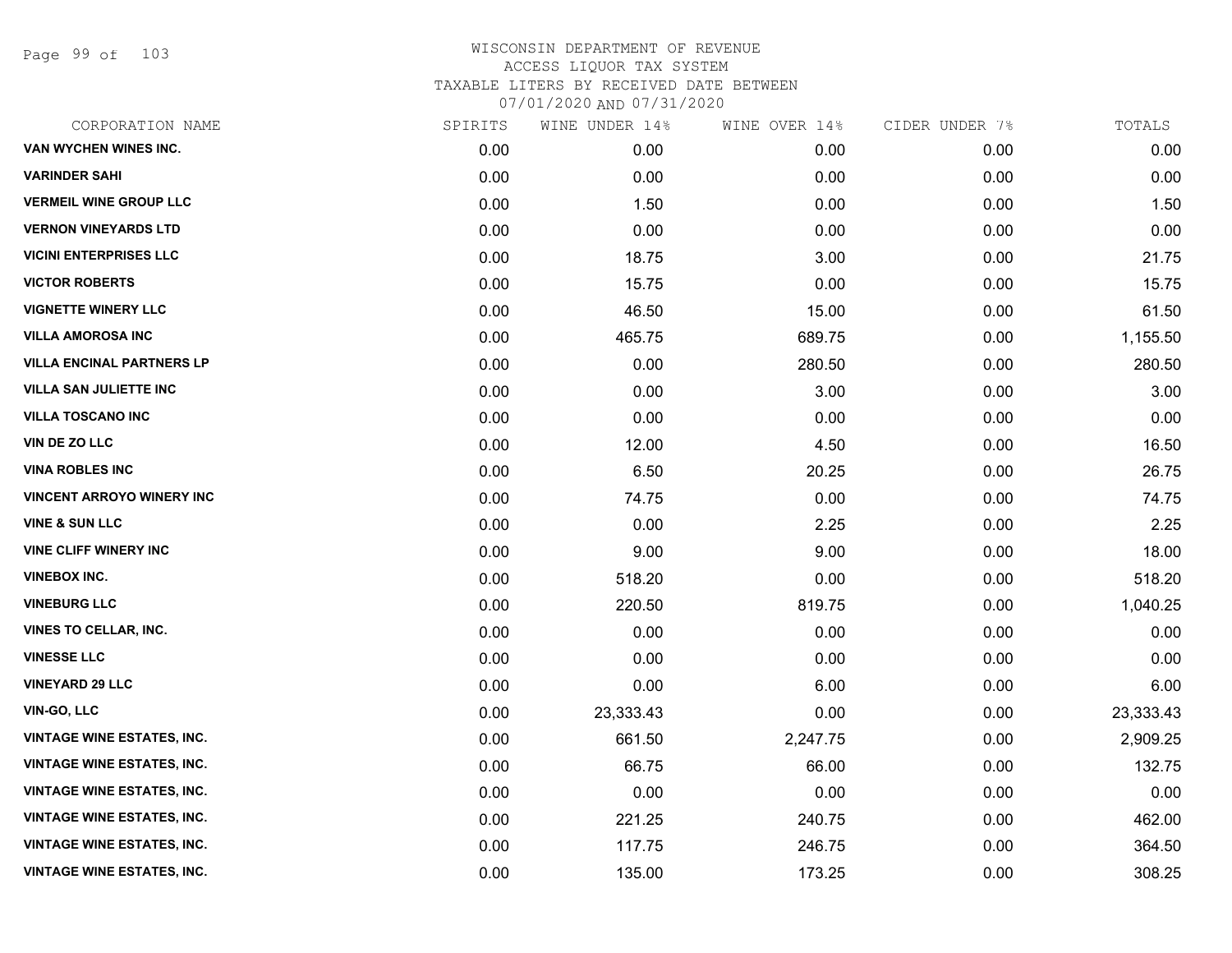Page 100of 103

## WISCONSIN DEPARTMENT OF REVENUE ACCESS LIQUOR TAX SYSTEM TAXABLE LITERS BY RECEIVED DATE BETWEEN

07/01/2020 AND 07/31/2020

| CORPORATION NAME                                   | SPIRITS | WINE UNDER 14% | WINE OVER 14% | CIDER UNDER 7% | TOTALS   |
|----------------------------------------------------|---------|----------------|---------------|----------------|----------|
| <b>VINTAGE WINE ESTATES, INC.</b>                  | 0.00    | 96.75          | 209.25        | 0.00           | 306.00   |
| <b>VINTAGE WINE ESTATES, INC.</b>                  | 0.00    | 43.50          | 34.50         | 0.00           | 78.00    |
| <b>VINTAGE WINE ESTATES, INC.</b>                  | 0.00    | 72.00          | 43.50         | 0.00           | 115.50   |
| <b>VINTAGE WINE ESTATES, INC.</b>                  | 0.00    | 243.00         | 107.25        | 0.00           | 350.25   |
| <b>VINUM CELLARS INC</b>                           | 0.00    | 3.00           | 0.00          | 0.00           | 3.00     |
| <b>VITE GALLERON ASSETS CORP</b>                   | 0.00    | 7.50           | 21.75         | 0.00           | 29.25    |
| <b>VON KLAUS WINERY LLC</b>                        | 0.00    | 0.00           | 0.00          | 0.00           | 0.00     |
| <b>VON STIEHL WINERY LTD.</b>                      | 0.00    | 0.00           | 0.00          | 0.00           | 0.00     |
| <b>W G BEST WEINKELLEREI INC</b>                   | 0.00    | 66.00          | 69.00         | 0.00           | 135.00   |
| <b>W J DEUTSCH &amp; SONS LTD</b>                  | 0.00    | 2.25           | 8.25          | 0.00           | 10.50    |
| <b>WAGNER WINERY LLC</b>                           | 0.00    | 17.25          | 0.00          | 0.00           | 17.25    |
| <b>WAITS-MAST FAMILY CELLARS LLC</b>               | 0.00    | 8.25           | 0.75          | 0.00           | 9.00     |
| <b>WALTER HANSEL WINERY &amp; VINEYARD LLC</b>     | 0.00    | 0.00           | 0.00          | 0.00           | 0.00     |
| <b>WASHINGTON VINTNERS LLC</b>                     | 0.00    | 7.50           | 1.50          | 0.00           | 9.00     |
| <b>WEIBEL INCORPORATED</b>                         | 0.00    | 35.24          | 0.00          | 0.00           | 35.24    |
| <b>WENTE BROS</b>                                  | 0.00    | 234.38         | 130.88        | 0.00           | 365.26   |
| <b>WEST COAST WINE PARTNERS LLC</b>                | 0.00    | 2.25           | 14.25         | 0.00           | 16.50    |
| <b>WEST PRAIRIE WINERY LLC</b>                     | 0.00    | 0.00           | 0.00          | 0.00           | 0.00     |
| <b>WESTFALL WINERY LLC</b>                         | 0.00    | 4.50           | 0.00          | 0.00           | 4.50     |
| <b>WESTPORT WINERY LLC</b>                         | 0.00    | 0.00           | 0.00          | 0.00           | 0.00     |
| <b>WESTSIDE WINERY INC</b>                         | 0.00    | 0.00           | 0.00          | 0.00           | 0.00     |
| <b>WHEELER WINERY INC</b>                          | 0.00    | 243.76         | 835.50        | 0.00           | 1,079.26 |
| <b>WHETSTONE WINE CELLARS LLC</b>                  | 0.00    | 0.00           | 15.75         | 0.00           | 15.75    |
| <b>WHISPERING BLUFFS VINEYARD &amp; WINERY LTD</b> | 0.00    | 0.00           | 0.00          | 0.00           | 0.00     |
| <b>WHITE BEAR SPIRITS LLC</b>                      | 0.00    | 0.00           | 0.00          | 0.00           | 0.00     |
| <b>WHITE OAK VINEYARDS &amp; WINERY LLC</b>        | 0.00    | 0.00           | 0.00          | 0.00           | 0.00     |
| WHITE WINTER WINERY INC                            | 0.00    | 0.00           | 0.00          | 0.00           | 0.00     |
| <b>WIENS CELLARS LLC</b>                           | 0.00    | 75.00          | 79.87         | 0.00           | 154.87   |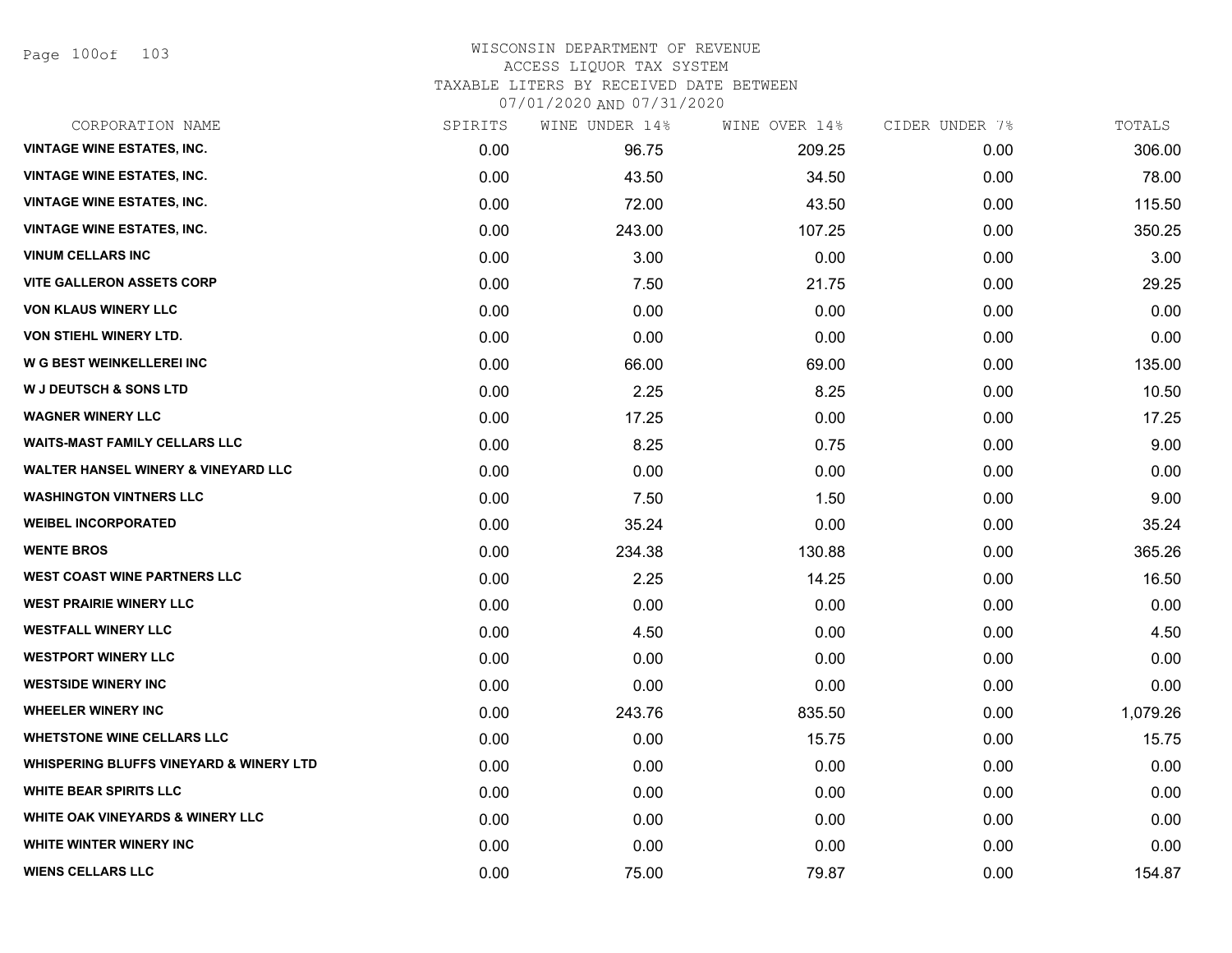Page 101of 103

| SPIRITS | WINE UNDER 14% |        | CIDER UNDER 7% | TOTALS    |
|---------|----------------|--------|----------------|-----------|
| 0.00    | 0.00           | 0.00   | 0.00           | 0.00      |
| 0.00    | 0.00           | 0.00   | 0.00           | 0.00      |
| 0.00    | 0.00           | 0.00   | 0.00           | 0.00      |
| 0.00    | 195.01         | 91.00  | 0.00           | 286.01    |
| 0.00    | 0.00           | 0.00   | 0.00           | 0.00      |
| 0.00    | 0.00           | 0.00   | 0.00           | 0.00      |
| 0.00    | 81.00          | 29.25  | 0.00           | 110.25    |
| 0.00    | 104.26         | 107.25 | 0.00           | 211.51    |
| 0.00    | 0.00           | 0.00   | 0.00           | 0.00      |
| 0.00    | 597.18         | 44.66  | 0.00           | 641.84    |
| 0.00    | 69.00          | 0.00   | 0.00           | 69.00     |
| 0.00    | 9.00           | 9.00   | 0.00           | 18.00     |
| 0.00    | 29.25          | 24.00  | 0.00           | 53.25     |
| 0.00    | 0.00           | 0.00   | 0.00           | 0.00      |
| 0.00    | 1,023.00       | 234.75 | 0.00           | 1,257.75  |
| 0.00    | 120.00         | 108.00 | 0.00           | 228.00    |
| 0.00    | 27,104.00      | 0.00   | 0.00           | 27,104.00 |
| 0.00    | 63.75          | 0.00   | 0.00           | 63.75     |
| 0.00    | 275.25         | 39.75  | 0.00           | 315.00    |
| 0.00    | 204.00         | 330.75 | 0.00           | 534.75    |
| 0.00    | 0.00           | 0.00   | 0.00           | 0.00      |
| 0.00    | 0.00           | 0.00   | 0.00           | 0.00      |
| 0.00    | 6.00           | 57.00  | 0.00           | 63.00     |
| 0.00    | 15.00          | 14.25  | 0.00           | 29.25     |
| 0.00    | 0.00           | 0.00   | 0.00           | 0.00      |
| 0.00    | 0.00           | 0.00   | 0.00           | 0.00      |
| 0.00    | 0.00           | 0.00   | 0.00           | 0.00      |
| 0.00    | 0.00           | 0.00   | 0.00           | 0.00      |
|         |                |        | WINE OVER 14%  |           |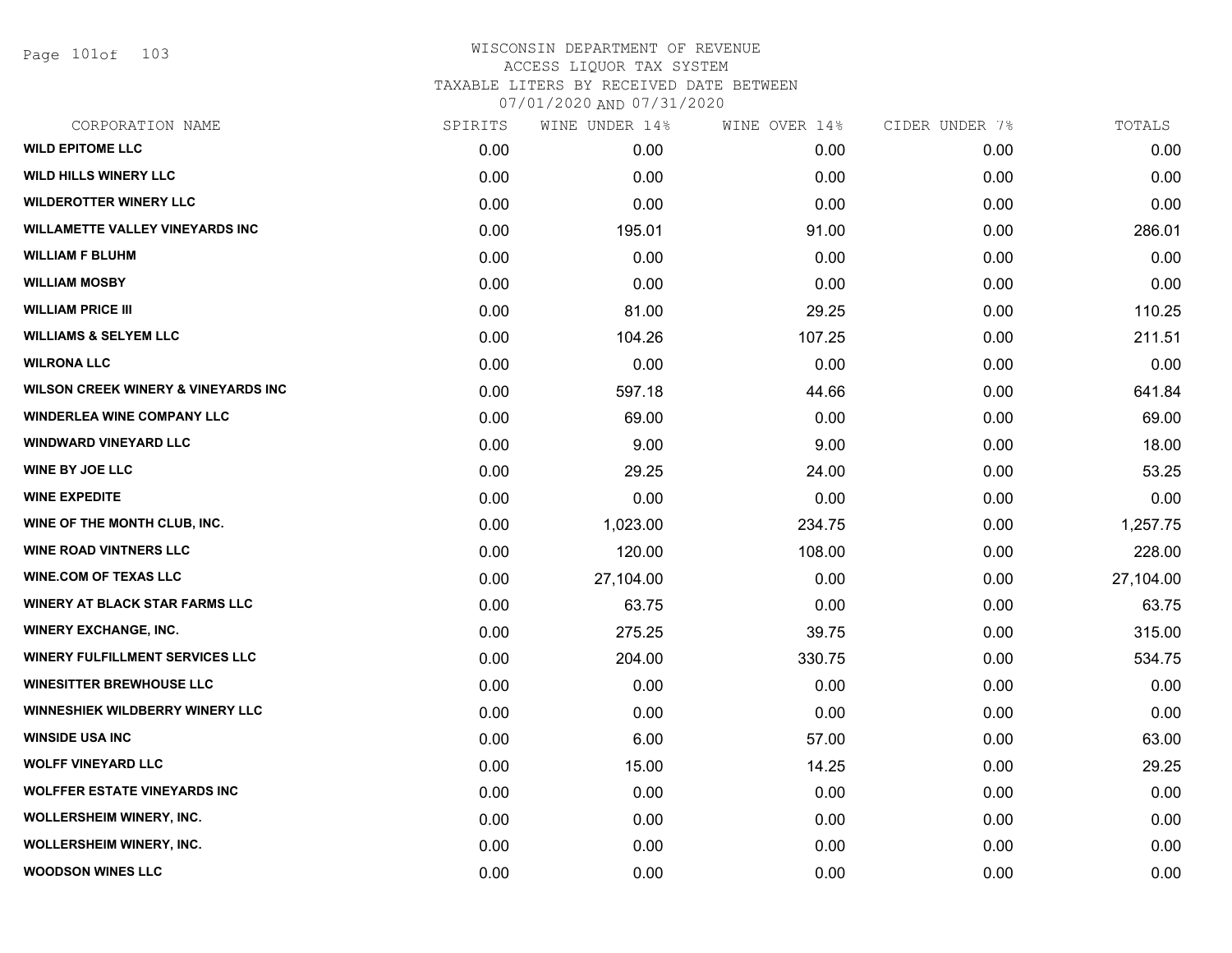Page 102of 103

| CORPORATION NAME                   | SPIRITS | UNDER 14%<br>WINE | WINE OVER 14% | CIDER UNDER<br>7% | TOTALS     |
|------------------------------------|---------|-------------------|---------------|-------------------|------------|
| <b>WOODWARD CANYON WINERY INC.</b> | 0.00    | 3.00              | 94.50         | 0.00              | 97.50      |
| <b>WORLD OF WINE, LTD</b>          | 0.00    | 979.00            | 0.00          | 0.00              | 979.00     |
| <b>WYLIE-YOUNG, LLC</b>            | 0.00    | 0.00              | 0.00          | 0.00              | 0.00       |
| <b>YIANNIS CHOUTRIS</b>            | 0.00    | 5,276.00          | 4,097.00      | 0.00              | 9,373.00   |
| YORKVILLE CELLARS INC              | 0.00    | 180.00            | 0.00          | 0.00              | 180.00     |
| <b>ZD WINES LLC</b>                | 0.00    | 29.54             | 18.80         | 0.00              | 48.34      |
| <b>ZERO LINK MARKETS INC</b>       | 0.00    | 4,964.18          | 1,016.88      | 927.00            | 6,908.06   |
| TOTAL LITERS FOR 7/31/2020         | 0.00    | 258,060.71        | 126,757.54    | 972.16            | 385,790.41 |